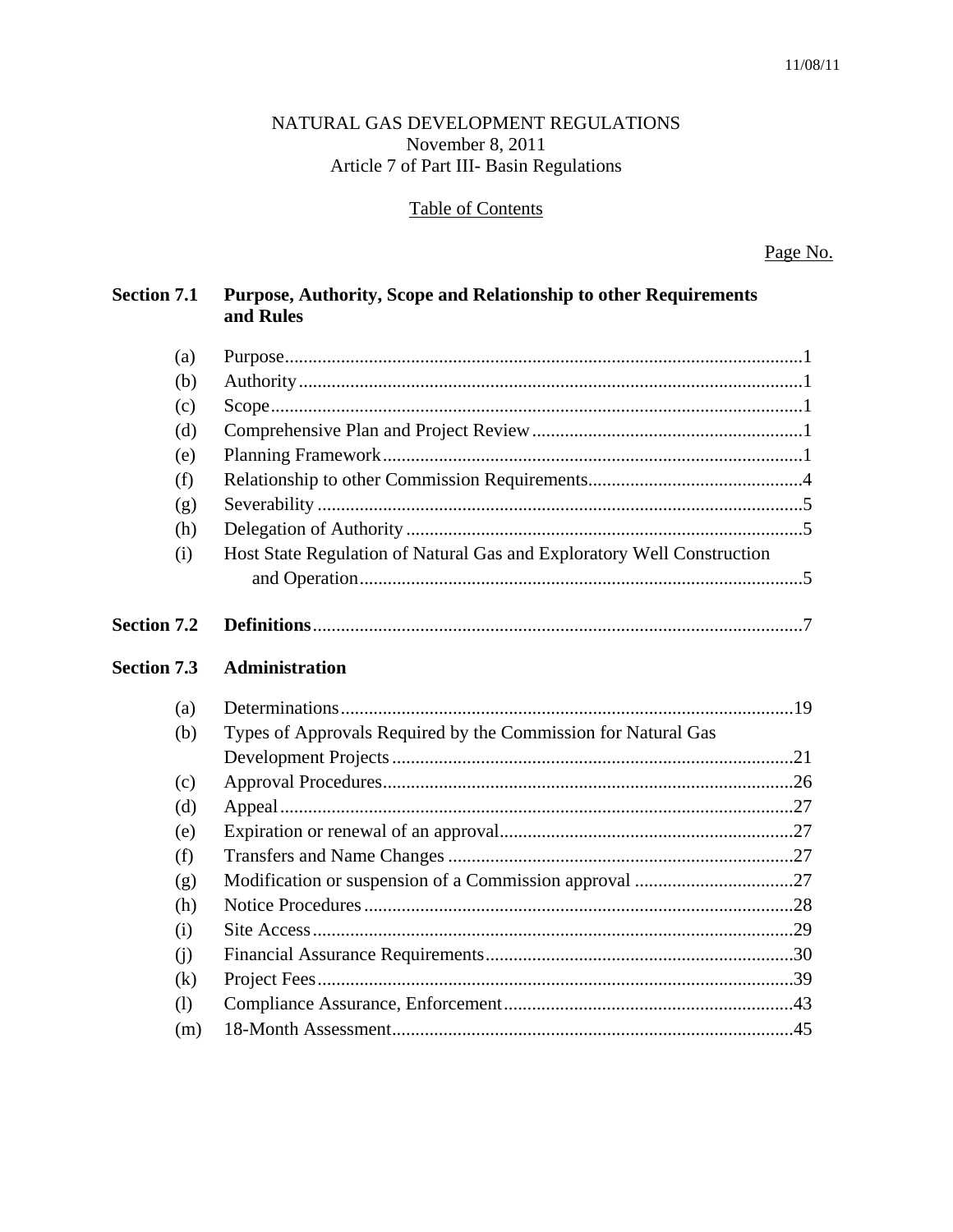| <b>Section 7.4</b> | <b>Approvals for Water Sources and for Bulk Water</b><br><b>Uses and Management Related to Natural Gas Development Activities</b> |
|--------------------|-----------------------------------------------------------------------------------------------------------------------------------|
| (a)                | Water sources within the basin                                                                                                    |
| (b)                |                                                                                                                                   |
| (c)                |                                                                                                                                   |
| (d)                | Conditions of approvals issued for water sources to serve natural gas                                                             |
| (e)                | Bulk Water Use and Management Approvals for natural gas development                                                               |
| <b>Section 7.5</b> | <b>Protection of High Value Water Resource Landscapes and</b><br><b>Special Protection Waters</b>                                 |
| (a)                |                                                                                                                                   |
| (b)                |                                                                                                                                   |
| (c)                | Applicability and approvals associated with siting requirements                                                                   |
| (d)                |                                                                                                                                   |
| (e)                |                                                                                                                                   |
| <b>Section 7.6</b> | <b>Wastewater Generated by Natural Gas Development</b>                                                                            |
| (a)                |                                                                                                                                   |
| (b)                |                                                                                                                                   |
| Appendix:          |                                                                                                                                   |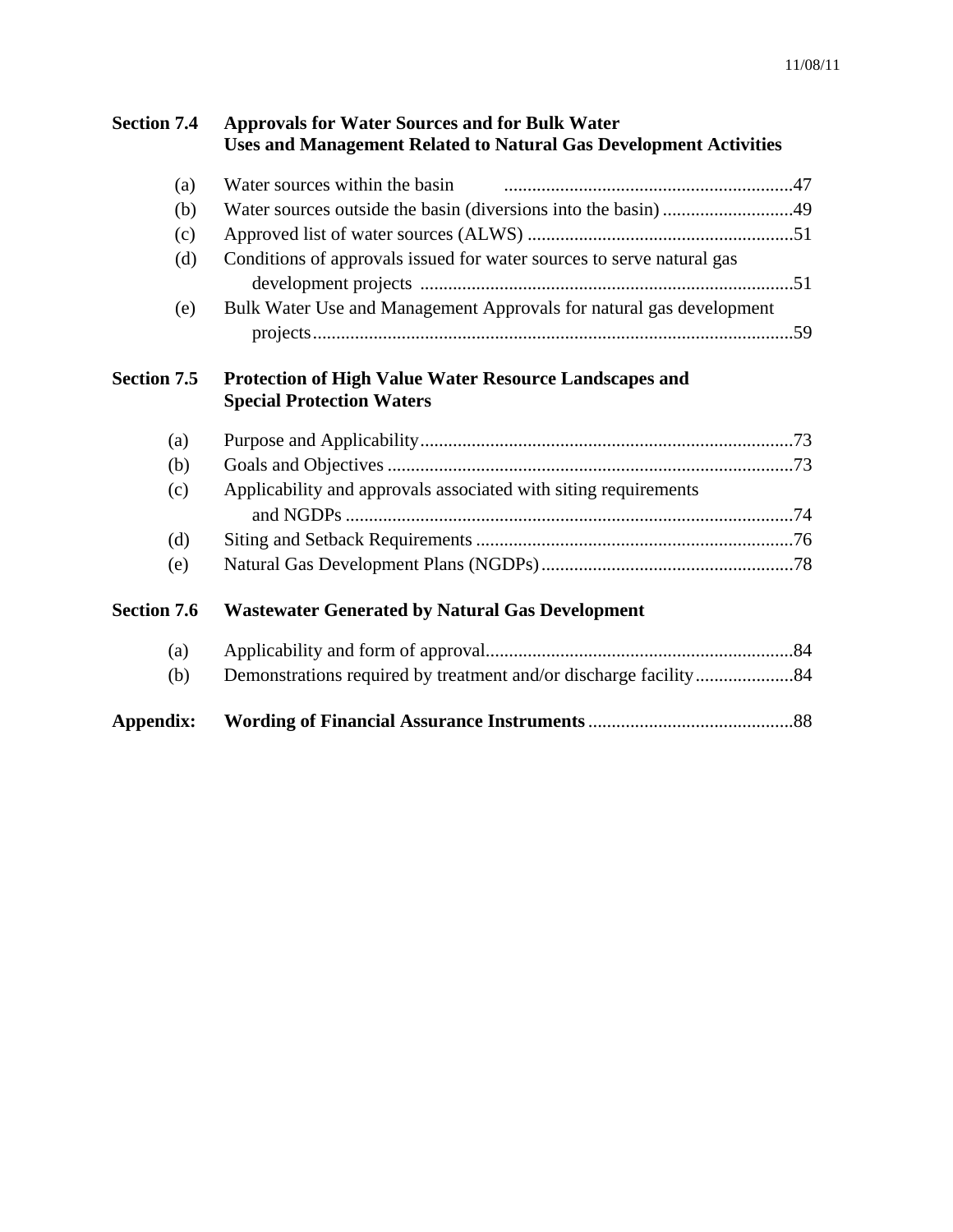## **NATURAL GAS DEVELOPMENT REGULATIONS**

# ARTICLE 7

## **Section 7.1 Purpose, Authority, Scope and Relationship to other Requirements and Rules.**

- **(a) Purpose**. The purpose of this Article is to protect the water resources of the Delaware River Basin during the construction and operation of natural gas development projects. To effectuate this purpose, this Section establishes standards, requirements, conditions and restrictions to prevent, reduce or mitigate depletion and degradation of surface and groundwater resources and to promote sound practices of watershed management including control of runoff and erosion.
- **(b) Authority**. This Article implements Sections 3.3, 3.6(b), 3.8, 4.1, 5.2, 7.1, 13.1 and 14.2(a) of the Delaware River Basin Compact and supplements the Commission's Comprehensive Plan with respect to natural gas extraction projects within the Basin.
- **(c) Scope.** This Article applies to all natural gas development projects as defined in Section 7.2 including the construction or use of production, exploratory or other natural gas wells in the Basin regardless of the target geologic formation, and to water withdrawals, well pad and related activities, and wastewater management activities comprising part of, associated with or serving such projects.
- **(d) Comprehensive Plan and Project Review**. The Commission has determined that the provisions of this Article are required for the immediate and long range use of the water resources of the Basin and are therefore incorporated into the Commission's Comprehensive Plan. The Commission has also determined that all natural gas development projects may have a substantial effect on the water resources of the Basin. Consequently, in accordance with Section 3.8 of the Compact, no natural gas development project may be undertaken in the basin except in accordance with this Article 7. Any approvals of natural gas development projects granted by the Commission or the Executive Director in accordance with Section 3.8 of the Compact or otherwise will contain such conditions as are appropriate to ensure that the project does not conflict with the provisions of this Section.
- **(e) Planning Framework**. In accordance with Section 13.1 of the Compact, the Commission has adopted and from time to time amends a Comprehensive Plan designed to facilitate the *optimum planning, development, conservation, utilization, management and control of the water resources of the Basin to meet present and future needs.* The Plan consists of certain public and private facilities and projects, statements of policies, and programs that the Commission has determined are necessary to govern the proper development and use of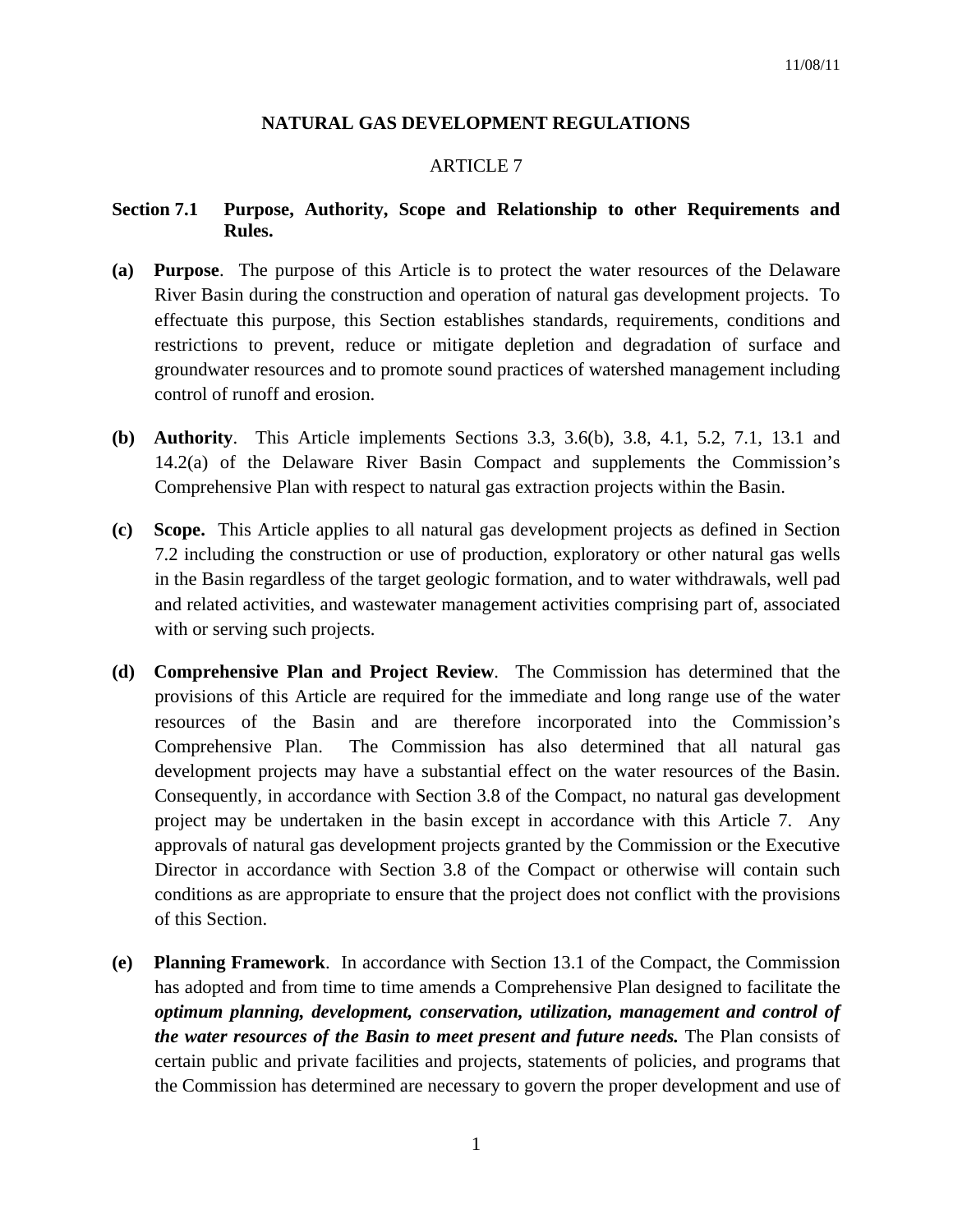the water resources of the Delaware River Basin. Recognizing that the goals of the Comprehensive Plan could not be achieved without implementation authority, the signatory parties adopted Compact provisions to enable the Commission to integrate and achieve the Compact's multiple objectives. These provisions include, among others, the Commission's project review authority (*Compact*, Section 3.8), the Commission's authority to control future pollution that may injuriously affect the waters of the basin (Article 5 of the Compact) and the Commission's authority to promote sound principles of watershed management (Article 7 of the Compact*).*

 The Commission concludes that management of natural gas development projects should promote use and development of the Basin's water resources in a sustainable manner and should be conducted pursuant to rules and regulations that avoid pollution of or injury to the water resources of the Basin. The Commission concludes that these goals and the other goals of the Comprehensive Plan should be realized by a regulatory regime that:

- (1) Builds on the rich history of planning in this region, including:
	- (i) Designation of 153 of 197 miles of the non-tidal river in the Upper Basin as Wild and Scenic pursuant to the National Wild and Scenic Rivers Act and the establishment of three National Park Units associated with the mainstem River;
	- (ii) Promulgation of Park Unit Management Plans, which recognize that the forested headwaters of the Delaware River Basin are critically important to the supply of clean water to satisfy basin needs for drinking water, aquatic life, recreation, and other designated uses;
	- (iii) Establishment of Management Plan Goals, the first of which is protection of the high water quality of the Upper Basin;
	- (iv) Development of a basinwide Water Resources Plan; and
	- (v) Designation of Special Protection Waters.
- (2) Promotes the principles of sound watershed management contemplated in Section 7.1 of the Compact and the guiding principles enumerated in the *Water Resources Plan for the Delaware River Basin* (adopted in September 2004 by the governors of the four Basin states and the Environmental Protection Agency, National Park Service, U.S. Fish and Wildlife Service, US Army Corps of Engineers, US Geological Survey and Natural Resources Conservation Service). Prominent among these principles is the recognition that integrated water management is crucial for sound results and that water resource management decisions should: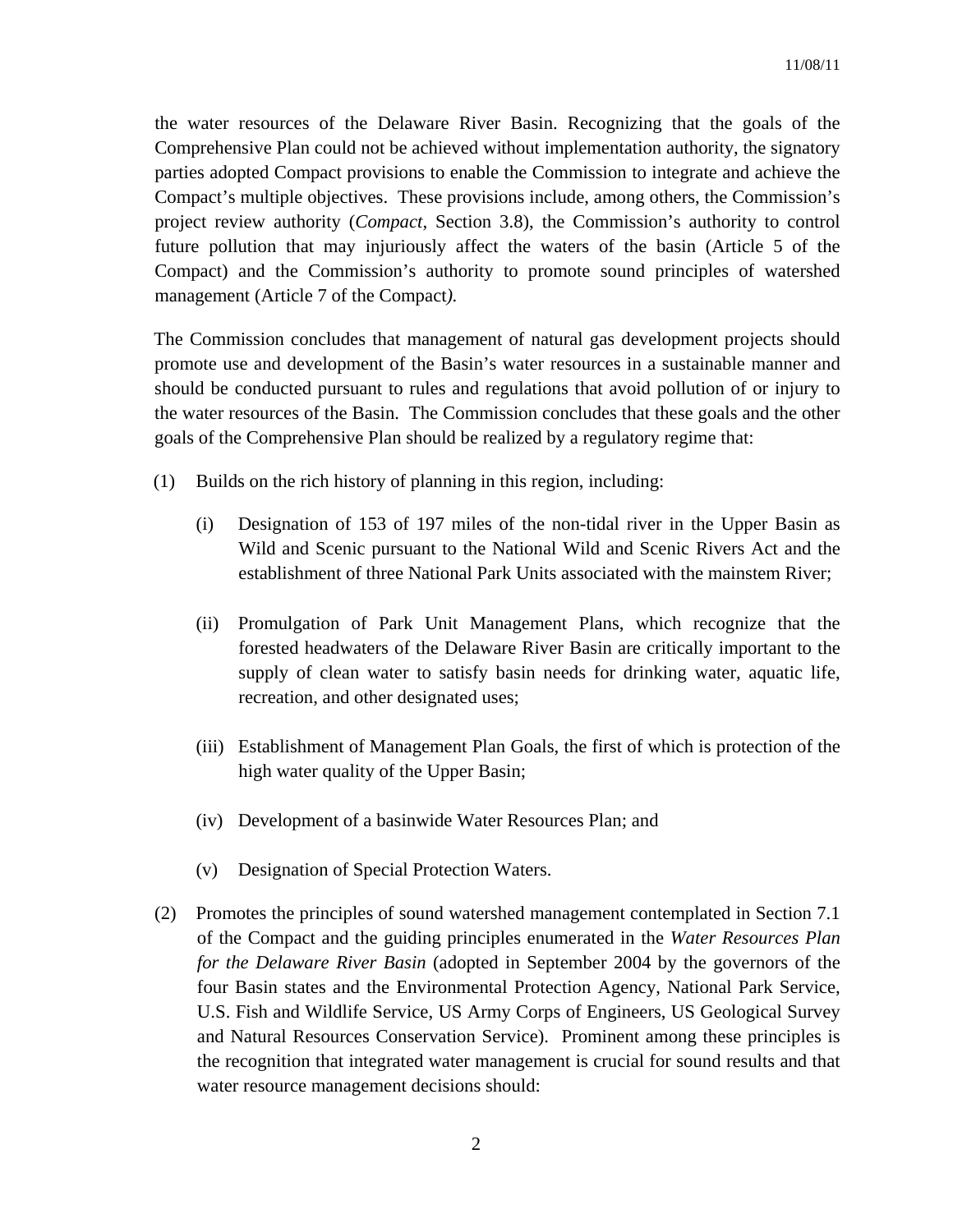- (i) Link water quality and water quantity with the management of other resources;
- (ii) Recognize hydrological, ecological, social and institutional systems;
- (iii) Recognize the importance of watershed and aquifer boundaries; and
- (iv) Avoid shifting pollution from one medium to another or adversely impacting other locations; and push the boundaries of technological possibility while balancing economic constraints.
- (3) Improves land management where essential for maintaining and/or improving the condition of water resources, through adherence to the following principles:
	- (i) Decision-making should be based on sound scientific principles and an understanding of the relationship between land and water resources;
	- (ii) Effective integrated water management requires coordinated planning and action by all levels of government including federal, regional, state and local levels; and
	- (iii) Planning efforts can provide the foundation for improving land and water resources management.
- (4) Manifests regulations through a strategic regulatory framework that addresses water withdrawals, high value landscapes in Special Protection Waters, wastewater management, surface and groundwater monitoring, and water use. The framework implements standards for individual well pad siting, well construction and operations, primarily by relying on host state review and requirements as specified in Section 7.1(i). The framework includes:
	- (i) Water withdrawal requirements that preserve river flows to protect instream living resources and downstream withdrawers and to ensure adequate assimilative capacity for approved discharges;
	- (ii) Requirements that facilitate tracking of water use from the withdrawal or diversion point to the point of use, and wastewater from the point of production to the point of transfer, treatment and/or discharge, in order to better protect the quality and quantity of surface and groundwater resources;
	- (iii) Natural Gas Development Plan requirements that foster protection of water resources through broad scale rather than limited site-by-site decision making, with due consideration of high value landscapes and Special Protection Waters;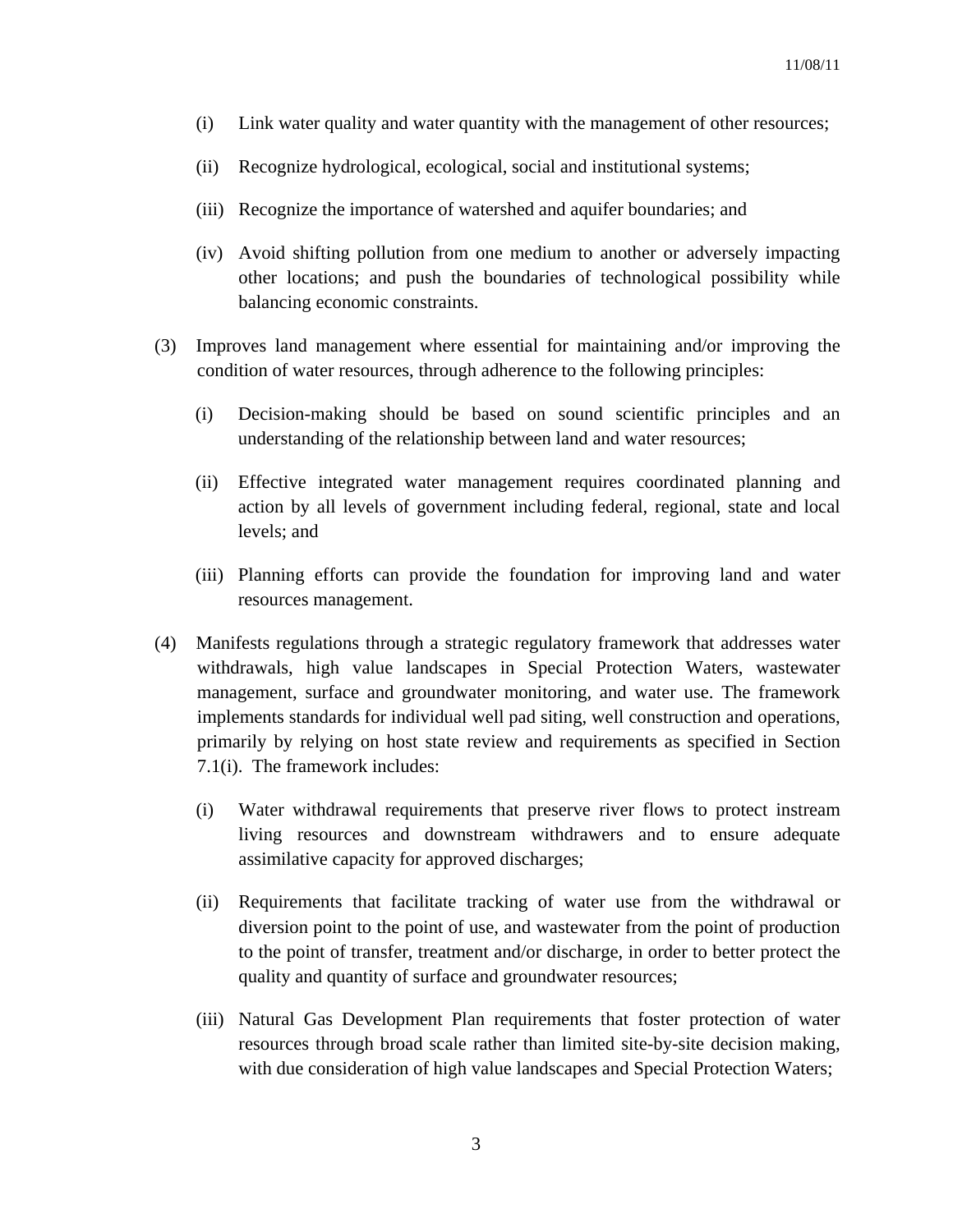- (iv) Water quality monitoring (1) in connection with individual well pad development projects to assess changes in nearby stream quality and groundwater quality and (2) on a sub-watershed basis to assess whether no measureable change to existing water quality is being attained for those waters designated as Special Protection Waters;
- (v) Wastewater docket provisions that protect receiving waters within the Delaware River Basin; and
- (vi) Commission approval processes in the form of (1) dockets and protected area permits issued to water withdrawers; and (2) Bulk Water Use and Management Approvals, Approved Lists of Water Sources and Natural Gas Development Plan approvals issued to natural gas development project sponsors.
- **(f) Relationship to Other Commission Requirements**. The provisions of this Article are in addition to all applicable requirements in other Commission regulations, dockets and permits. This Article supplements the Groundwater – Basinwide regulations set forth in Section 3.40 of the Commission's Administrative Manual – Part III Water Quality Regulations (WQR), 18 C.F.R. Section 410, that protect groundwater uses and quality and Section 2.20 of the Commission's Water Code that addresses groundwater apportionment, storage, recharge and withdrawal.

 This Article also helps implement the Commission's Special Protection Waters (SPW) antidegradation program where natural gas development projects are located within or affect waters designated by the Commission as Special Protection Waters or their drainage areas. The SPW regulations require among other things that a project cause no measurable change to existing water quality from point or nonpoint sources at control points identified in the SPW regulations and that the project implement non-point source controls (WQR §3.10.3A.2.b. and e.). An applicant for approval of a natural gas development project located in the drainage area of Special Protection Waters must comply with all SPW regulations in addition to this Article.

 This Article may also assist in implementing, as applicable, the effluent limitations and stream quality objectives in Articles 3 and 4 of the WQR; the conservation standards in Article 2 of the Commission's Water Code, the flood plain requirements in Article 6 of the Administrative Manual – Part III Flood Plain Regulations and the water withdrawal requirements and limitations in the Ground Water Protected Area Regulations.

 Upon the effective date of this Article, the Executive Director Determinations dated May 19, 2009, June 14, 2010 and July 23, 2010, to the extent not already superseded by the Commission's Resolution dated December 8, 2010, are superseded by the applicable provisions of this Article. These regulations are applicable to all "natural gas development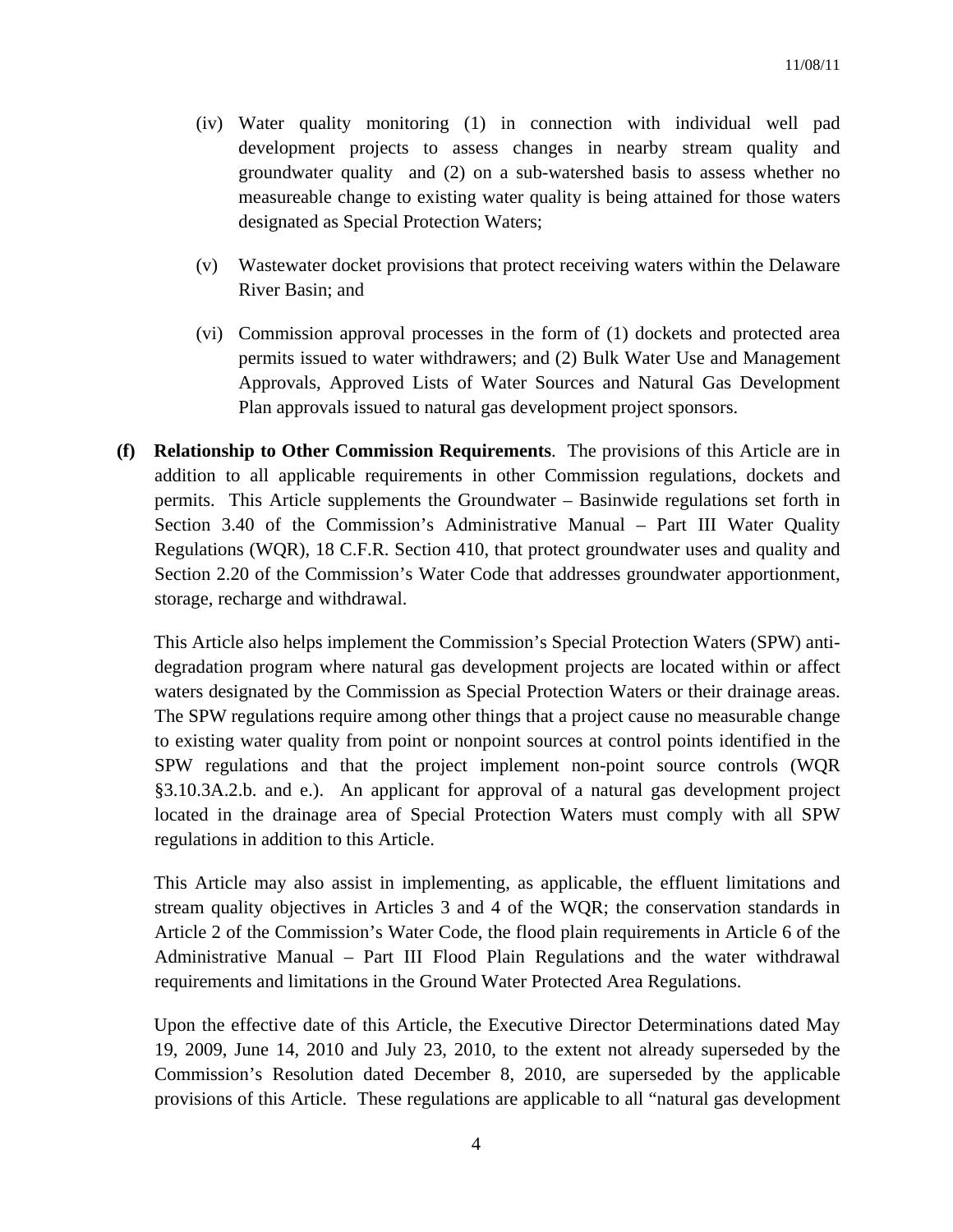projects" within the Delaware River Basin as that term is defined in Section 7.2 of this article, including but not limited to those projects for which the host state has issued permits before the effective date of these regulations and those completed in accordance with the Executive Director Determinations cited above.

- **(g) Severability**. The provisions of this Article are severable. If any provision of this Article or its application to any person or circumstances is held invalid, the invalidity will not affect other provisions or applications of this article, which can be given effect without the invalid provision or application.
- **(h) Delegation of Authority**. Pursuant to these regulations, the Commission delegates certain authority regarding the review of natural gas development projects to the Executive Director.
- **(i) Host State Regulation of Natural Gas and Exploratory Well Construction and Operation.** Pursuant to their respective sovereign authorities, the basin states of New York and Pennsylvania have enacted statutes and promulgated regulations governing the gas industry. These state laws impose requirements on, among other things, individual natural gas well pad siting, and natural gas well construction and operation to protect human health and the environment, including water resources.

Section 1.5 of the Compact provides that it is the purpose of the signatory parties to the Compact to "preserve and utilize the functions, powers and duties of existing offices and agencies of government to the extent not inconsistent with the compact." Section 1.5 further authorizes and directs the Commission "to utilize and employ such offices and agencies for the purpose of this compact to the fullest extent it finds feasible and advantageous." In accordance with section 1.5 of the Compact, the Commission will utilize and employ existing offices and rely upon agencies of the State of New York and the Commonwealth of Pennsylvania in their respective states in lieu of separately administering the construction and operation of individual natural gas wells and well pads.

Subject to the provisions of this Section 7.1, a project sponsor's compliance with state laws and permit requirements relating to the construction and operation of natural gas wells and well pads shall constitute satisfaction of the project sponsor's obligations under section 3.8 of the Compact that relate to regulation of natural gas well construction and operation, except as specified in Sections 7.4, 7.5 and 7.6. In particular, a project sponsor's compliance with New York Environmental Conservation Law Article 23 (NY ECL §23- 0101 *et seq.*), and its implementing regulations and permitting requirements or Pennsylvania's requirements in the Oil and Gas Act, the act of December 19, 1984 (P.L. 1140, No. 223) as amended, 58 P.S. §§601.101 *et seq.*, The Oil and Gas Conservation Law, 58 P.S. §§401 *et seq.*, and 25 Pa. Code Chapter 78, satisfies the Commission's requirements with respect to natural gas well construction and operation. The Commission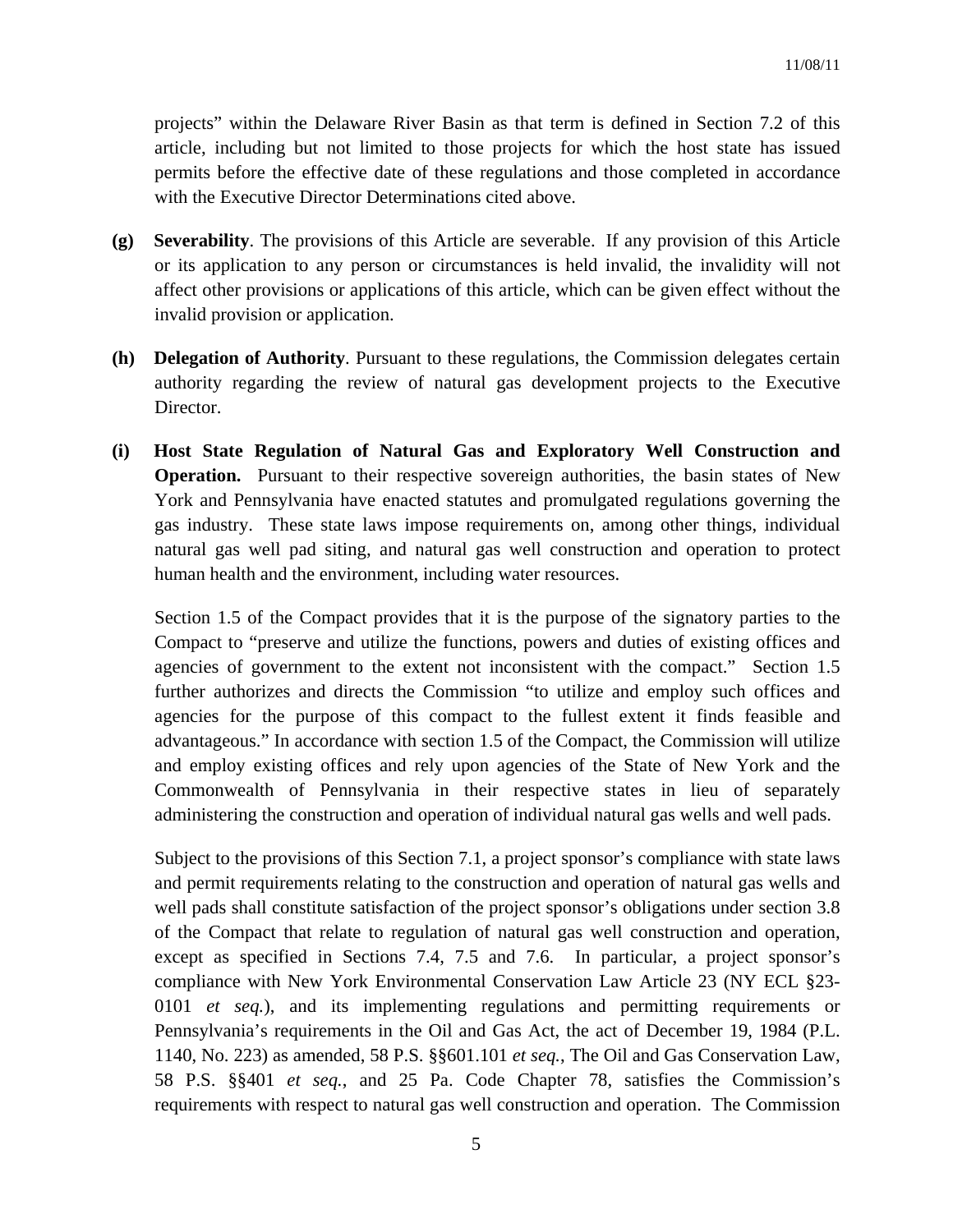may through notice and comment rulemaking expand the areas for which compliance with state laws and permit requirements will satisfy a project sponsor's obligations under the Compact.

Article 7 contains provisions relating to applications for water withdrawal and water usage reviews, natural gas development plan approvals, financial assurance and waste/wastewater management requirements that, when supplemented with the state programs referred to above, are necessary to prevent substantial effects on the water resources of the basin. Article 7 provisions relating to natural gas development plans are included to facilitate evaluation of actual development and planning for foreseeable development as a means to further prevent potential adverse effects on the water resources of the basin. Nothing in this Article 7 shall be construed to reduce the authority of the Commission to take actions or impose requirements that the Commission may determine to be necessary to prevent adverse impacts to water resources.

Notwithstanding the other provisions of this subsection (i), in accordance with and pursuant to section 1.5 of the Compact, the Commission and the basin states may enter into Administrative Agreements (Agreements) that coordinate their functions and eliminate unnecessary duplication of effort. The Agreements are designed to: effectuate intergovernmental cooperation, minimize the efforts and duplication of state and Commission staff resources where consistent with Commission, state and federal legal requirements, ensure compliance with Commission approved basin-wide requirements, enhance early notification of the public and other concerned interests of proposed projects in the basin, indicate where the host state requirements satisfy the Commission's regulations and clarify the relationship and project review decision making processes of the states and the Commission for projects subject to review by the states under their state authorities and by the Commission under Section 3.8 and Articles 10 and 11 of the Compact.

In accordance with section 1.5 of the Compact, the Agreements may be used as a vehicle to further reduce any overlap between the administration of the Commission's natural gas development regulations and the regulations of New York and Pennsylvania.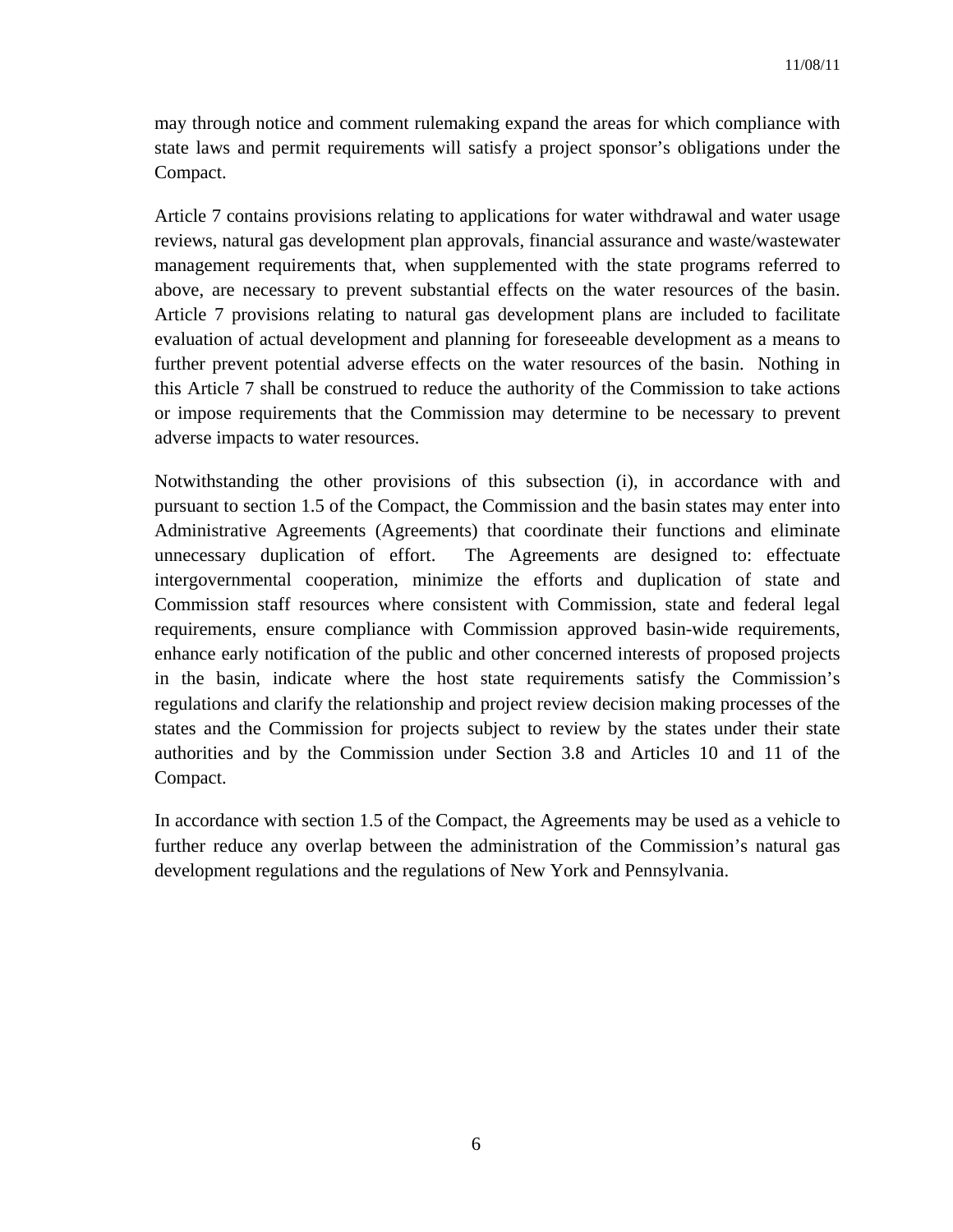- **Section 7.2 Definitions.** For purposes of this Article, the following terms and phrases have the meanings provided. Some definitions differ from those provided in regulations of one or more of the Commission's member states and federal agencies.
- **Access road**  a road constructed to provide access to and among natural gas development projects.
- **API identification** a number referencing system designed by the American Petroleum Institute to identify wells; each state and county has a specific number code.
- **Approval by Delegated Authority (ADA**) written approval by the Executive Director for specific natural gas development activities as provided in this Article 7.
- **Approved list of water sources** a current listing of Commission approved water sources that can be utilized by a natural gas development project sponsor through one or more bulk water use approvals.
- **Artificial penetration -** a human-made excavation, opening, or void beneath the ground surface that may provide a pathway for the upward migration of any potential contaminant existing or injected below the ground surface. This may include any type of wells, mines, mine shafts, or tunnels.
- **Best management practices (BMPs)** activities, facilities, measures, or procedures used to protect, maintain, reclaim or restore the quality of waters and the existing or designated uses of waters within the Delaware River Basin.
- **Brine -** a solution containing appreciable amounts of sodium chloride (NaCl) and/or other salts.
- **Bulk Water Use and Management Approval -** written approval issued by the Executive Director or the Commission to utilize Commission approved sources of water as defined in Section 7.3(b) herein for natural gas development projects.
- **Casing -** steel pipe placed in a well*.*
- **Centralized wastewater storage facility** an impoundment (see "Impoundment") or tankage that serves or is served by more than one well pad for the temporary storage of flowback or production water or both or a combination of water and flowback/production water. (Also, "wastewater impoundment".)
- **Chemical Abstract Services (CAS) Registry Number** Chemicals Abstract Service number, assigned by Chemical Abstracts Service, which is part of the American Chemical Society. The CAS registry is the most authoritative collection of disclosed chemical substance information, containing more than 48 million organic and inorganic substances and 61 million sequences.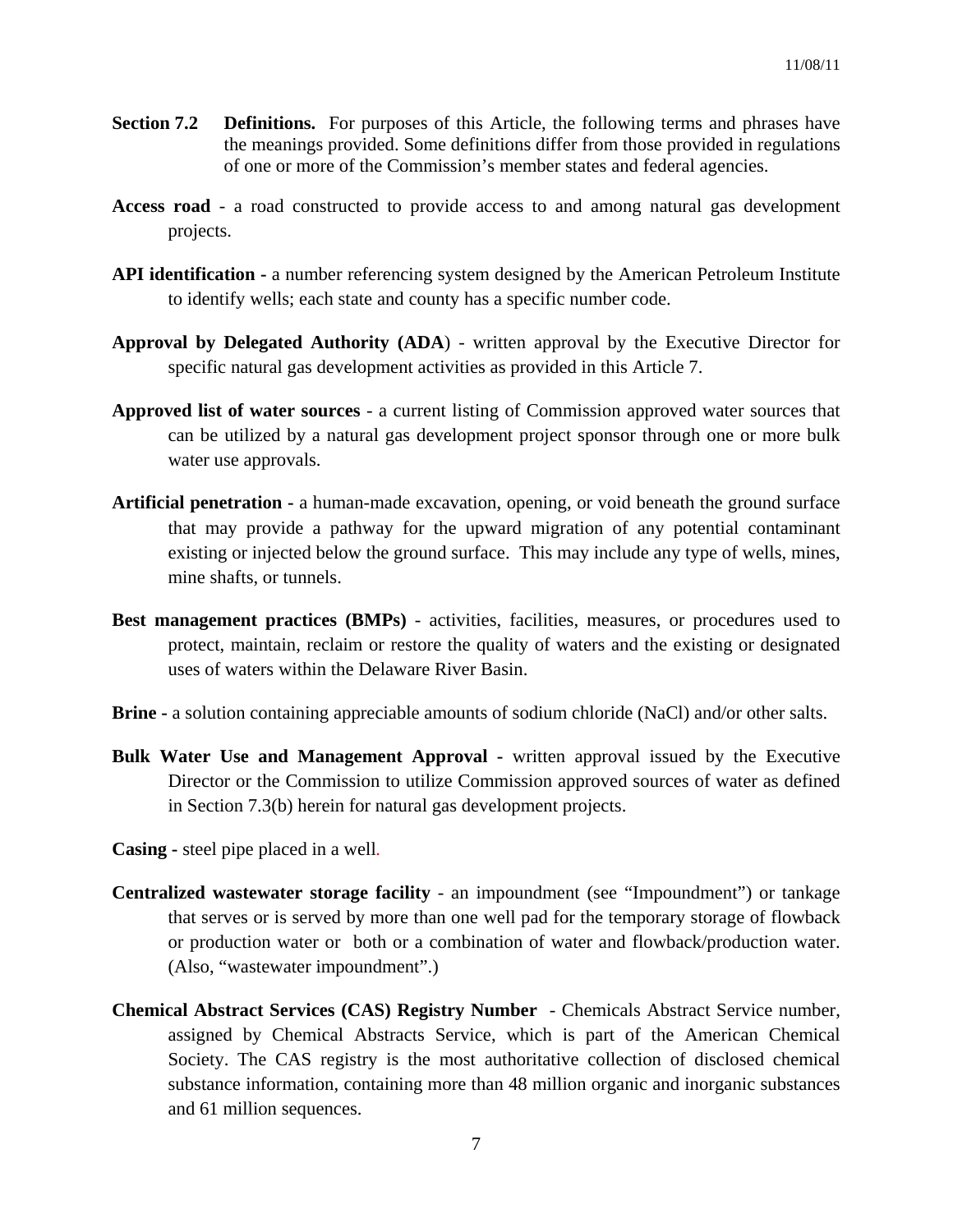**Commission** - the Delaware River Basin Commission (DRBC).

- **Commission approval** written approval in the form of a docket, protected area permit or approval by delegated authority.
- **Consumptive water use -** the water lost to the atmosphere from cooling devices, evaporated from water surfaces, or exported from the Delaware River Basin, or any other water use for which the water withdrawn is not returned to the waters of the basin undiminished in quantity.
- **Community water supply well** see public water supply well.
- **Compressor stations** facilities which increase the pressure on natural gas to move it in pipelines or into storage.
- **Contiguous** having a common side, property line or boundary in part or entirety.
- **Core forest area** the sheltered forest environment at least 300 feet from forest edges, altered land, or any human-created opening such as a road or right-of-way. Forest core has the same meaning as core forest.
- **Critical habitat**  specific geographic areas that are determined by federal or state natural resource agencies to contain physical or biological features essential to the conservation and management of species listed by the federal government or state signatories to the Delaware River Basin Compact as threatened or endangered.
- **Customary procedure for review of projects**  a procedure involving application by the project sponsor, technical review by Commission staff, publication of a draft docket, and a public hearing followed by Commission action at a public meeting.
- **Discharge Length Scale the square root of the cross-sectional area of any discharge outlet.**
- **Diversion -** the conveyance or transfer of water.
- **Docket** a legal document granting approval by the Commission for a project that may have a substantial effect on the water resources of the Basin.
- **Domestic wastewater -** liquid waste that contains pollutants produced by a domestic residence or residences or by a non-residential facility that generates wastewater with the same characteristics as residential wastewater. "Domestic wastewater" includes liquid waste discharged after treatment by domestic wastewater treatment facilities or residences or collected in portable self-contained toilets.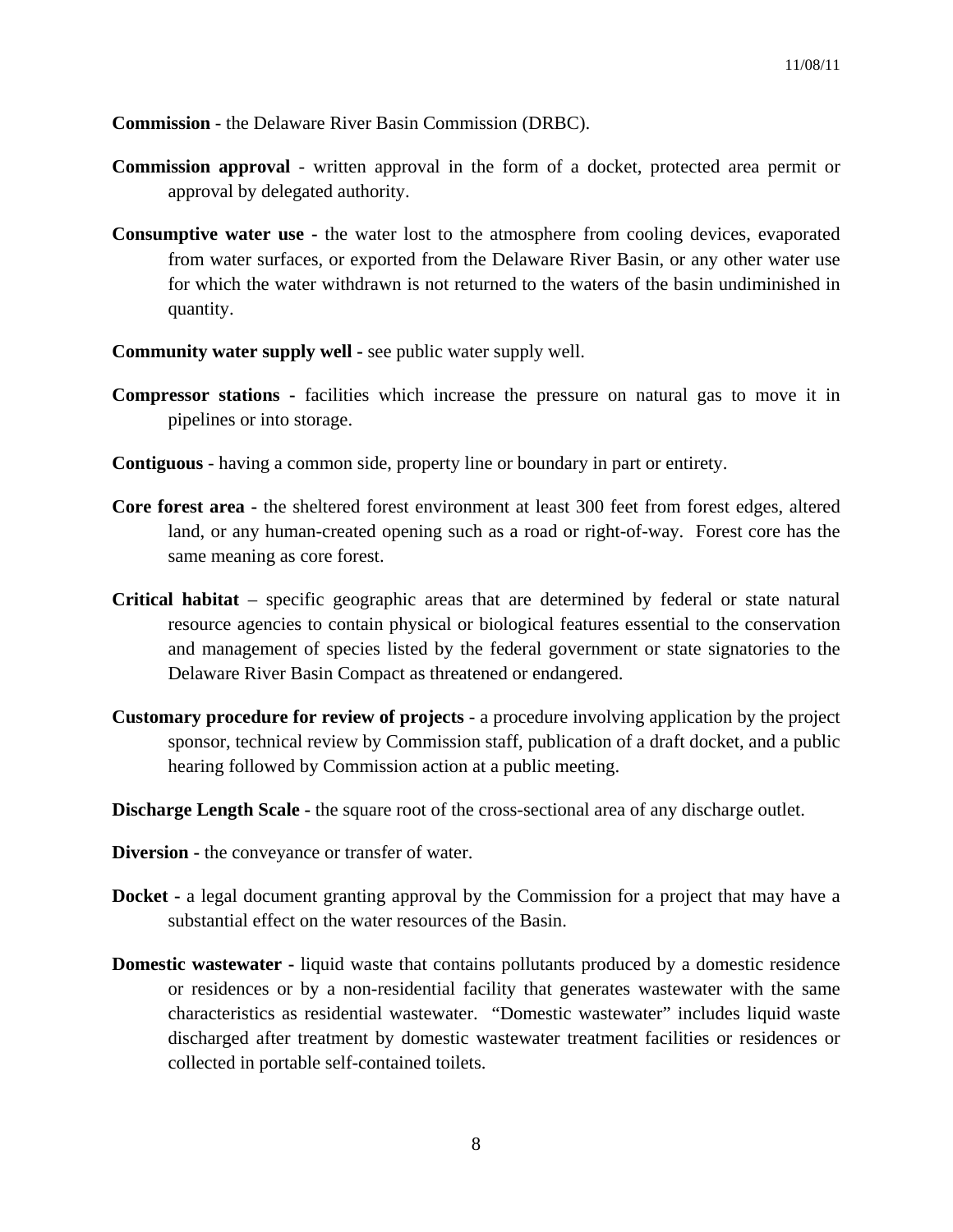- **Domestic water supply well -** any potable water well not classified as a community or public water supply system. A domestic well normally serves an individual residence or small business.
- **Drill cuttings -** rock cuttings and related mineral residues generated during the drilling of an oil, gas or exploratory well.
- **Drilling fluid**  mud, water, brine, air, gas, or other fluids pumped down the drill string that acts as a lubricant for the bit and is used to carry rock cuttings back up the wellbore.
- **Earth disturbance activity -** construction or other human activity that disturbs the surface of the land, including, but not limited to, clearing and grubbing, grading, excavating, creating embankments, timber harvesting, road construction or maintenance, mineral extraction, and moving, depositing, stockpiling, or storing soil, rock or earth materials.
- **Ecosystem services** the public benefits that result from the natural function of ecological systems, including but not limited to: purification of water, generation of soil and vegetation, and groundwater recharge. The products and processes of ecosystem services are complex and may occur over long periods of time.
- **Entire basin leasehold** all leaseholds in the Basin in which a project sponsor or one or more of its direct or indirect parent, subsidiary or affiliated persons have contractual or other rights to natural gas or to participate in the ownership or operation of natural gas development projects. To the extent that project sponsors obtain rights to conduct natural gas development activities, including but not limited to the extraction of natural gas, through property interests other than or in addition to a leasehold, for purposes of these Natural Gas Development Regulations those rights shall be administered in the same manner and subject to the same restrictions and other requirements as leaseholds.
- **Erosion and sediment control plan -** a site-specific plan identifying stormwater BMPs to minimize accelerated erosion from earth disturbance activity and reduce sedimentation in waterbodies.
- **Executive Director -** the Executive Director of the Delaware River Basin Commission.
- **Exploratory (stratigraphic) well -** a well drilled outside a proven area or horizon to determine the geologic strata or the viability of natural gas production. Also referred to as a test well, such wells may or may not be converted to production wells.
- **Flood fringe** the portion of the flood hazard area outside of the floodway as defined in the Commission's Administrative Manual – Part III Basin Regulations - Flood Plain Regulations.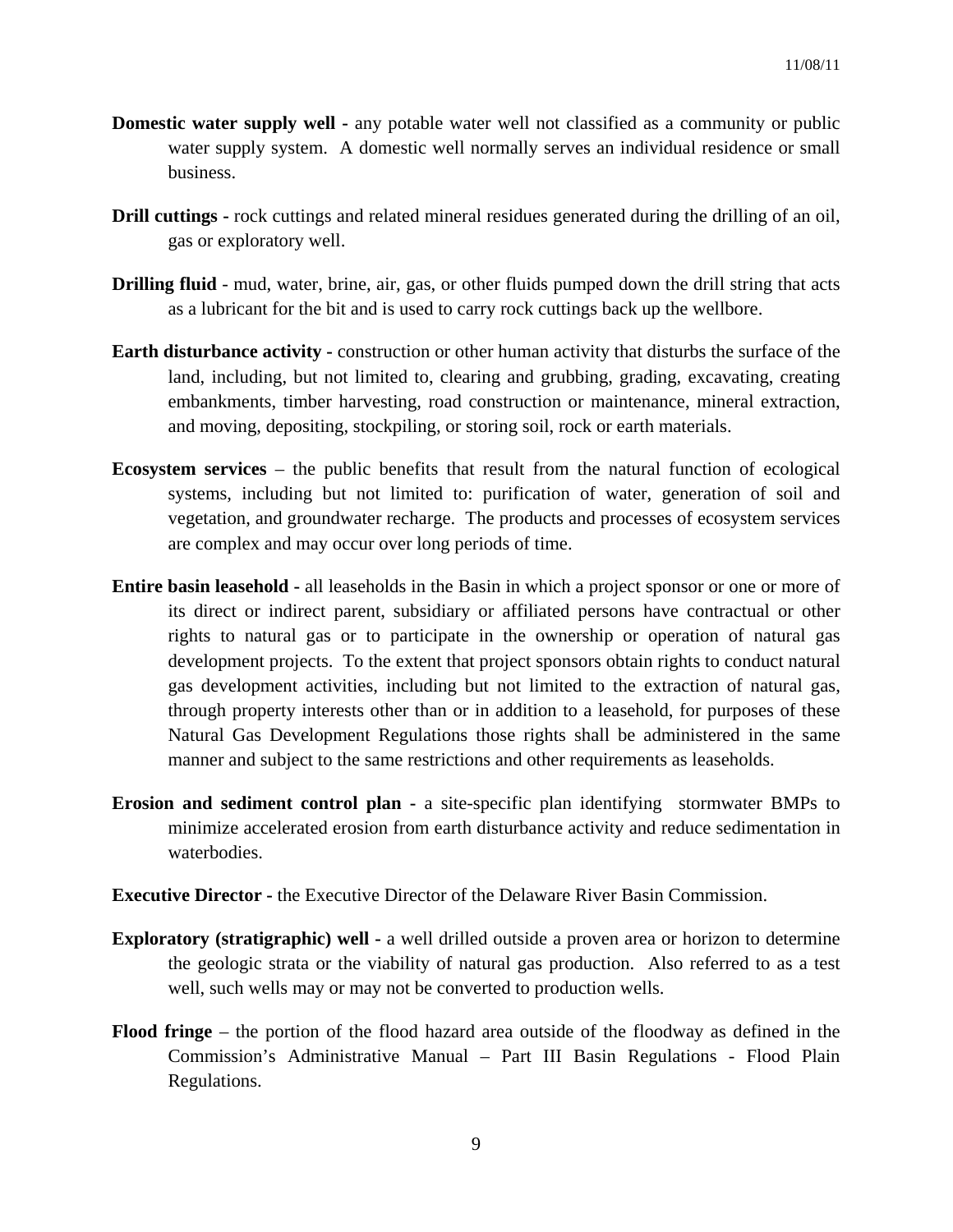- **Flood hazard area** means the area inundated by the regulatory flood as defined in the Commission's Administrative Manual – Part III Basin Regulations - Flood Plain Regulations.
- **Flood, regulatory** means the flood which has a one percent (1%) chance of occurring in any one year (the "100-year flood") as defined in the Commission's Administrative Manual – Part III Basin Regulations - Flood Plain Regulations.
- **Floodway** the channel of the watercourse and those portions of the adjoining flood plains which are reasonably required to carry and discharge the regulatory flood as defined in the Commission's Administrative Manual – Part III Basin Regulations - Flood Plain Regulations.
- **Flowback water -** the return flow of water and formation fluids recovered from the wellbore within 45 days following the release of pressures induced as part of hydraulic fracturing of a natural gas well, or until the well is placed into production, whichever occurs first.
- **Forest core** see Core forest area.
- **Forested** dominated by trees with an average height generally greater than 15 feet.
- **Freshwater -** water containing less than 1,000 milligrams per liter of dissolved solids, most often salt.
- **Groundwater**  includes all water beneath the surface of the ground.
- **Headwater streams** typically considered to be first- and second-order streams, meaning streams that have no upstream tributaries (i.e., "branches") and those that have only firstorder tributaries, respectively.
- **Headwaters** See "headwater streams".
- **High Value Water Resource Landscapes (HVWRLs)** portions of the landscape designated by the Commission by means of an NGDP docket approval to be integral to the maintenance of the quality and availability of water resources by virtue of their containing one or more of the following elements: wetlands, erodible soils, steep slopes, floodplains, groundwater recharge areas, headwater streams and their watersheds, riparian corridors and forested landscapes, especially core forested areas.
- **Hydraulic fracturing -** a well stimulation technique which consists of pumping water, chemicals and a propping agent, such as sand, or other fluids and materials down the wellbore under high pressure to create and maintain induced fractures in the hydrocarbon-bearing rock of the target geologic formation.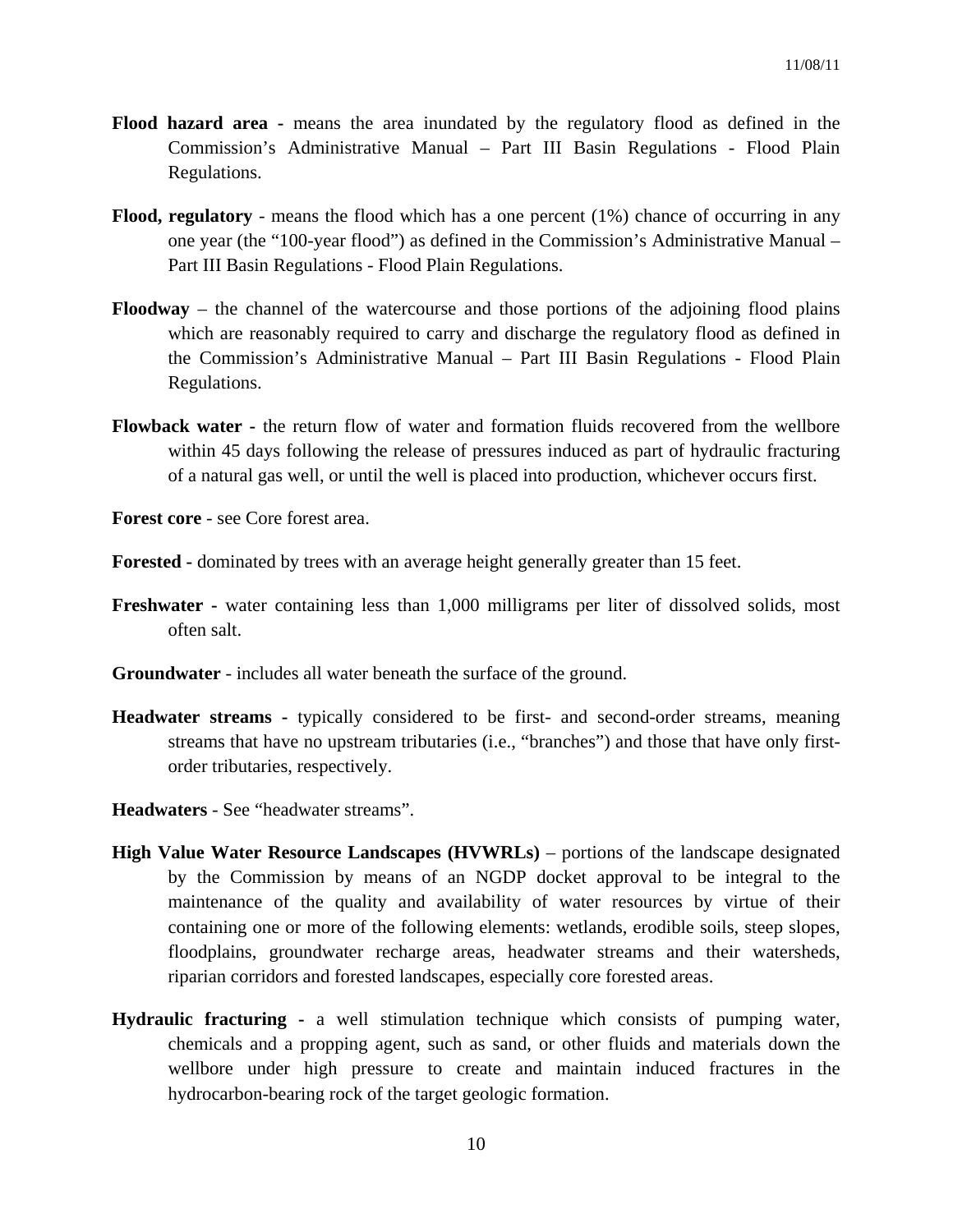- **Hydraulic fracturing fluid(s)** a mixture of water, chemicals and propping agents or other fluids and materials used in the hydraulic fracturing process.
- **Impoundment** a liquid containment facility that is installed in a natural topographical depression, an excavation, or a bermed area formed primarily of earthen materials. Impoundments are required to be engineered, structurally sound and lined in accordance with host state requirements (whether or not the impoundment is regulated by the host state). Within this Article 7, an impoundment used to store wastewater (whether treated or untreated), or both freshwater and wastewater (whether treated or untreated), may be referred to as a "wastewater impoundment" and must take the form of a Centralized Wastewater Storage Facility as defined above. An impoundment used to store freshwater is called a "freshwater impoundment."
- **Invasive species** a species of plant, animal or other organism that is (1) non-native (or alien) to the ecosystem under consideration and (2) whose introduction causes or is likely to cause economic, human health or environmental damage to that ecosystem..
- **Leasehold** parcels of land or mineral estates in which a project sponsor or its direct or indirect parent, subsidiary or affiliated entities has individual ownership, or common ownership, control or interest with other parties. To the extent that project sponsors obtain rights to conduct natural gas development activities, including but not limited to the extraction of natural gas, through property interests other than or in addition to a leasehold for purposes of these Natural Gas Development Regulations those rights shall be administered in the same manner and subject to the same restrictions as leaseholds.
- Linear infrastructure pipelines for collecting or transmitting natural gas, pipelines designed to carry water used to serve natural gas development activities, roads serving natural gas development activities, and power lines serving natural gas development activities.
- **Local water depth** the natural water depth at the outlet of an outfall structure that existed prior to the installation of the discharge outlet under the design conditions for establishing mixing zones for the protection of aquatic life from acute effects.
- **Material Safety Data Sheets (MSDS)** A MSDS contains details of the hazards associated with a chemical, and gives information on its safe use (see 29 CFR 1910.1200 $(g)$ ).
- **Mine drainage water (MDW)** all water from mines (whether by gravity flow or active pumping) or mined materials. MDW can emanate from abandoned, inactive, active or orphaned mines. In addition, MDW can be in the form of surface seepage associated with certain stockpiled (mined materials) or stockpiled mined waste products.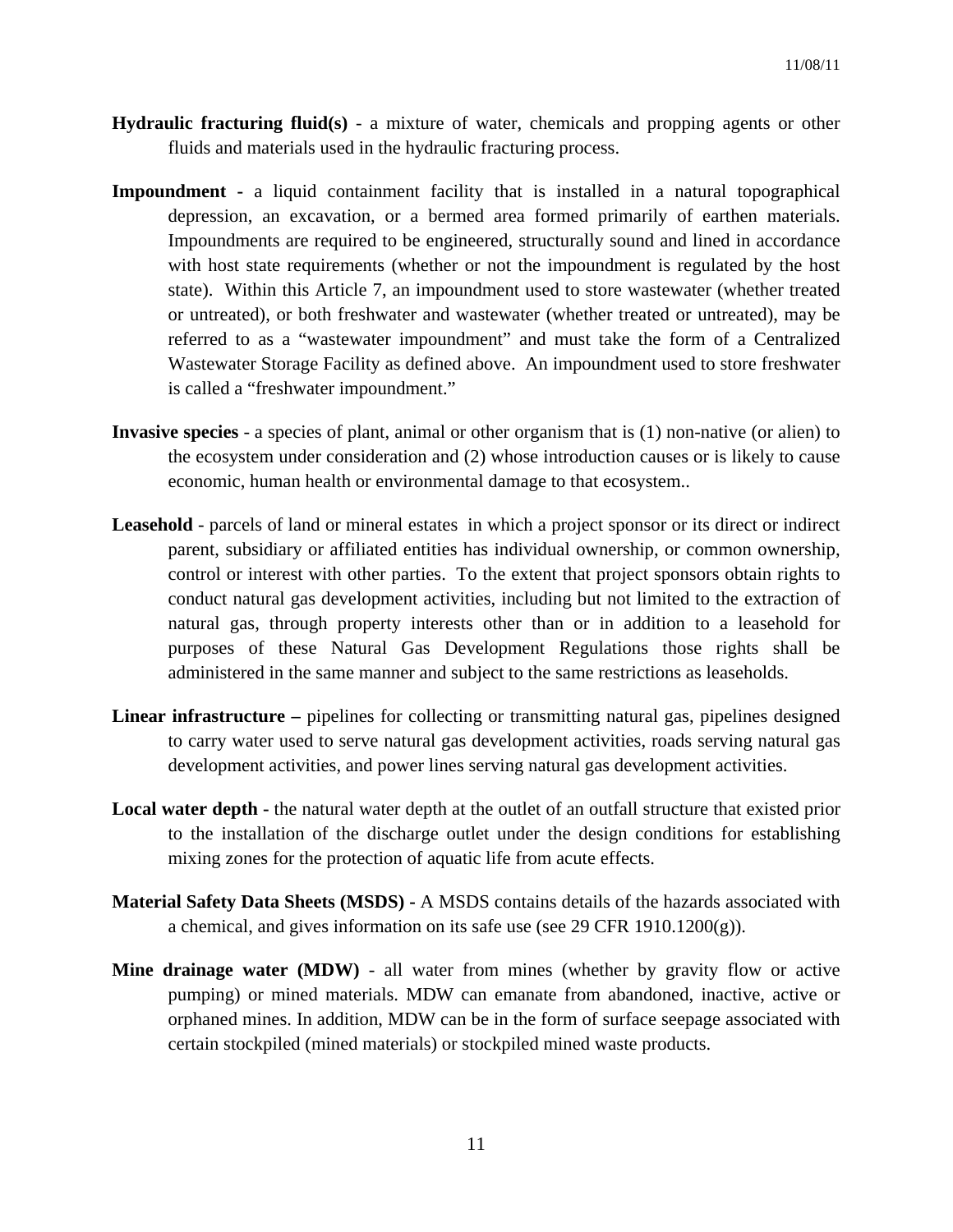- **Mitigation**  an action undertaken to eliminate or make up for an impairment or loss of a natural resource or ecosystem services. Actions may include avoidance, minimization, repair, replacement and/or compensation.
- **National Park Service Wild and Scenic River corridor** as defined in management plans for the federally designated Wild and Scenic or Scenic & Recreational segments of Delaware River Basin waters, including, but not limited to the Upper Delaware Scenic and Recreational River, the Delaware Water Gap National Recreation Area, the Lower Delaware Wild and Scenic River, portions of the Maurice and Musconetcong Rivers (NJ) and White Clay Creek (DE) and their similarly designated tributaries.
- **Natural diversity inventory assessment (NDIA)** an assessment of the occurrence of state and federally listed threatened and endangered species on a site. For projects located in the Commonwealth of Pennsylvania, a Pennsylvania Natural Diversity Inventory (PNDI) assessment satisfies this requirement. For projects located in the state of New York, an assessment done in accordance with New York, 6 NYCRR Part 182 satisfies this requirement.
- **Natural gas development activities** all activities undertaken for the development, exploration, production and transportation of natural gas, including but not limited to (1) the construction and operation of wells and well pads, including air rotary and mud rotary natural gas exploratory or production well drilling and other aspects of natural gas exploratory and production well construction and testing, hydraulic fracturing well stimulation and hydraulic fracturing chemical storage; (2) the installation, operation and maintenance of gas collection and transmission infrastructure (e.g., gathering and transmission pipelines and compressor stations); (3) associated access road construction, staging, support vehicle tire cleaning, and withdrawal and storage of fresh water; (4) the final plugging and abandonment of natural gas wells and restoration of the well pad site; (5) any mitigation or remediation required by the Commission or the host state or federal government; and (6) the storage, reuse, transfer, transport and discharge of all domestic and non-domestic wastewaters, including flowback and production water.
- **Natural gas development project -** one natural gas development activity, or several interrelated natural gas development activities, for which an applicant is required to seek an approval from the Commission in accordance with the provisions of this Article 7.
- **Natural gas development plan (NGDP)** a project sponsor's overall plan for siting and accessing natural gas development projects in its leasehold(s) or property.
- **Natural gas gathering pipeline** a pipeline or series of pipelines used for the collection and movement of raw gas from the wellhead to an acceptance point of a natural gas transmission pipeline.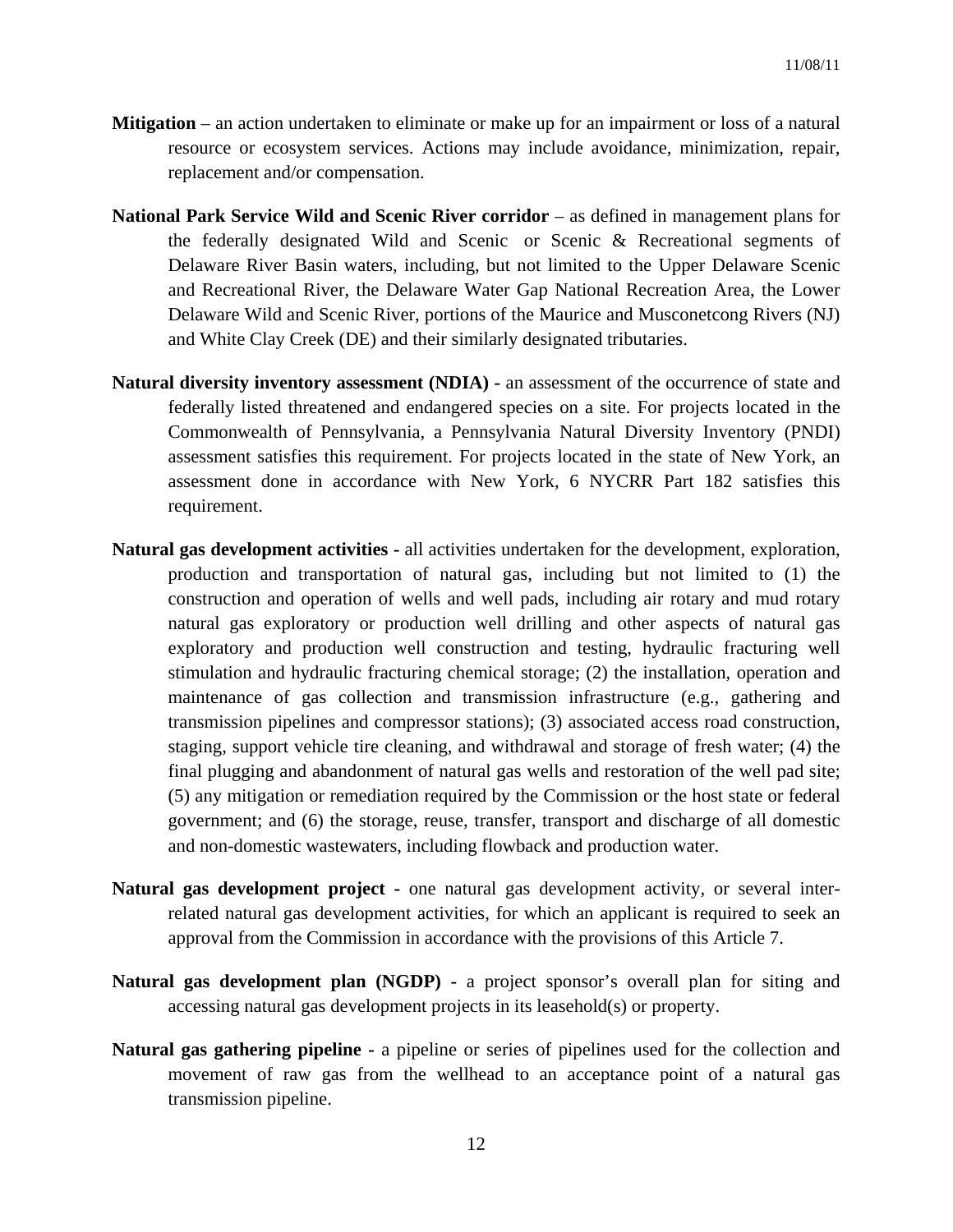- **Natural gas transmission pipeline** a pipeline, or series of pipelines, other than a gathering pipeline, used for the collection and movement of gas from a gathering line, compressor station or processing plant from a region where it is produced to a region where it is to be distributed.
- **Non-domestic wastewater -** liquid wastes, including treated or untreated wastewater, from sources other than domestic sanitary and gray water, including brines, production water, any other water containing brines (including flowback), drilling muds, hydraulic fracturing fluids, well servicing fluids, oil, drilling fluids, and cement mixer or cement truck washout water.
- **Non-linear infrastructure –** facilities appurtenant to natural gas development, exploration and production activities, such as natural gas wells, well pads and compressor stations, that are not included in the definition of "Linear infrastructure."
- **Non-point source pollution control plan (NPSPCP) -** a written plan describing the proposed erosion and sedimentation controls and pre- and post-construction stormwater management. An approved NPSPCP is required for all projects in the drainage area of the DRBC Special Protection Waters regardless of the amount of area disturbed.
- **Pass-by flow requirement -** a prescribed quantity of flow that must be allowed to pass a surface water intake when withdrawal is occurring. Pass-by requirements also specify low flow conditions during which no water can be withdrawn.
- **Person** any natural person, corporation, partnership, association, trust, agency, authority or other entity, public or private.
- **Pipeline -** a temporary or permanent conduit used to convey liquids and/or gasses from one site to another. Pipelines may include, but are not limited to natural gas gathering and transmission lines, and fresh water transmission lines, lines that convey flowback or production water from a well, well pad, impoundment or centralized wastewater storage facility to another well, well pad, impoundment or centralized wastewater storage facility.
- **Pollutants any substance which when introduced into surface water or groundwater degrades** natural water quality, including but not limited to: dredged spoil, solid waste, incinerator residue, sewage, garbage, sewage sludge, munitions, chemical wastes, biological materials, radioactive materials, heat, wrecked or discarded equipment, rock, sand, sediment, cellar dirt, and industrial, municipal or agricultural waste as well as any substance defined as a pollutant, contaminant or hazardous substance by any federal or state statute or regulation.

**Potable water -** water suitable for human consumption.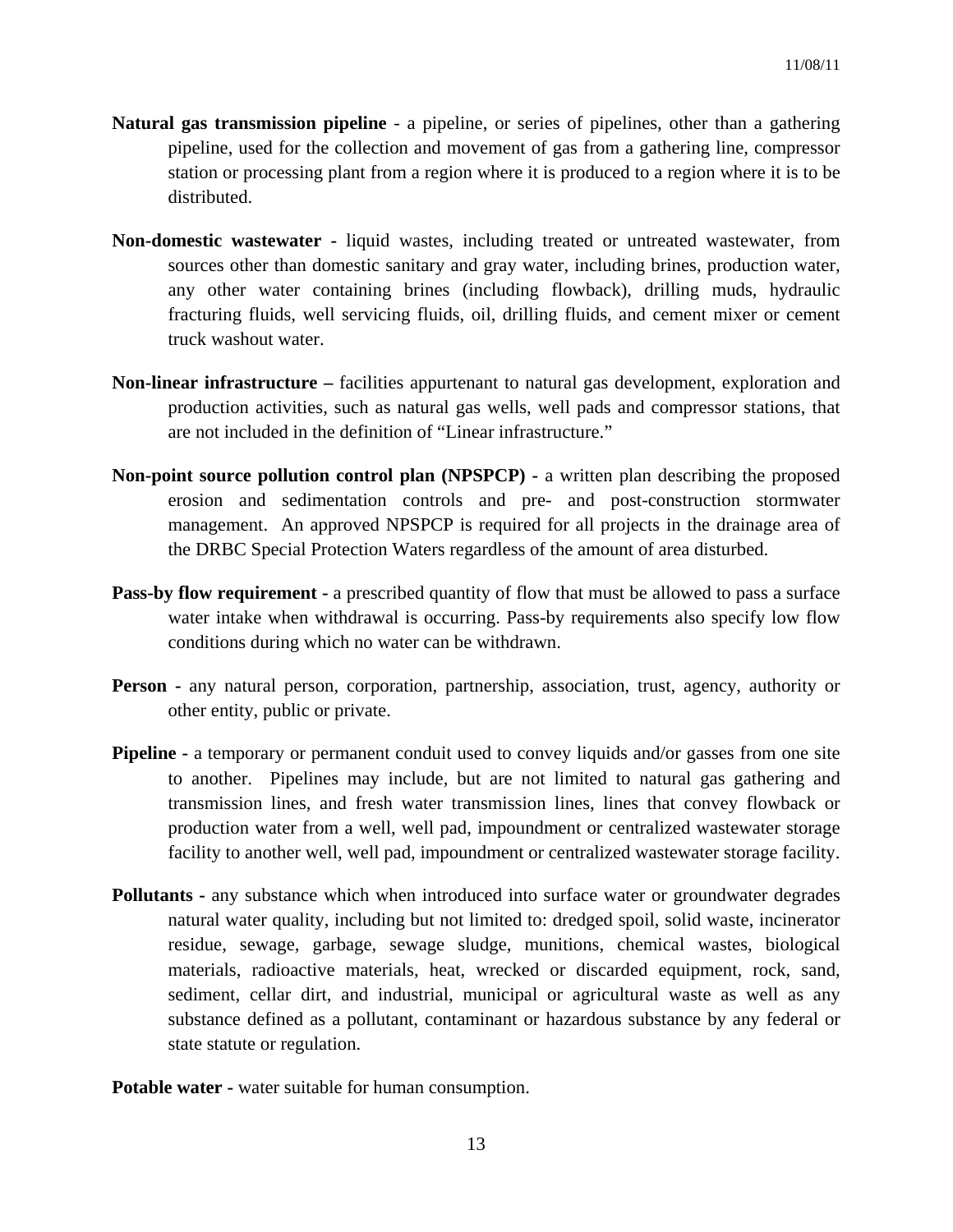- **Post Hydraulic Fracturing Report** a report listing the volumes and sources of water, wastewater, and flowback and the volume and amounts of all chemicals and additives used during the hydraulic fracturing of a natural gas well. Also included in the report are the total volume of flowback recovered from the well within 45 days of the completion of hydraulic fracturing, and the amounts and destinations of any flowback removed from the site for disposal or reuse.
- **Practicable** an activity available and capable of being done after taking into consideration cost, existing technology and logistics in light of overall project purposes.
- **Production water -** water and other fluids brought to the surface during production of oil or gas.
- **Project sponsor** any person proposing a project for Commission approval. This term encompasses the direct or indirect parent, subsidiary or affiliated persons and other persons who have individual or common ownership, control or interest in the project. To the extent that a project sponsor obtains rights to conduct natural gas development activities, including but not limited to the extraction of natural gas, through property interests other than or in addition to a leasehold, for purposes of these Natural Gas Development Regulations those rights shall be administered in the same manner and subject to the same restrictions and other requirements as leaseholds.
- **Protected area permit** a permit approved by the Executive Director in accordance with the Delaware River Basin Commission's Southeast Pennsylvania Ground Water Protected Area Regulations.
- **Private water supply well -** See Domestic Well
- **Propping agent -** a granular substance (sand grains, aluminum pellets, or other material) that is carried in suspension by the hydraulic fracturing fluid, and that serves to keep the induced fractures open when hydraulic fracturing fluid is withdrawn after a hydraulic fracturing treatment.
- **Public water supply -** a source of drinking water for a public water system.
- **Public water supply well a well that serves a public water system.**
- **Public water system** *-* a system for the provision to the public of water for human consumption through pipes or other constructed conveyances, if the system has at least 15 service connections or regularly serves at least 25 individuals; this may include community, transient non-community or non-transient non-community water systems as defined in 42 U. S. Code, section  $300f(4)(A)$ , (B) and (C).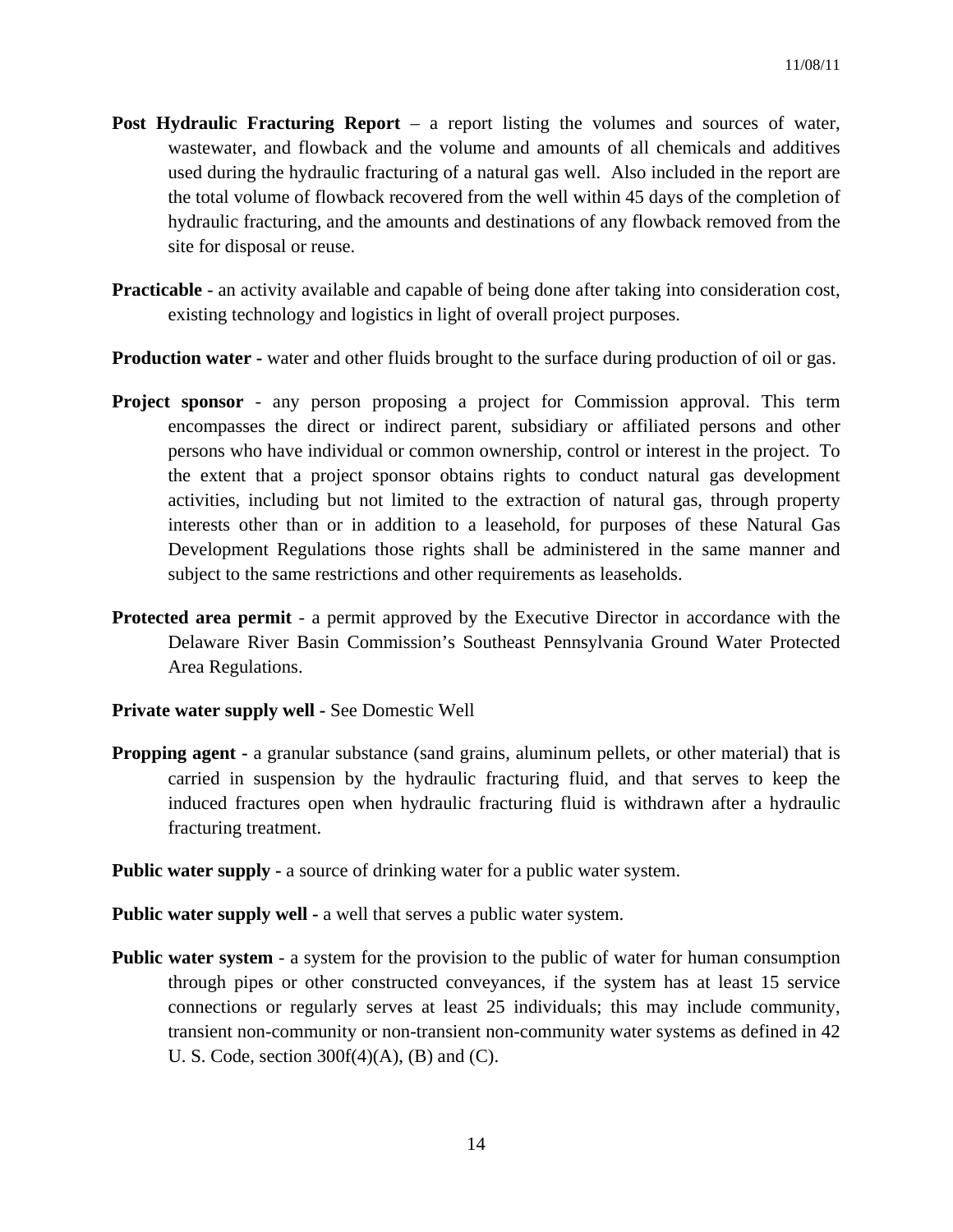- **Q7-10** a statistical estimate of the lowest average flow during a consecutive 7-day period with an average recurrence interval of 10 years.
- **Quarterly reporting** quarterly water use reports are due 30 days after the close of each calendar-year quarter as follows:  $1<sup>st</sup>$  Quarter due by April 30;  $2<sup>nd</sup>$  Quarter due by July 30;  $3<sup>rd</sup>$  Quarter due by October 30; and  $4<sup>th</sup>$  Quarter due by January 30.
- **Regional resource management corridors -** linear portions of the landscape identified by a federal or state agency or the Commission for a specific resource management purpose, such as but not limited to, the protection of water quality, public access to scenic resources, wildlife habitat and wildlife migration. This term includes but is not limited to any Wild & Scenic River corridor as delineated in a River Management Plan developed by the National Park Service with regional, state, and local partners.
- **Release** any spilling, leaking, pumping, pouring, emitting, emptying, discharging, injecting, escaping, leaching, dumping, or disposing into the environment (including the abandonment or discarding of barrels, containers, and other closed receptacles containing any hazardous substance or pollutant or contaminant).
- **Remediate**  to clean up, mitigate, correct, abate, minimize, eliminate, control or prevent a release of a regulated substance into the environment to protect the present or future public health, safety, welfare or the environment, including preliminary actions to study or assess the release.
- **Remediation -** See "Remediate".
- **Restoration recovery of a damaged ecosystem to its former function or state; the process of re**establishing the character and environmental function(s) of a landscape that has been changed, altered or impaired by natural gas development activity.
- **Riparian corridor** the area of land adjacent to a river, stream, lake or other natural body of water that provides a transition between aquatic and upland terrestrial environments and directly affects or is affected by the adjacent waterbody.
- **Rules of Practice and Procedure** (**RPP) -** DRBC Administrative Manual Rules of Practice and Procedure.
- **Seep**  an area, generally small, where water percolates slowly to the land surface; *also see* "Spring".
- **Setback -** minimum distance required between a well pad and other zones, boundaries, or natural or constructed landscape features such as wetlands, streams, or buildings.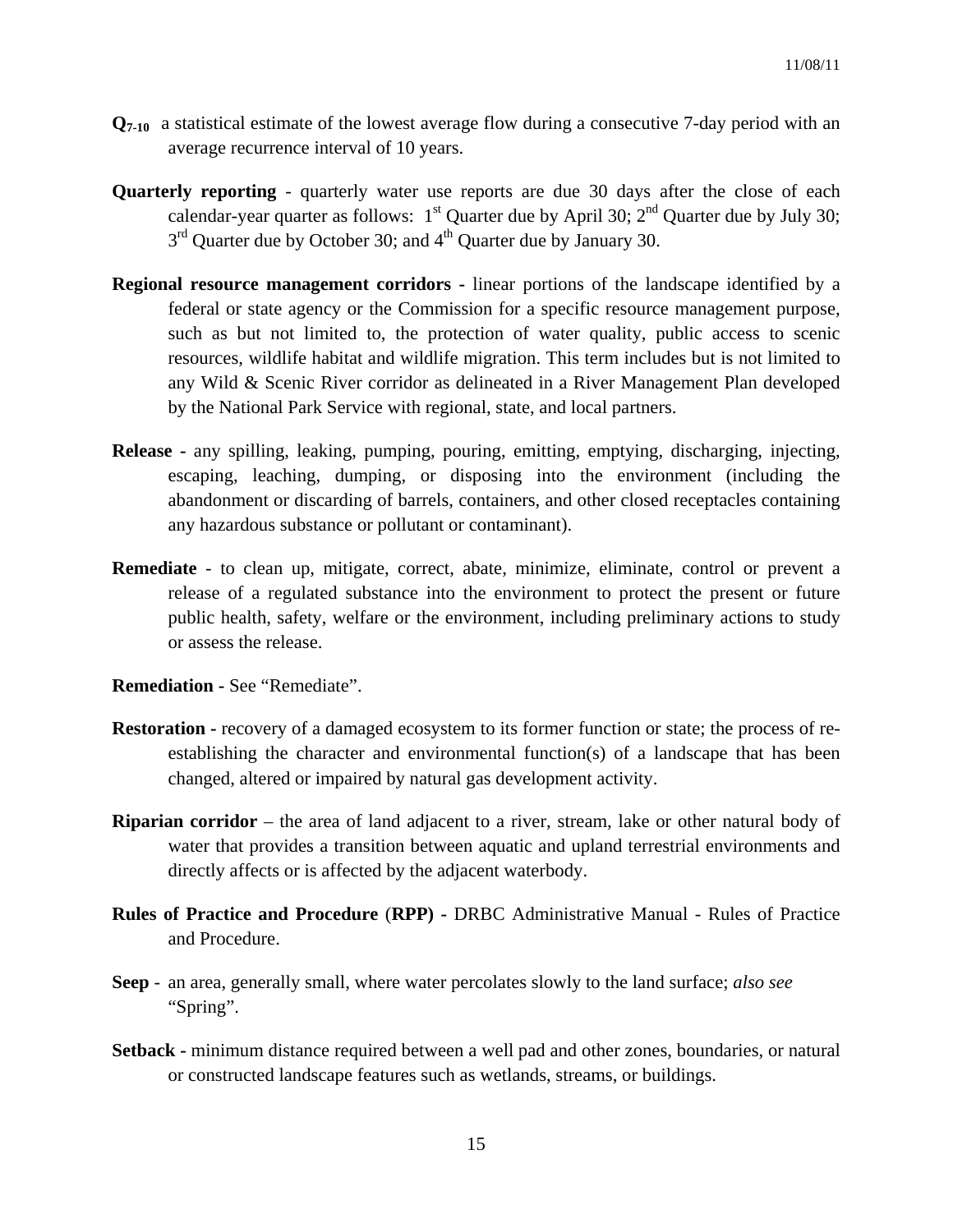- **Siting -** the process of identifying and selecting the place(s) where natural gas development projects are to be located.
- **Special Protection Waters (SPW)** waters of the mainstem Delaware River located between Hancock, NY and Trenton, NJ and select tributary reaches classified by the Commission as Outstanding Basin Waters or Significant Resource Waters. *(See also: DRBC Water Quality Regulations 3.10.3 A.2.).*
- **Spring a discrete place where groundwater flows naturally from a rock or the soil onto the land** surface or into a body of surface water. See also "Seep".
- **Steep slopes** slopes greater than 15%, and land with a high potential for erosion as classified on the Soil Survey Geographic (SSURGO) Database by the National Resource Conservation Service, U.S. Department of Agriculture.
- **Stimulation -** act of increasing production of natural gas by artificial means such as hydraulic fracturing.
- **Stormwater -** water that originates from precipitation that washes over the land surface or any structures or improvements located on the land surface.
- **Structure -** any assembly of material above or below the surface of land or water, including but not limited to, buildings, dams, fills, levees, bulkheads, dikes, impoundments, jetties, embankments, causeways, culverts, roads, railroads and bridges.
- **Substantial funds** financial resources sufficient to demonstrate to the Commission that the approved project is active and viable and that completion is anticipated in a reasonable time.
- **Tophole water** water that is brought to the surface while drilling through the strata containing fresh groundwater and water that is fresh groundwater or water that is from a body of surface water. Tophole water may contain drill cuttings typical of the formation being penetrated but may not be polluted or contaminated by additives, brine, oil or man induced conditions.
- **Transfer facility** a facility that accepts wastewater for transfer to wastewater treatment, wastewater discharge or waste disposal facilities.
- **Underground injection control (UIC)** facility a facility as defined in the Safe Drinking Water Act and Title 40 of the Code of Federal Regulations Parts 144-148.
- **Wastewater** liquids to which pollutant(s) have been introduced and are proposed to be discharged to the ground, groundwater, or surface water, transported to storage or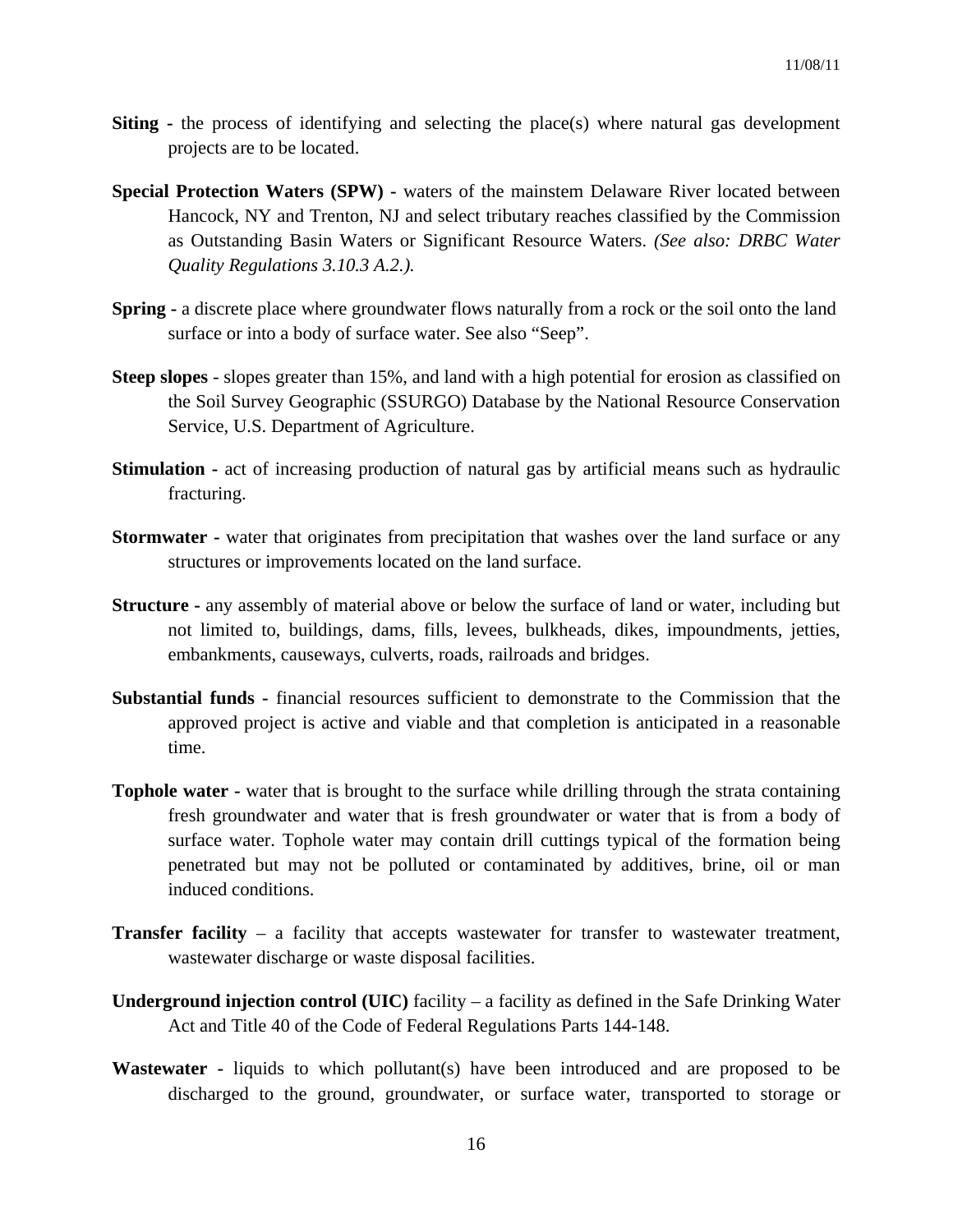wastewater treatment facilities, beneficially reused or discharged to the ground, groundwater or surface water after treatment. Wastewater includes both domestic and non-domestic wastewater.

- **Wastewater records** a record of all wastewater produced, stored, or reused at a project site on a daily basis, and the amounts and destination of all wastewaters transported offsite by individual trucks and/or pipelines.
- **Wastewater treatment facility** any facility storing, intercepting, transporting, treating, or discharging wastewater.
- **Waterbody (**1) a natural landscape feature containing or conveying water on a permanent, seasonal or intermittent basis, including but not limited to springs and seeps, wetlands, vernal pools, ponds, lakes, streams and rivers; or (2) a constructed depression or channel for storing or conveying water that is hydrologically connected to a natural waterbody or to potable ground water, including canals and aqueducts.
- **Water Code** DRBC Water Code 18 CFR Part 410
- **Water for use for natural gas development projects** Any water intended for application in natural gas development projects, including surface water, groundwater, mine drainage water, recovered flowback or production water, non-contact cooling water, or untreated or treated wastewater.
- **Water user -** any person who uses, takes, withdraws or diverts waters of the Delaware River Basin.
- **Water resource(s) -** water and related natural resources in, on, under, or above the ground, including related uses of land, which are subject to beneficial use, ownership or control within the hydrologic boundary of the Delaware River Basin.
- **Watershed** the area drained by, or contributing water to a wetland, stream, lake, river, or other waterbody.
- **Wellbore -** a borehole; the hole drilled by the bit. A wellbore may have casing in it or it may be open (uncased); or part of it may be cased, and part of it may be open. Also called a borehole or hole.
- Well pad a site constructed, prepared, leveled, or cleared in order to perform the activities and stage the equipment necessary to drill and operate a natural gas exploratory or production well.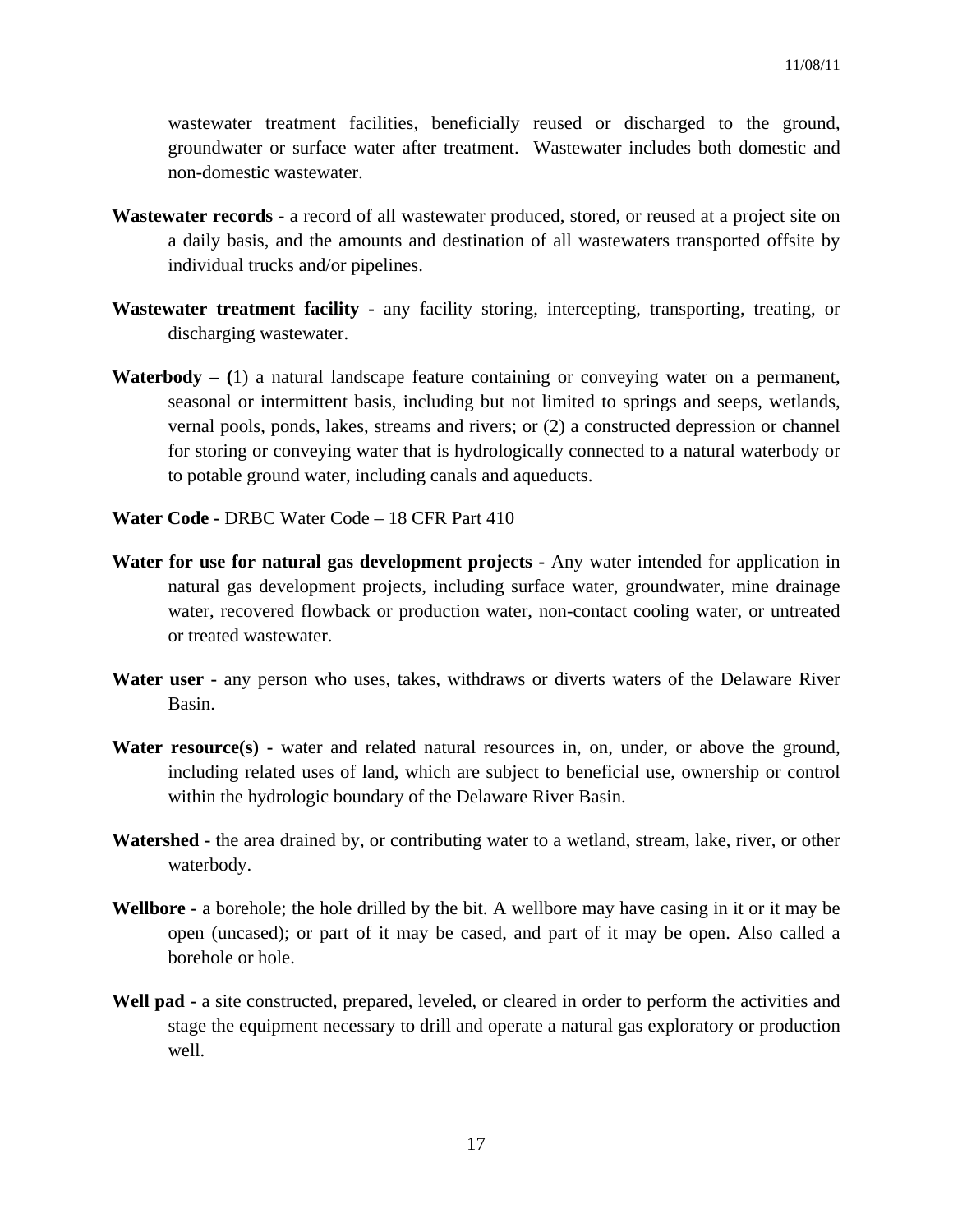- **Wetlands** those areas which are inundated or saturated by surface or groundwater with a frequency and duration sufficient to support, and that under normal circumstances do support, a prevalence of vegetation typically adapted for life in saturated soil conditions; also, those areas delineated as wetlands by a signatory party.
- **Working day** a day upon which the offices of the Delaware River Basin Commission are open for business.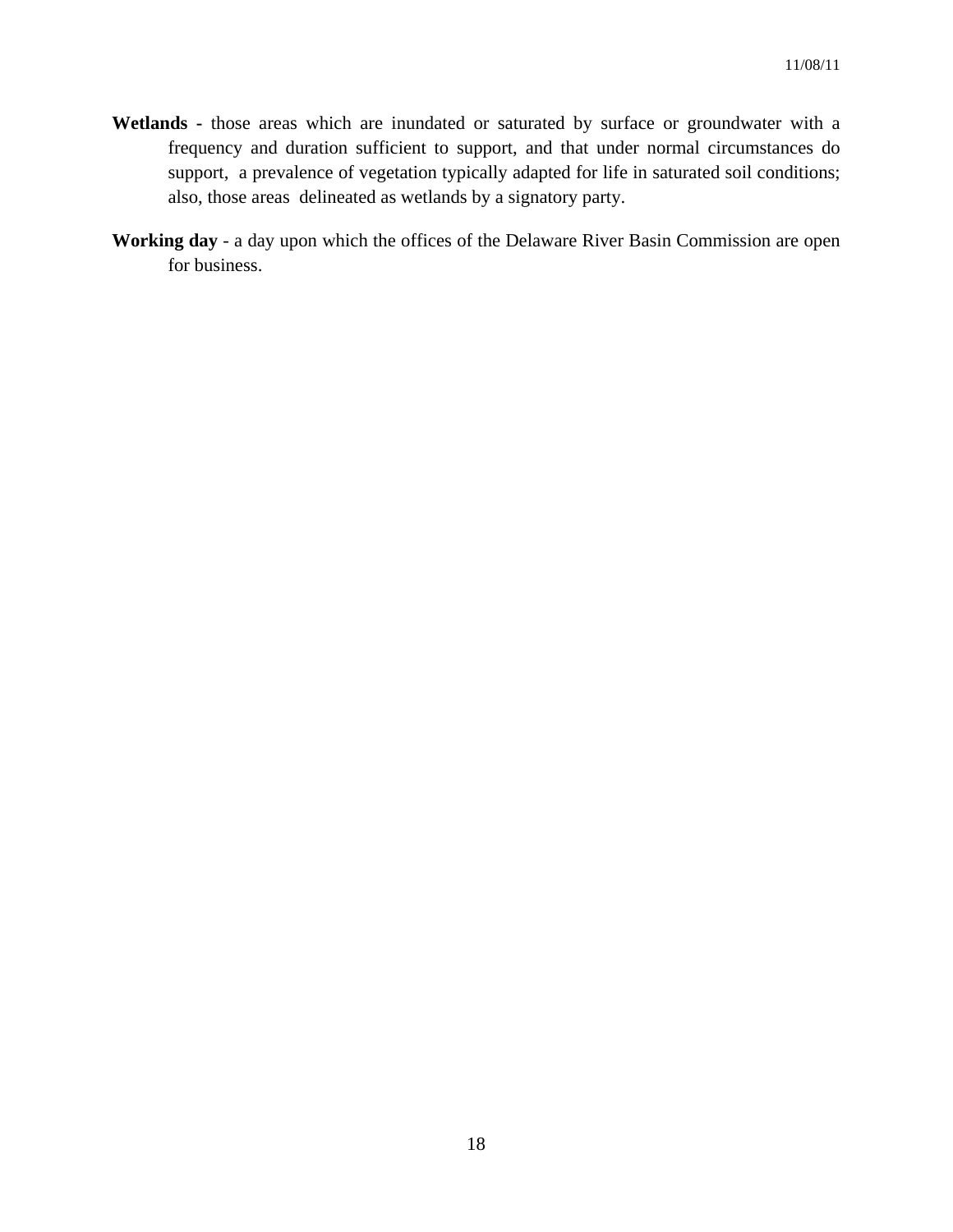### **Section 7.3 Administration**

#### **(a) Determinations.**

(1) Substantial effect. The headwaters and groundwater of the Delaware River Basin are critically important to the supply of clean water in quantities sufficient to satisfy basin needs for drinking water, aquatic life, recreation, and other designated uses. Over 15 million people (approximately five percent of the nation's population) rely on the waters of the Delaware River Basin for drinking, agricultural, and industrial use, but the watershed drains only four-tenths of one percent of the total continental U.S. land area. The 15 million figure includes the first and fifth largest cities in the nation, New York City and Philadelphia, respectively. Maintaining and enhancing the quality and quantity of the basin's water resources and promoting their sustainable use are essential to the long-term quality of life, health of ecosystems and economic development of the region.

 Due to advances in natural gas extraction technologies, many natural gas development projects may be proposed for the Delaware River Basin. Each will involve land disturbance for such appurtenances as roads, well pads, pipelines, impoundments, and compressor stations; most will entail the withdrawal or the diversion into or out of the basin of surface water, groundwater, non-contact cooling water, mine drainage water, and/or treated wastewater. These activities will take place on lands that are the most critical to protection of water resources and the most vulnerable in the Delaware River Basin – the basin headwaters – with potential changes on the land including loss of forest cover, building on erodible slopes, and encroachment on waterbodies and riparian lands. These multiple aspects of natural gas development activities may have a substantial effect, either individually or cumulatively, on the surface water and groundwater resources of the basin.

- (2) Rules of Practice and Procedure (RPP) thresholds not protective. For the reasons set forth below, the existing project review thresholds established by the RPP for the review of projects in accordance with Section 3.8 of the Delaware River Basin Compact do not adequately protect the water resources of the basin from the potential impacts of natural gas development.
	- (i) Water withdrawals. Although the geologic potential of natural gas production has yet to be determined, natural gas development activities in the Delaware River Basin may encompass multiple gas wells on numerous well pads within the basin, many of which may be proximate to small headwater streams within the drainage area of the Commission's Special Protection Waters. Estimates of the quantity of water needed to develop these wells and perform hydraulic fracturing range from 3 to 5 million gallons per well. The Commission has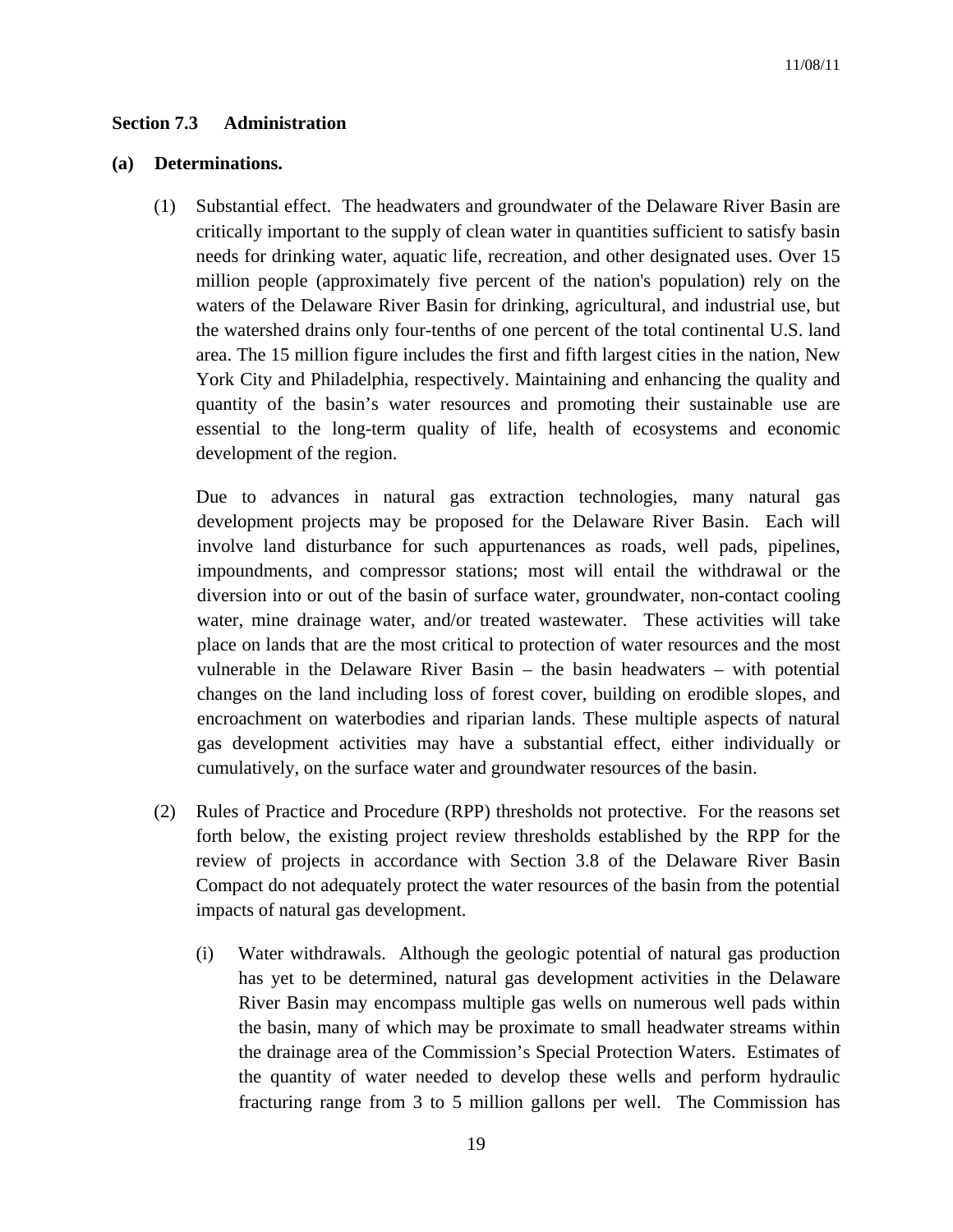determined that the water uses associated with natural gas development are almost entirely consumptive in nature. Although some of the water used to hydraulically fracture a natural gas well will be recovered and reused to hydraulically fracture other natural gas wells in the basin, much of the water used at each well will come from other water sources identified in Sections 7.4(a) and (b) and will not be returned to the source water near the point of withdrawal. Accordingly, during the intermittent withdrawals required for natural gas development activities, flows and assimilative capacities in aquifers and surface waters in the vicinity of the sources may be commensurately reduced, with potential streamflow and assimilative capacity impacts affected by the quantity, location, timing and manner of such withdrawals. The review thresholds for water withdrawals established by the RPP, however, contemplate continuous or regular withdrawals to serve stationary domestic, commercial and industrial projects and do not clearly apply to such intermittent and impermanent withdrawals as may be made for natural gas development activities.

- (ii) Wastewater treatment. Natural gas development may involve the use of significant quantities of surface water, groundwater, non-contact cooling water, mine drainage water, and/or treated wastewater and in turn, after recycling and reuse, will generate quantities of wastewater that must be safely treated and disposed of or recycled into the hydraulic fracturing of gas wells, as appropriate. Wastewater generated by natural gas development activities may differ in composition or quantity from those normally present in municipal and industrial wastewater and not contemplated by existing Commission regulations. Such constituents may adversely affect treatment processes or be passed through such processes without proper treatment. Existing thresholds established by the RPP for the review of wastewater treatment facilities in the basin are not necessarily triggered if a new or existing facility proposes to accept wastewater generated by natural gas development activities.
- (iii) High value landscapes and Special Protection Waters. The Water Resources Plan for the Delaware River Basin ("Basin Plan"), signed in 2004 by the four basin state Governors and the regional administrators of five federal agencies, established specific goals for "linking land and water management." Goal 3.2 of the Basin Plan calls for maintaining and restoring the integrity and function of "High Value Water Resource Landscapes," defined by way of example as including wetlands, erodible slopes, floodplains, headwater streams and associated drainage area, forested areas – especially those associated with headwaters and water supply – and waterbodies and their associated riparian corridors, habitat and floodplains.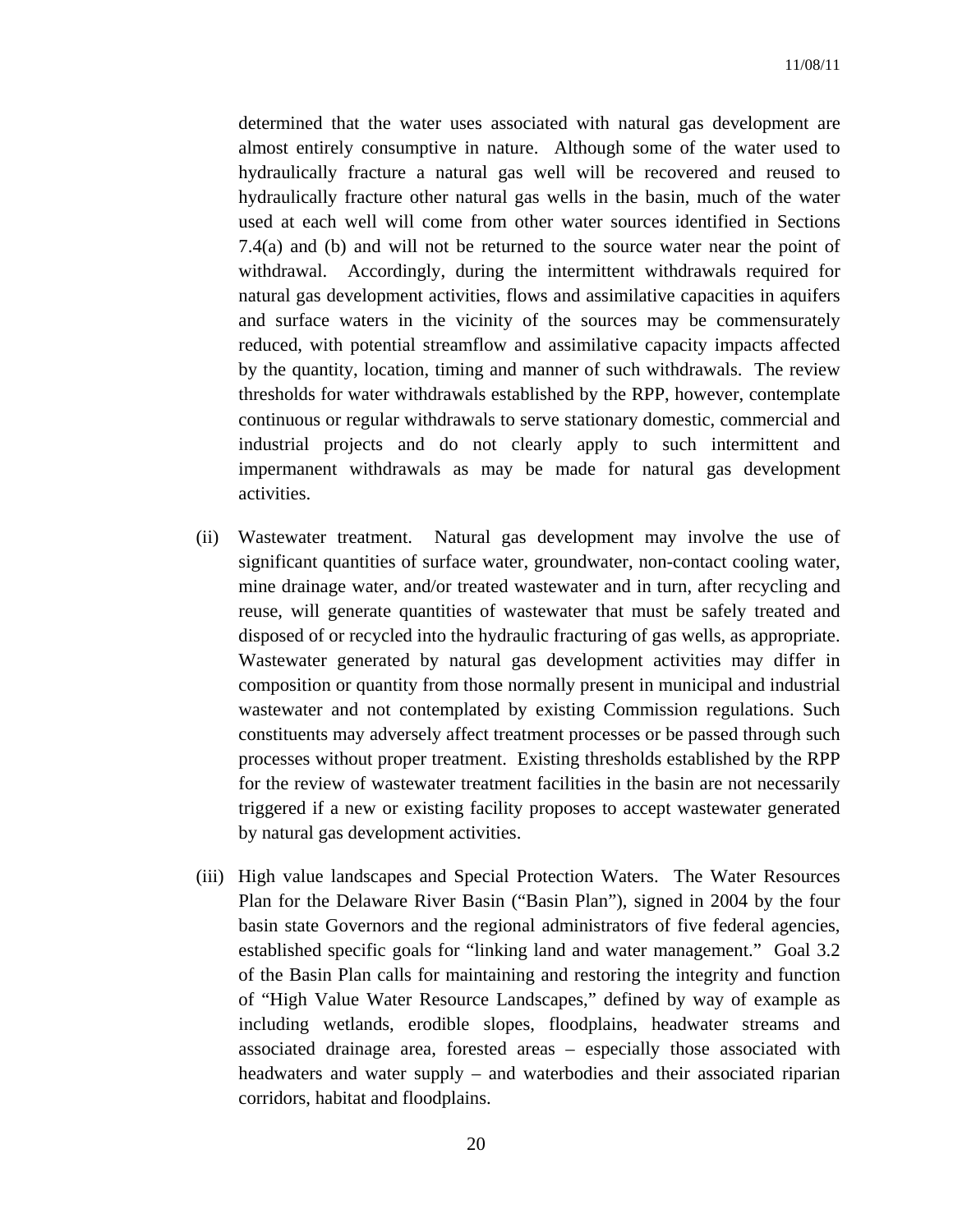- (iv) The Commission's Special Protection Waters regulations, adopted in 1992 for point sources and 1994 for non-point sources, established an anti-degradation regime for interstate waters of the basin deemed "to have exceptionally high scenic, recreational, ecological and/or water supply values." WQR § 3.10.3A.2.a. Following amendments to the regulations as recently as 2008 extending SPW protections to reaches of the main stem below the Delaware Water Gap, the entire 197-mile non-tidal Delaware River is subject to a management goal of ensuring "no measurable change in existing water quality except toward natural conditions." WQR § 3.10.3A.2.
- (v) Existing RPP thresholds do not trigger reviews for large-scale, widely dispersed industrial activities of the type anticipated for natural gas development in the most environmentally sensitive regions of the basin. Without additional standards of planning and design to protect landscape features essential to maintaining existing high water quality in the non-tidal river, the shared vision of the Basin Plan will not be realized and the SPW management objective of "no measurable change" will not be attained.
- (3) Rules of Practice and Procedure (RPP) thresholds inapplicable. For the foregoing reasons, in accordance with the provisions of this article, Commission approval is required for most sources and uses of water for natural gas development activities; for the transfer, treatment and/or discharge by facilities within the basin of wastewater generated by natural gas development activities; and for the siting of natural gas wells, well pads and associated infrastructure.
- **(b) Types of Approvals Required by the Commission for Natural Gas Development Projects.** In accordance with Section 3.8 of the Compact, the following types of activities associated with natural gas development constitute projects requiring Commission approval, as set forth in greater detail in Sections 7.4 through 7.6 of this article:
	- (1) Water withdrawals and diversions.
		- (i) Sources within the basin. As set forth in detail in Section 7.4(a) of this Article, with limited exceptions, water sources located within the basin may not be used to serve natural gas development projects – whether inside or outside the basin – unless and until the Commission has issued an approval in the form of a docket or protected area permit, as appropriate, to the withdrawer.
		- (ii) Sources outside the basin (diversions into the basin).
			- (A) In accordance with Section 7.4(b), notwithstanding the provisions of Section 2.30 of the Commission's Water Code (requiring Commission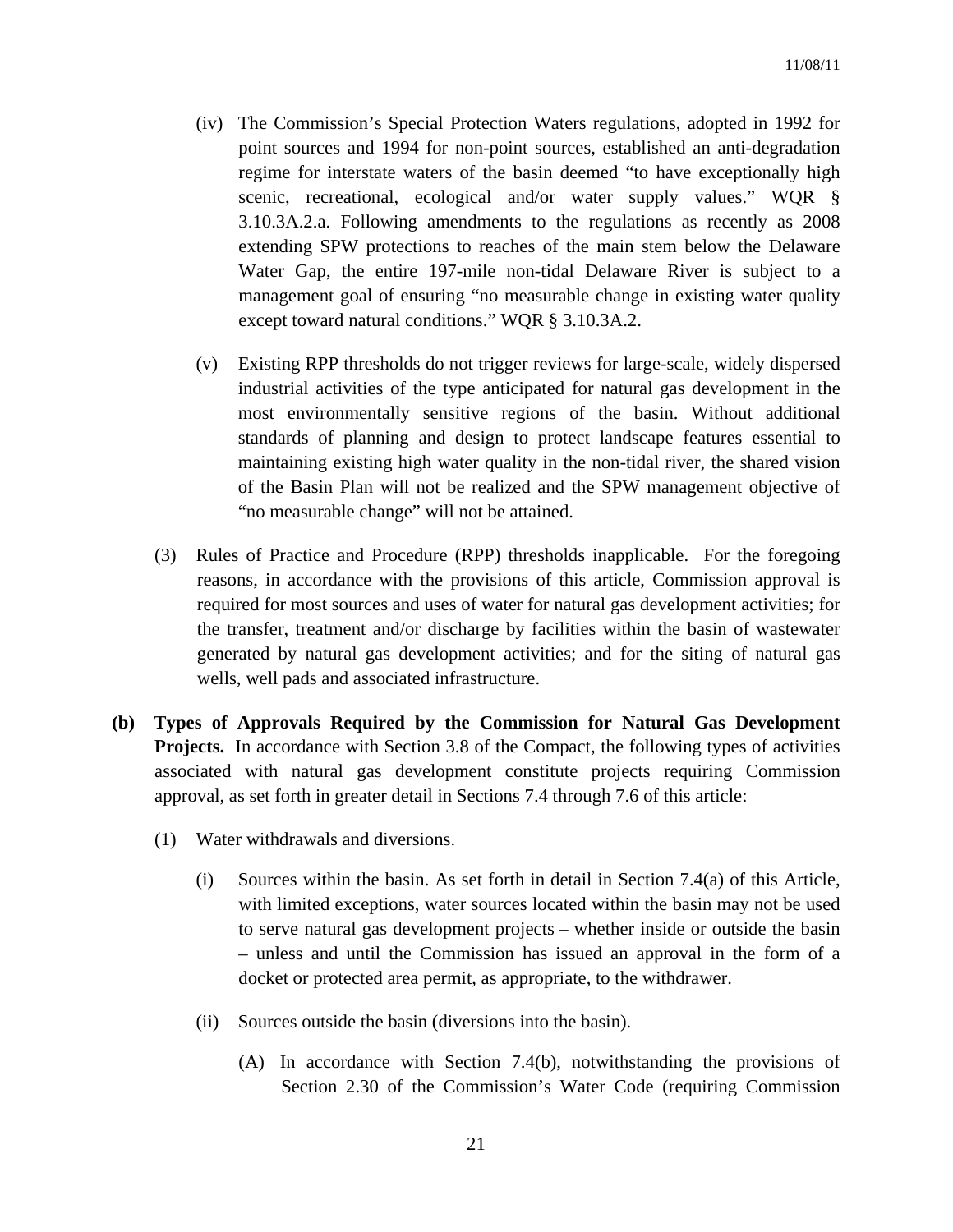approval in the form of a docket for all diversions of water into or out of the basin regardless of the intended use), the sponsor of a natural gas well pad project or projects within the basin may divert specified categories of water and wastewater into the basin ("import" such water, in the language of the Commission's Water Code, Rules of Practice and Procedure and other documents) for use in the hydraulic fracturing of its natural gas wells, provided that the project sponsor has obtained a Bulk Water Use and Management Approval in the form of an Approval by Delegated Authority (ADA) or a docket issued by the Commission.

- (B) Approval in the form of a docket issued by the Commission is required for any diversion into the basin by an entity that is not the natural gas well pad project sponsor, for natural gas development purposes other than hydraulic fracturing of natural gas wells, and/or involving categories of water other than those specifically identified as eligible for diversion into the basin with approval by means of a Bulk Water Use and Management Approval issued in the form of an ADA. The application fee for such docket approval will be the same as that for a water withdrawal (item (a) in Table 7.3.1).
- (iii) Term and Conditions. A docket or protected area permit for a withdrawal or diversion may have a term of up to 10 years. The conditions of such an approval for a groundwater or surface water withdrawal, as set forth in detail in Section 7.4(d) of this Article, include, among others: daily, monthly, seasonal and/or other withdrawal limits, a pass-by flow requirement, and requirements for an invasive species control plan, non-point source pollution control plan, natural diversity inventory assessment, metering and recording of withdrawals, withdrawal site plan and access restrictions, withdrawal site operations plan, drought emergency plan, and requirements relating to complaints by other water users alleging interference.

Other withdrawals or diversions that require Commission approval will be subject to applicable conditions among those set forth above and to such additional conditions as the Commission deems necessary to protect the water resources of the basin consistent with the Delaware River Basin Compact and the Comprehensive Plan.

(2) Bulk Water Use and Management. As set forth in detail in Section 7.4(e), the use of water for "natural gas development projects" as defined in Section 7.2 of this Article, must be undertaken in accordance, in most instances, with a Bulk Water Use and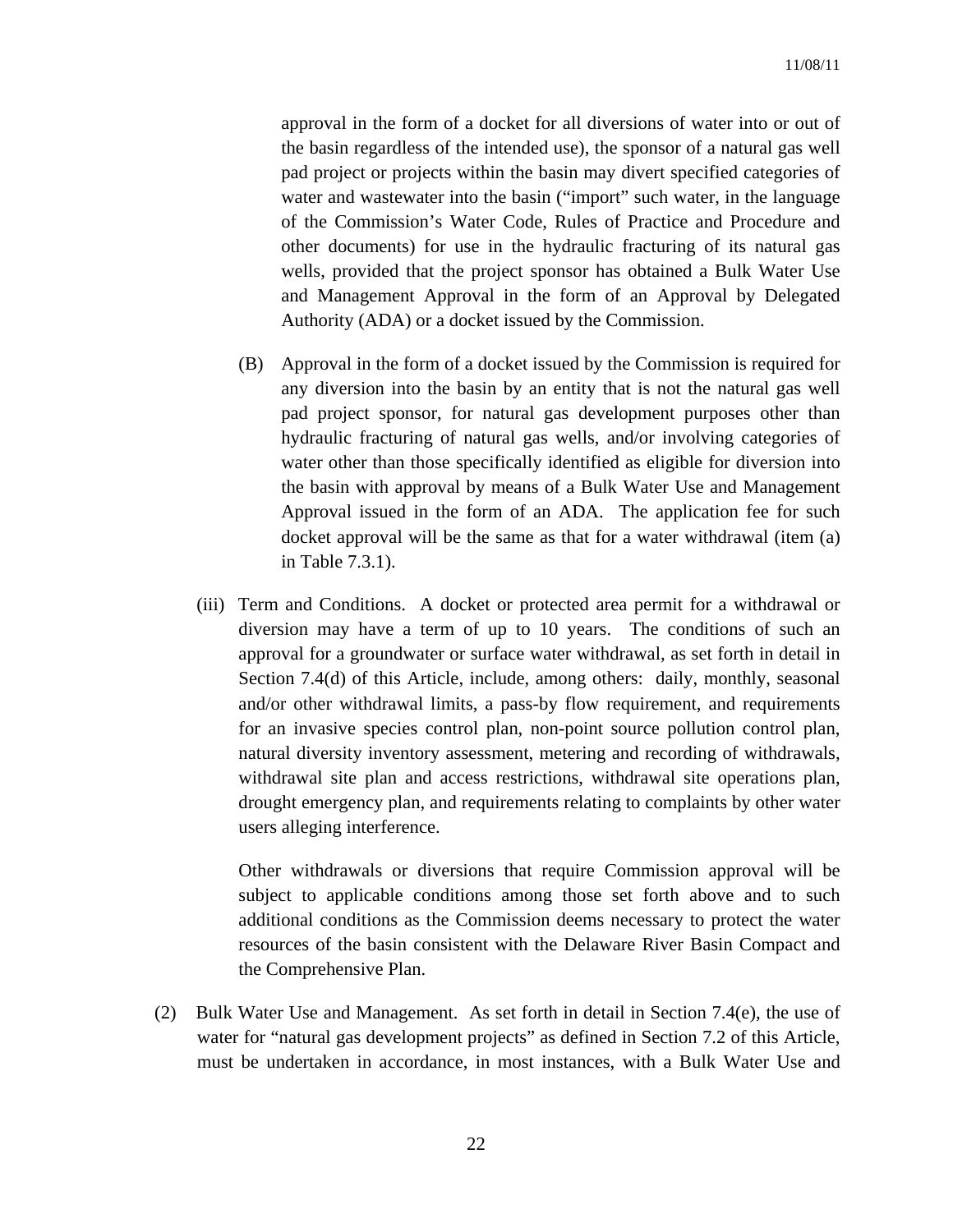Management Approval issued to the project sponsor by the Executive Director in the form of an Approval by Delegated Authority (ADA).

- (i) Scope of application and approval. For projects involving the construction or operation of natural gas wells, a Bulk Water Use and Management Approval is required for each well pad. For natural gas gathering or transmission pipeline projects, the Bulk Water Use and Management Approval will be issued on a project-specific basis.
- (ii) Bulk Water Use and Management Approval independent of other approvals. The requirement for a Bulk Water Use and Management Approval for the use of water to serve natural gas development projects is independent of and in addition to the requirement, when applicable, for approval in the form of a docket for a Natural Gas Development Plan (NGDP), a water withdrawal from a source within the basin, most diversions of water out of the basin.
- (iii) Docket required. A Bulk Water Use and Management Approval must be issued in the form of a docket rather than an ADA for any natural gas development project proposed to be located within either (A) management areas of the National Park Service (NPS), including the Upper Delaware Scenic and Recreational River (UPDE), the Delaware Water Gap National Recreation Area (DEWA), and other areas in which the NPS or other federal agencies have management interest; or (B) the watersheds draining to New York City's Delaware River Basin Reservoirs.
- (iv) Approval must precede well pad construction. The Bulk Water Use and Management Approval must be in place before water from any source – whether inside or outside the basin  $-$  is used for natural gas development projects and before the project sponsor either (1) commences well pad construction, including land clearing and installation of access roads or other appurtenant facilities, or (2) after the effective date of these regulations, continues operations at a pre-existing natural gas well pad or natural gas well.
- (v) Term of initial approval; renewals. A Bulk Water Use and Management Approval may have an initial term of up to 5 years, followed by renewals of up to five years until all natural gas wells included in the approval are brought into production, after which the Executive Director may grant renewals of up to 10 years. A Bulk Water Use and Management Approval issued for a well pad must be renewed prior to the end of each approval term until all wells at the well pad have been plugged and the project sponsor has provided the Executive Director with a copy of the state-approved plugging certificate or report.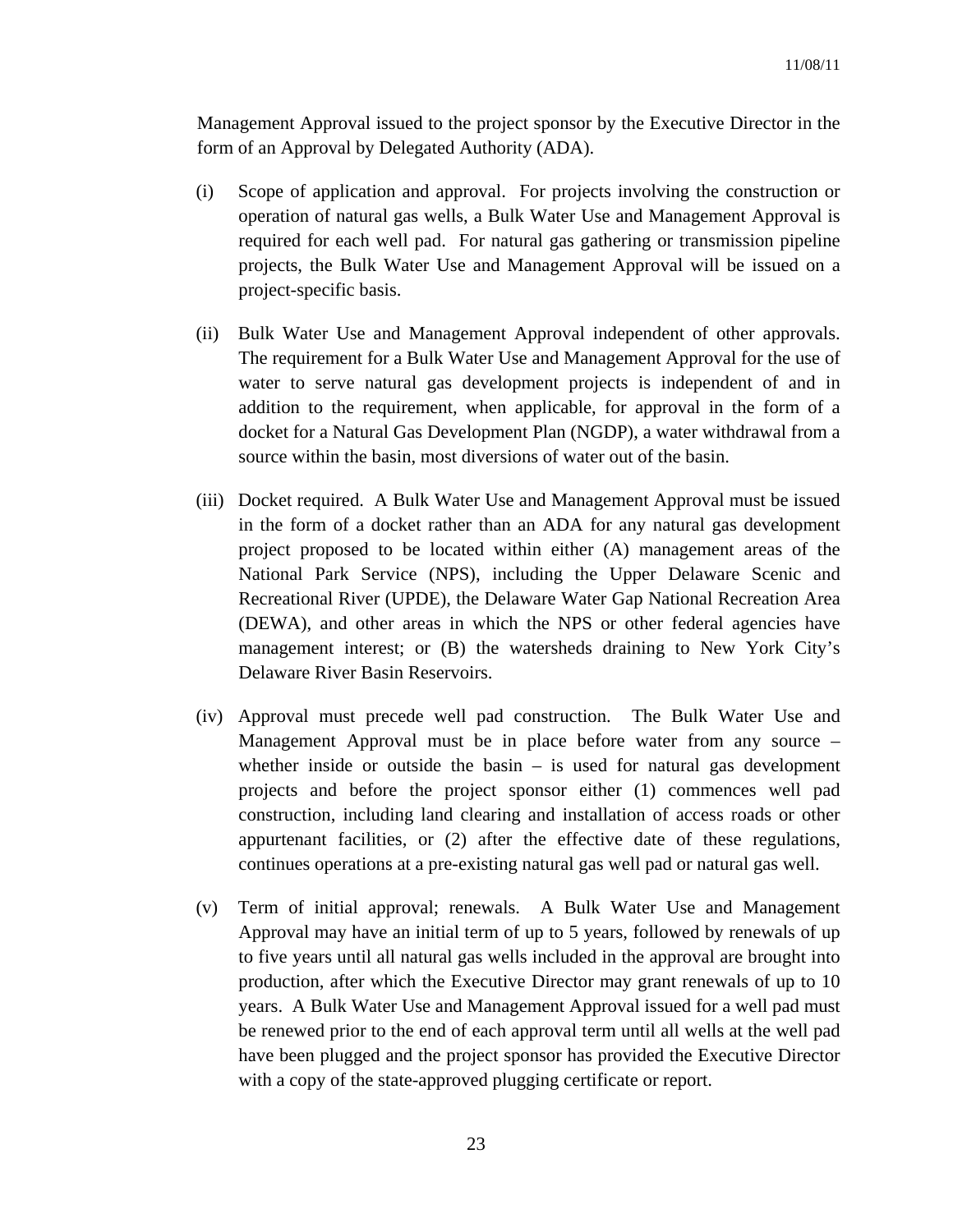- (vi) Sequencing of host state and DRBC reviews. The Commission or the Executive Director, as appropriate, will consider an application for an a docket or an ADA for bulk water use and management for a well pad only after the host state has issued applicable state approvals for the pad or at least one of the wells located on the pad; provided, however, that the Commission will proceed with its review in any case where the Delaware River Basin Commissioner for the host state requests concurrent review or otherwise waives this sequencing of approvals.
- (vii) Conditions. A docket or an ADA for bulk water use and management will include a bulk water allocation accompanied by a series of conditions, as set forth in Section 7.4(e)(3), that include among others: well pad siting and setback requirements; payment of water use charges, an annual compliance and monitoring fee, a surface water monitoring fee; implementation of invasive species control measures; and metering and reporting of all water delivered to the project site, used for natural gas well stimulation, recovered from natural gas wells as flowback or production water, recycled for natural gas well stimulation, and/or stored on or transported from a pad site as wastewater.
- (3) Approved List of Water Sources (ALWS). As set forth in greater detail in Section 7.4(c), the Commission will maintain an Approved List of Water Sources (ALWS) for each natural gas development project sponsor that has received one or more Bulk Water Use and Management Approvals from the Executive Director for projects within the basin. The ALWS will include each water source from which the natural gas development project sponsor may obtain water for its projects located in the basin. A project sponsor may take the quantity of water allocated by its Bulk Water Use and Management Approval(s) from any source or combination of sources on its ALWS, provided that the use may not cause an exceedence of the Commissionapproved allocation issued to the withdrawer or diverter or any other violation of the withdrawer or diverter's approval. A project sponsor may not use water from any source that has not been added to its ALWS.
- (4) Natural Gas Development Plan (NGDP). Except as provided herein, any natural gas development project sponsor with natural gas leaseholds in the Delaware River Basin encompassing a total of over 3,200 acres or who intends to construct more than five natural gas well pads in the Delaware River Basin may undertake natural gas development projects within the basin only after obtaining approval in the form of a docket issued by the Commission for a Natural Gas Development Plan (NGDP) in accordance with Section 7.5 of this article.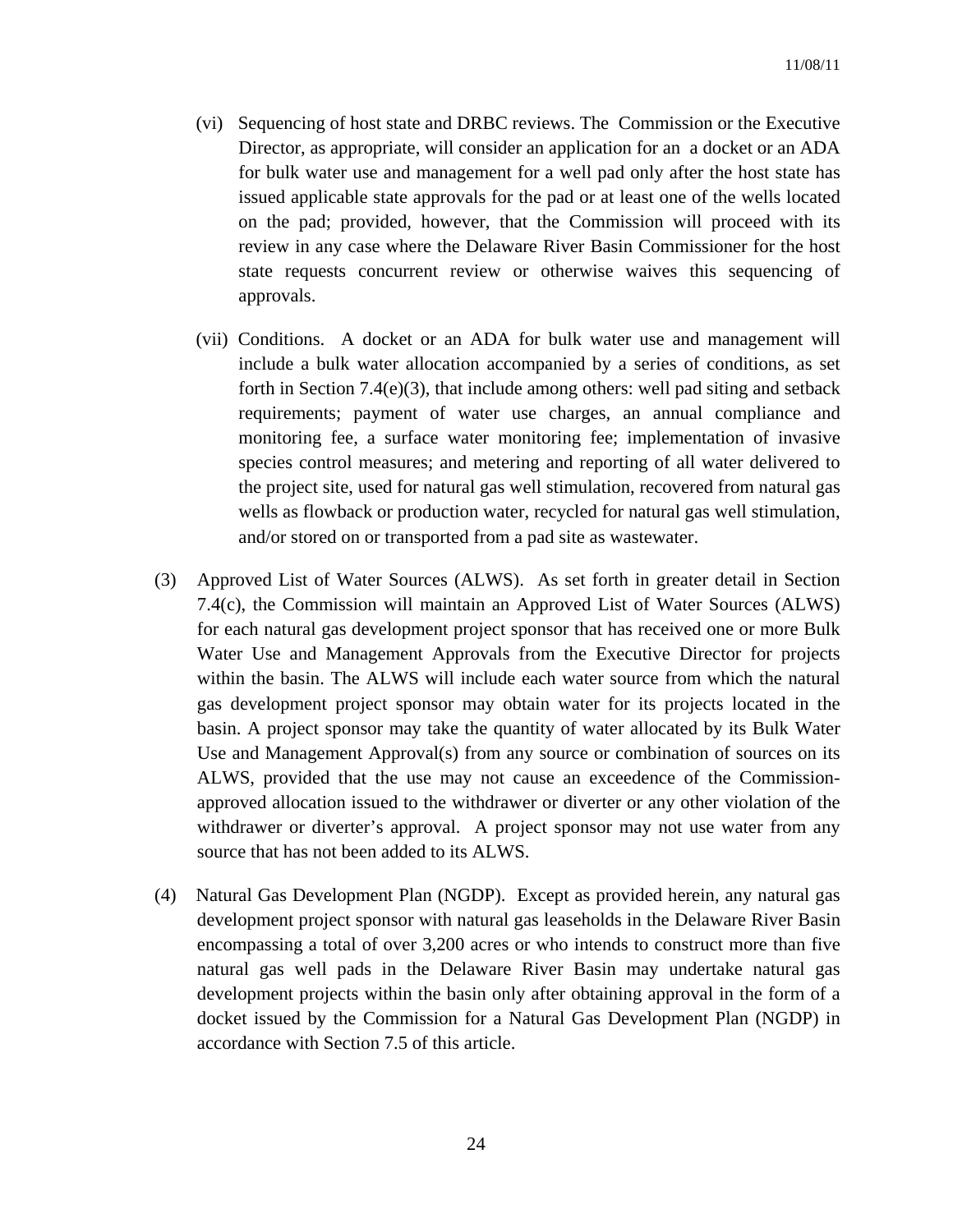- (i) Five well-pad allowance. A single "project sponsor" as that term is defined in Section 7.2 of this article may develop a maximum of five natural gas well pads in the basin in the absence of a Commission-approved NGDP, after obtaining a Bulk Water Use and Management Approval for each well pad and all necessary state approvals.
- (ii) Phasing. If development of a natural gas leasehold is undertaken in phases in accordance with Section 7.5, then a separate NGDP docket approval issued by the Commission is required for each phase.
- (5) Transfer, treatment and/or discharge of wastewater. In accordance with Section 7.6, wastewater from natural gas development projects may be transferred, treated and/or discharged within the Delaware River Basin only in accordance with an approval in the form of a docket issued by the Commission to the owner or operator of the transfer, wastewater treatment and/or discharge facility. If, subsequent to transfer or treatment, a discharge of wastewater will occur, the owner or operator of the transfer or treatment facility must identify the discharge facility or location.
	- (i) Term of approval. A docket approval for treatment and/or discharge of wastewater from natural gas development projects may have a term of up to 5 years.
	- (ii) Sequence of host state and DRBC reviews. The Commission encourages applicants to apply to the Commission in advance of receiving state approvals in order to facilitate concurrent reviews. The Commission will not make a determination on the application for the treatment and/or discharge of wastewater from natural gas development projects until after the host state has reviewed the project and issued any applicable state approvals; provided, however, that the Commission will proceed with its review in any case where the Delaware River Basin Commissioner for the host state waives this sequencing of approvals.
	- (iii) Conditions. As set forth in Section 7.6, a docket approving the treatment and/or discharge of wastewater from natural gas development activities will be conditioned on, among other things: demonstration through a treatability study that the wastewater will not interfere with wastewater treatment and operations or waste management and that the resulting effluent will comply with state and DRBC discharge requirements; demonstrations that a proposed discharge (a) will not contribute to or result in exceedence of the EPA's primary and secondary drinking water standards for specified parameters, (b) will comply with DRBC basin-wide and zone-specific effluent limitations and stream quality objectives, and (c) will comply with DRBC TDS stream quality objectives.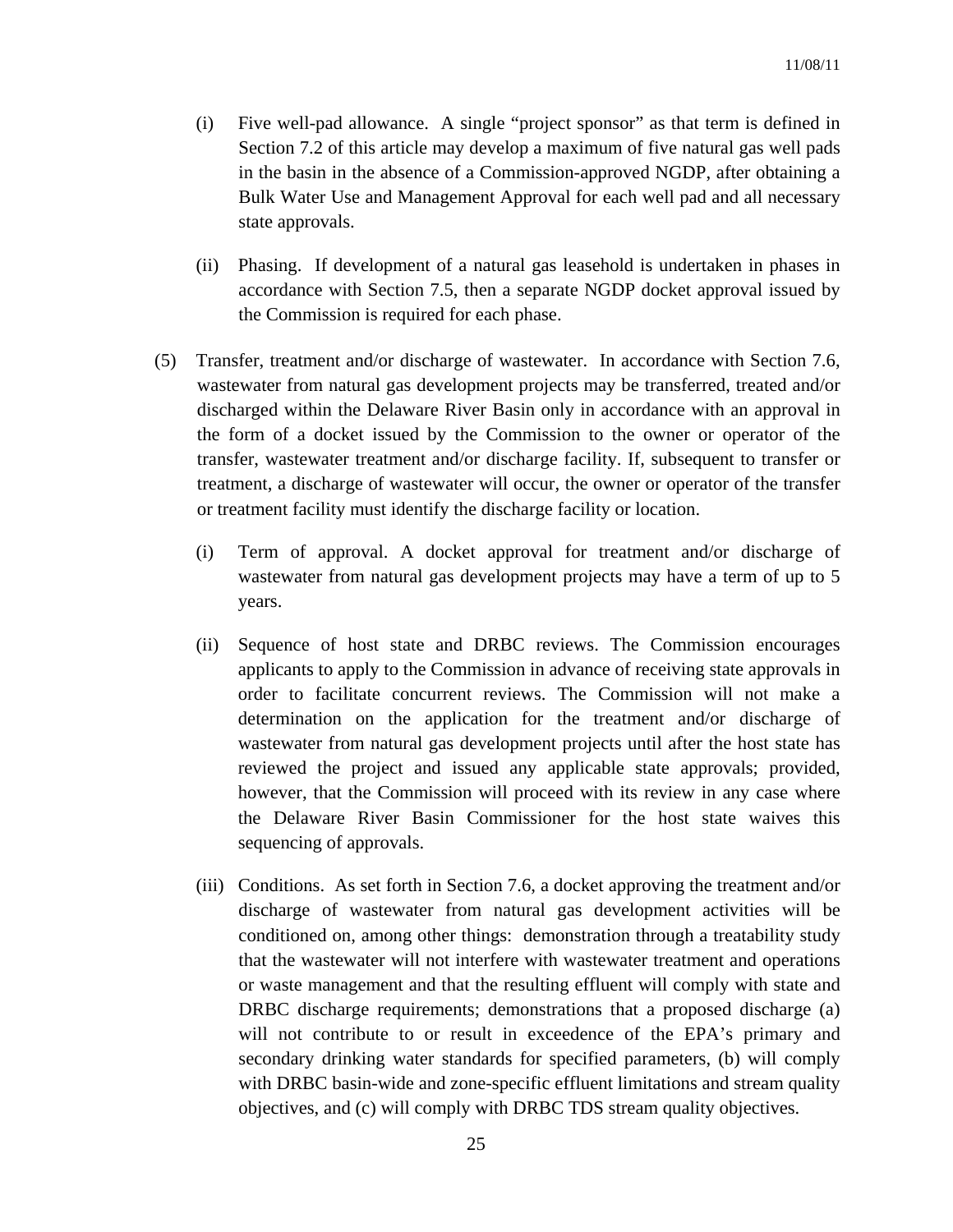- **(c) Approval Procedures.** The procedures for issuance of a docket, protected area permit, approval by delegated authority and addition to a list of approved water sources are set forth below:
	- (1) Docket. A docket is issued following the Commission's customary procedure for the review of projects pursuant to Section 3.8 of the Delaware River Basin Compact, including, but not necessarily limited to an application, inclusion in a Notice of Applications Received (NAR), technical review, publication of a draft docket, public hearing, and Commission action at a public meeting.
	- (2) Protected area permit. The process for review and approval of a protected area permit for a groundwater withdrawal that is below the threshold volume for review as set forth in the Commission's Rules of Practice and Procedure, includes but is not necessarily limited to, an application, inclusion in a Notice of Applications Received (NAR), technical review, and approval by the Executive Director following consultation with the host state's alternate Commissioner appointed to represent the host state's Governor on the Commission. Where the withdrawal meets the threshold volume for review set forth in the Rules of Practice and Procedure, the procedure is the same as that for a docket, as set forth in the preceding paragraph.
	- (3) Approval by Delegated Authority (ADA). The procedure for issuance of an ADA for bulk water use and management for natural gas development activities in accordance with Section 7.4(e) of this article includes, but is not necessarily limited to: public notices consistent with the requirements of Section 7.3(h) below, an application, inclusion by the Commission in a Notice of Applications Received (NAR), technical review by the Commission staff, and issuance of an ADA by the Executive Director. An ADA for an activity other than bulk water use and management will be subject to a similar process.
	- (4) Addition to list of approved water sources. The Executive Director may approve the addition of a water source to a project sponsor's ALWS upon the written request of the project sponsor, submitted in such format as may be prescribed by the Executive Director, and following verification by the Commission staff that the source has received all necessary Commission and, where applicable, state approvals, is operating in compliance with such approvals, and will not be placed out of compliance by serving as a source for the project sponsor.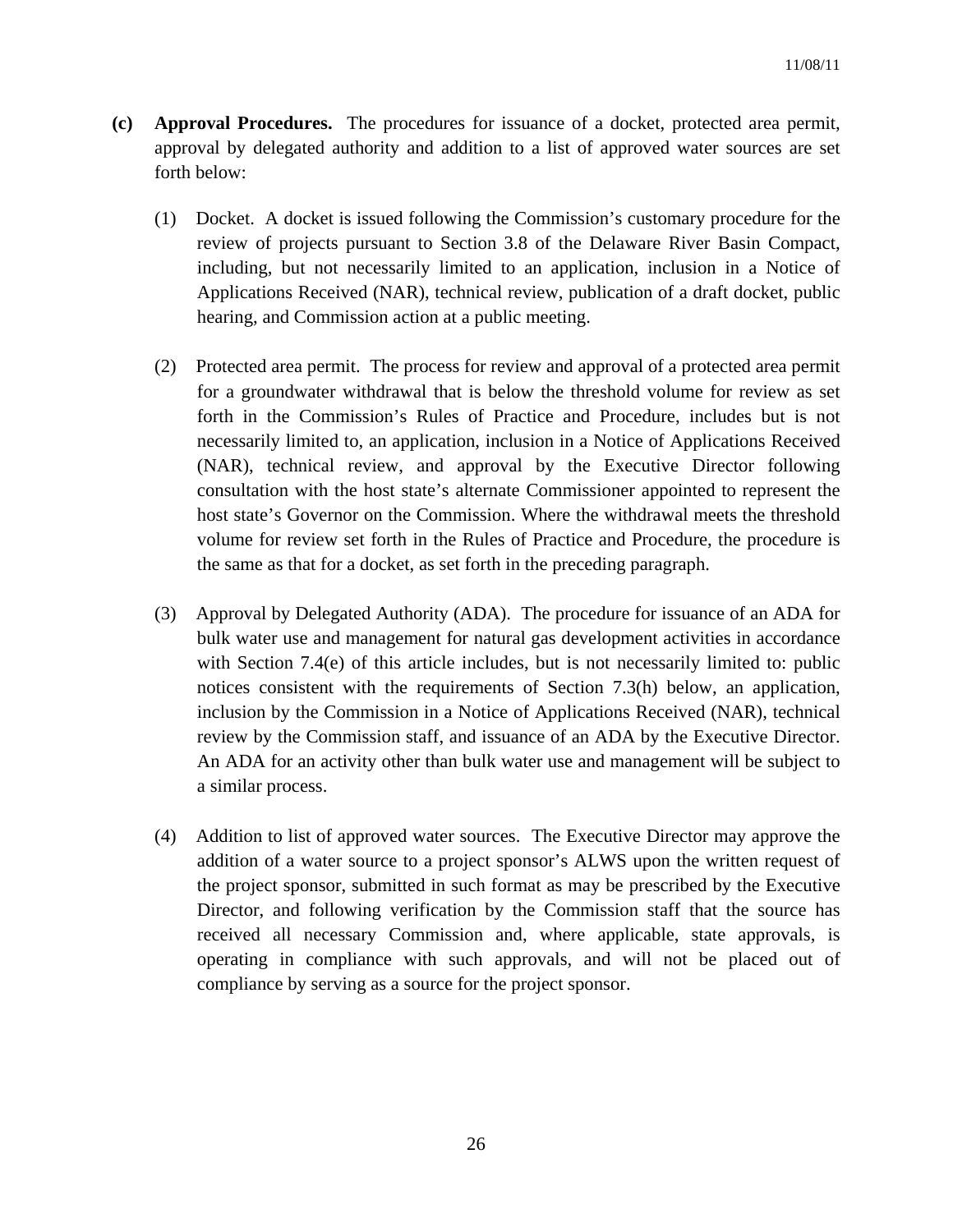# **(d) Appeal.**

- (1) An appeal from a determination of the Commission issued in accordance with this article may be made in accordance with Article 6 of the Commission's Rules of Practice and Procedure.
- (2) In the event of an appeal from a determination of the Executive Director issued in accordance with this article, the determination is automatically stayed pending review and final determination by the Commission, except and unless as otherwise provided by the Executive Director or the Commission.

## **(e) Expiration or renewal of an approval.**

- (1) Expiration due to failure to commence activity. If, by the third anniversary of the date of issuance of an approval issued by the Commission or the Executive Director, neither construction nor operation of the approved project has commenced, the approval will be deemed expired. An extension may be granted if in advance of the three-year anniversary of the approval, the project sponsor submits to the Executive Director a request for extension supported by a showing that substantial funds in relation to the project cost have been expended toward construction and/or operation since the date the approval was issued. Upon such a showing, the Executive Director may approve an extension of time to initiate construction or operation of the project but in no event will the extension date be later than the date of expiration set forth in the approval.
- (2) Renewal; administrative continuance. A complete renewal application must be submitted at least twelve months before the date of expiration of a docket or protected area permit and at least six months before the date of expiration of an ADA. In the event of timely submission of a complete renewal application, an approval will be deemed administratively continued in the event that the Commission or the Executive Director, as appropriate, has not acted on the application prior to the date of expiration of the approval.
- **(f) Transfers and Name Changes.** A project sponsor may request and the Executive Director may grant the transfer from one entity to another of an approval issued by the Commission or the Executive Director or a change in the name of a project sponsor, provided that the Executive Director has determined that the transfer would not result in violation of Commission regulations and that the transferee has a satisfactory compliance history. The fee for a transfer or name change is set forth in Table 7.3.1.
- **(g) Modification or suspension of a Commission approval.** The Executive Director may modify or suspend an approval or any condition thereof, or require mitigating measures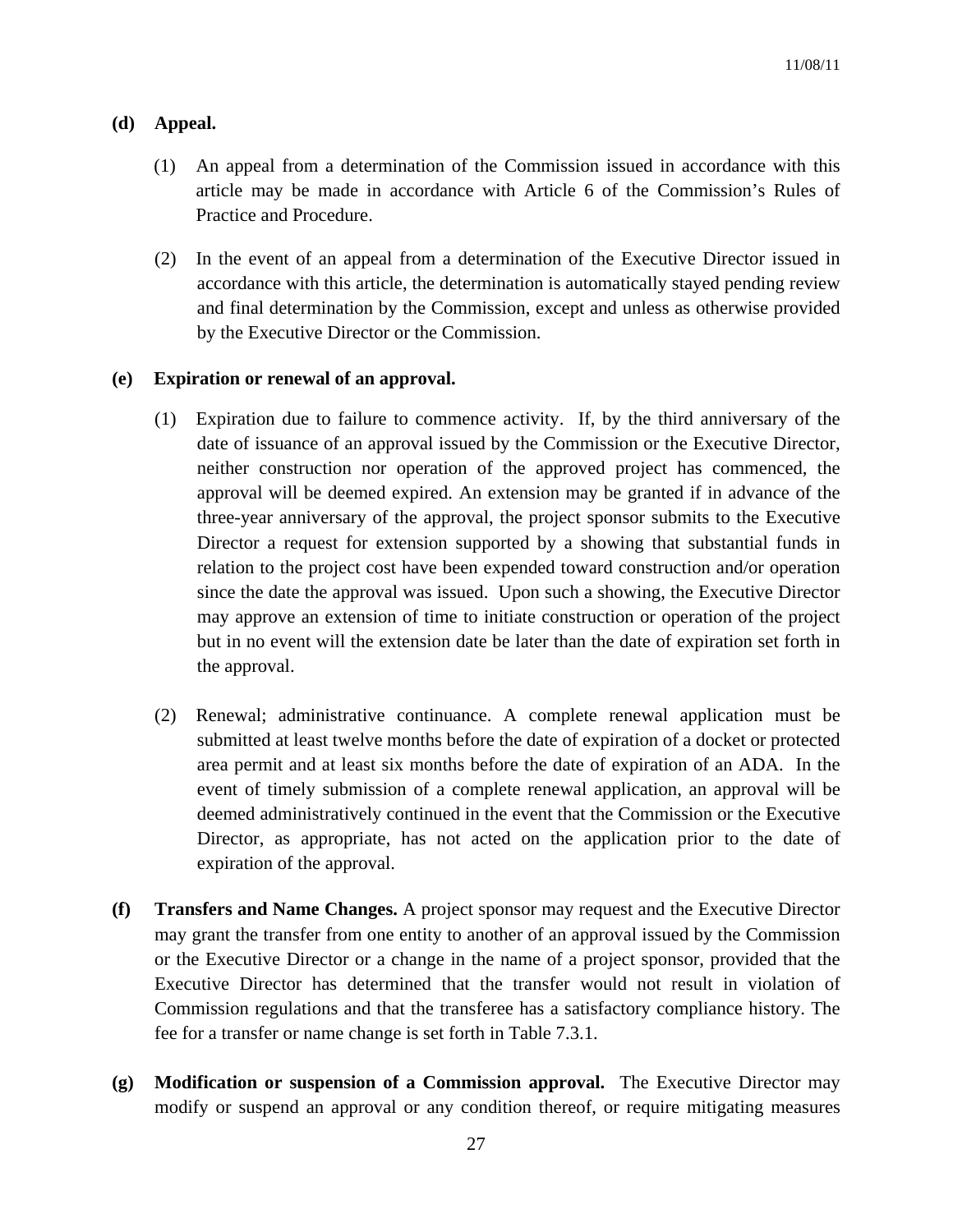pending additional review, if in the Executive Director's judgment such modification or suspension is required to protect the water resources of the Basin. The Executive Director may modify conditions of an approval involving reports (e.g., operating plans, monitoring requirements, etc.) and construction schedules at the request of the project sponsor upon a demonstration to the Executive Director's satisfaction that such change will not adversely affect the Commission's ability to protect water resources of the basin.

- **(h) Notice Procedures.** A natural gas development project sponsor seeking a Bulk Water Use and Management Approval in accordance with Section 7.4(e) or NGDP approval in accordance with Section 7.5 of this article is responsible for issuing notices as follows:
	- (1) Concurrent with the submission of an application to the Commission, the project sponsor must notify via United States Postal Service (USPS) certified mail, return receipt requested, the appropriate agencies of the host state, federal government, each municipality in which the project is located, and the county planning agency of each county in which the project is located.
	- (2) Within 10 days of the date of submission of an application to the Commission, the project sponsor must cause to be published in a newspaper of general circulation serving the area in which the project is located a notice that it has filed the application.
	- (3) Within 10 days of the date of submission of an application to the Commission, the project sponsor must provide written notice of its application to property owners and others in the project area as follows:
		- (i) For a bulk water use and management application for a natural gas well pad, the project sponsor must notify:
			- (A) area water purveyors, and
			- (B) each adjacent property owner and any other property owner within 2,000 feet of the natural gas well pad.
		- (ii) For bulk water use and management applications to serve a natural gas gathering or transmission pipeline project, the project sponsor must notify each property owner in the basin adjacent to the right-of-way of the pipeline. This provision may be waived for natural gas transmission lines if approved in writing by the Executive Director.
		- (iii) For NGDP applications, the project sponsor must notify: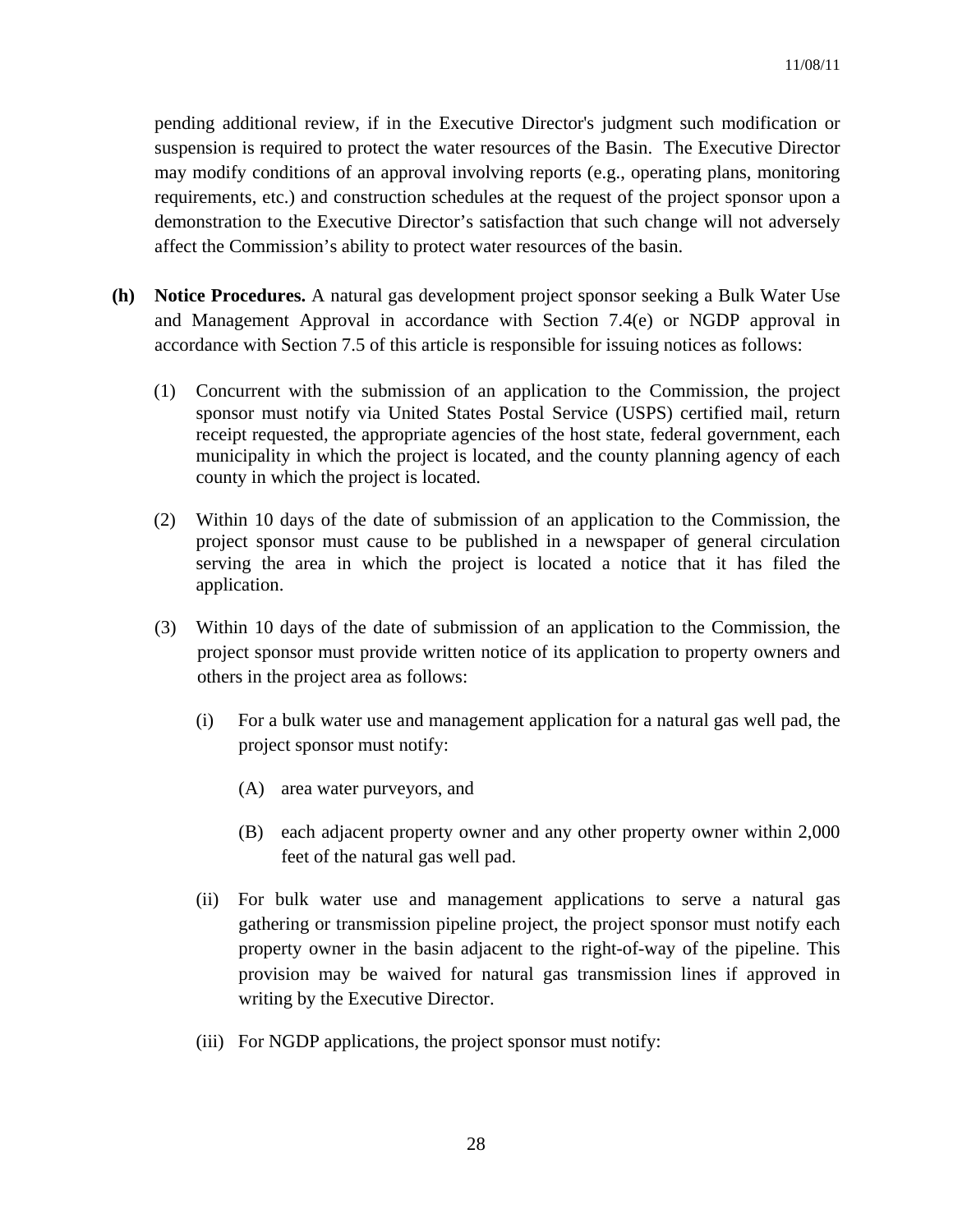- (A) all owners of property within the boundary of the leasehold covered by the NGDP;
- (B) all owners of property adjacent to the boundary line of the leasehold covered by the NGDP; and
- (C) all area water purveyors.
- (4) A request for a variance from the siting and setback requirements of Section 7.5(d)(1) must be accompanied by evidence that the project sponsor has notified all property owners identified in sub-sections  $7.3(b)(3)(i)$  and/or (iii) above (in connection with Bulk Water Use and Management Approval and NGDP approval applications, respectively) of the request.
- (5) All notices required by this section must contain a description of the project, its purpose, and the address, electronic mail address and phone number of both the project sponsor and the Delaware River Basin Commission. Notices must indicate that written comments should be directed to the Delaware River Basin Commission with copies to the project sponsor. (Project sponsors may provide the Commission with their responses to any comments received on an application.
- (6) The project sponsor must provide the Commission with a copy of each USPS return receipt for notifications to agencies of the host state, Federal government, municipalities and the county required by Section  $7.3(h)(1)$ . The project sponsor must also provide certification on a form provided by the Commission that it has issued the notices to adjacent property owners and area water purveyors and that notice was published in local newspapers as required by Sections 7.3(h)(2) and (3), if applicable. Until these items are provided to the Commission, review of the application will not proceed. The project sponsor must maintain all proofs of notice required hereunder for the duration of the corresponding approval if granted.

## **(i) Site Access.**

- (1) The project sponsor must allow any authorized representative of the Commission, at reasonable times and upon the presentation of proper credentials, to:
	- (i) enter any part of the natural gas development project site for purposes of inspection, sampling, monitoring, observation or photography; and
	- (ii) inspect and or photocopy any records that must be kept as a condition of the approval or which demonstrate the status of compliance with the approval.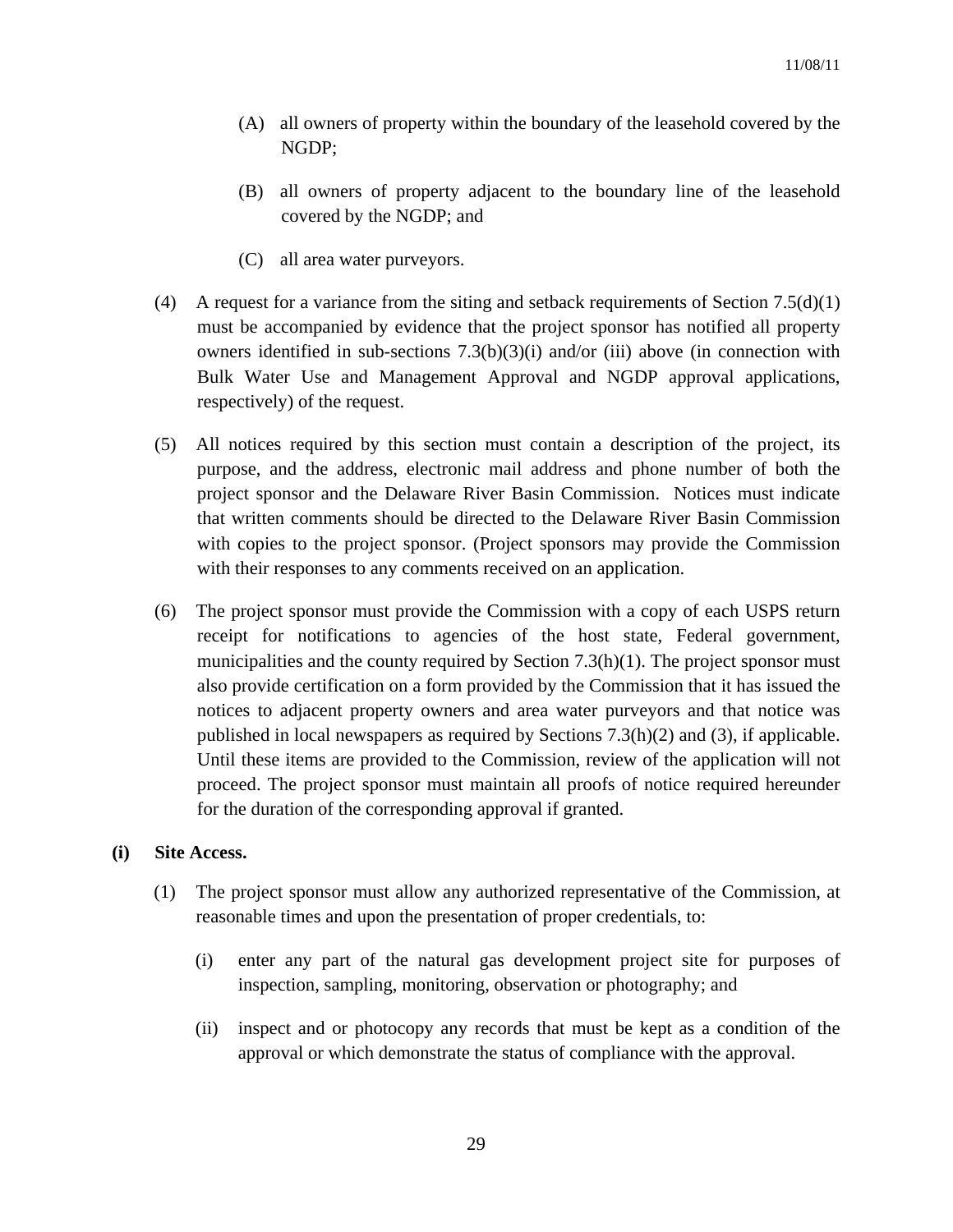- (2) Reasonable times include any hour during which the facility is operational and staffed. For unstaffed facilities, access must be provided within two hours of an entry request made during reasonable times for the office controlling the unstaffed site.
- (3) The project sponsor or site operator must provide Commission representatives with an escort knowledgeable about site operating procedures as well as any specialized personal protective equipment ("PPE") and site safety training upon entering the site. Safety training is any safety training normally prescribed for visitors to the site. Specialized PPE means any required PPE other than a long-sleeved shirt and long pants rated as fire retardant, hard hat, safety shoes, hearing protection and safety glasses.
- (4) Records referenced in Section 7.3(i)(1)(ii) are required to be kept at the project site, unless approved otherwise by the Commission or Executive Director. Records not stored at the project site must be made available to Commission representatives within two working days of a request by the Commission.

# **(j) Financial Assurance Requirements.**

- (1) The project sponsor must provide financial assurance for:
	- (i) the plugging and abandonment of all natural gas wells and restoration of all natural gas well pad sites within the project sponsor's Entire Basin Leasehold in accordance with requirements of the host state (also, "host state closure requirements"), to the extent that any financial assurance required for such purposes by the host state is not sufficient or is not immediately available.
	- (ii) completion of all mitigation and restoration requirements set forth in Section 7.5 for Natural Gas Development Plans (NGDPs) to the extent that financial assurance, if any, required for such purposes by the host state is not sufficient or is not immediately available.
	- (iii) mitigation and/or remediation of any release or threatened release of hazardous substances, pollutants or contaminants and restoration of the natural gas well pad site and any affected area, whether on or off the pad site, required as a result of such release or threatened release, to the extent that financial assurance, if any, required for such purposes by the host state, is not sufficient or is not immediately available.
- (2) The financial assurance required by this Section 7.3(j) must remain continuously in force from the date physical work commences on the project until the Executive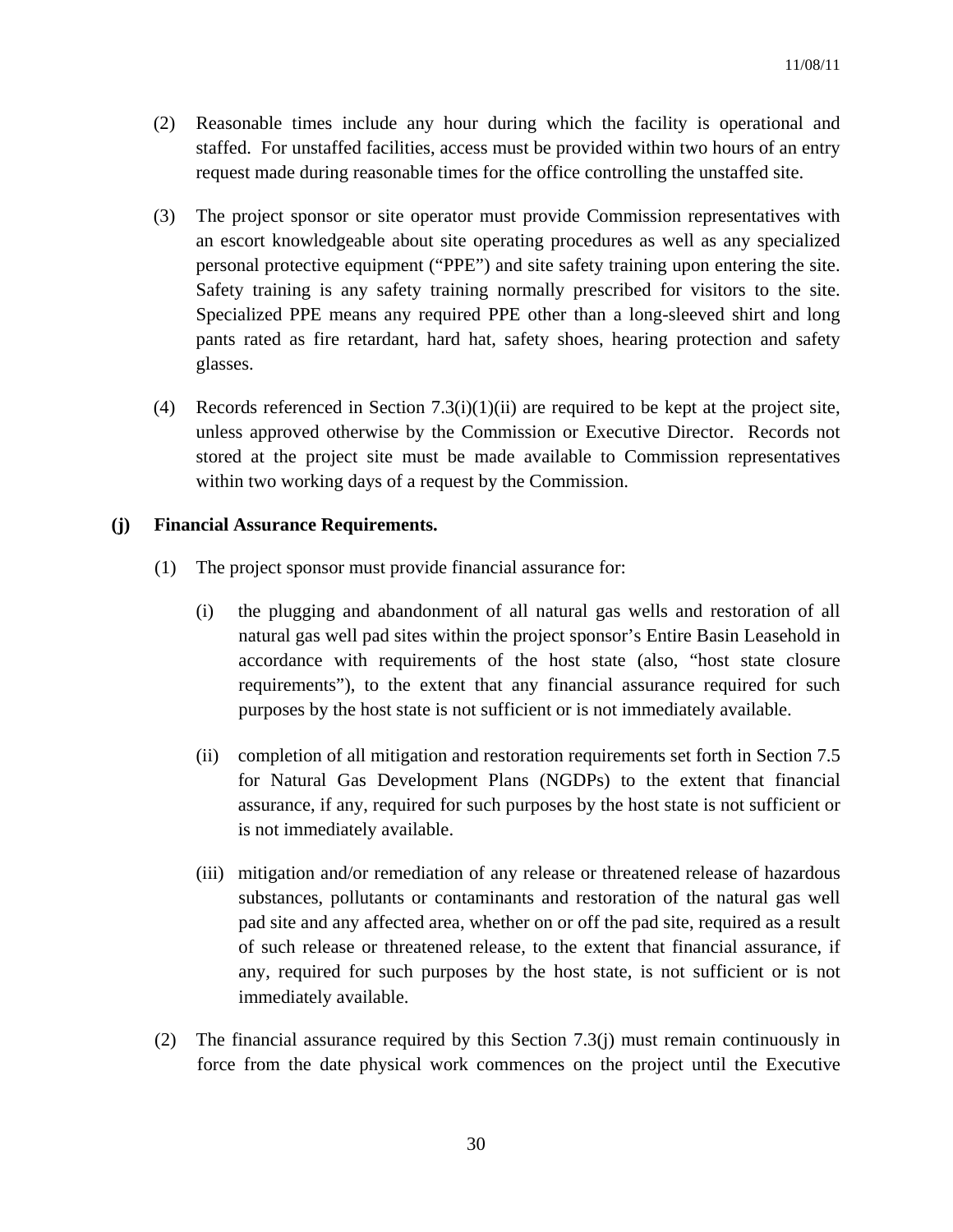Director releases the project sponsor from the requirement in accordance with Section 7.3(j)(16) below.

- (3) Each instrument of financial assurance provided in accordance with this Section 7.3(j) must contain language providing that the instrument will remain applicable notwithstanding the dissolution, bankruptcy or incapacity of the debtor.
- (4) The financial assurance provided in accordance with this Section does not limit the duty or liability of the project sponsor to comply with host state closure requirements or the mitigation and restoration requirements for NGDPs as set forth in Section 7.5. Nor does such financial assurance limit the duty or liability of the project sponsor to remediate any release or threatened release of hazardous substances, pollutants or contaminants at or from the natural gas well, well pad site or associated equipment and structures.
- (5) Use of Funds. The Executive Director may use funds provided by the financial instruments required by this Section 7.3(j) to perform or complete the required closure, restoration, mitigation and/or remediation activities after:
	- (i) The host state determines that the project sponsor failed to adequately comply with the host state closure requirements and any financial assurance required for such purposes by the host state is not sufficient or is not immediately available; or
	- (ii) The Executive Director has determined that the project sponsor failed to complete the mitigation and restoration activities required by Section 7.5 of this article, and the financial assurance, if any, required for such purposes by the host state is not sufficient or is not immediately available; or
	- (iii) The Executive Director has determined in consultation with the host state and the Commission Chair that the project sponsor failed to remediate a release or threatened release of hazardous substances, pollutants or contaminants as specified in Section  $7.3(j)(1)(iii)$  and the financial assurance, if any, required for such purposes by host state or federal regulations is not sufficient or is not immediately available.
- (6) The project sponsor must satisfy the financial assurance requirements of this Section 7.3(j) by establishing or obtaining one or a combination of the following:
	- (i) A surety bond satisfying the requirements of Section 7.3(j)(12).
	- (ii) A letter of credit satisfying the requirements of Section 7.3(j)(13).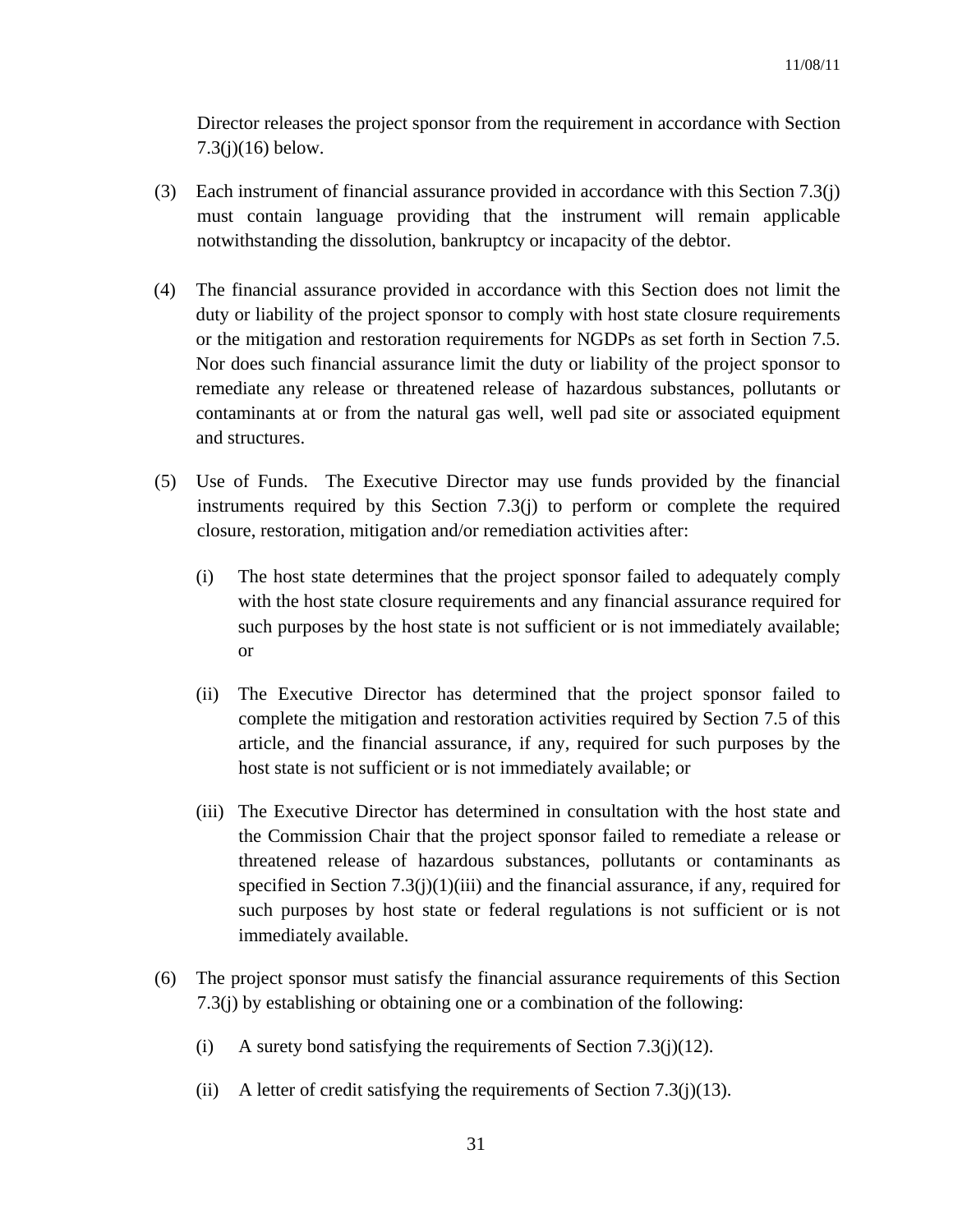- (iii) A trust fund satisfying the requirements of Section 7.3(j)(14).
- (iv) An insurance policy satisfying the requirements of Section 7.3(j)(15).
- (7) Amount of Financial Assurance.
	- (i) For plugging and abandonment of all natural gas wells and restoration of all natural gas well pad sites in accordance with Section  $7.3(j)(1)(i)$  above, financial assurance in the amount of \$25,000 per natural gas well is required, provided that the maximum aggregate value of the financial assurance required for an Entire Basin Leasehold is \$250,000. If an insurance policy is used to satisfy this requirement, the policy limits must be no less than \$25,000 per occurrence and \$250,000 in the aggregate.
	- (ii) For completion of the mitigation and restoration requirements for NGDPs in accordance with Section  $7.3(j)(1)(ii)$  above, the amount of financial assurance required depends upon the extent of project impacts to High Value Water Resource Landscapes as defined by Section 7.2. Financial assurance is required in the amount equal to the estimated cost of implementing the mitigation and restoration required by Section 7.5. This amount will be specified in the NGDP docket.
	- (iii) For the mitigation and/or remediation of any release or threatened release of hazardous substances, pollutants or contaminants in accordance with Section 7.3(j)(1)(ii) above, financial assurance in the amount of \$8,000 per acre must be provided for that portion of the project sponsor's Entire Basin Leasehold located within the sponsor's approved NGDP; provided, however, that the maximum aggregate value of the financial assurance required for an Entire Basin Leasehold is \$25,000,000. For natural gas well pad projects that are not part of an approved NGDP, financial assurance is required in the amount of \$5,000,000 for each approved natural gas well pad. If an insurance policy is used to satisfy this requirement, the policy limits must be no less than \$5,000,000 per occurrence and \$25,000,000 in the aggregate.
	- (iv) The requirements set forth in subsections (i), (ii) and (iii) immediately above must be satisfied independently of one another. A project sponsor may use a single financial assurance instrument to satisfy all or any combination of these requirements; however, if a single instrument is used, that instrument must be in the amount of the sum of the above requirements or contain provisions satisfying each of the above requirements separately. More than one financial assurance instrument may not be used to satisfy any one of the three requirements.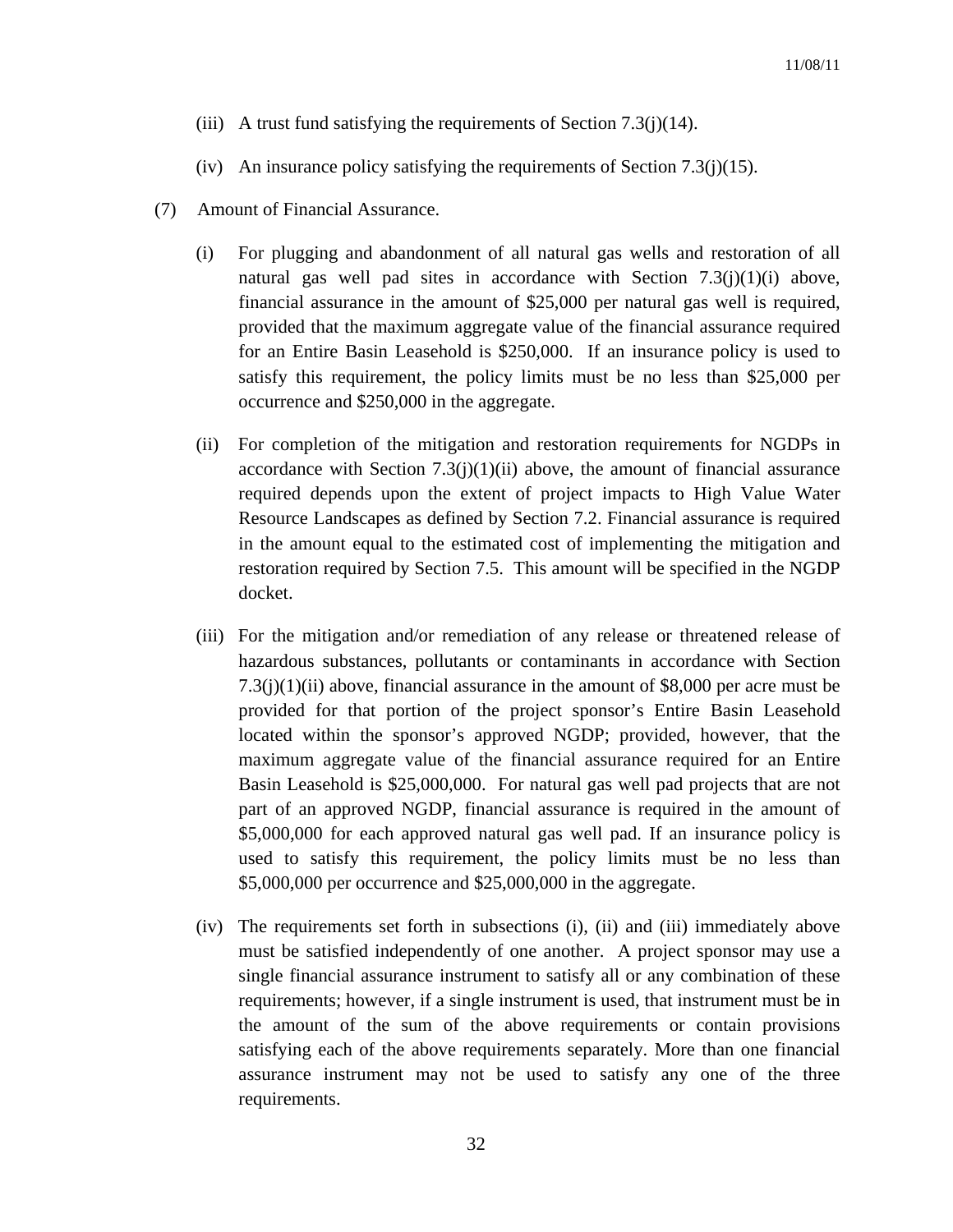- (v) If a phased development is approved in accordance with Section 7.3(b)(4), then the financial assurance may be based upon the acreage and corresponding restoration, mitigation and/or remediation required for that phase.
- (8) The financial assurance required by this section is in excess of any financial assurance provided to the host state in accordance with state regulations. The financial assurance provided under this section may only be used when the financial assurance provided under host state or federal requirements is not sufficient or is not immediately available provided however that failure to satisfy one or more of the conditions of this subsection shall not provide a defense to payment under the financial assurance instrument nor a basis to delay any payment demanded by the Executive Director.
- (9) The project sponsor must submit a copy of the financial instrument or instruments to the Executive Director at least 60 days before commencing site preparation work on any natural gas development project in the leasehold and at least 60 days before any modification or replacement of a financial instrument becomes effective unless these rules provide for earlier submission.
- (10) The project sponsor must report the status of financial assurance to the Commission annually on a date and in a format prescribed by the Executive Director.
- (11) The project sponsor must notify the Executive Director when the size of its Entire Basin Leasehold changes and must provide proof of financial assurance coverage to the Executive Director for areas added to its Entire Basin Leasehold within 30 calendar days of gaining control of new areas.

 The Executive Director will release from these financial assurance requirements any area that is no longer controlled by the project sponsor upon a showing by the project sponsor that the area it no longer controls is either no longer under lease for natural gas development or was transferred to another project sponsor that has obtained financial assurance for the area.

- (12) The project sponsor may satisfy the financial assurance requirements of this Section 7.3(j) by obtaining one or more surety bonds consistent with Sections  $7.3(j)(1)$ through (9) inclusive, above, and with this Section  $7.3(j)(12)$ .
	- (i) The surety company issuing the bond or bonds must be among those listed as acceptable sureties on federal bonds in the latest Circular 570 of the U.S. Department of the Treasury.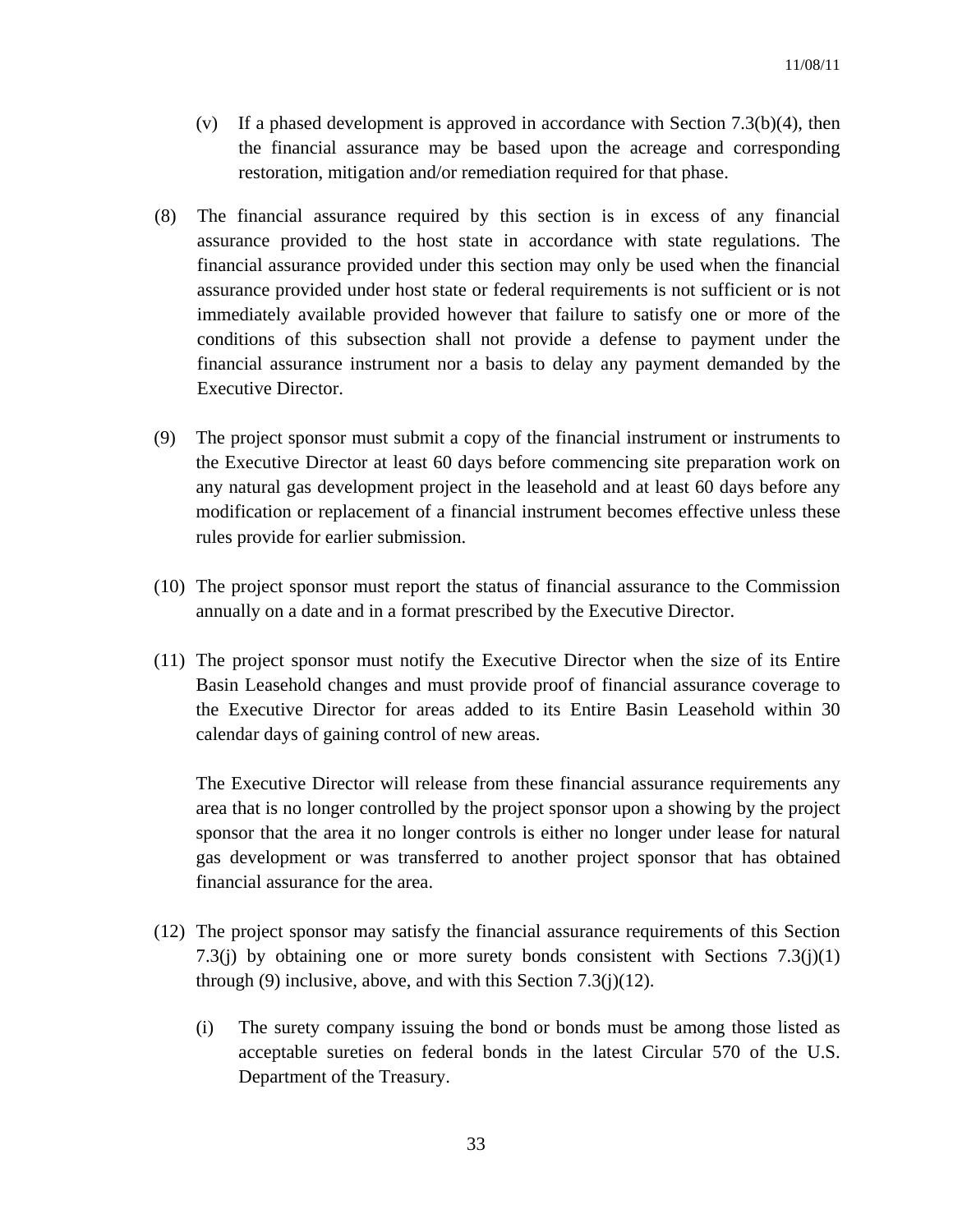- (ii) The surety company must be authorized to do business in the state in which the NGDP or well pad is located.
- (iii) The Commission will retain, during the term of the bond, and upon forfeiture of the bond, a property interest in the surety's guarantee of payment under the bond which is not affected by the bankruptcy, insolvency or other financial incapacity of the operator or principal on the bond.
- (iv) The surety must give written notice to the Executive Director, if permissible under the law, and to the principal within ten days of a notice received or action filed by or with a regulatory agency or court having jurisdiction over the surety while lodging one of the following:
	- (A) The insolvency or bankruptcy of the surety.
	- (B) A violation of regulatory requirements applicable to the surety, when as a result of the violation, suspension or revocation of the surety's license to do business in any jurisdiction is under consideration by a regulatory agency.
- (v) The bond must be substantially in one of the forms provided in Section (i) of the Appendix.
- (vi) The bond, if in the form of a payment bond, must be accompanied by a standby trust substantially in the form of Section (iii) of the Appendix.
- (13) The project sponsor may satisfy the financial assurance requirements of this Section 7.3(j) by submitting one or more irrevocable stand-by letters of credit to the Commission that comply with Sections 7.3(j)(1) through (9) inclusive, above, and with this Section 7.3(j)(13).
	- (i) The issuing institution must be an entity which has the authority to issue letters of credit and whose letter-of-credit operations are regulated and examined by a federal agency.
	- (ii) The letter of credit must be irrevocable and must be so designated. However, the Executive Director may accept a letter of credit for which a limited time period is stated if the following conditions are met and are stated in the letter:
		- (A) The letter of credit is automatically renewable for additional time periods unless the financial institution gives at least ninety (90) days prior written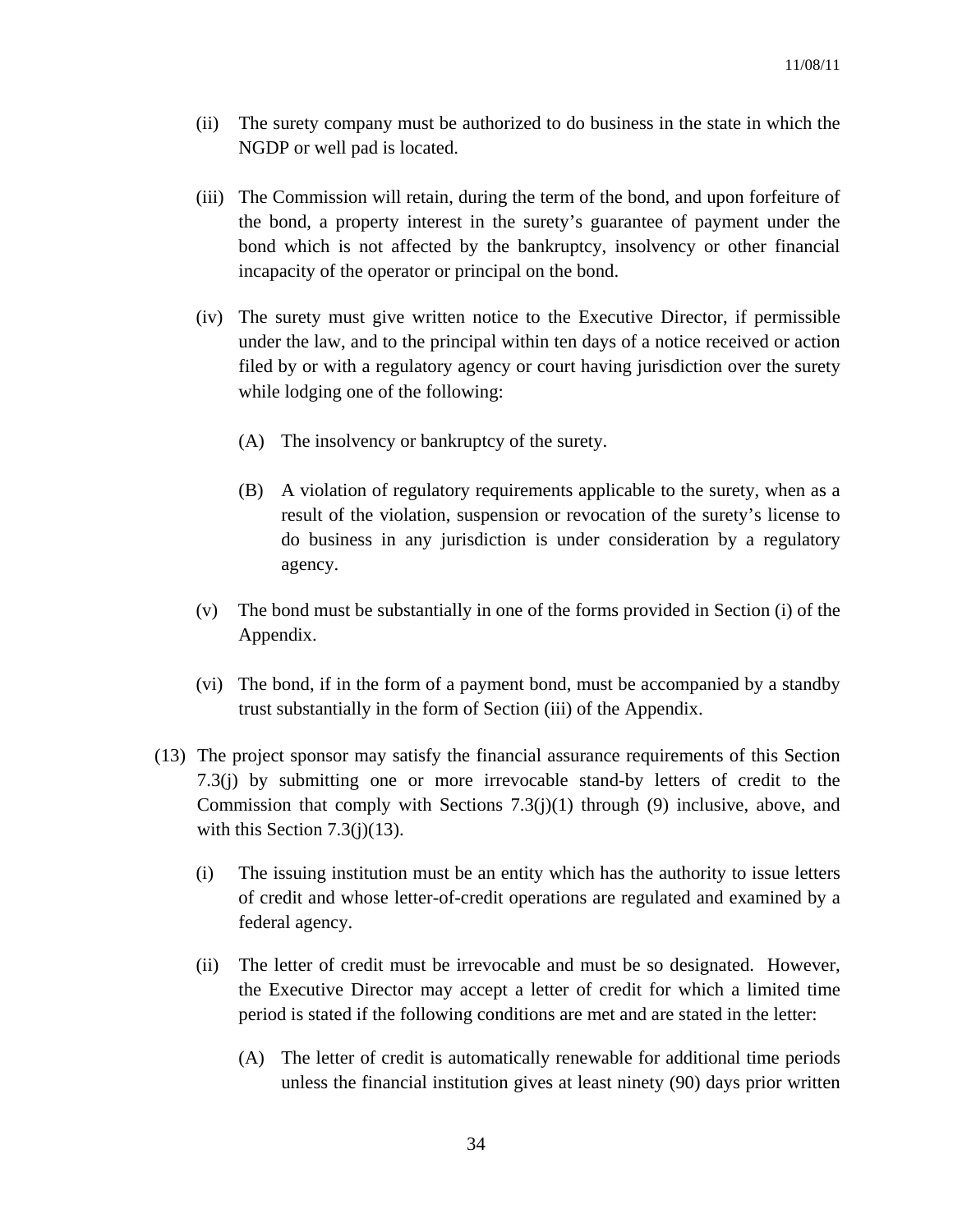notice to both the Executive Director and the sponsor of its intent to terminate the credit at the end of the current time period.

- (B) The Executive Director or Commission has the right to draw upon the credit before the end of its time period if the sponsor fails to replace the letter of credit with other acceptable means of compliance with this section within thirty (30) days of the financial institution's notice to terminate the credit.
- (iii) Letters of credit must name the Commission and the Executive Director in her official capacity as the beneficiaries and be payable to the Commission, upon demand, in part or in full upon presentation of the Commission's drafts at sight. The Commission's right to draw upon the letter of credit does not require documentary or other proof by the Commission that the customer has violated the conditions of the bond, the docket or other requirements.
- (iv) The letter of credit will be subject to the Uniform Commercial Code and the latest revision of the International Chamber of Commerce Uniform Customs and Practices for Documentary Credits.
- (v) The financial institution issuing the letter of credit must not have failed, refused or unduly delayed to pay in full on any letter of credit or certificate of deposit previously submitted as collateral to the Commission.
- (vi) The issuing financial institution must waive rights of set-off or liens which it has or might have against the letter of credit.
- (vii) The letter of credit must be substantially in the form provided in Section (ii) of the Appendix. The letter of credit must be accompanied by a standby trust substantially in the form of Section (iii) of the Appendix.
- (14) The project sponsor may satisfy the financial assurance requirements of this Section by establishing one or more trust funds that comply with Sections 7.3(j)(1) through (9) inclusive, and with this Section  $7.3(j)(14)$ .
	- (i) The trust fund must be funded for the full required amount specified in Section 7.3(j)(7) or for part of the required amount of coverage and used in combination with another mechanism or mechanisms that provide the remaining required coverage.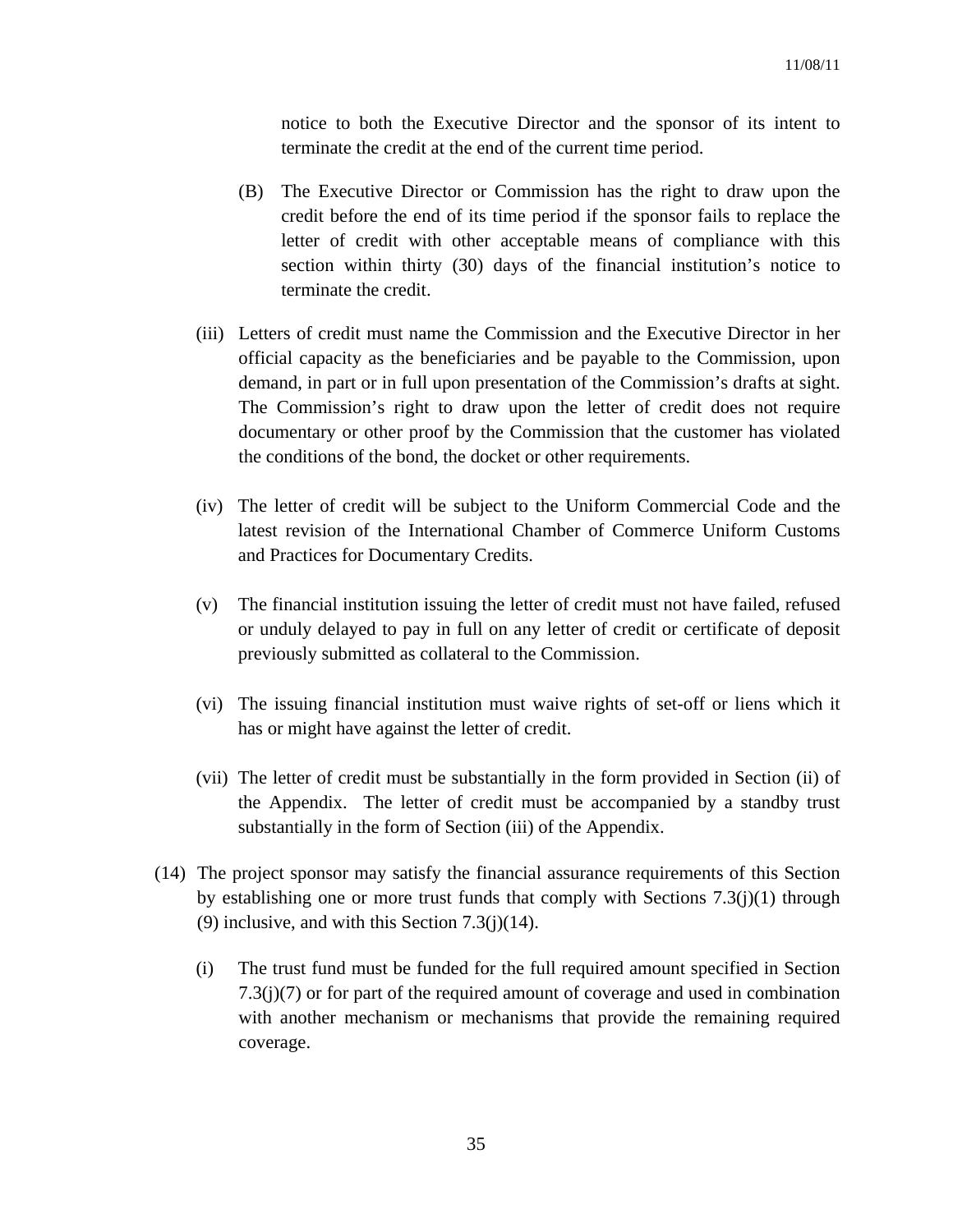- (ii) The trustee must be an entity that has the authority to act as a trustee and whose trust operations are regulated and examined by a federal agency or an agency of the state in which the well pad or NGDP is located.
- (iii) If other financial assurance as specified in this Section 7.3(j) is substituted for all or part of the trust fund, the project sponsor may submit a written request to the Executive Director for release of the excess amount of financial assurance.
- (iv) The wording of the trust agreement must be identical to that set forth in Section (iii) of the Appendix.
- (15) The project sponsor may satisfy the financial assurance requirements of this Section by obtaining one or more insurance policies that comply with Sections  $7.3(j)(1)$ through (9) inclusive, and with this Section 7.3(j)(15) and submitting a certificate of such insurance to the Executive Director.
	- (i) At a minimum, the insurer must be licensed to transact the business of insurance or eligible to provide insurance as an excess or surplus lines insurer in the state in which the NGDP or well pad is located.
	- (ii) The wording of the certificate of insurance must conform substantially to the wording specified in Section (iv) of the Appendix.
	- (iii) The insurance policy must be issued with policy limits equal to the amounts specified in Section 7.3(j)(7) above.
	- (iv) The term "policy limit" means the total amount the insurer is obligated to pay per occurrence or in the aggregate under the policy. Actual payments by the insurer will not change the policy limits.
	- (v) The terms of the insurance policy must automatically renew the policy limits annually.
	- (vi) The insurance policy must guarantee that upon the date physical work commences on the project sponsor's first natural gas well pad within the covered project, the insurer will be responsible for paying out funds upon the direction of the Executive Director to such persons as the Executive Director specifies, in an amount or amounts equal to the limits of the policy.
	- (vii) The project sponsor must maintain the policy in full force and effect until the Executive Director approves termination of the policy in writing in accordance with Section  $7.3(j)(15)(ix)$  below. Failure to maintain the policy without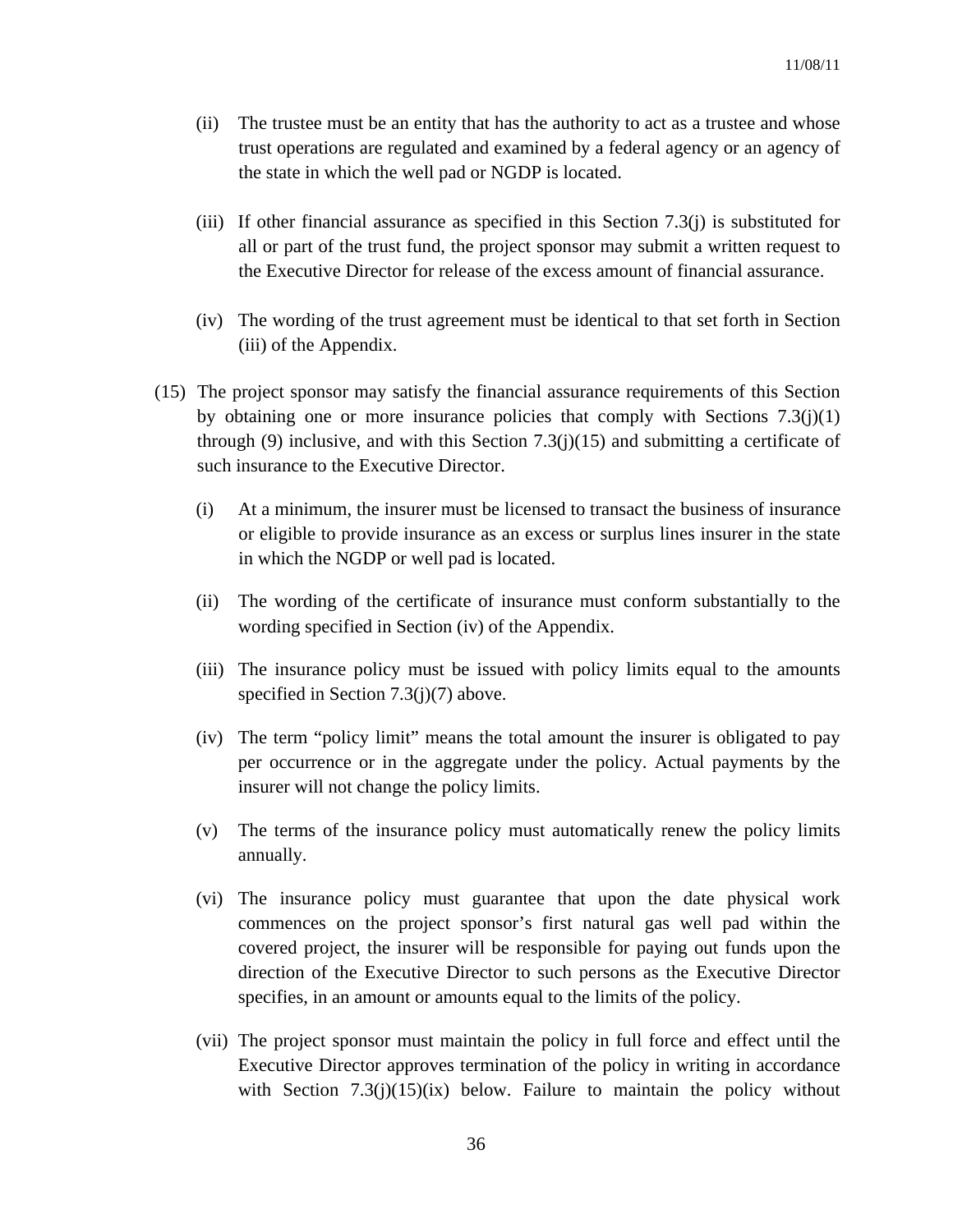substitution of alternate financial assurance as specified in this section will constitute a violation of these regulations warranting such remedy as prescribed by Section 7.3(l). Such violation will be deemed to begin upon receipt by the Executive Director of a notice of future cancellation, termination, or failure to renew due to nonpayment of the premium.

- (viii) Each policy must contain a provision allowing assignment of the policy to a successor owner or operator. Such assignment may be conditional upon consent of the insurer, provided that such consent is not to be unreasonably refused.
- (ix) The policy must provide that the insurer may not cancel, terminate, or decline to renew the policy except for failure to pay the premium. The automatic renewal provision of the policy must, at a minimum, provide the insured with the option of renewal with the same policy limits as the expiring policy.

If there is a failure to pay the premium, the insurer may elect to cancel, terminate, or decline to renew the policy by sending notice by certified mail to the owner or operator and the Executive Director. Cancellation, termination, or failure to renew may not occur, however, during the 120 days beginning with the date of receipt of the notice by both the Executive Director and the project sponsor, as evidenced by the return receipts. Cancellation, termination, or failure to renew may not occur and the policy must remain in full force and effect unless an alternate financial assurance instrument is provided as specified in this section.

- (x) The Executive Director will give written consent to the project sponsor that it may terminate the insurance policy when:
	- (A) the project sponsor provides proof of coverage under an alternate financial assurance instrument as specified in this section; or
	- (B) the Executive Director releases the project sponsor from the requirements of this section in accordance with Section 7.3(j)(16) below.
- (16) Release from Financial Assurance. Once the project sponsor has completed all activities for which financial assurance is required by this Section 7.3(j), the project sponsor may request that the Executive Director release the project sponsor from one or all of the requirements listed in Sections  $7.3(j)(1)(i)$  (ii) and (iii). Provided, however, that a release from these financial assurance requirements does not limit or release the project sponsor from its liability or duty to mitigate and remediate the incomplete or defective plugging or abandonment of any natural gas wells or restoration of any natural gas well pad sites in accordance with host state closure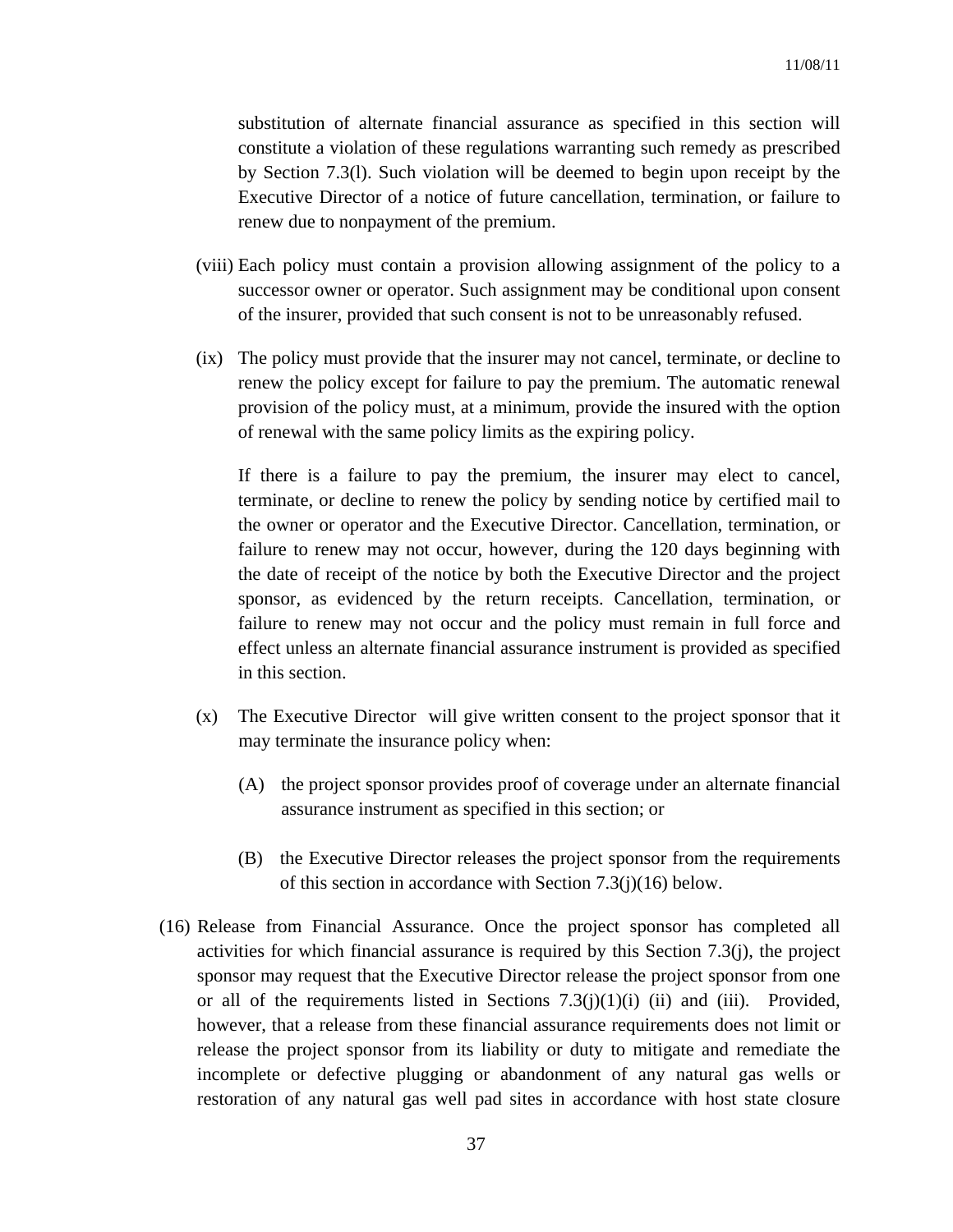requirements; and/or any release or threatened release of hazardous substances, pollutants or contaminants at or from the project sponsor's natural gas development activities.

- (i) The Executive Director may release a project sponsor from the financial assurance requirements or reduce financial assurance requirements relating to the plugging and abandonment of natural gas wells and restoration of well pad sites in accordance with Section  $7.3(i)(1)(i)$  after the Executive Director receives confirmation from the host state that the state has released the project sponsor from its financial assurance requirements for closure of all natural gas well sites in the project sponsor's Entire Basin Leasehold.
- (ii) The Executive Director may release a project sponsor from the financial assurance requirements for mitigation and restoration of an NGDP area in accordance with Section  $7.3(j)(1)(ii)$  after the Executive Director has approved a Mitigation and Restoration Statement submitted by the project sponsor certifying that mitigation and restoration was completed for the NGDP area consistent with the requirements of Section 7.5.
- (iii) The Executive Director may release a project sponsor from the requirements for mitigation and/or remediation of a release or threatened release in accordance with Section  $7.3(j)(1)(iii)$  after:
	- (A) the project sponsor has been released from any financial assurance requirements of the host state in accordance with Section  $7.3(j)(16)(i)$ above; and
	- (B) the project sponsor has been released from the financial assurance requirements for mitigation and restoration of an NGDP area as provided by Section  $7.5(i)(16)(ii)$  above; and
	- (C) the project sponsor has provided to the Executive Director written confirmation from the host state and/or federal government as applicable that (a) the project sponsor has successfully completed any mitigation and/or remediation required by the host state and/or the federal government; and (b) the host state and/or federal government as applicable has (have) released the project sponsor from any financial assurance required by state and/or federal regulations for such mitigation and/or remediation; and
	- (D) the Executive Director has determined in consultation with the host state and the Commission Chair that (a) the project sponsor has successfully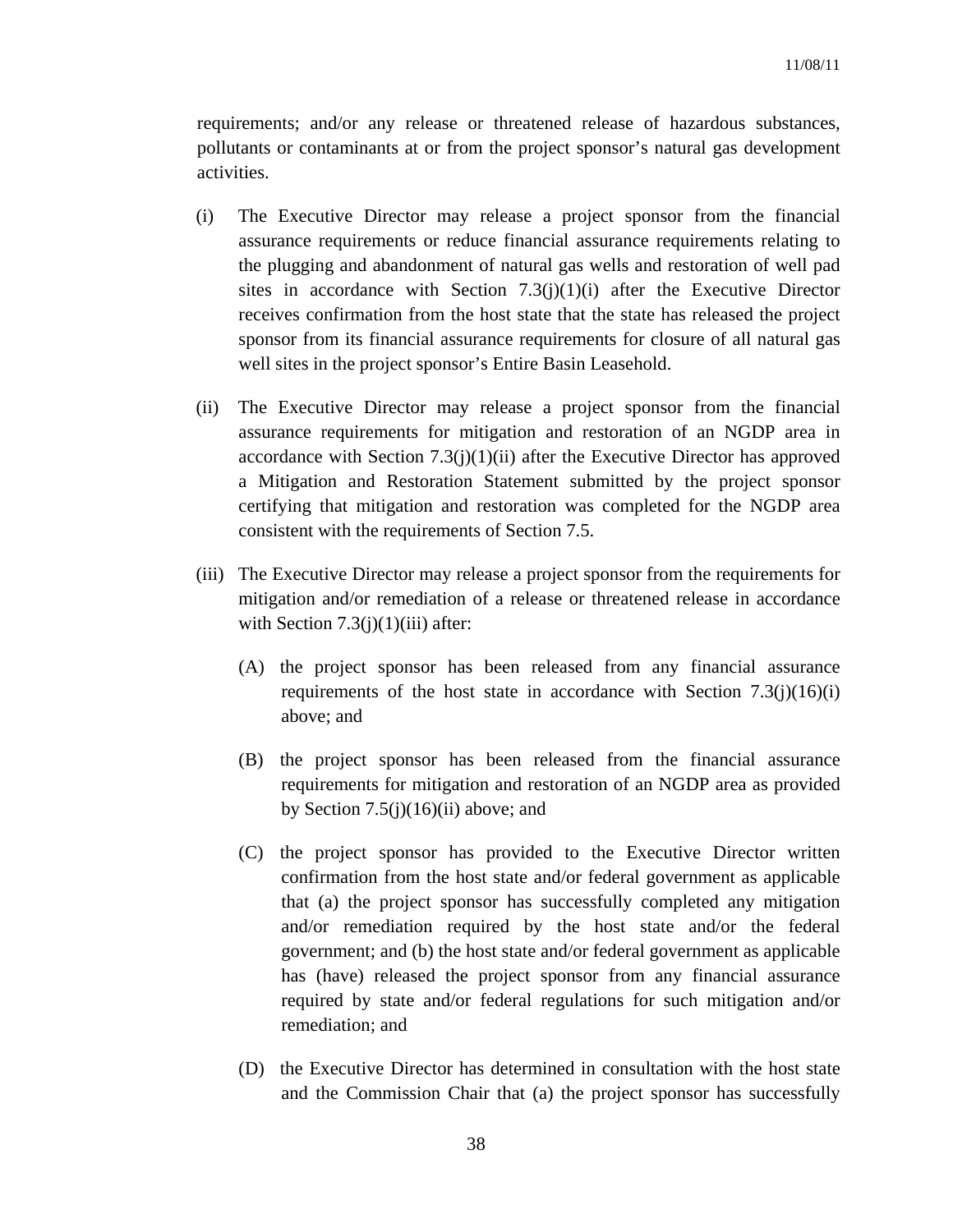completed any mitigation and/or remediation required by the Executive Director or the Commission pursuant to Section  $7.3(1)(1)$  of this article; and (b) the project sponsor has resolved any outstanding issues of compliance with applicable Commission approvals and/or regulations.

## **(k) Project Fees**

- (1) Fee Schedule. An application for approval by the Delaware River Basin Commission must be accompanied by the corresponding non-refundable review fee calculated in accordance with Table 7.3.1. An approval will be conditioned upon timely payment of water charges and other fees as appropriate, also as set forth in Table 7.3.1 below.
- (2) Fee payable for each project category. If a project involves components in more than one category, a separate fee calculated in accordance with Table 7.3.1 is required for each component.
- (3) Fees non-refundable. Application fees are non-refundable. No portion of a fee will be credited to the project sponsor in the event that the Commission denies an application, if the application is withdrawn during the review process or if the applicant does not accept the Commission's determination.
- (4) Application fee worksheet. Project sponsors must complete and submit the Natural Gas Project Application Fee Worksheet along with their fee payment and application.
- (5) Alternative fee based on actual cost. When a fixed fee or fee calculated in accordance with the formula set forth in Table 7.3.1 is deemed by the Executive Director to be insufficient to cover costs associated with a project, the Executive Director may impose a fee in the amount of up to 100 percent of the Commission's actual cost.
- (6) Payment of fee with application. The appropriate review fee must be submitted to the Commission with the project application. Failure to include the fee or payment of an insufficient fee may result in return of the application to the project sponsor or, at the discretion of the Executive Director, issuance of an invoice for the balance owed. Refunds will be issued for any portion of a fee payment that exceeds the appropriate amount. The Executive Director or Commission may choose to take no action on a project application until all applicable fees are paid or may condition the approval on payment of the required fees.
- (7) Prior assessments, debts and other financial obligations outstanding. The Commission will not consider any application involving property, including without limitation a mineral estate, owned or controlled by, or leased by or to, individuals or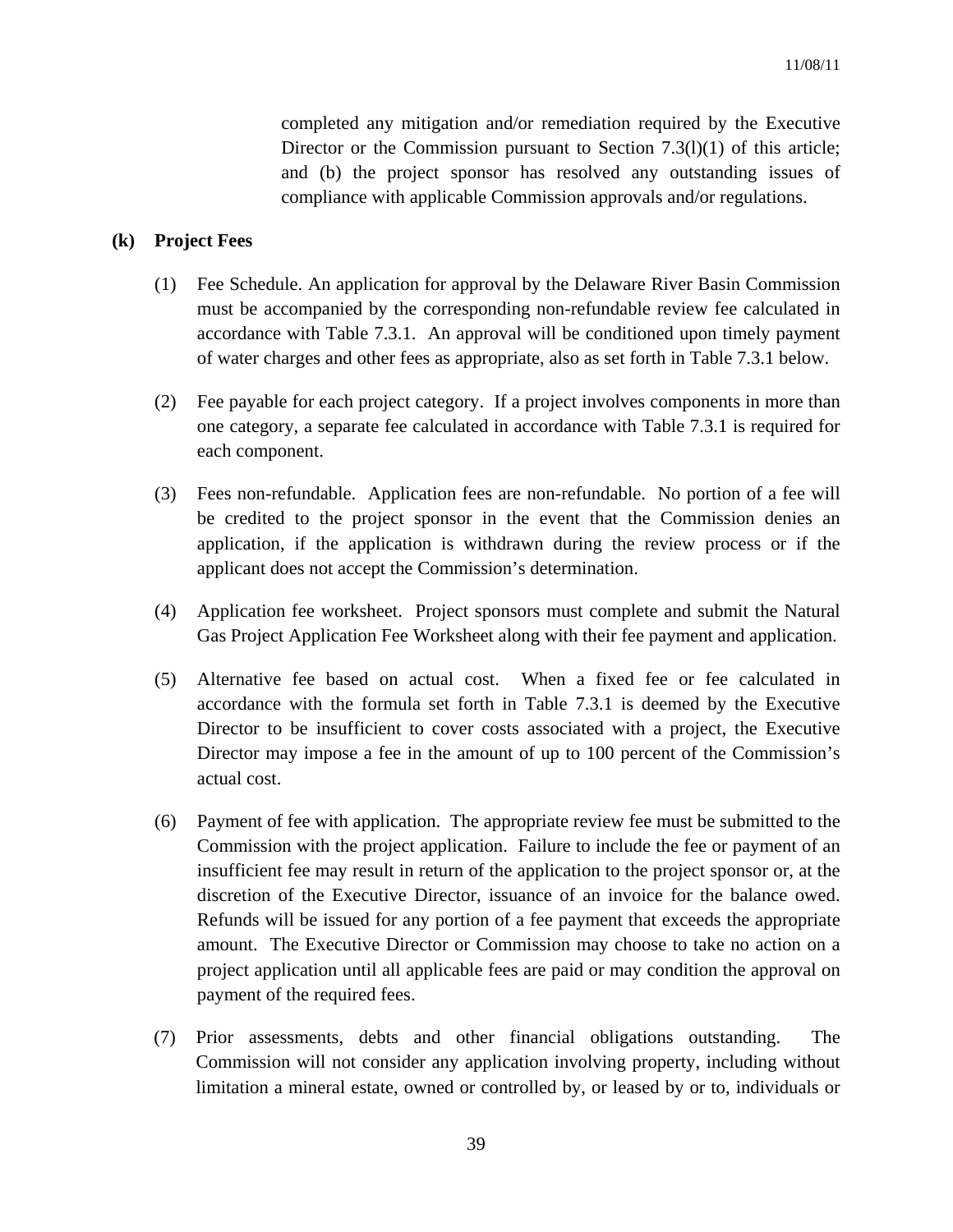entities with outstanding debts, assessments or other financial obligations due to the Commission unless and until such obligations are paid in full. Except for water supply charges, which are addressed in paragraph (8) below, if a debt, assessment or other financial obligation remains outstanding for more than six months, the payment in full must include interest accrued at a rate of 1% per month commencing thirty days following the date on which the obligation was first incurred.

- (8) Water supply charge. The holder of a Bulk Water Use and Management Approval issued by the Commission in accordance with Section 7.4(e) of this article is required to pay a water supply charge for consumptive use as set forth in Table 7.3.1 below. Water supply charges apply to all water sources listed in Section 7.4(a) for natural gas development activities, unless provided otherwise by that section. (The following are exempt from such charges: (a) recovered flowback and production water; (b) tophole water and precipitation incidentally collected on the well pad or in impoundments or water storage facilities; and (c) water diverted into the basin from outside sources.) One hundred percent (100%) of water used to serve a natural gas development activity is considered to be consumptively used for the purpose of calculating the water supply charge owed the Commission. Consumptive use water supply charges are to be paid on a quarterly basis by the holder of the Bulk Water Use and Management Approval and must be received by the Commission within 30 calendar days of the end of each quarter. Late payments will be subject to an interest charge of 1% per month from the end of the month during which the payment was due.
- (9) Annual compliance and monitoring fee. In addition to the application fee, an annual compliance and monitoring fee will be assessed for each Bulk Water Use and Management Approval, Natural Gas Development Plan, water withdrawal and wastewater transfer, treatment and/or discharge approval issued in accordance with this Article 7. The annual compliance and monitoring fee will be prorated from the date of application for the first calendar year and must be submitted with the application. For each calendar year thereafter, the fee will be due by January 30 of that year. Annual compliance and monitoring fees not received by the Commission by January 30 of that year will be subject to interest charges of 1% per month from January 30 until the date of receipt by the Commission.
- (10) Surface water monitoring fee. The holder of an approval for any project that includes well pads is required to pay a fee for monitoring of surface water in the vicinity of the pad site, at locations both upstream and downstream of the natural gas well pad. The initial surface water monitoring fee must be submitted concurrent with the submission of an application for a Bulk Water Use and Management Approval for use at a well pad. The initial fee will be used to pay for the physical, chemical and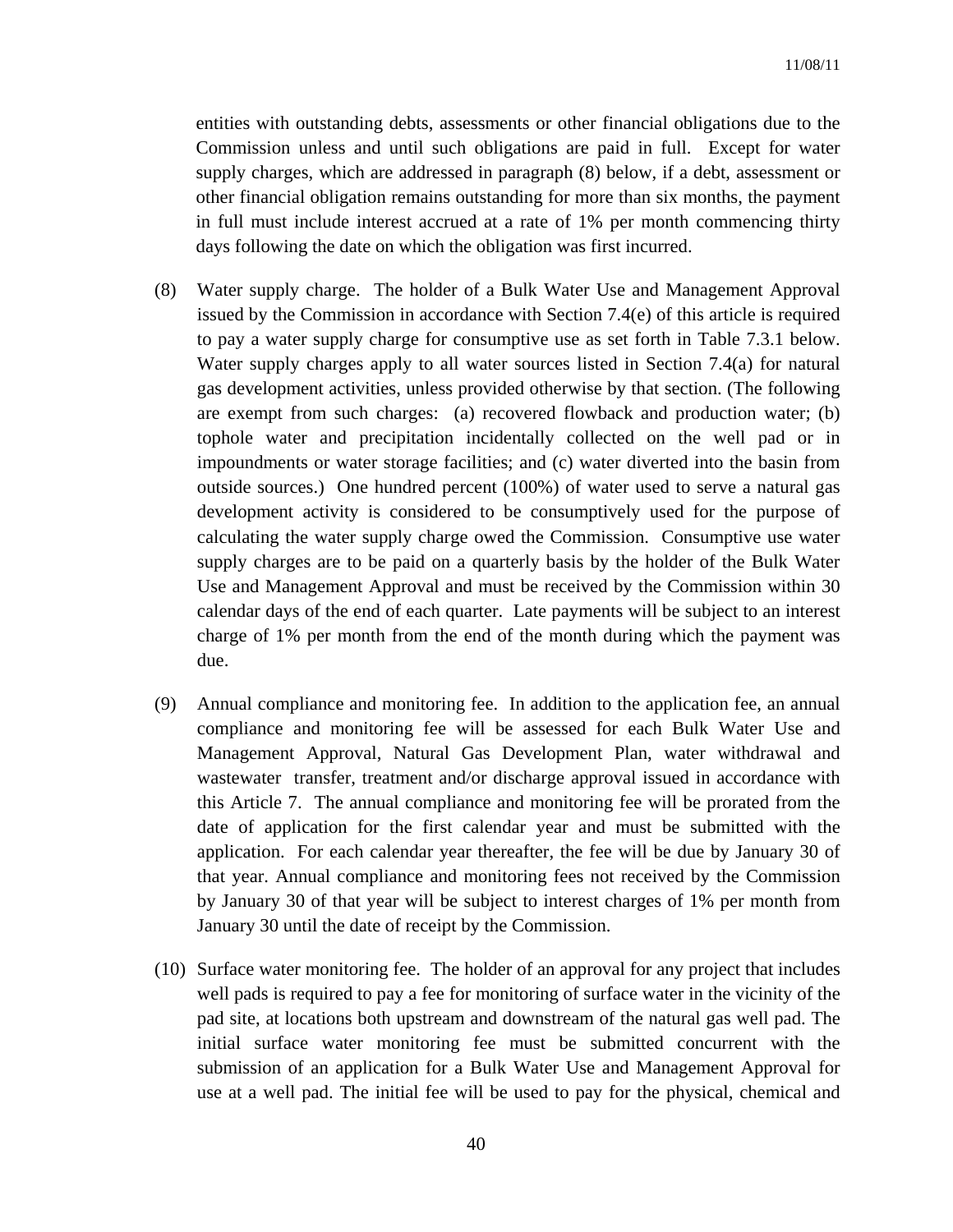biological surface water monitoring conducted by the Commission prior to and following the initial hydraulic fracturing event at the well pad. For each subsequent hydraulic fracturing event at the well pad, the project sponsor must submit a surface water monitoring fee at least 30 calendar days in advance of the event. If no hydraulic fracturing event is scheduled in a calendar year, the project sponsor must submit a surface water monitoring fee on or before January 30 of that calendar year. This annual surface water monitoring fee for surface water monitoring conducted by the Commission must be paid until all natural gas wells at the well pad have been plugged and the project sponsor has provided the Executive Director with a copy of the state-approved plugging certificate or report. As an alternative to payment of a fee for surface water monitoring conducted by the Commission, a project sponsor may elect to perform the required surface water monitoring in accordance with a monitoring plan approved by the Executive Director, which plan is sufficient to determine the potential physical, chemical and biological effects of natural gas development on the surface waters. Late payments will be subject to an interest charge of 1% per month commencing thirty days following the date on which the obligation was first incurred.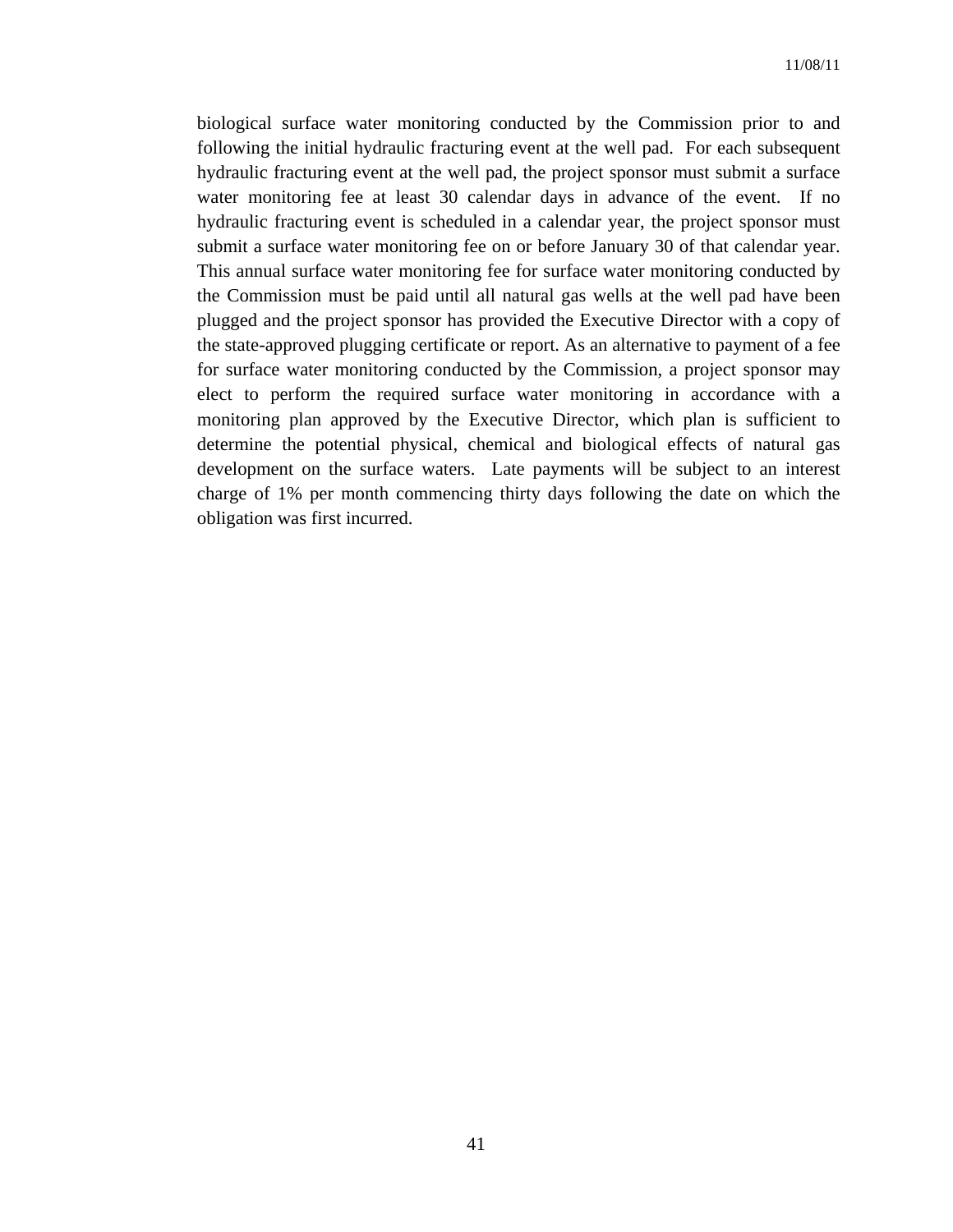# **TABLE 7.3.1: APPLICATION FEES AND WATER CHARGES ASSOCIATED WITH NATURAL GAS DEVELOPMENT PROJECTS IN THE DELAWARE RIVER BASIN**

|     | <b>Project Category</b>                                                                                                                                        | <b>Fee Calculation Formula</b>                                                                                                                                               | <b>Standard Fee</b>                                                                                                                                                                                                                                                          |
|-----|----------------------------------------------------------------------------------------------------------------------------------------------------------------|------------------------------------------------------------------------------------------------------------------------------------------------------------------------------|------------------------------------------------------------------------------------------------------------------------------------------------------------------------------------------------------------------------------------------------------------------------------|
| (a) | Water Withdrawal (Docket or<br>Protected Area Permit) -<br>Industrial, Commercial, Private or<br>Public                                                        | The higher of total project<br>cost formula or actual<br>review cost. The<br>minimum fees for public<br>and private projects<br>respectively will apply.                     | The greater of 0.4% of total project<br>cost up to \$10M, plus 0.12% of total<br>project cost over \$10M, not to<br>exceed \$75,000, or actual review<br>$cost^{(1)(2)}$ A minimum fee of \$500 for<br>public projects and \$1,000 for<br>private projects applies.          |
| (b) | <b>Bulk Water Use and Management</b><br>Approval (ADA)                                                                                                         | Fixed fee                                                                                                                                                                    | A minimum fee of \$22,500 <sup>(2)</sup> or<br>actual review $cost^{(1)(2)}$                                                                                                                                                                                                 |
| (c) | Addition to Approved List of<br><b>Water Sources</b><br>(Creation of list and listing of<br>initial source are included in (b)).                               | Fixed fee                                                                                                                                                                    | $$1,000$ per source                                                                                                                                                                                                                                                          |
| (d) | <b>Natural Gas Development</b><br>Plan (NGDP) (Docket)                                                                                                         | Fixed fee or actual review<br>cost.                                                                                                                                          | A minimum fee of \$132,500 or<br>actual review cost <sup>(1)</sup>                                                                                                                                                                                                           |
| (e) | Wastewater Discharge (Docket) –<br>involving treatment and /or<br>discharge of natural gas<br>wastewaters - Industrial,<br>Commercial, Private or Public       | The higher of the fee based<br>on total project cost<br>formula or actual review<br>cost. The minimum fees<br>for public and private<br>projects respectively will<br>apply. | The greater of 0.4% of total project<br>cost up to \$10M, plus 0.12% of total<br>project cost over \$10 M, not to<br>exceed \$75,000, or actual review<br>$\text{cost.}^{(1)(2)}$ A minimum fee of \$500<br>for public projects and \$1,000 for<br>private projects applies. |
| (g) | Transfer of Ownership of<br>(a) through (e) above                                                                                                              | Fixed fee                                                                                                                                                                    | \$1,000                                                                                                                                                                                                                                                                      |
| (h) | Change in name of project owner<br>or sponsor of (a) through (e)<br>above                                                                                      | Fixed fee                                                                                                                                                                    | \$500                                                                                                                                                                                                                                                                        |
| (i) | Renewal of Approval of<br>(a) through (e) above where the<br>renewal involves no substantive<br>change to the project (e.g.,<br>increase in water allocation). | Minimum fee, fixed fee or<br>actual review cost as<br>provided.                                                                                                              | For (a) and (e), see (a) and (e)<br>standard fees above. <sup>(2)</sup><br>For (b) and (c), $$2,000.(2)$<br>For $(d)$ , \$10,000 or actual review<br>$cost.$ <sup>(1)(2)</sup>                                                                                               |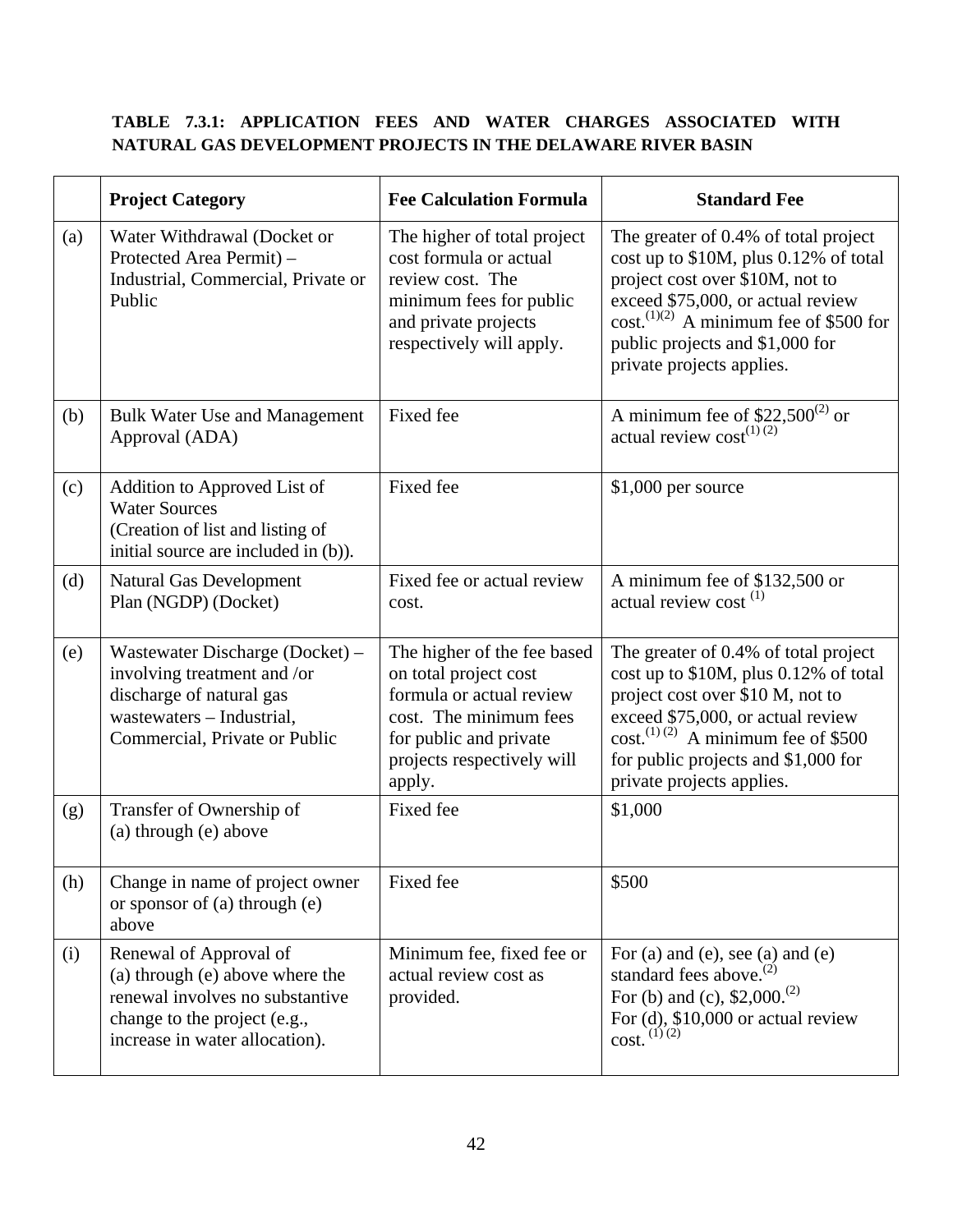|                    | <b>Project Category</b>                                                                                             | <b>Fee Calculation Formula</b>                                         | <b>Standard Fee</b>                                                      |
|--------------------|---------------------------------------------------------------------------------------------------------------------|------------------------------------------------------------------------|--------------------------------------------------------------------------|
| (j)                | <b>Natural Diversity Index</b><br>Assessment                                                                        | If performed by the<br>Commission: Fixed fee or<br>actual review cost. | For (a) and (b) $-$ \$10,000 or actual<br>review cost. $^{(1)}$          |
| (k)                | Renewal or Modification of an<br>Approval by the Commission or<br>the Executive Director Not Listed<br>Above        | Fixed fee or actual review<br>cost.                                    | \$2,500 or actual review cost. $(1)(2)$                                  |
| (1)                | Consumptive Water Use Charge                                                                                        | Consumptive water use<br>charge.                                       | \$80 per million gallons (\$0.08 per<br>1,000 gallons) used. $^{(2)(3)}$ |
| (m)                | Any Project Regulated by this<br>Article 7 Resulting in an Out-of-<br><b>Basin Water or Wastewater</b><br>Diversion |                                                                        | See note below. $^{(2)}$                                                 |
| (n)                | Annual Monitoring and<br><b>Compliance Fee</b>                                                                      | Fixed fee                                                              | $$5,000$ <sup>(4)</sup>                                                  |
| $\left( 0 \right)$ | <b>Surface Water Monitoring Near</b><br>Well Pad                                                                    | If performed by the<br>Commission: Fixed Fee                           | $$15,000^{(5)}$                                                          |

 $(1)$  See Section 7.3(k)(5) (concerning alternative fee based on actual cost of review).

 $(2)$  Twice the fee calculated in accordance with the "Standard Fee" column will be charged for any project resulting in an out-of-basin diversion of water as defined in Section 7.4(d)(vi).

(3) Water from any source listed in Section 7.4(c) other than flowback or production water that is delivered to or withdrawn or used at a well pad site is deemed to be consumptively used.

 $^{(4)}$  See Section 7.3(k)(9).

 $^{(5)}$  See Section 7.3(k)(10).

#### **(l) Compliance Assurance, Enforcement.**

(1) Obligation to Report Violations. The project sponsor must report in writing to the Commission any violation of these rules or the conditions of its approval (either docket, ADA, protected area permit, operations plan or other plan or approval), or any circumstances that may reasonably lead to a finding of violation within 48 hours of the occurrence or upon the project sponsor's becoming aware of the violation or circumstance. In addition, the project sponsor must notify the Commission by telephone immediately upon learning of any violation, occurrence or condition that may cause a significant harm to water resources. The project sponsor must provide a written explanation of the causes of the violation, occurrence or condition for which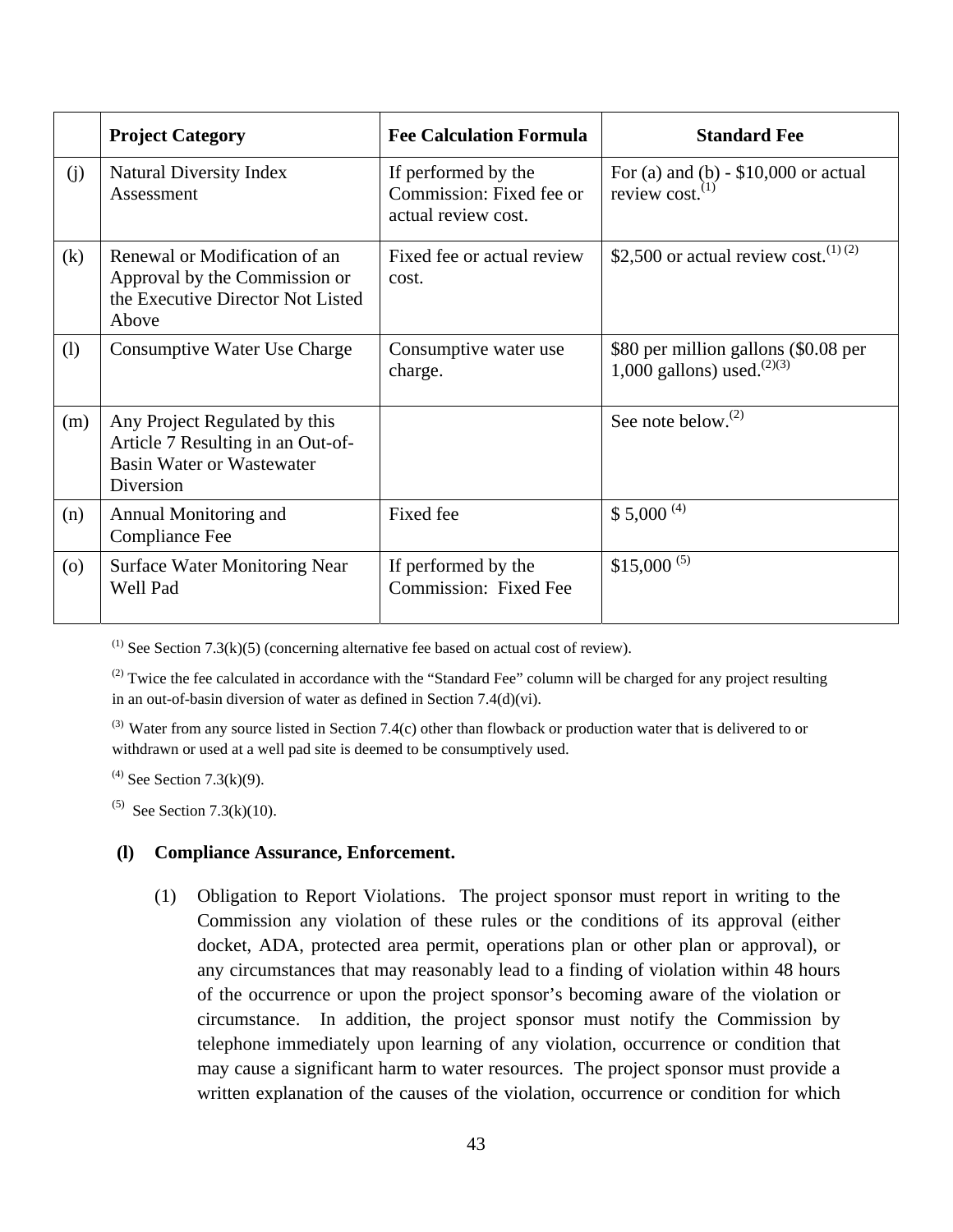written or telephone notice is required by this subpart  $7.3(1)(1)$  within 30 days of the violation, occurrence or condition and must set forth the action(s) the project sponsor has taken to correct and address the consequences of the violation, occurrence or condition and protect against a future violation.

- (2) Additional Obligations in Event of Spill or Release. Within one hour of discovery of a spill or release of contaminants, the project sponsor or project sponsor's agent must notify all operators of public water system intakes potentially affected by the spill or release that it has occurred, in order to afford them the maximum response time.
- (3) Suspension of Activities and Correction of Water Resources Impacts.
	- (i) Authority. Upon a determination by the Executive Director that a practice, operation, or activity of a project sponsor violates applicable Commission regulations or approvals, or poses a threat to the water resources of the basin, the Executive Director, following consultation with the host state, may order any such practice, operation, or activity to cease or be corrected, mitigated and/or remediated immediately or according to a schedule detailed in the order. Such order will remain in effect until the earlier of the expiration date stated in the order or a determination by the Commission of any appeal filed in accordance with Commission rules, unless the Executive Director revokes or modifies the order.
	- (ii) Notification and Appeal Process. Any order issued by the Executive Director pursuant to this section will state the practices, operations, or activities affected, a summary of the basis for the Executive Director's determination, and the project sponsor's right to object and appeal in accordance with Article 5 or Article 6 of the Rules of Practice and Procedure. Upon appeal, the Commission may continue, modify or vacate the order, and with notice to the project sponsor may also invoke its authority under Section  $7.3(1)(3)$  to suspend, modify or terminate Commission approval. The authority granted the Executive Director to issue an order pursuant to this Section 7.3(l)(2) is in addition to and does not limit the authority of the Executive Director or Commission to invoke other remedies.
- (4) Modification or Suspension or Termination of Commission Approval.
	- (i) Authority. The Executive Director or the Commission, pursuant to their authorities under the Compact, including without limitation Sections 3.6(h) and 3.8 of the Compact, may suspend, modify or terminate an approval or any condition thereof, in the event of serious, continuing or repeated violations of Commission regulations or of the conditions of approval, or when in the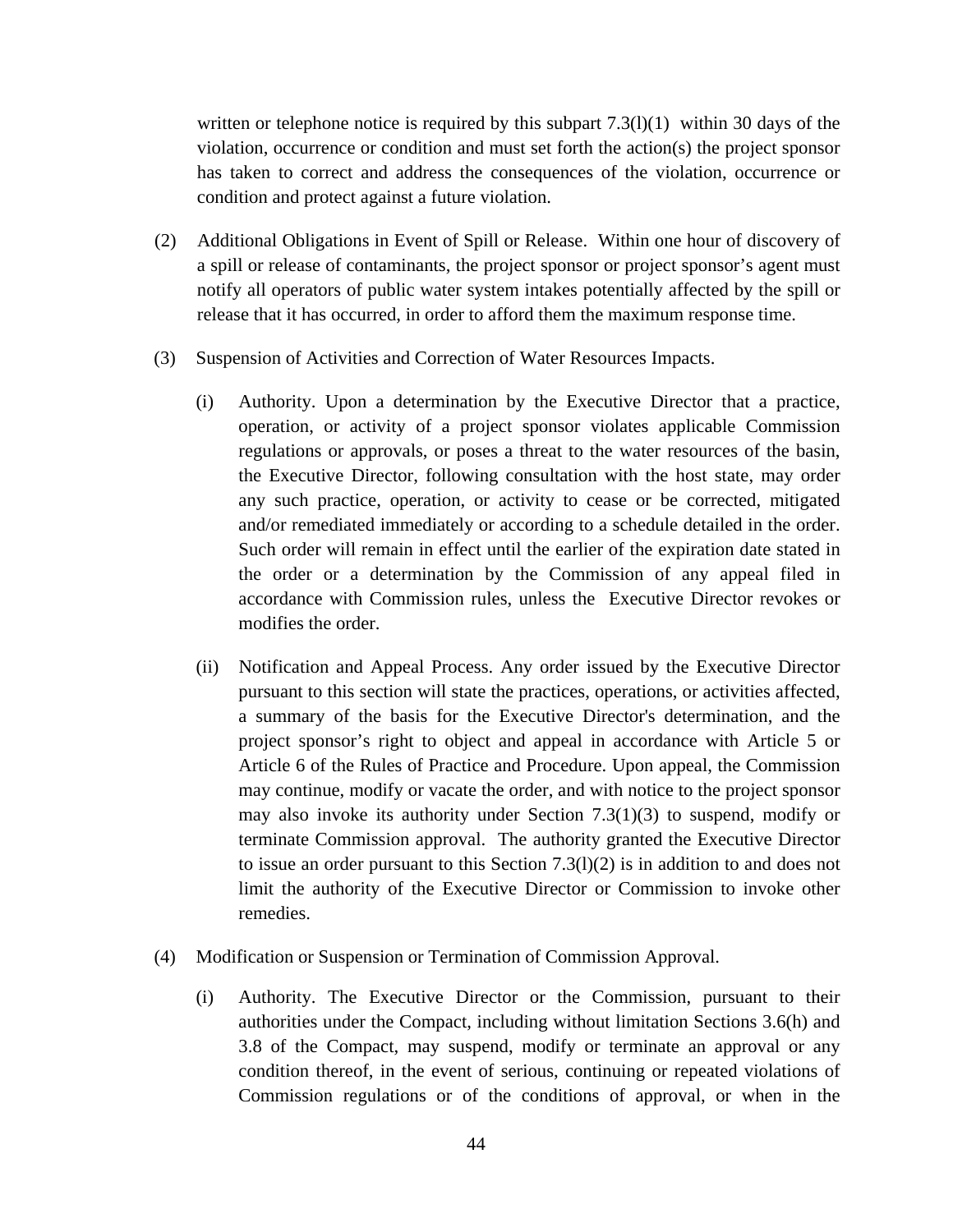judgment of the Executive Director or Commission, such action is necessary to protect the water resources of the basin or to effectuate the Comprehensive Plan.

- (ii) Notification and Appeal Process. The Executive Director or the Commission will issue in writing to the project sponsor holding the ADA, protected area permit or docket an order suspending, modifying or terminating an approval issued in accordance with this Article 7, setting forth the basis for the decision and advising the recipient of the right to appeal such decision under Article 5 or Article 6 of the Rules of Practice and Procedure. The order of suspension, modification or termination will not become effective until a final determination is issued following an administrative hearing by the Commission unless the project sponsor does not file an appeal within the time limits set forth in the Rules of Practice and Procedure or unless the Executive Director or Commission find that an earlier effective date of the order is necessary to prevent, mitigate or remediate an adverse effect on the water resources of the basin. The authority granted the Executive Director and Commission to issue an order pursuant to this Section  $7.3(1)(3)$  is in addition to and does not limit the authority of the Executive Director or Commission to invoke other remedies.
- (iii) Reinstatement. The Executive Director or Commission may reinstate a suspended, modified or terminated ADA and the Commission may reinstate a suspended, modified or terminated protected area permit or docket, upon a showing demonstrating to the satisfaction of the appropriate entity or party that the violation or condition upon which the suspension, modification or termination was based is corrected and that procedures have been implemented to prevent a recurrence of the violation or condition such that natural gas development activities by the project sponsor are in full compliance with this Article.
- (5) Penalties. Persons who violate or attempt to violate these regulations may be subject to enforcement proceedings and penalties pursuant to Section 14.17 of the Compact.
- **(m) 18-Month Assessment.** Eighteen months following the effective date of this Article 7, the DRBC staff will provide the Commissioners with an administrative and operational assessment of the regulatory program established by this article, including the staging of natural gas well development. The Commissioners will review the staff's assessment and within six months will make recommendations for such adjustments to the regulatory program as they deem appropriate. Total Bulk Water Use and Management Approvals issued during the 24 months immediately following the effective date of this Article 7 will authorize water use for not more than 300 natural gas wells. No additional Bulk Water Use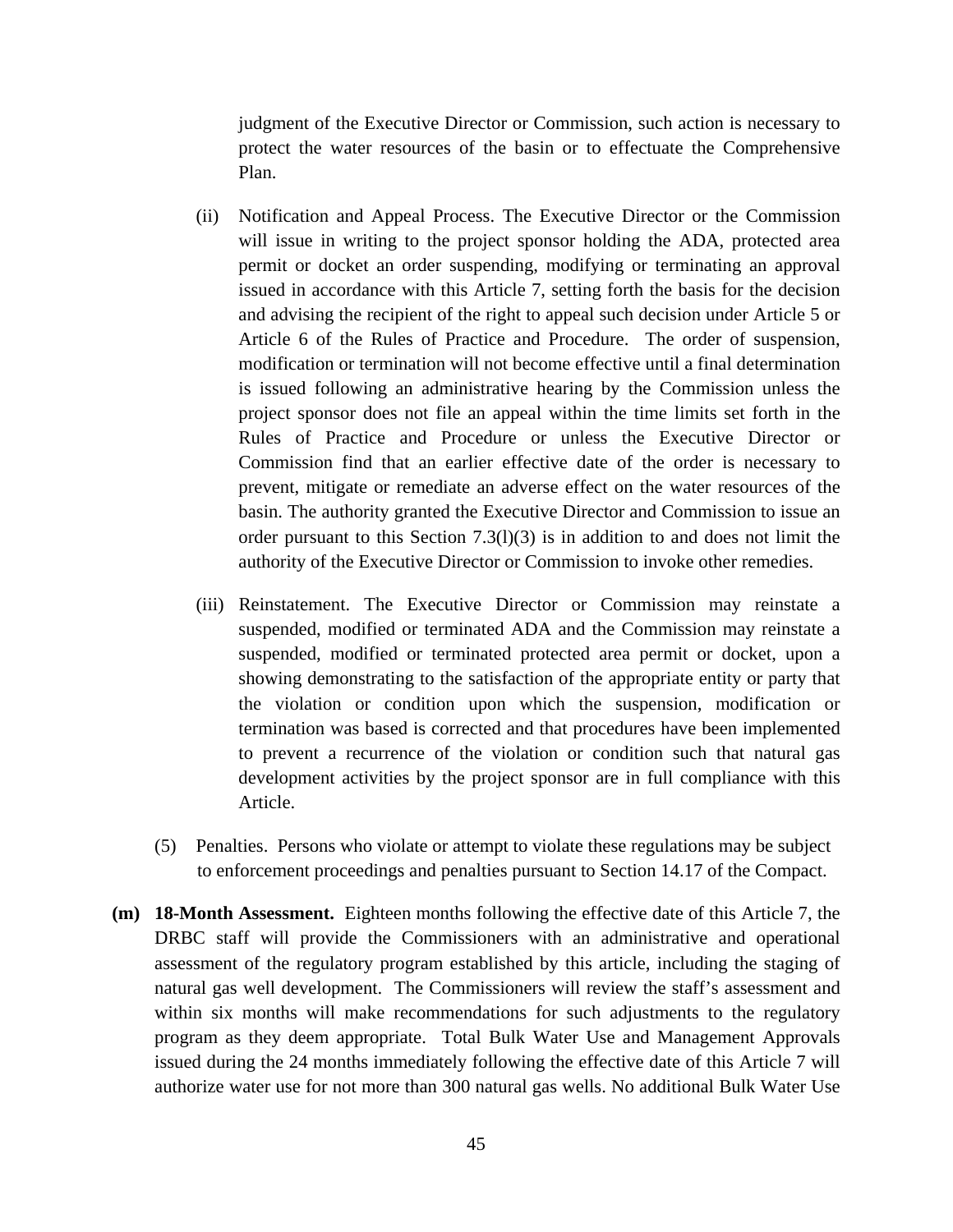and Management Approvals may be issued until such time as the Commissioners approve resumption by the Executive Director of the issuance of such approvals; however, the review of applications may proceed pending such action by the Commissioners.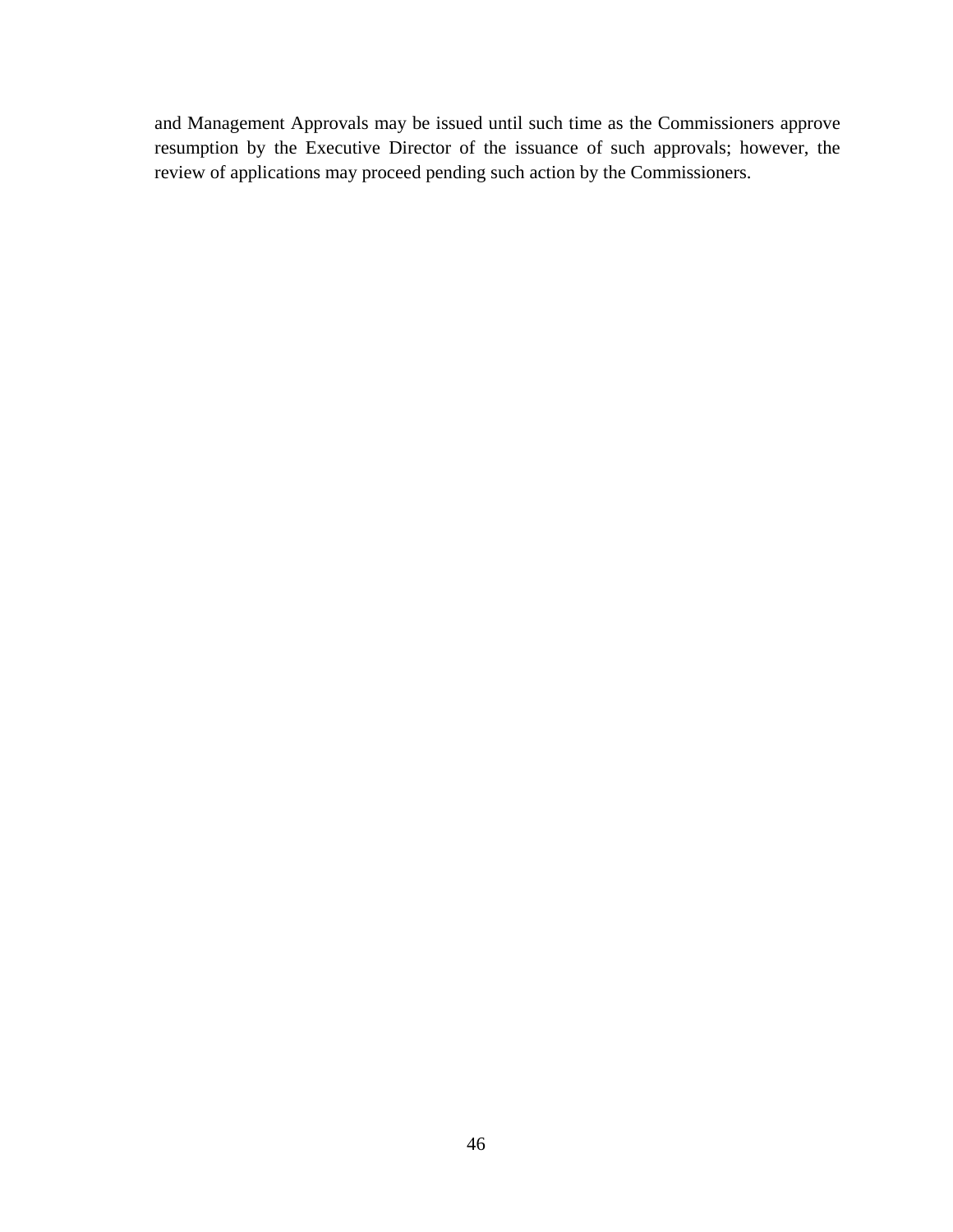## **Section 7.4 Approvals for Water Sources and for Bulk Water Uses and Management Related to Natural Gas Development Activities**

**(a) Water sources within the basin**. With limited exceptions, as set forth below, water sources located within the basin may not be used to serve natural gas development projects – whether inside or outside the basin – unless and until the Commission has issued an approval in the form of a docket or protected area permit, as appropriate, to the withdrawer.

# (1) **Existing groundwater and surface water withdrawals with valid Commission approvals.**

- (i) In-basin uses in same state as withdrawal. Because existing, Commissionapproved surface water and groundwater withdrawal sources have already received a full Commission review, including an allocation, these sources may be used to supply water to natural gas development projects within the basin and within the same state without further review or approval by the Commission, provided that each of the following conditions is met:
	- (A) Current approval(s). The withdrawal is being made in accordance with a valid docket approval or protected area permit issued by the Commission and, if applicable, a valid permit issued by the state in which the withdrawal is located.
	- (B) No change in allocation. The proposed use entails no increase in the Commission-approved withdrawal allocation, including any individual well and surface water intake allocations established by the Commission or by a state.
	- (C) In compliance. The withdrawer is in compliance with cumulative and individual withdrawal allocations; conditions relating to interference with other users; applicable Commission water use fees; pass-by flow requirements; and applicable monitoring and reporting conditions.
	- (D) No triggering conditions. No condition or term of the existing approval(s) triggers further Commission review in connection with the proposed use.

If any of the above criteria are not satisfied, the docket or protected area permit holder must obtain an amendment of its docket or permit by action of the Commission in accordance with the customary procedure for the review and approval of projects pursuant to Section 3.8 of the Delaware River Basin Compact and the Rules of Practice and Procedure before supplying water for natural gas development projects.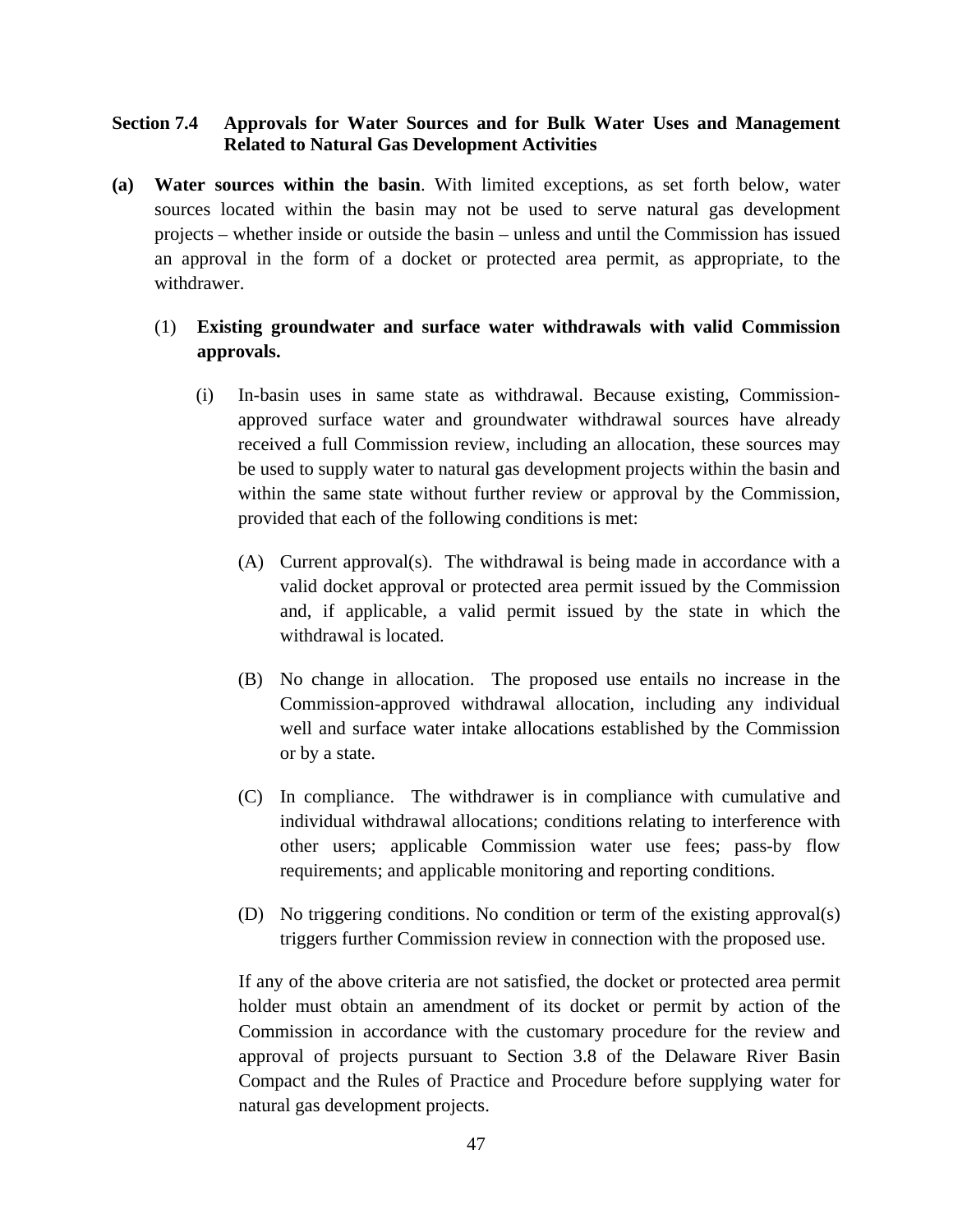(ii) In-basin use in different state from withdrawal. An existing, Commissionapproved surface water or groundwater withdrawal source that meets conditions (A) through (D) of sub-section  $7.4(a)(1)(i)$  above may be used to supply water to natural gas development projects within the basin but within another state, provided that the withdrawer has obtained approval in the form of an Approval by Delegated Authority (ADA). For purposes of the application fee, such an approval will be treated in the same manner as a "Renewal or Modification of an Approval by the Commission or the Executive Director Not Listed Above"  $(item (k) in Table 7.3.1).$ 

If any of the criteria (A) through (D) of sub-section 7.4(a)(1)(i) are not satisfied, the docket or protected area permit holder must obtain an amendment of its docket or permit by action of the Commission before supplying water for natural gas development projects within the basin but within another state.

- (iii) Out-of-basin uses. Water from an in-basin surface or groundwater source operating with a valid Commission-issued docket or permit may be diverted out of the basin ("exported") only after the withdrawer has obtained an amendment of its docket or permit by action of the Commission consistent with Section 2.30 of the Water Code.
- (2) **New surface or groundwater withdrawals.** A new surface or groundwater withdrawal within the basin may serve natural gas development projects either within or outside the basin only after the Commission has issued a docket or protected area permit as appropriate to the withdrawer, expressly approving such use.
- (3) **Treated wastewater or non-contact cooling water.** All or any portion of a discharge of treated wastewater or noncontact cooling water to surface or groundwater within the basin may be used to serve natural gas development projects within or outside the basin only after the Commission has amended the existing docket or issued a new docket to the owner or operator approving the withdrawal and if applicable, the out-of-basin diversion.
- (4) **Mine drainage water (MDW).** A withdrawal of MDW from an in-basin source must have Commission approval in the form of a withdrawal docket before serving natural gas development projects inside or outside the basin.
- (5) **Recovered flowback and production water.** Flowback and production water recovered from natural gas development projects within the basin may be a water source for stimulating natural gas wells as follows: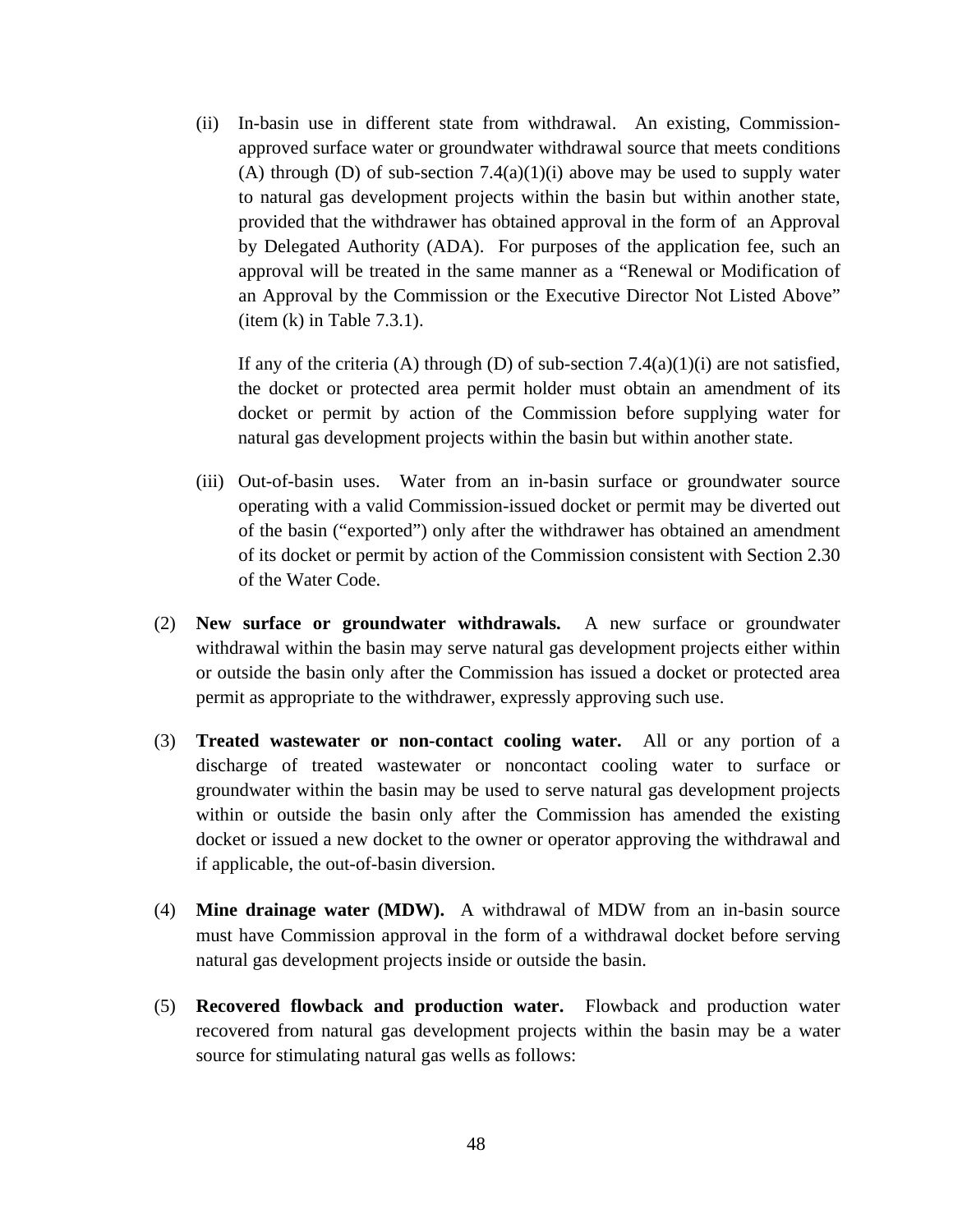- (i) If the source project and the receiving project are located within the basin and within the same state, such reuse may be undertaken in compliance with a standard condition of the Bulk Water Use and Management Approval issued to the sending site, the ALWS for the receiving site and any approvals required by the host state.
- (ii) If the source project and the receiving project are located within the basin but in different states, the transfer and reuse may occur only after the operators of both the source and receiving sites have obtained approval in the context of their Bulk Water Use and Management Approvals.
- (iii) A diversion of flowback and production water for use, treatment and/or discharge outside the basin will be subject to review and approval in the context of the Bulk Water Use and Management Approval for the in-basin project.
- (iv) Recovered flowback and production water that is reused for natural gas development projects is exempt from the water use charges that otherwise apply to all water used at a natural gas well project site in accordance with Section  $7.3(k)(8)$ .
- (6) **Impoundments and storage facilities.** A centralized water impoundment or storage facility constructed to store and distribute water for natural gas development projects ("facility") (including any such facility used to store or treat flowback and production water prior to reuse in the hydraulic fracturing of wells) requires no docket or protected area permit but may supply water to natural gas development projects only in accordance with Section 7.4(c)(4) below, providing that the facility must first be added to the project sponsor's Approved List of Water Sources and that the facility owner or operator must submit quarterly reports to the Commission listing the quantity and source of water transferred to the facility and the quantity and destination of water transferred from the facility.
- (7) **Incidental sources.** Fresh water generated during the drilling of a well ("tophole water") and precipitation incidentally collected on a well pad, in a centralized wastewater storage facility or in a freshwater impoundment also may be used for natural gas development activities. Use of water from these sources for natural gas development activities requires no Commission approval. These incidental sources are considered "de minimis" for the purpose of water use charges in accordance with Section 7.3(k)(8).

#### **(b) Water sources outside the basin (diversions into the basin).**

(1) Sources eligible for ADA.Notwithstanding the provisions of Section 2.30 of the Commission's Water Code (requiring Commission approval in the form of a docket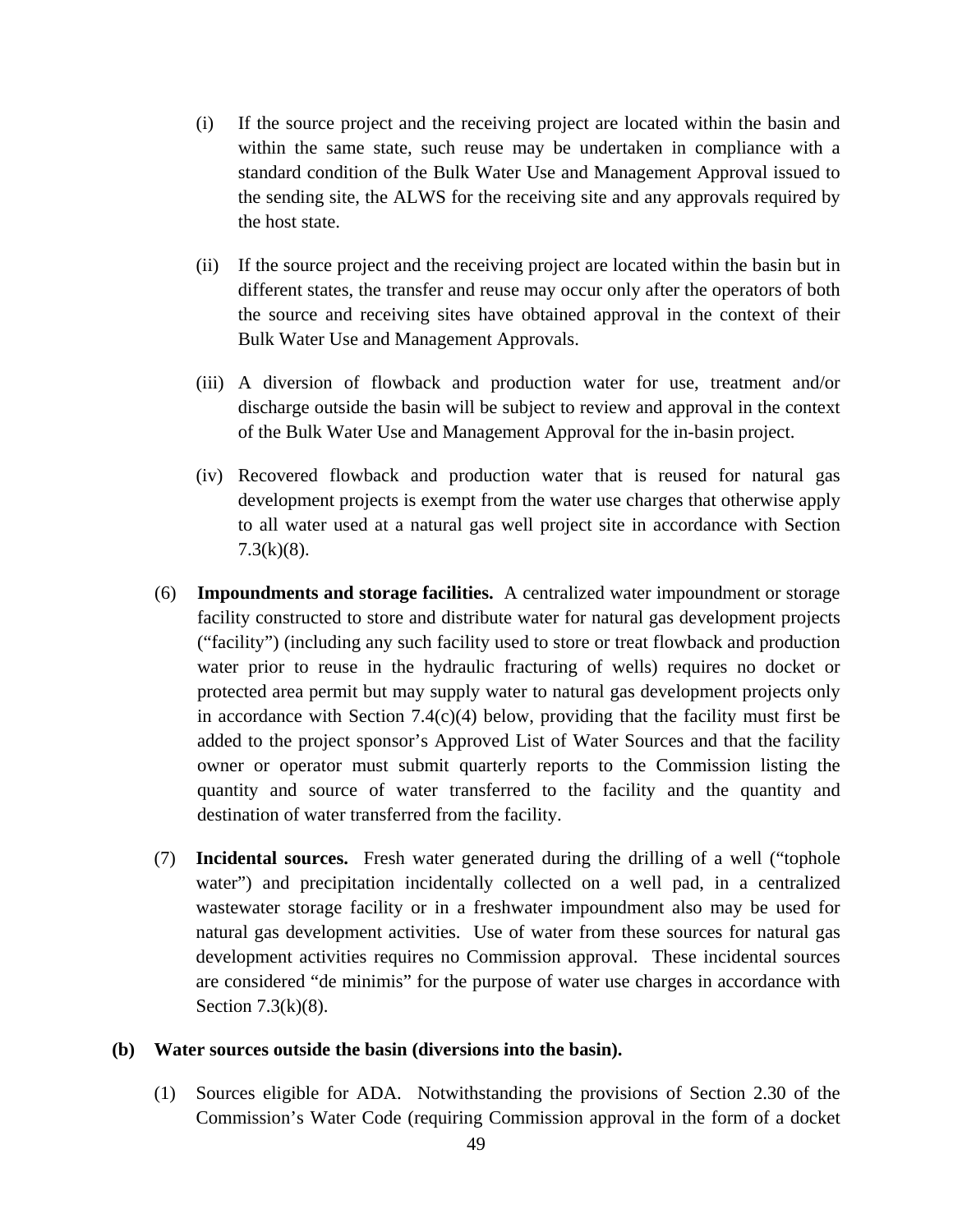for all diversions of water into or out of the basin regardless of the intended use), the sponsor of a natural gas well pad project or projects within the basin may divert the following categories of water and wastewater into the basin ("import" such water, in the language of the Commission's Water Code, Rules of Practice and Procedure and other documents) for use in the hydraulic fracturing of its natural gas wells, provided that the project sponsor has obtained a Bulk Water Use and Management Approval from the Commission in the form of an Approval by Delegated Authority (ADA):

- (i) Fresh water whether the source is groundwater or surface water.
- (ii) Treated wastewater consisting of either (1) domestic wastewater treated to secondary treatment standards; or (2) industrial wastewater that has received Best Practicable Treatment (BPT) or Best Available Treatment (BAT) as these terms are defined by the U.S. EPA.
- (iii) Natural gas flowback and production water (whether treated or untreated) if used within the same state.
- (iv) Non-contact cooling water.
- (v) Mine drainage water.
- (2) Sources requiring docket approval. Approval in the form of a docket issued by the Commission is required for any diversion into the basin where either:
	- (i) the entity importing the water is not the natural gas well pad project sponsor; or
	- (ii) the water is diverted into the basin to serve purposes other than hydraulic fracturing of natural gas wells; or
	- (iii) the categories of water being diverted into the basin are other than those specifically identified in Section 7.4(b)(1) above as eligible for approval by means of an ADA.

The application fee for such docket approval will be the same as for a Water Withdrawal as set forth in Table 7.3.1, item (a),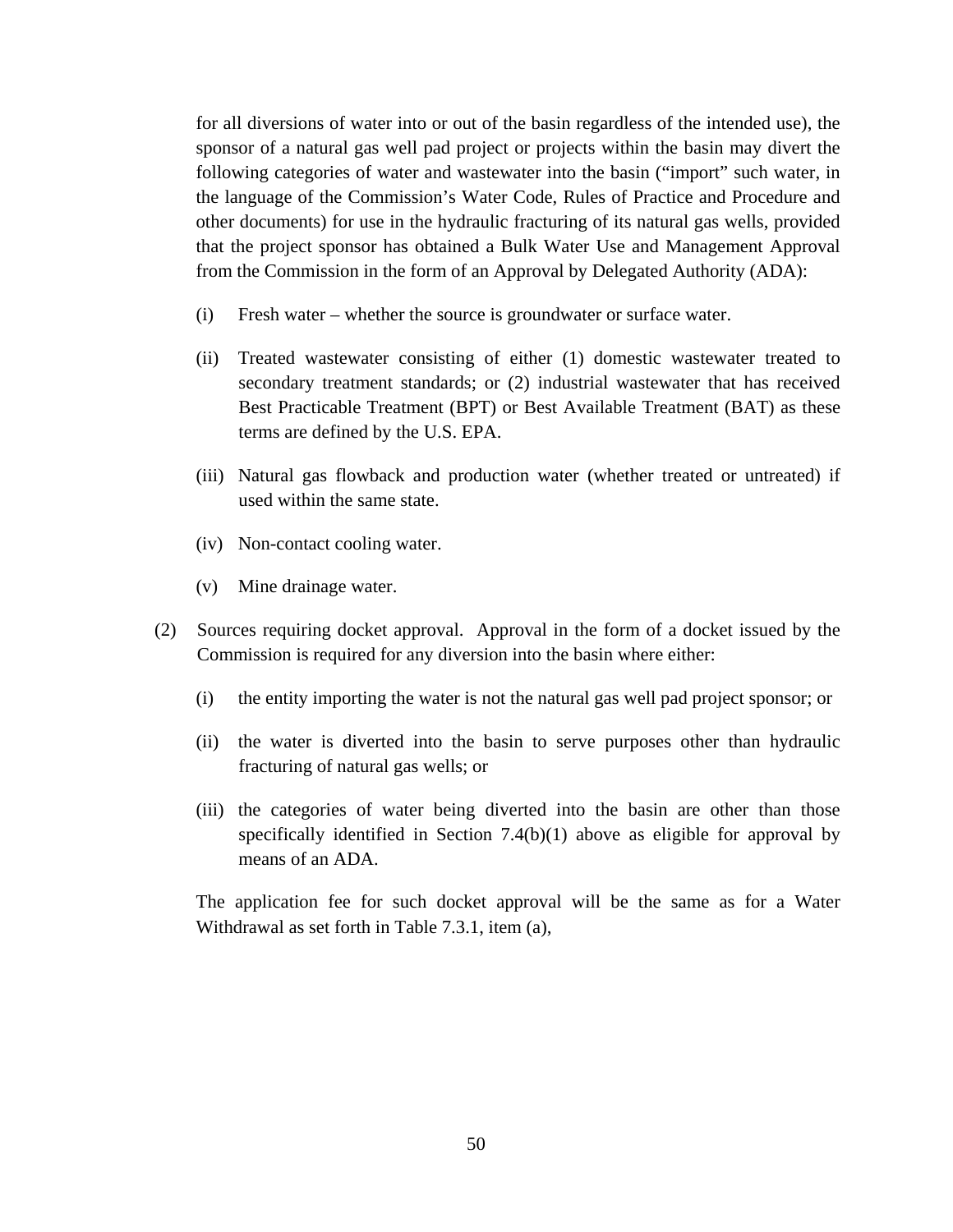#### **(c) Approved list of water sources (ALWS)**.

- (1) The Commission will maintain an Approved List of Water Sources (ALWS) for each natural gas development project sponsor that has received one or more Bulk Water Use and Management Approvals for projects within the basin. The initial ALWS will be established in conjunction with the Executive Director's approval of the project sponsor's first Bulk Water Use and Management Approval.
- (2) The ALWS will include each water source from which the natural gas development project sponsor may obtain water for its natural gas development activities located in the basin. The project sponsor may use the allocation established by its Bulk Water Use and Management Approval(s) from any source or combination of sources on its ALWS. The project sponsor may not use water from any source until the Executive Director places the source on the project sponsor's ALWS.
- (3) The Executive Director may approve the addition of a water source to a project sponsor's ALWS upon the written request of the project sponsor, submitted in such format as may be prescribed by the Executive Director, and following verification by the Commission staff that the source has received all necessary Commission and, where applicable, state approvals, is operating in compliance with such approvals, and will not be placed out of compliance by serving as a source for the project sponsor.
- (4) Consistent with Section 7.4(a)(6), a centralized wastewater storage facility constructed to store and distribute water (other than fresh water) for natural gas development projects ("facility") may supply water for natural gas development activities only after the facility has been added to the natural gas development project sponsor's ALWS in accordance with the preceding paragraph. For such a facility to remain on an ALWS, the facility owner or operator must submit to the Executive Director within 30 days of the close of each calendar quarter a report in such format as may be prescribed by the Executive Director, listing the quantity and source of water transferred to the facility and the quantity and destination of water transferred from the facility.

## **(d) Conditions of approvals issued for water sources to serve natural gas development projects.**

(1) Groundwater and surface water withdrawals. Groundwater and surface water withdrawals approved for uses related to natural gas development activities will be subject to the conditions set forth below, as well as to any additional conditions that the Commission deems necessary to protect the water resources of the basin consistent with the Delaware River Basin Compact and the Comprehensive Plan.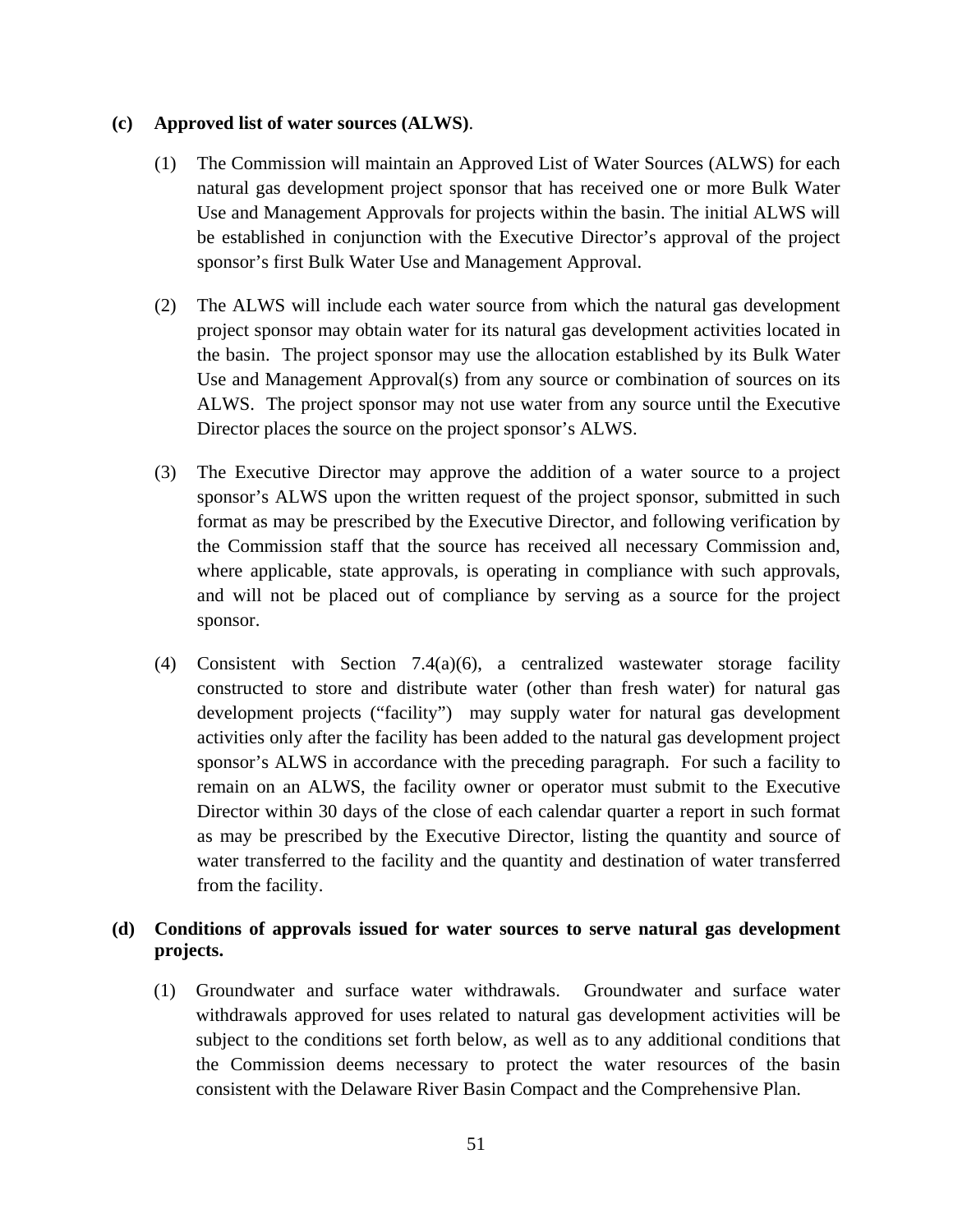- (i) Other Commission regulations. All sources must conform to applicable requirements of other Commission regulations, including but not limited to the Water Code and Flood Plain Regulations, in addition to the provisions of this Article 7.
- (ii) Local, state and federal approvals. Commission approval does not exempt the water withdrawer from obtaining all necessary permits and/or approvals that may be required by other local, state and federal government agencies. The Commission reserves the right to modify, suspend or revoke an approval if the withdrawer fails to obtain or maintain approvals required by other jurisdictions.
- (iii) The application must include a project narrative specifying the requested allocation, describing the proposed water use, and listing the area to be served.
- (iv) Impacts to other users and aquatic resources. The proposed withdrawal or diversion must not have a significant adverse effect or interfere with upstream or downstream dischargers (due to loss of assimilative capacity), downstream withdrawers, wetlands, or aquatic life. Nor may it adversely affect groundwater levels in the vicinity of the withdrawal or diversion.
- (v) Pass-by flow requirement. If determined by the Commission to be necessary, the project sponsor must develop and implement an operations plan including pass-by monitoring. The reduction in the amount of the approved withdrawal from a discharge may not cause the stream flow below the point of withdrawal to be less than the  $Q_{7-10}$  flow or a more stringent value recommended by the appropriate host state agency. If the withdrawal is located in shared waters, the more stringent pass-by flow requirement recommended by either of the states sharing the waterway will apply. No withdrawal may be made and the entire natural stream flow must be allowed to pass at any time when the withdrawal would reduce the stream flow immediately below the point of withdrawal to less than the minimum pass-by amount. Pass-by conditions also may include conditions intended to minimize short-term swings in surface flow volumes. The withdrawal site operations plan submitted with an application for a surface water withdrawal must include the method and equipment to be used to demonstrate compliance with applicable pass-by requirements. No withdrawal may be initiated until the method and equipment to be used to demonstrate compliance with the pass-by requirements are operational, and thereafter no withdrawal may be made during any period during which the method and equipment are not operational.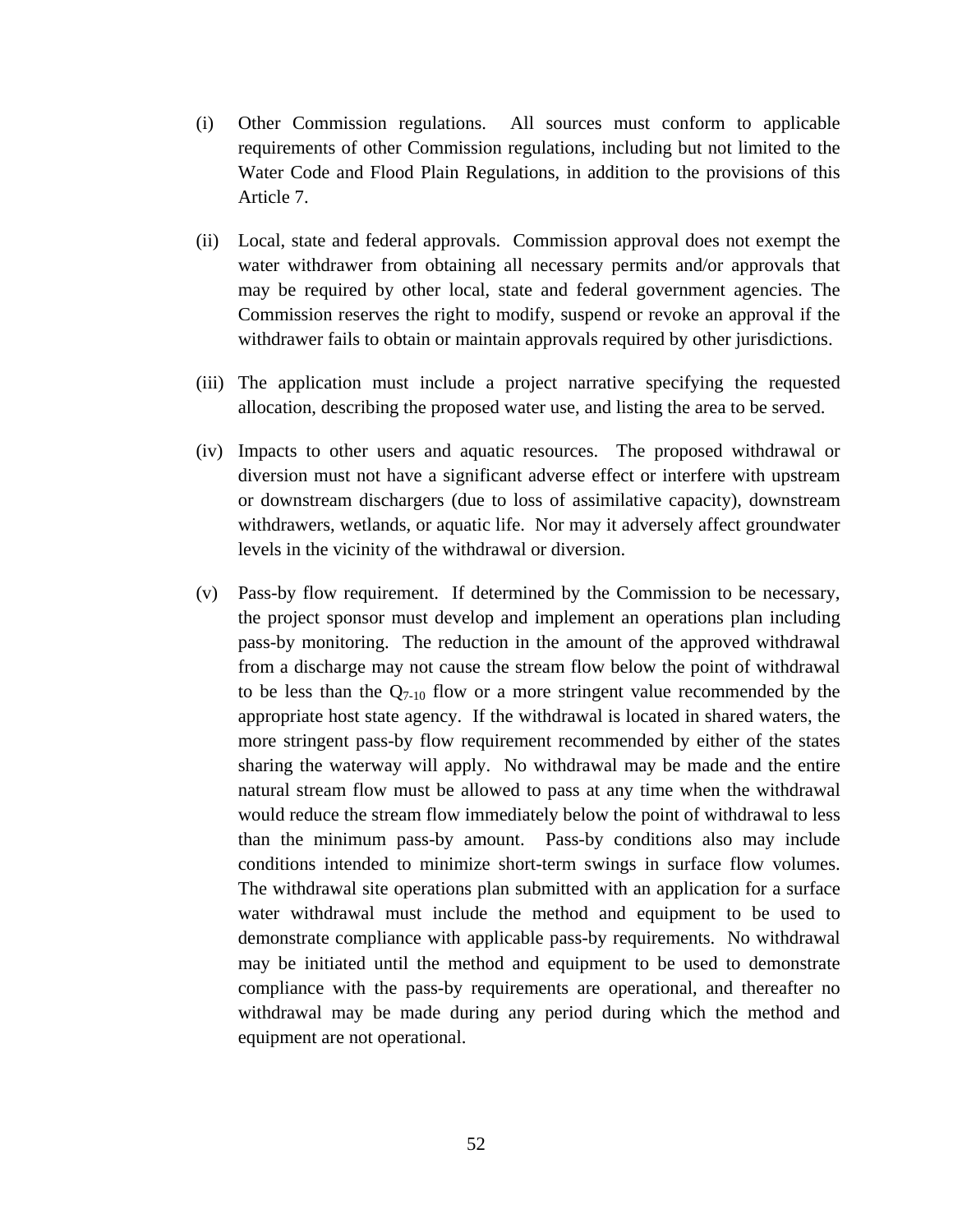- (vi) Out-of-basin diversion. Water from sources within the Delaware River Basin may not be diverted outside the basin unless the Commission has reviewed and expressly approved such diversion by means of a docket or docket amendment.
- (vii) Invasive species control plan. Unless determined by the Executive Director to be unnecessary, the withdrawer must develop and implement an Invasive Species Control Plan (ISCP). The ISCP must include the management and treatment program that the project sponsor will implement to ensure that all water taken from the withdrawal site is managed or treated prior to its distribution to transportation vehicles, so as to prevent potentially invasive, harmful, or nuisance species from entering other watersheds in the basin. The management and treatment program must address the potential for withdrawal site activities and moveable equipment to send invasive species from one project site to another and the methods that will be used to prevent this type of transmission of problematic species. An ISCP may be approved by the Commission as part of a docket or it may be approved (or modified) by the Executive Director after the Commission has issued a docket approval. In the latter case, the provisions of the ISCP will be incorporated by reference into the docket. No withdrawals for natural gas well projects may be made until the ISCP is approved by the Executive Director.
- (viii) Non-point source pollution control plan. If the water source is located within the drainage area of a portion of the Delaware River classified by the Commission as Special Protection Waters (SPW), the applicant must demonstrate compliance with Section 3.10.3A.2.e. of the Commission's Water Quality Regulations, providing for development and implementation of a Non-Point Source Pollution Control Plan (NPSPCP). The NPSPCP must satisfy Commission and host state erosion and sedimentation control requirements at the site of the withdrawal or diversion facility, including measures to control stormwater both during and after construction. The post-construction portion of the plan must describe the operating site conditions, including a pre- and postconstruction project hydrograph analysis, permanent facilities, equipment, access roads, and all stormwater control structures that may be necessary after final site restoration has been completed. No site clearing or construction work at the withdrawal site may be initiated until the NPSPCP has been approved by the Commission, or by the host state in accordance with an Administrative Agreement between the Commission and the host state. The Commission will accept erosion and sediment control plans and post-construction stormwater management plans that conform to host state antidegradation implementation requirements where established, in fulfillment of the NPSPCP requirement.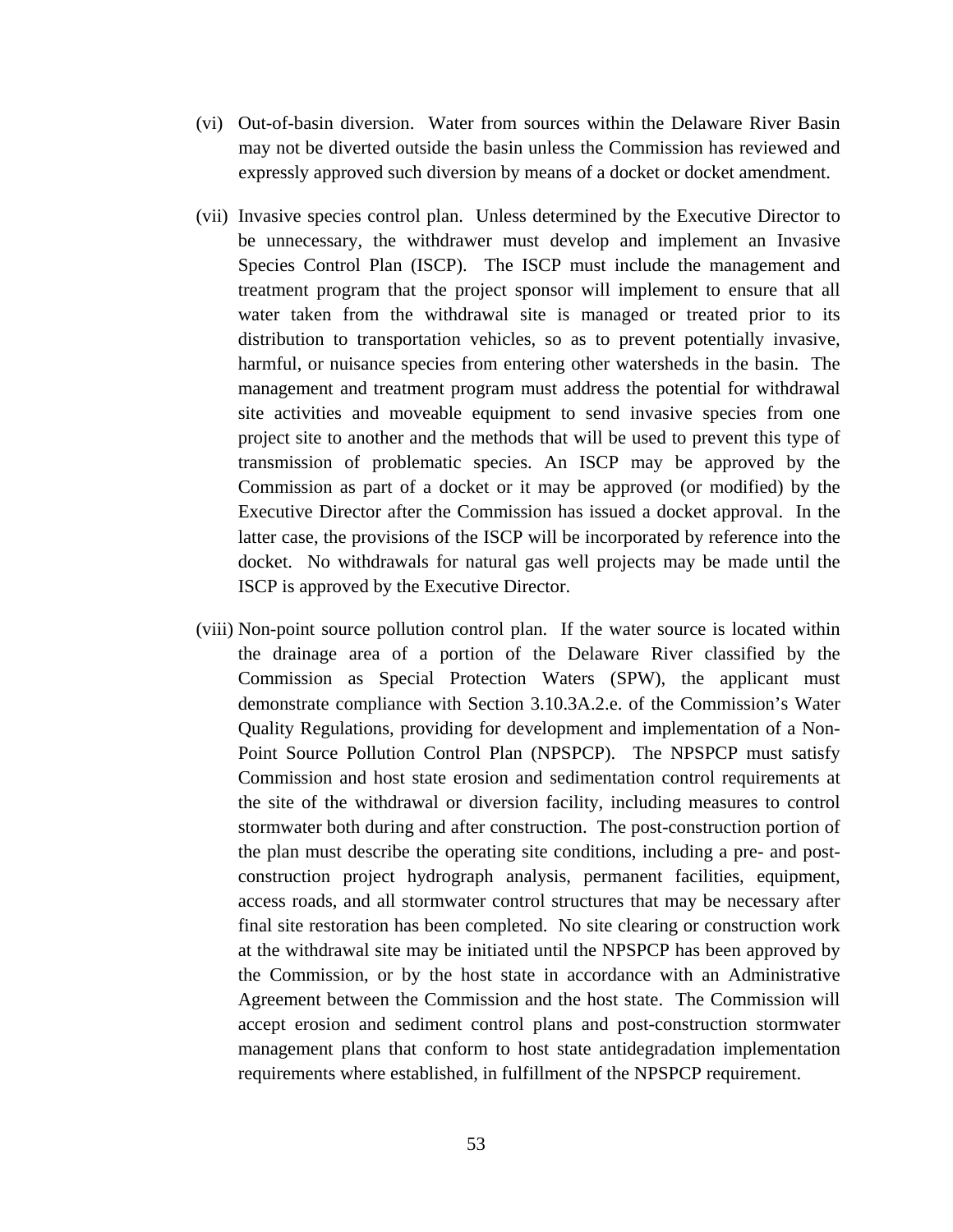- (ix) Natural diversity inventory assessment. Project sponsors are required to submit as part of the project application the results of a natural diversity inventory assessment (NDIA) for the water withdrawal site. The Commission reserves the right to prepare a separate NDIA at the expense of the project sponsor if it determines that a separate assessment is required.
- (x) Metering and recording of withdrawals and transfers. A metering plan must accompany any withdrawal application. Water withdrawals must be metered and recorded by means of an automatic continuous recording device, or flow meter, and measured to within 5 percent of actual flow. Any withdrawal in excess of the daily allocation approved by the Commission must be reported to the Commission within 48 hours of the exceedence. Total withdrawals must be recorded on a daily basis. For a period of ten (10) years following the withdrawal, all water withdrawal and transfer records must be available for inspection at the withdrawal site unless otherwise provided by the Commission or the Executive Director, and furnished promptly at the request of the Executive Director or a designated member of the Commission staff.
- (xi) Withdrawal site plan. A preliminary site plan for the proposed withdrawal site must accompany an application for Commission approval of a withdrawal. The preliminary plan must include a description of the site, the facilities to be installed on the site and a map indicating the location of all facilities on the site. Final construction plans and specifications may be submitted with the application or after the Commission has issued an approval. No site clearing, site preparation, construction, or water withdrawal may commence at the site until final construction plans and specifications have been approved by the Executive Director.
- (xii) Withdrawal site access restrictions. Access to the withdrawal site must be restricted through use of fencing, signage or other similar means. In addition, the withdrawal site location must be restricted to operations associated with the function of water withdrawal. The area may not be used as staging area for the addition of chemicals (except as required by an Invasive Species Control Plan) or fuel in excess of the quantity needed to run an emergency generator if one is used.
- (xiii) Flood hazard area. Project sites that are located in the Flood Hazard Area (defined in the Commission's Administrative Manual – Part III Basin Regulations – Flood Plain Regulations as the 100-year floodplain) must comply with the Commission's Flood Plain Regulations.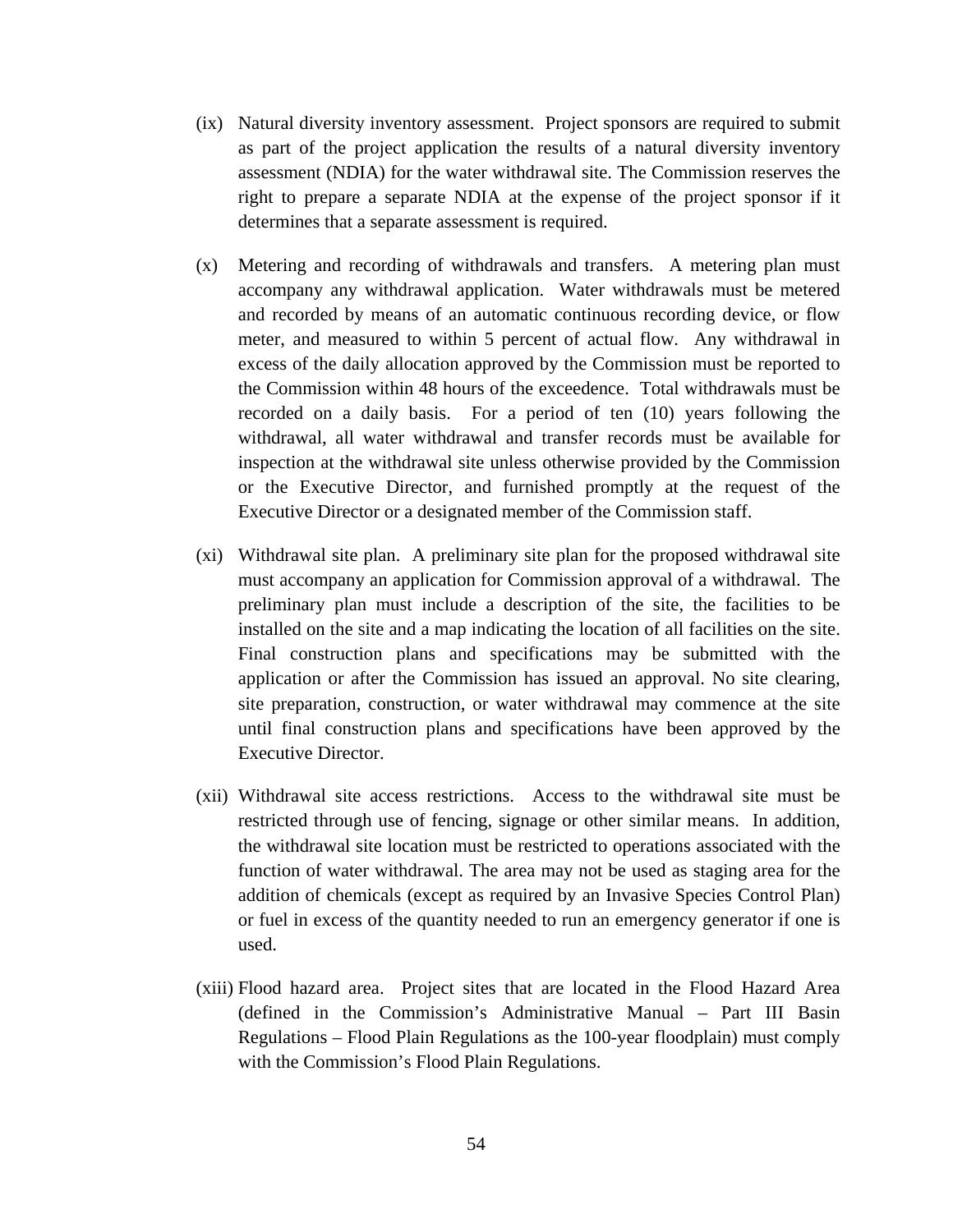- (xiv) Withdrawal site operations plan. The site operations plan for a water withdrawal must include at a minimum: specific procedures for metering, recording and reporting water withdrawals and pass-by flows and complying with the pass-by flow requirements. No construction may be initiated until the Commission has approved the docket or permit and the Executive Director has approved the site operations plan.
- (xv) Notice of construction start and completion. The project sponsor must notify the Executive Director in writing of the initiation of construction at least ten (10) days prior to commencing construction. Within thirty (30) days of completion of construction of the approved project, the project sponsor must submit a statement to the Commission, signed by the project sponsor's engineer or other responsible agent, advising the Commission that construction of the project has been completed consistent with the approved plans, and stating the final construction cost of the project and the date the project was or is scheduled to be placed in operation.
- (xvi) Expiration of approval. An approval by the Commission expires three calendar years from the approval date unless prior thereto the holder of the approval has commenced operation of the project. An extension may be granted if in advance of the three-year anniversary of the approval, the project sponsor furnishes the Executive Director with a request for extension, supported by a showing that since the approval date substantial funds (in relation to the project cost) have been expended toward construction and/or operation. Upon such a showing, the Executive Director may approve an extension of time to initiate construction or operation of the project. Such approval will not extend beyond the expiration date in the approval.
- (xvii) Renewal of approval. Project sponsors must submit a renewal application at least one year before the expiration date in order to qualify for an administrative continuance of the approval until a decision is made on the renewal application.
- (xviii) Commission approval of a water withdrawal does not constitute approval or permission to commence any other physical activity associated with natural gas development projects in the Delaware River Basin.
- (xix) Drought operations. For the duration of any drought emergency declared by the Governor of the state in which the water withdrawal is located or by the Commission, water withdrawals by the project sponsor in accordance with this approval shall be subject to any prohibition by the Governor, the state emergency management agency, the state environmental protection agency, or the state drought coordinator to the extent applicable, and to any emergency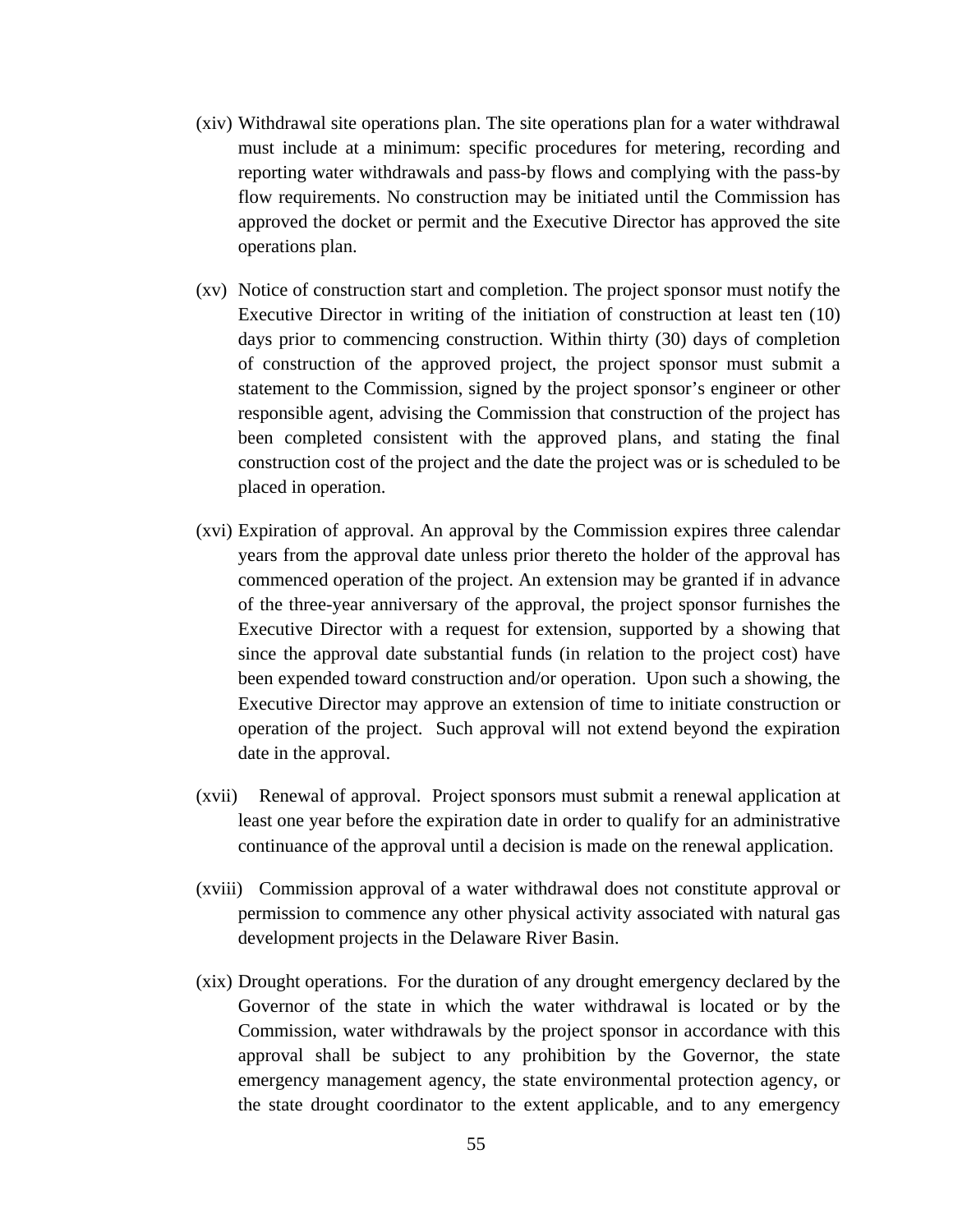resolutions or orders issued by the Commission. The project sponsor must submit as part of its application a Drought Emergency Plan, including provisions for drought contingency notification to all users and cessation of operations in the event required by state or Commission authorities. The provisions of this plan will be incorporated by reference into the docket.

- (xx) Final hydrogeologic report. For all groundwater well sources, a Final Hydrogeologic Report detailing extended pumping test procedures, results and analyses must be provided with the application. The Final Hydrogeologic Report must include a discussion of field procedures, a listing of all data gathered, an analysis of the data and an evaluation of the impact of the proposed withdrawal on the aquifer and on other groundwater and surface water users in the vicinity. All relevant data, including but not limited to a geologic map; well log; water level charts; and tables and graphs for the pumped well, monitoring wells, and nearby perennial streams, wetlands and other sensitive hydrologic features must be submitted. The pumping test may be of not less than 48 hours pumping duration unless otherwise approved in writing by the Executive Director or as a condition of the Commission's approval, at an uninterrupted, constant withdrawal rate of not less than the proposed pumping rate. Information to be collected must include, but is not limited to the following:
	- (A) Date and time of all static, pumping, and recovery water level measurements
	- (B) Record of pumping rate measured frequently throughout the test
	- (C) Sufficient static water level measurements in all wells and at all monitoring points prior to start of pumping and following cessation of pumping to determine trends in water level changes
	- (D) Pumping and recovery measurements in the pumped well and observation wells
	- (E) Monitoring of wells sufficient to determine all possible interference
	- (F) The final hydrogeologic report must include appropriate calculations using the collected data to determine: all relevant aquifer parameters, including without limitation, transmissivity, storage coefficients, hydraulic conductivity, specific yield, etc., and an extrapolated drawdown prediction at the tested rate in the pumping well and all affected wells over an assumed six-month period of no recharge.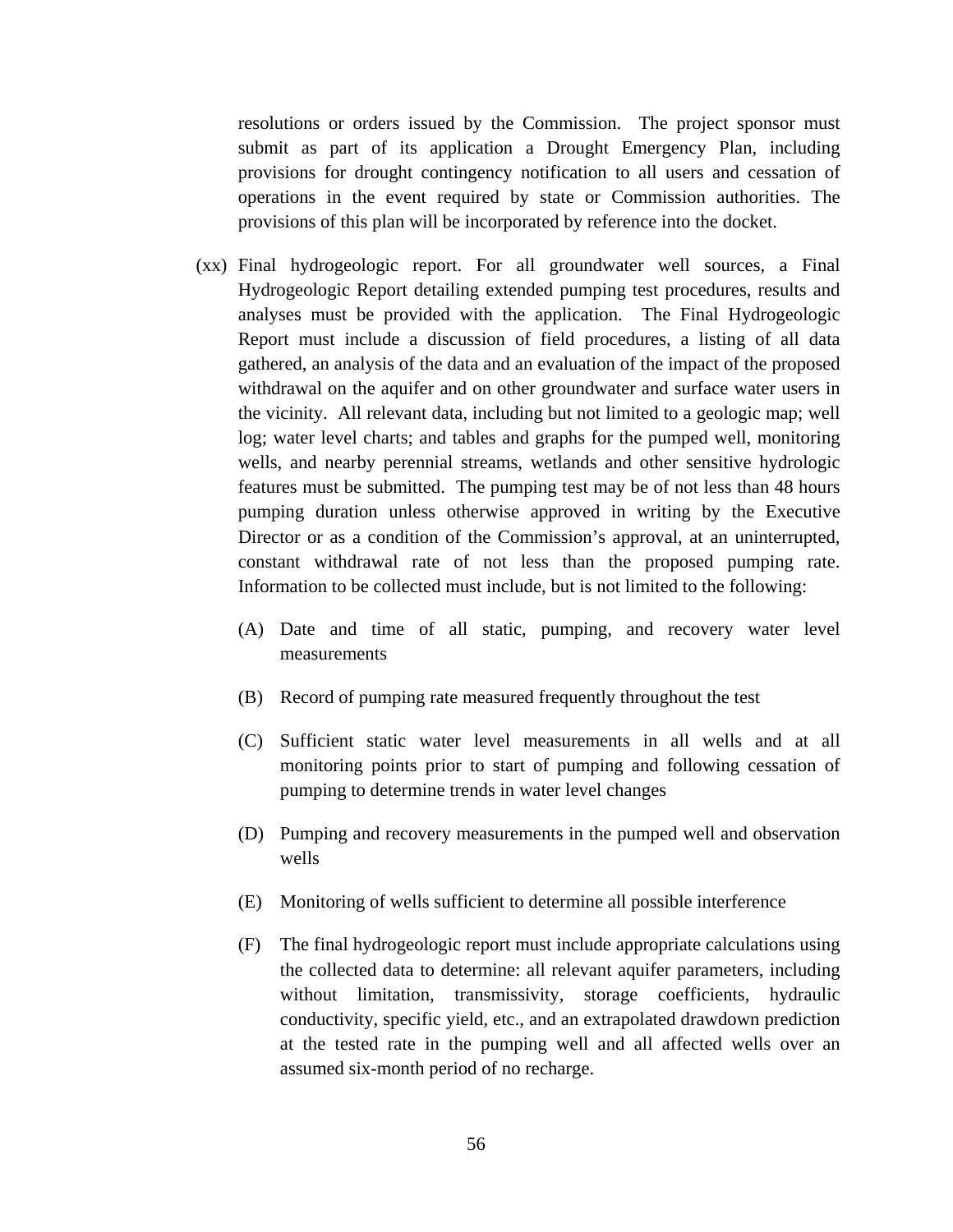- (G) Groundwater discharge from the proposed production well during the pumping test must be directed an adequate distance from the pumping well, observation wells, and monitoring locations such that recirculation or artificial recharge does not occur. Recirculation and artificial recharge may invalidate the pumping test and may require re-testing.
- (H) Discharges of groundwater and groundwater laden with drill cuttings must be controlled in such a way as to prevent erosion and sediment pollution of waterways. The project sponsor must obtain any and all approvals required by state and local water management agencies and soil conservation districts before conducting any drilling or aquifer pumping tests.
- (I) Records of precipitation, measurements or observations of nearby streamflows, and weather conditions throughout the test
- (J) A map identifying all nearby water wells owned by others that could be affected by pumping of the new well(s) and the following information for each if available:

Name of well owner Telephone no. of well owner Address of well owner State well ID no. Type of use Date drilled Depth drilled (feet) Borehole diameter (inches) Casing diameter (inches) Casing depth (feet below ground surface) Top of well screen depth (feet) Bottom of well screen depth (feet) Pump type Estimated pump capacity (gpm) Intake setting depth (feet) Approximate location of well on property Latitude of well in DMS, north Longitude of well in DMS, west

(xxi) Interference. If the monitoring required by regulation or as a condition of the Commission's approval or any other data or information demonstrate that the operation of the withdrawal significantly affects or interferes with any designated uses of ground or surface water, or if the docket holder receives a complaint regarding the withdrawal, the docket holder must immediately notify the Executive Director of any such data, information, or complaints and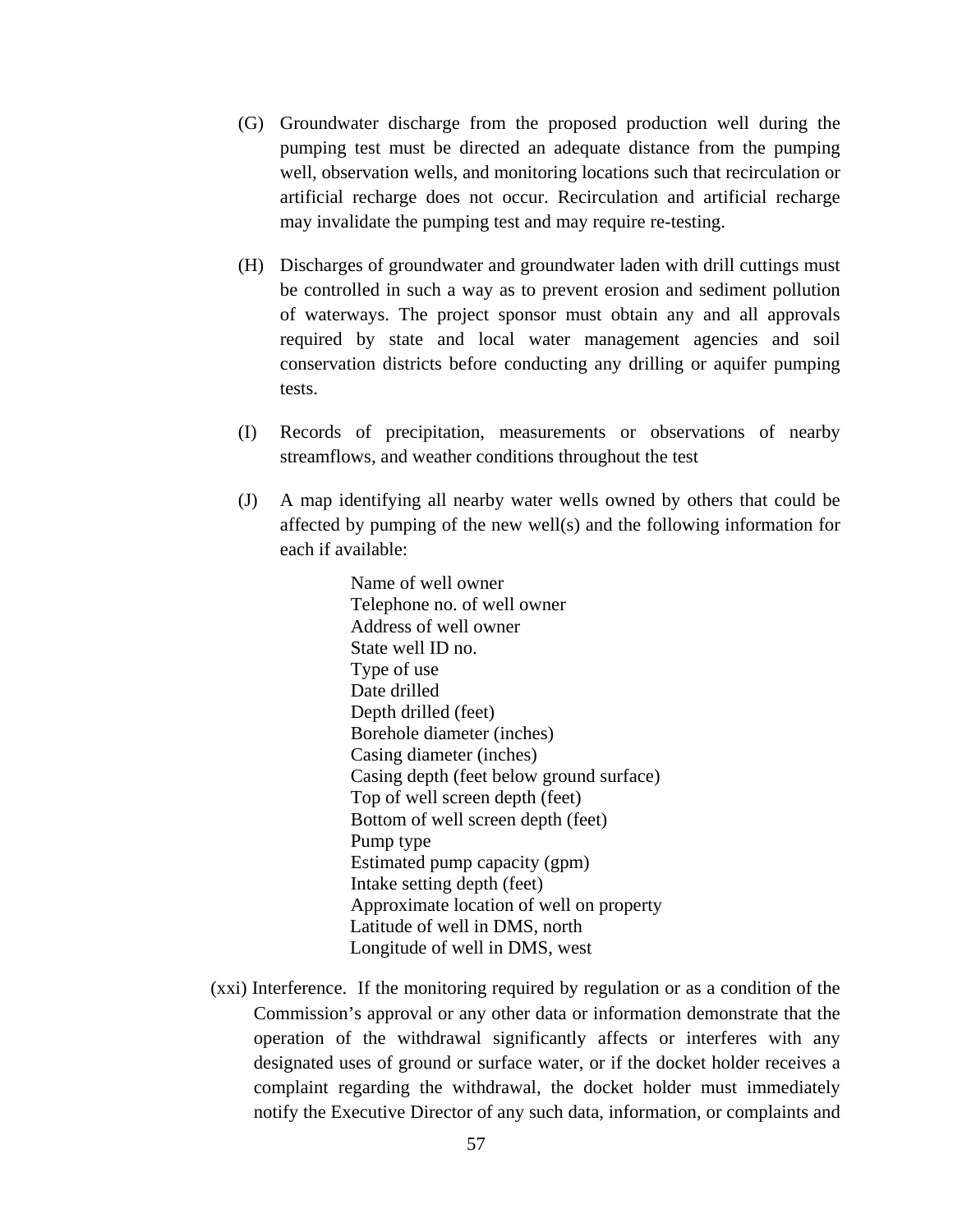unless excused by the Executive Director, must investigate the bases and causes of the conditions resulting in the data, information or complaints. The docket holder must direct phone call notifications of complaints involving water resources to the DRBC. Oral notification must always be followed up in writing directed to the Executive Director. In addition, within 10 working days of the receipt of a complaint, the docket holder must provide written notification to all potentially impacted users of wells or surface waters of the docket holder's responsibilities under this condition. Any groundwater or surface water source that is adversely affected, including sources that are diminished or rendered dry as a result of the docket holder's withdrawal, must be repaired, replaced or otherwise mitigated at the docket holder's expense. A report of investigation and/or mitigation plan prepared by a qualified professional must be submitted to the Executive Director as soon as practicable or within the timeframe directed by the Executive Director. The Executive Director will consult with the host state prior to making a final determination regarding the validity of such complaints, the scope or sufficiency of such investigations, and the extent of appropriate mitigation measures, if required.

- (xxii) Site access. If the withdrawal is to be operated by the project sponsor but the property is not owned by that entity, then the project sponsor must certify to the Commission that the property owner has granted access to the proposed withdrawal location for the duration of the term of the docket approval. The project sponsor must notify the Commission within thirty (30) days of a termination of such access agreement.
- (xxiii) Sound practices of excavation, backfill and reseeding must be used at the withdrawal site to minimize erosion and prevent non-point source pollutants from leaving the site. The docket holder must abide by all state and local erosion and sediment control requirements, state stream bank disturbance permit conditions, local floodplain development requirements and postconstruction storm water management control requirements.
- (xxiv) For all surface water withdrawals, before commencing construction of any water intake, withdrawer must first obtain approval for the intake design from the Executive Director, host state, and where applicable the U.S. Army Corps of Engineers and U.S. Fish and Wildlife Service. The withdrawer must provide the Commission with copies of all correspondence with other government agencies reviewing the intake design at the time the correspondence is sent or received.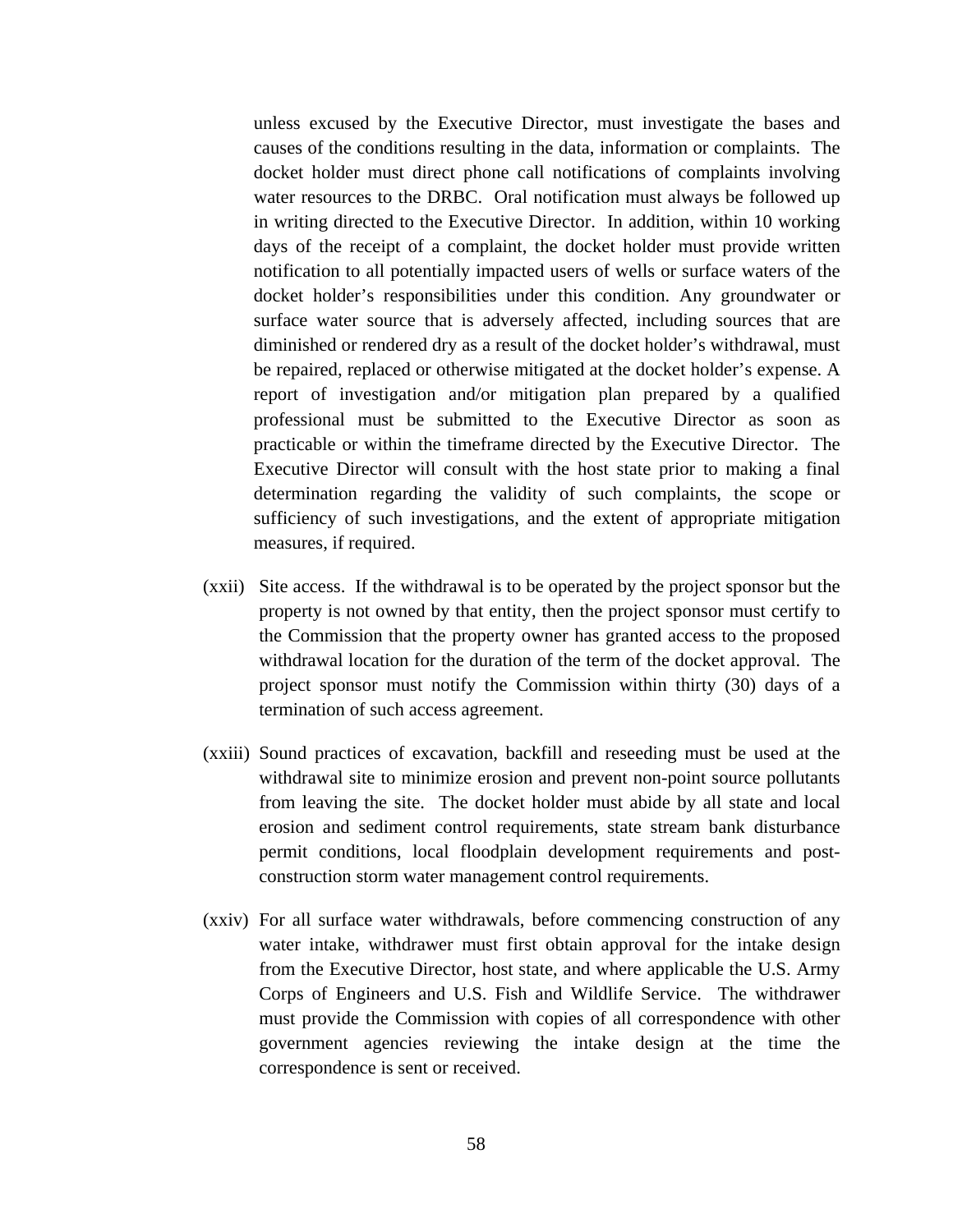(2) Other water sources. Other water sources that require Commission approval before they can be used to serve natural gas development projects will be subject to applicable conditions among those set forth above, and to such additional conditions as the Commission deems necessary to protect the water resources of the basin consistent with the Delaware River Basin Compact and the Comprehensive Plan.

### **(e) Bulk Water Use and Management Approvals for natural gas development projects.**

- (1) As provided in Section 7.3(b)(2) above, the sponsors of all natural gas development projects located within the basin without exception must obtain a Commission-issued Bulk Water Use and Management Approval for each natural gas well pad and each project consisting of the construction or hydrostatic testing of natural gas gathering lines and transmission lines. Such approval must be in place before water from any source – whether inside or outside the basin – is used for the project sponsor's natural gas development activities and before the project sponsor either (i) commences well pad construction, including land clearing and installation of access roads or other appurtenant facilities; or (ii) after the effective date of these regulations, continues operations at a pre-existing natural gas well pad or natural gas well.
- (2) Form of approval. Such approval will generally be in the form of an Approval by Delegated Authority (ADA) issued to the natural gas development project sponsor. However, a Bulk Water Use and Management Approval must be issued in the form of a docket for any natural gas development project proposed to be located within either (i) management areas of the National Park Service (NPS), including the Upper Delaware Scenic and Recreational River (UPDE), the Delaware Water Gap National Recreation Area (DEWA), and other areas in which the NPS or other federal agencies have management interest; or (ii) the watersheds draining to New York City's Delaware River Basin Reservoirs.
- (3) Conditions/elements of a Bulk Water Use and Management Approval.
	- (i) General. A Bulk Water Use and Management Approval will include all terms and conditions necessary to ensure compliance with the Delaware River Basin Compact, Comprehensive Plan, Flood Plain Regulations and other applicable Commission rules and regulations, including the provisions of this Article 7.
	- (ii) Effective date and term of approval; renewal. A Bulk Water Use and Management Approval may have an initial term of up to 5 years, followed by renewals of up to five years until all natural gas wells included in the approval are brought into production, after which the Executive Director or Commission may extend the term of a renewal to 10 years. A Bulk Water Use and Management Approval may be administratively continued if application is made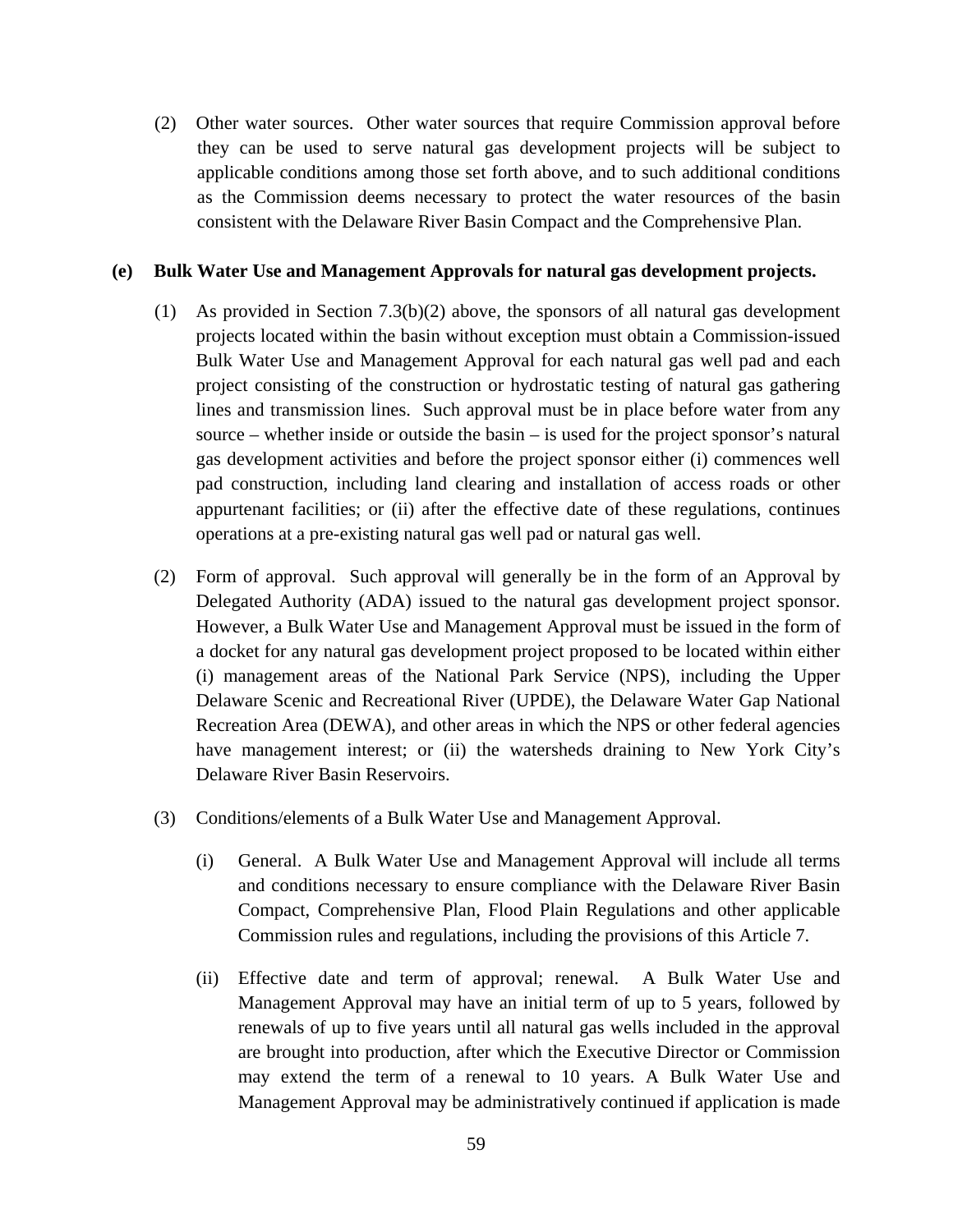to the Executive Director at least six (6) months prior to the date of expiration of the approval.

- (iii) Allocation. A Bulk Water Use and Management Approval will establish the maximum volume of water approved for use by the project in millions of gallons per day (for well pad projects) or the total volume to be used by the project during the term of the approval (for pipeline projects).
- (iv) Conservation. The approval will be conditioned on implementation by the project sponsor of a program to encourage water conservation in all types of uses within the facilities served. Project sponsors must maximize the reuse and recycling of flowback and production waters.
- (v) Water supply charge. In accordance with Section 7.3(k)(8) of the Water Quality Regulations, the Commission's water supply charge for consumptive use will be applied to 100 percent of the water used for natural gas development projects except as provided by that section. Water supply charges are to be paid on a quarterly basis and must be received by the Commission within 30 calendar days of the end of each quarter. Late payments will be subject to an interest charge of 1% per month from the end of the month during which the payment was due.
- (vi) Surface water monitoring. In accordance with Section  $7.3(k)(10)$  of this article, a Bulk Water Use and Management Approval for any natural gas well project will include a condition requiring that the project sponsor either (a) pay a fee to cover the cost of physical, chemical and biological monitoring of surface water upstream and downstream of the pad site both prior to and following each hydraulic fracturing event, and an annual fee thereafter for annual surface water monitoring by the Commission; or (b) perform such monitoring through a qualified professional selected by the project sponsor in accordance with a monitoring plan approved by the Executive Director.
- (vii) Advance notifications and disclosures.
	- (A) General. The project sponsor must demonstrate compliance with applicable requirements of Section 7.3(h) (establishing public notice procedures for natural gas development projects).
	- (B) Notices of host state approval and intent to commence natural gas well construction.
		- (1) Notice of host state approval. The project sponsor must notify the Executive Director upon receipt of a final approval issued by the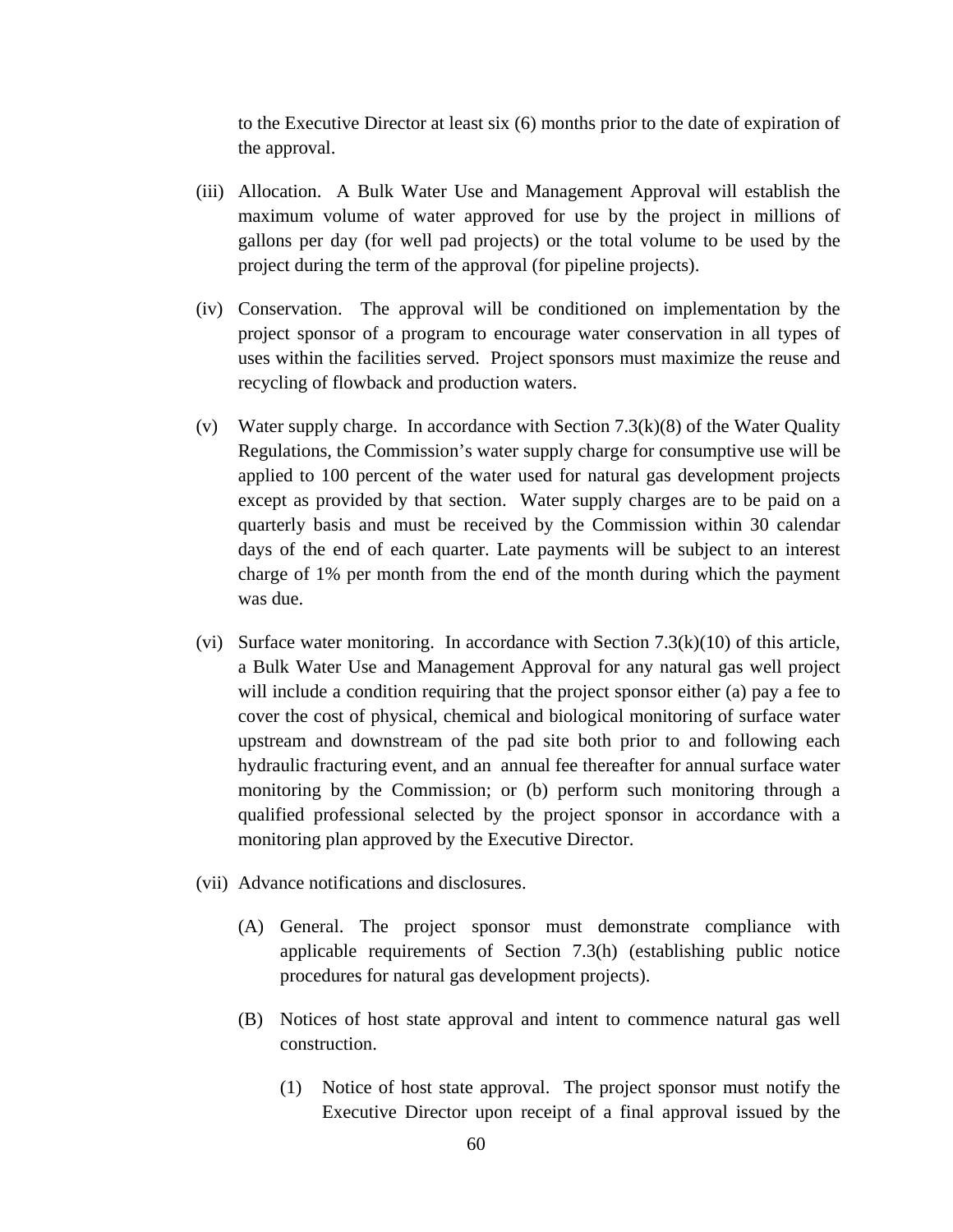host state for the construction of a natural gas well or well pad. If the host state approval is issued before the project sponsor files an application with the Commission for Bulk Water Use and Management Approval, the information listed in sub-paragraph (3) below must be provided with the application for Bulk Water Use and Management Approval. If the host state approval is issued after the project sponsor has filed an application with the Commission for a Bulk Water Use and Management Approval or has received its Commission Bulk Water Use and Management Approval, then the project sponsor must submit the information listed in sub-paragraph (3) below to the Commission within 10 working days of issuance of the host state approval.

- (2) Notice of intent to commence construction. A notice of intent to commence well construction must be submitted to the Commission within 10 working days of the project sponsor's receipt of a final approval issued by the host state for the construction of a natural gas well or well pad and in no case fewer than 30 days before initiation of well and or well pad construction activities. In instances where host state approval for construction of a well or well pad was issued to the project sponsor prior to the effective date of these regulations, such notice must be submitted within 30 days of the effective date of the regulations.
- (3) Contents. The notice must include all of the following:
	- Project sponsor name
	- Project sponsor contact information
	- State approval (permit) number
	- Well pad name
	- Well pad location
	- American Petroleum Institute well numbers
	- DRBC Bulk Water Use and Management Approval number
	- NGDP docket number if applicable
- (C) Notice of completion of drilling. The project sponsor must notify the Commission in writing within 48 hours of the completion of drilling of a natural gas well.
- (D) Notice of intent to initiate well stimulation; verification as to discharge facilities. The project sponsor must provide written notice to the Commission at least 30 calendar days in advance of the initiation of well stimulation. If some portion of flowback or production fluid may not be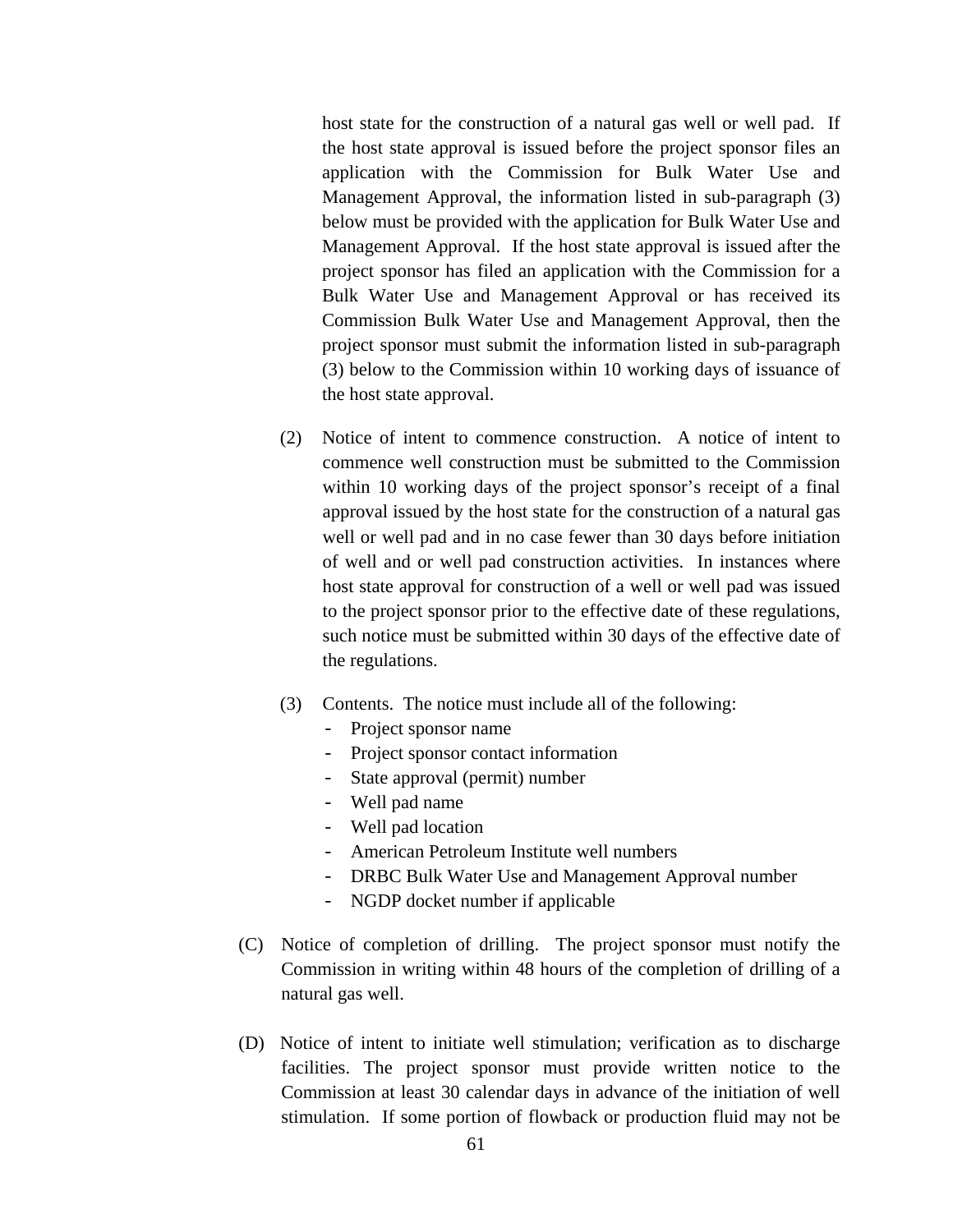reused, such notification must include verification that each wastewater treatment or discharge facility that is to receive flowback or production water has received all applicable approvals from the Commission (if within the basin) and the facility's host state, as well as the capacity to accept the non-domestic wastewater generated from the hydraulic fracturing operation.

(viii) Demonstrations regarding water sources.

- (A) Initial review of existing approved sources. The Commission's review of a bulk water use and management application will include a review to verify that proposed water sources have received all necessary Commission and/or state approvals.
- (B) Annual demonstration. The project sponsor must demonstrate to the Commission annually by means of a bulk water sales contract or other documentation acceptable to the Commission, that each approved bulk water source will continue to supply water to the project sponsor.
- (ix) Well pad siting and setbacks. The sponsor of a well pad project must demonstrate compliance with the siting and setback requirements contained in Section 7.5.
- (x) Invasive species control. Unless determined by the Executive Director to be unnecessary, the project sponsor must develop and implement an Invasive Species Control Plan (ISCP) as a condition of the use for natural gas well pad projects of an existing Commission-approved groundwater or surface water source that has not previously required such measures. In such instances, the natural gas project sponsor may be required to furnish an Invasive Species Control Plan (ISCP) and to demonstrate that such plan will be implemented before the source may be included in a Bulk Water Use and Management Approval. The ISCP must include the management and treatment program that will be implemented to ensure that all water taken from the withdrawal site is managed or treated prior to its distribution to transportation vehicles, so as to prevent potentially invasive, harmful, or nuisance species from entering other watersheds in the basin. The management and treatment program must address the potential for moveable equipment to carry invasive species from one project site to another and the methods that will be used to prevent this type of transmission of problematic species. If the Executive Director has determined that an ISCP is needed, no withdrawals for natural gas well projects may be made until the ISCP is approved by the Executive Director.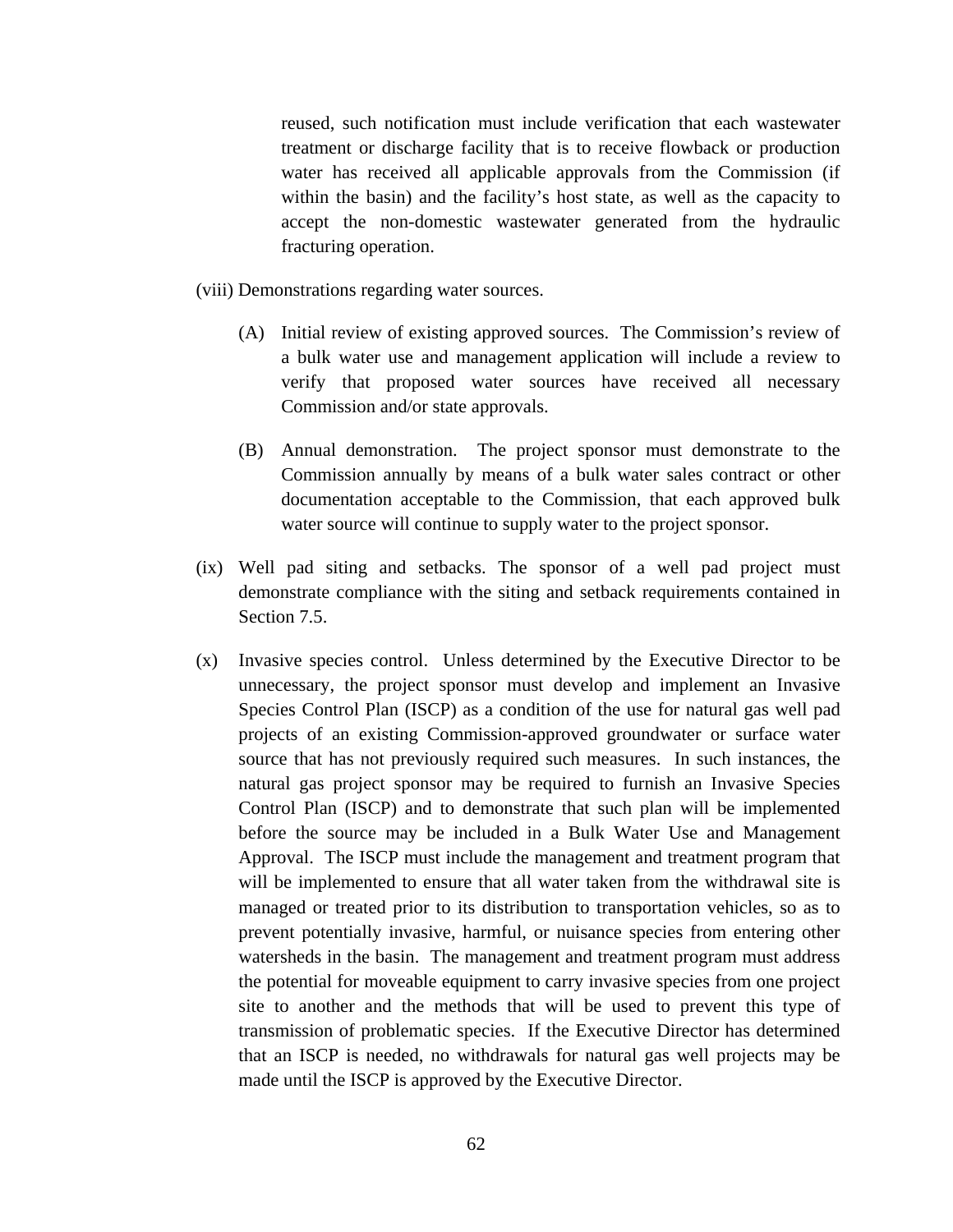- (xi) Water use metering and reporting.
	- (A) Metering. The project sponsor must meter (or otherwise measure) and record daily the volume of all water delivered to the natural gas well pad or natural gas pipeline site from each water source, including recycled flowback and production water transported to the project site Such metering or measuring must include the source, means of delivery and volume. Metering must be performed with an automatic continuous recording device or equivalent that measures to within 5 percent of actual flow. The Executive Director may grant a written exception to allow for measurements to within 10 percent of actual flow if the project sponsor presents a demonstration acceptable to the Executive Director that maintaining the 5 percent standard is not technically feasible or economically practicable.
	- (B) Reporting. The project sponsor must submit to the Commission on a quarterly basis in such format as may be prescribed by the Executive Director a report indicating the monthly and daily total volumes of water delivered to each well pad or pipeline site from each source.
- (xii) Well stimulation metering and reporting.
	- (A) Water used for stimulation. The project sponsor must meter the volume of water used for each hydraulic fracturing event at each natural gas well, including separate measurement of recycled flowback and production water used to stimulate the well. Metering must be performed with an automatic continuous recording device or equivalent that measures to within 5 percent of actual flow. The Executive Director may grant a written exception to allow for measurements to within 10 percent of actual flow if the project sponsor presents a demonstration acceptable to the Executive Director that maintaining the 5 percent standard is not technically feasible or economically practicable.
	- (B) Recovered flowback and production water. The volume of flowback and production water must be metered with the same degree of accuracy as required by the preceding paragraph.
	- (C) Post-hydraulic fracturing report. Within 60 days of hydraulic fracturing of a well, the project sponsor must submit to the Commission in a format prescribed by the Executive Director a post-hydraulic fracturing report, to include, along with any additional information the Executive Director may require: the volumes of water measured in accordance with paragraphs (A) and (B) above; total amount of fracturing fluid used; the amount of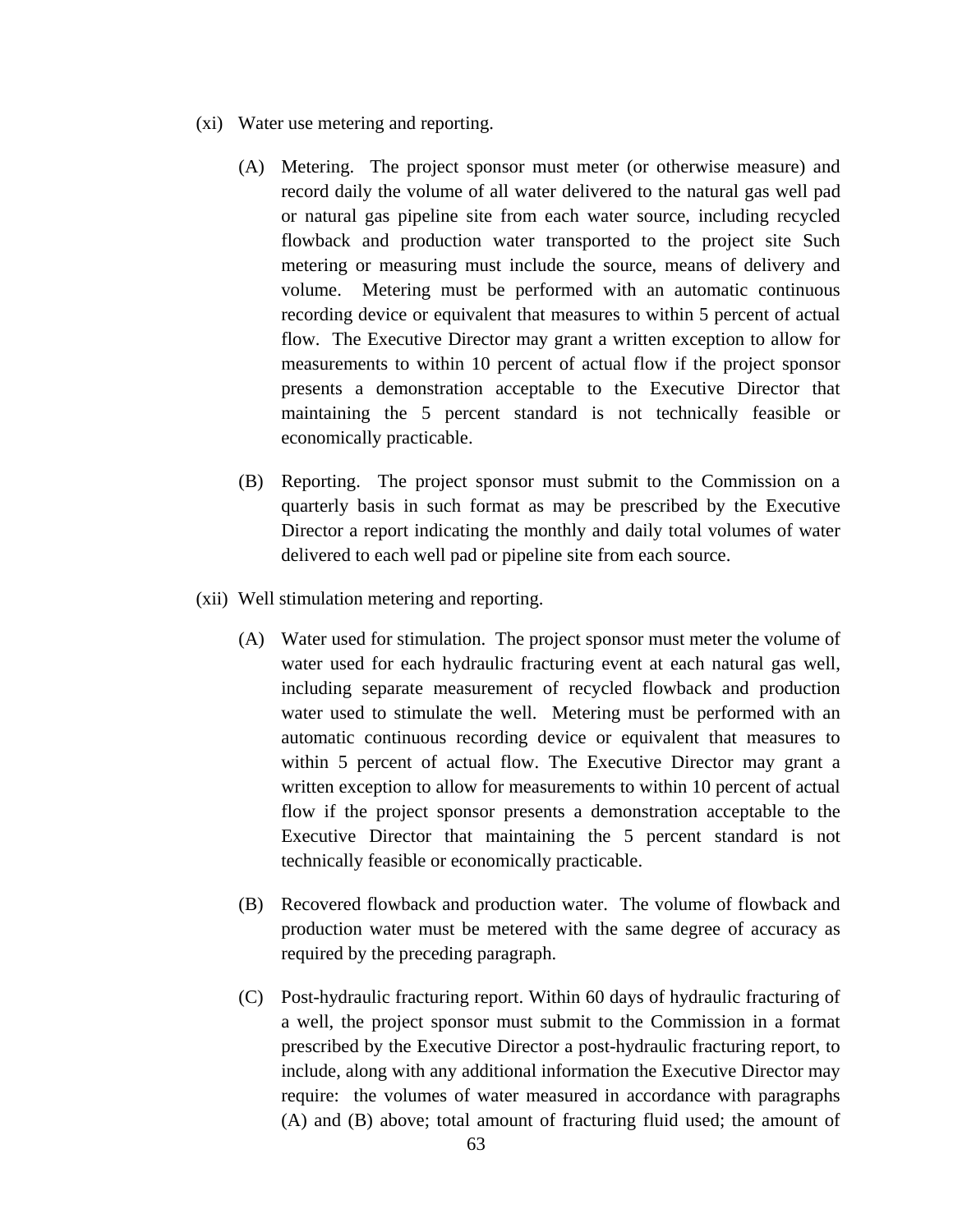each chemical additive used; and the percent by mass of each chemical constituent of all additives used in the hydraulic fracturing fluid. Such characterization must include individual chemicals/additives with Chemical Abstract Services (CAS) registry numbers and Material Safety Data Sheets (MSDS). Upon request for confidentiality and a demonstration by the project sponsor to the satisfaction of the Executive Director that any portion of the post-hydraulic fracturing report is comprised of trade secrets or other confidential business information (CBI), the portion of the report demonstrated to contain trade secrets or other CBI will be kept confidential. A project sponsor must clearly identify any information that it seeks to protect as trade secrets or other CBI.

- (D) Quarterly reports. Volumes of flowback and production water recovered on an ongoing basis must be reported quarterly in accordance with the paragraph below.
- (xiii) Wastewater metering and reporting.
	- (A) Flowback and production water by well pad. Flowback and production water volumes transferred from each well pad, together with the transfer destination must be recorded daily and submitted to the Commission on a quarterly basis in a format prescribed by the Executive Director.
	- (B) Non-domestic wastewater transported offsite. Quarterly reporting must include monthly and daily total volumes of flowback and production water and other non-domestic wastewater transported off the well pad site, by method of transport (e.g., individual trucks and/or pipeline), and must identify for each destination facility or well pad, the name and location, state permit number, and Commission approval number (whether docket or ADA). The project sponsor also must obtain and retain records from the destination facility confirming that transferred wastewater was received by the destination facility. Such records must be submitted to the Commission or Executive Director upon request in an electronic form specified by the Executive Director.
- (xiv) Disposal of target formation drill cuttings. Cuttings and fluids from the target formation must be transported offsite within 45 days after completion of well drilling, unless before expiration of the 45-day period an extension is approved in writing by the Executive Director or the project sponsor provides the Executive Director with documentation of the host state's approval of a limitedterm extension. Upon removal from the natural gas well pad, target formation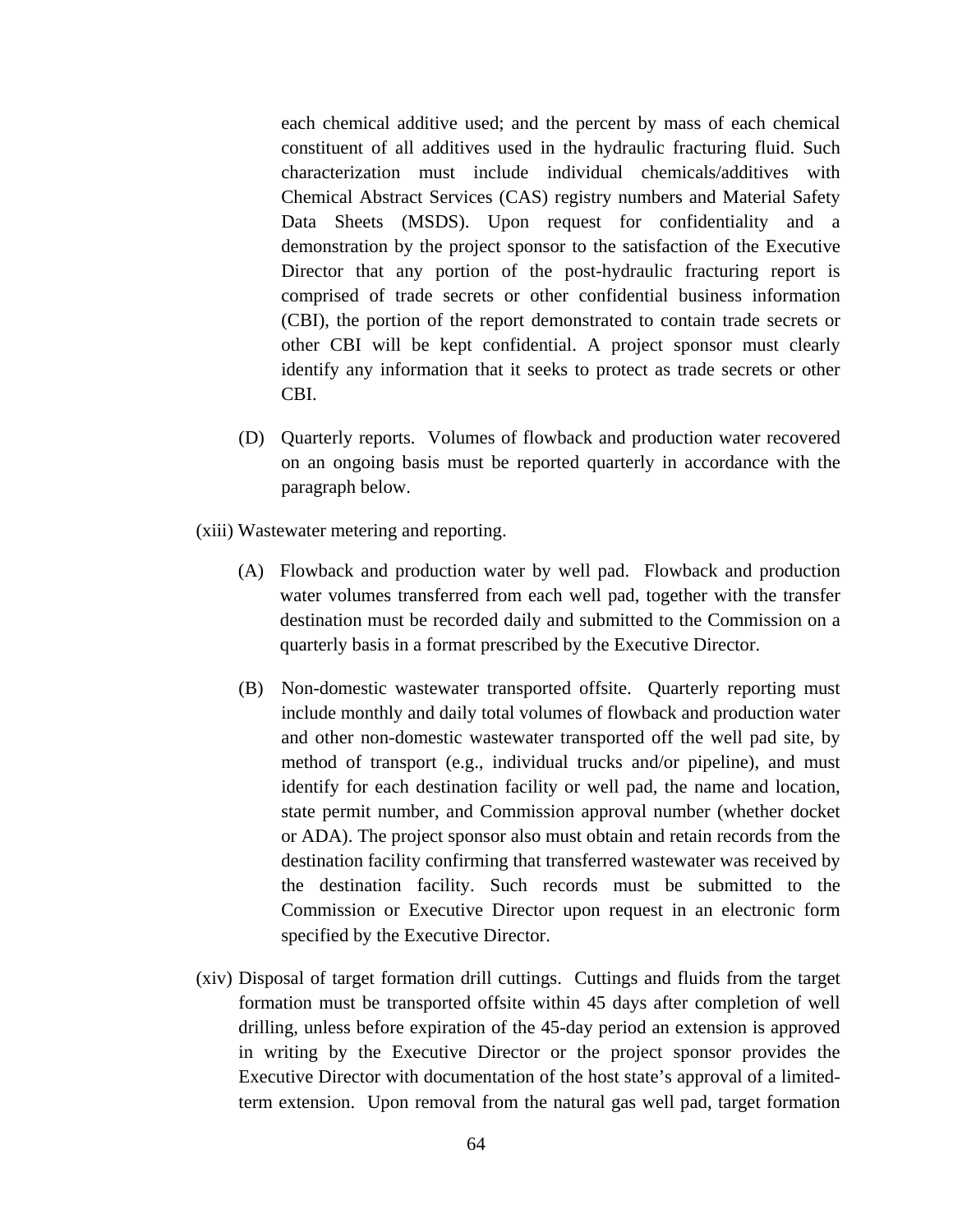drill cuttings must either be beneficially reused off-site in accordance with applicable state regulations or disposed of at an appropriate waste treatment and/or disposal facility approved by the host state.

- (xv) Wastewater storage, reuse, treatment and discharge.
	- (A) Term of temporary storage of flowback and production water.
		- (1) Unless a limited extension has been authorized in writing by the Executive Director or the host state, within 90 days of the date that stimulation of a natural gas well is completed all flowback water recovered from the well must either be reused to fracture natural gas wells at the same site or transported directly to a treatment and/or discharge facility or to another well pad site that has received all required approvals.
		- (2) If multiple natural gas wells on the same well pad are hydraulically fractured within 30 days of one another, then the 90-day limit for onsite storage will begin upon completion of stimulation of the last well to be stimulated.
		- (3) The project sponsor's program for storage, reuse and/or removal of production fluids from the well pad site must be furnished to the Executive Director and the host state.
	- (B) Means of storage.
		- (1) Storage on pad site. Flowback and production water or any other category of water that is not fresh water must be stored in water-tight tanks designed and constructed to safely contain the water and meet applicable host state requirements. Such tanks must be used and maintained according to the manufacturer's specifications.
		- (2) Storage in centralized wastewater storage facility. Any category of water other than fresh water that is approved for use in fracturing natural gas wells may also be stored in centralized wastewater storage facilities if permitted by the host state. Any such storage must be designed to minimize access by wildlife, including waterfowl.
	- (C) Reuse of flowback and production water. As set forth in Section 7.4(a)(5), flowback and production water recovered from natural gas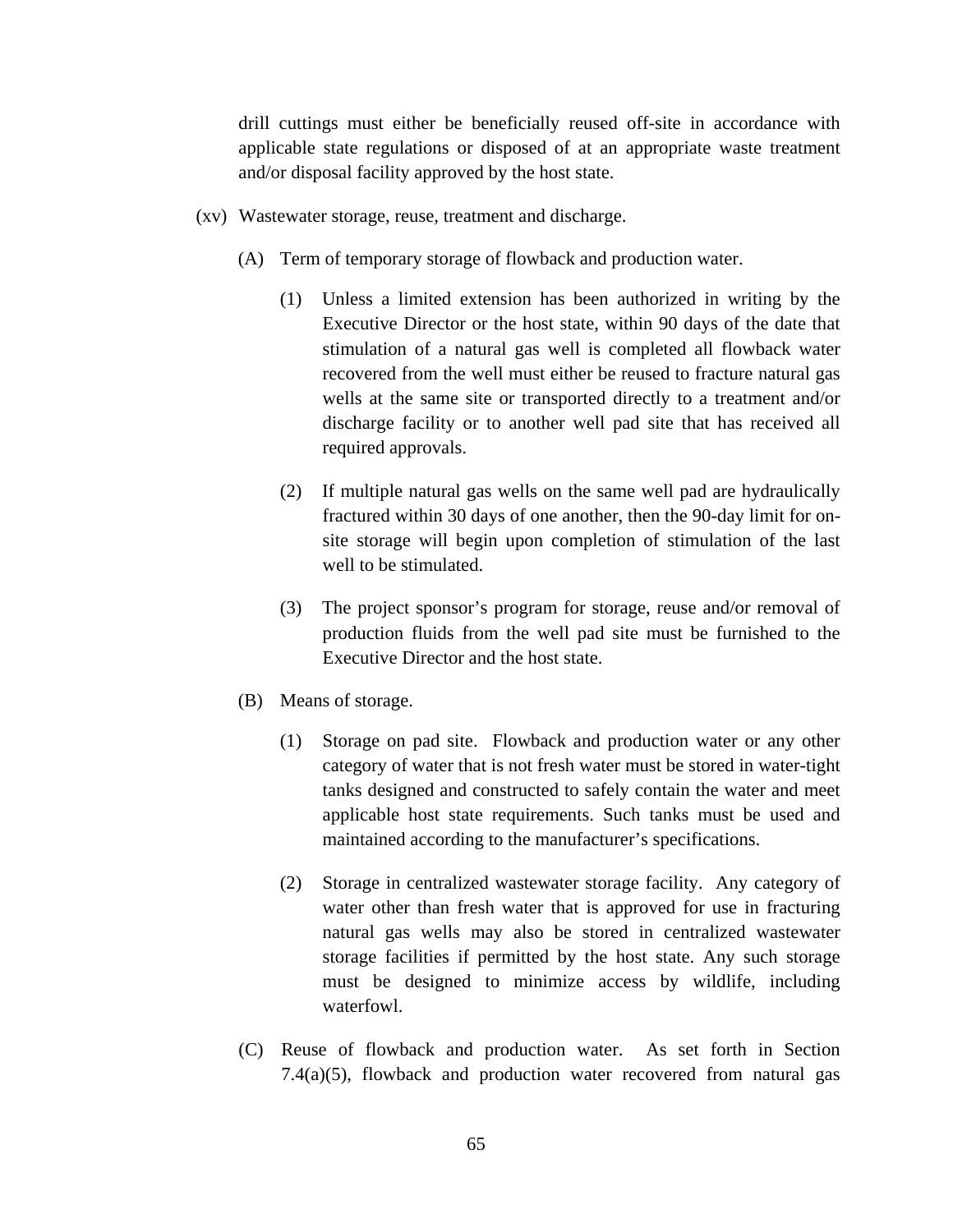development projects within the basin may be reused to stimulate other natural gas wells as follows:

- (1) Each bulk water use and management approval will contain a standard condition providing that if the source project and the receiving project are located within the basin and within the same state, such reuse may be undertaken in compliance with conditions of the approval issued by the host state and after the source has been added to the receiving site's ALWS.
- (2) If the source project and the receiving project are located within the basin but in different states, the transfer and reuse may occur only after the operators of both the source and receiving sites have obtained approval in the context of their Bulk Water Use and Management Approvals and the source has been added to the receiving site's ALWS.
- (3) A diversion of flowback and production water out of the basin is subject to review and approval in the context of the Bulk Water Use and Management Approval for the in-basin project.
- (D) Transfer, treatment and discharge of domestic and non-domestic wastewater. Domestic and non-domestic wastewater may be transferred, treated and/or discharged as follows:
	- (1) at a facility located within the basin only if the owner or operator of the facility has the Commission's approval to accept domestic or non-domestic natural gas development wastewater, as appropriate, and has obtained the applicable state permits and approvals; or
	- (2) at a facility located outside the basin provided that the natural gas development project sponsor has demonstrated that the owner or operator of the out-of-basin facility has obtained the applicable state permits and approvals.
- (E) Disposal by means of Underground Injection Well (UIC). Flowback and production water may be disposed of in a UIC facility within the basin only if the UIC facility has the approval of the host state and the United States Environmental Protection Agency (U.S. EPA) in accordance with Section 7.6(b)(7) below.
- (F) No un-permitted discharges. No wastewater (treated or untreated), hydraulic fracturing fluid, mine drainage water, other fluids or unused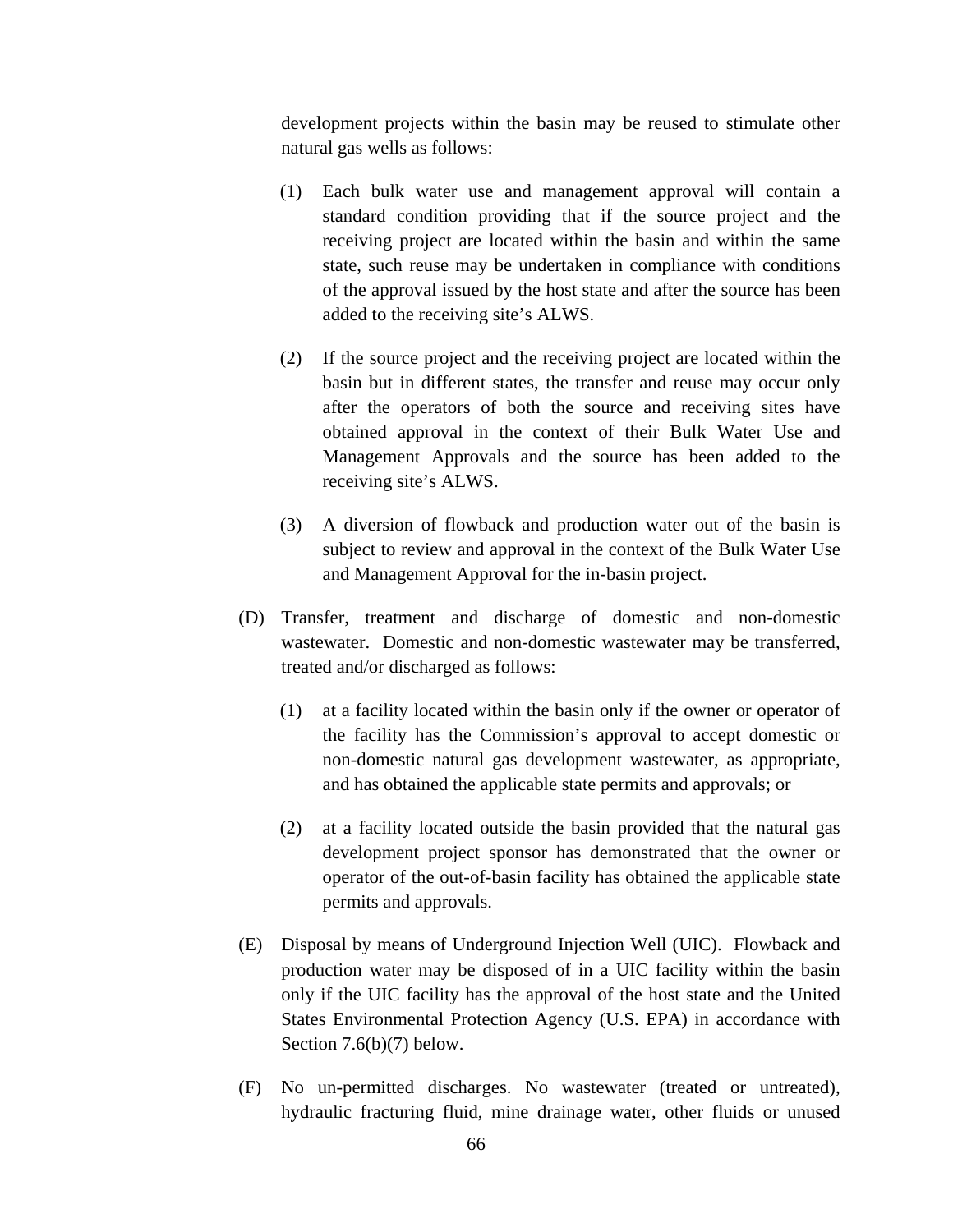water from any source may be placed into any freshwater impoundment or discharged to groundwater, surface water, roads or other land surfaces or otherwise used at the project site or elsewhere within the Delaware River Basin without the express written approval of the Executive Director or Commission and the appropriate state agency.

(xvi) Sampling of flowback and production water.

- (A) Parameters and methods. Samples sufficient to characterize all flowback and production water must be collected and analyzed by the project sponsor for such parameters and using such analytical methods and detection limits as may be specified by the Executive Director.
- (B) Alternate analytical method. Project sponsors may propose an analytical method other than that specified by the Executive Director, but must demonstrate to the Executive Director's satisfaction that the proposed method will meet the required detection limits and will provide comparable precision and accuracy.
- (C) Professional standards. Sampling must be performed by a qualified professional experienced and trained in the collection of environmental samples for physical, chemical and biological analysis. For those parameters subject to basin state laboratory certification programs, sample analysis must be conducted by a state-certified laboratory.
- (D) No filtering. Samples must not be filtered, provided that the Executive Director or designee may allow sample filtration if the project sponsor so requests and the project sponsor demonstrates that matrix interferences prevent accurate and precise determination of the concentration of required analytical parameters.
- (E) Reporting format. All monitoring data must be submitted to the Commission in an electronic format specified by the Executive Director.
- (xvii) Interference. If results of monitoring required by the Commission or other data or information, including complaints by nearby water users, indicate that well pad operations significantly affect or interfere with any Commissionapproved uses of groundwater or surface water, the project sponsor or the sponsor's agent must immediately notify the Executive Director of such data or information and unless excused by the Executive Director, must investigate the possible causes of the apparent or alleged interference. All persons who phone the project sponsor (or agent) to register complaints involving water resources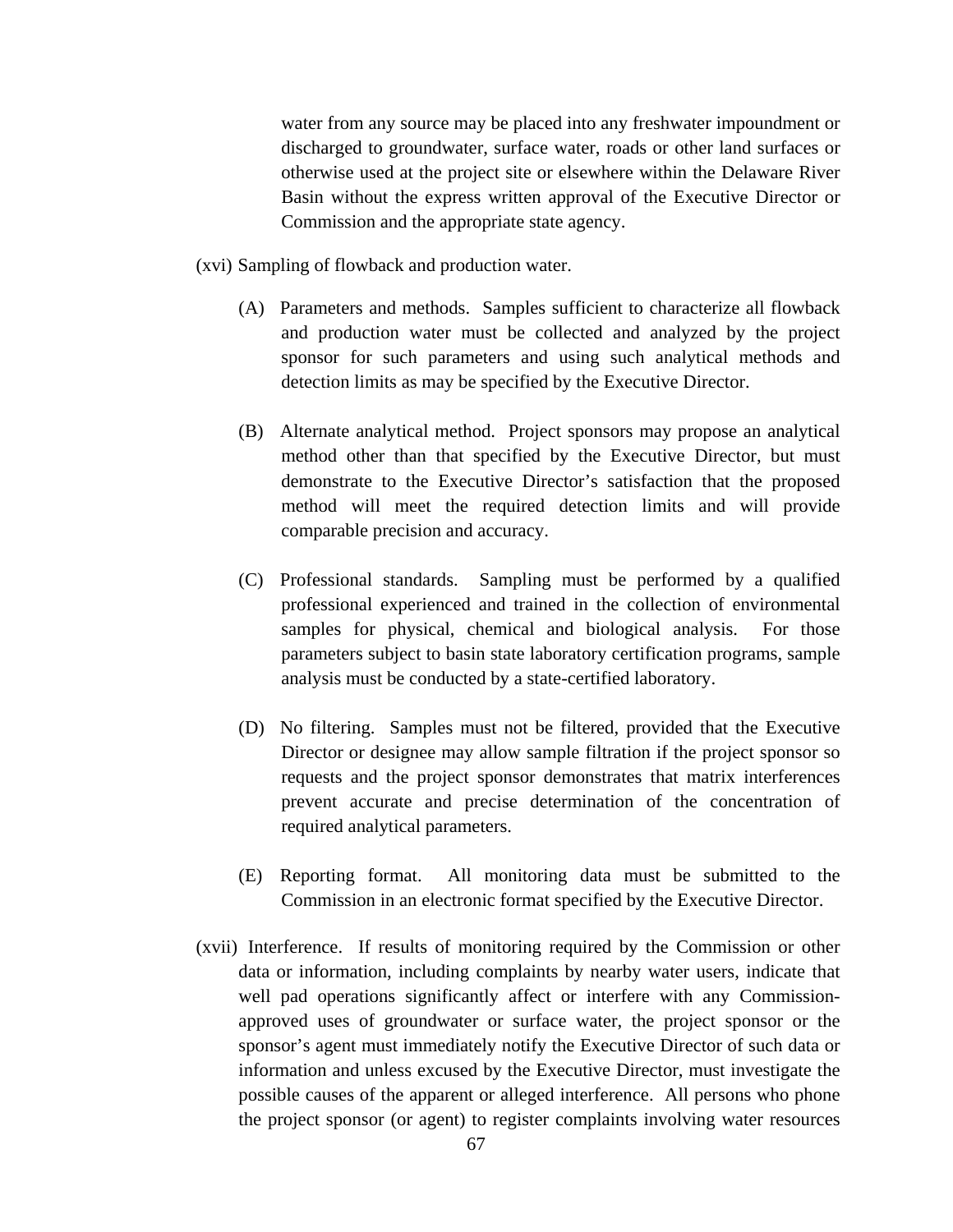must be referred to the DRBC, and the project sponsor (or agent) must follow up promptly with a written notice to the Executive Director. Any groundwater or surface water source that is adversely affected, including sources that are diminished or rendered dry as a result of the project sponsor's operations must be repaired, replaced or otherwise mitigated at the project sponsor's expense. A report of investigation and/or mitigation plan prepared by a qualified professional must be submitted to the Executive Director as soon as practicable or within the timeframe approved by the Executive Director. The Executive Director will consult with the host state prior to making a final determination regarding the validity of the complaints, the scope or sufficiency of the investigations, and the nature and extent of appropriate mitigation measures, if any, to be required.

- (xviii) Site access. If the site is to be operated by an entity other than the property owner, then the project sponsor must certify to the Commission that the property owner has granted Commission personnel access to the site for the duration of the approval term.
- (4) Application for Bulk Water Use and Management Approval. An application for Bulk Water Use and Management Approval must include the following information on such forms as may be prescribed by the Executive Director, except in those circumstances where the Executive Director determines that the information is not applicable:
	- (i) Project sponsor's contact information.
	- (ii) Project location. For a natural gas well pad, location information must include the municipality, the geographic coordinates of the center of the natural gas well pad, the proposed size of the well pad, and the proposed gas extraction area. For a natural gas gathering or transmission pipeline project, location information must include a site plan showing locations of the natural gas gathering lines and/or transmission lines. Pipelines that will pass in, on, under or across an existing or proposed reservoir or recreation project area that has been included in the Comprehensive Plan or involve significant disturbance of ground cover affecting water resources are subject to full Commission review pursuant to Article 3, Sections 2.3.5A.12. and B.7 of the RPP.
	- (iii) For a natural gas well pad project, the proposed number of natural gas wells on the pad.
	- (iv) Natural gas well identification. For a natural gas well pad project, the American Petroleum Institute (API) identification number and the number and date of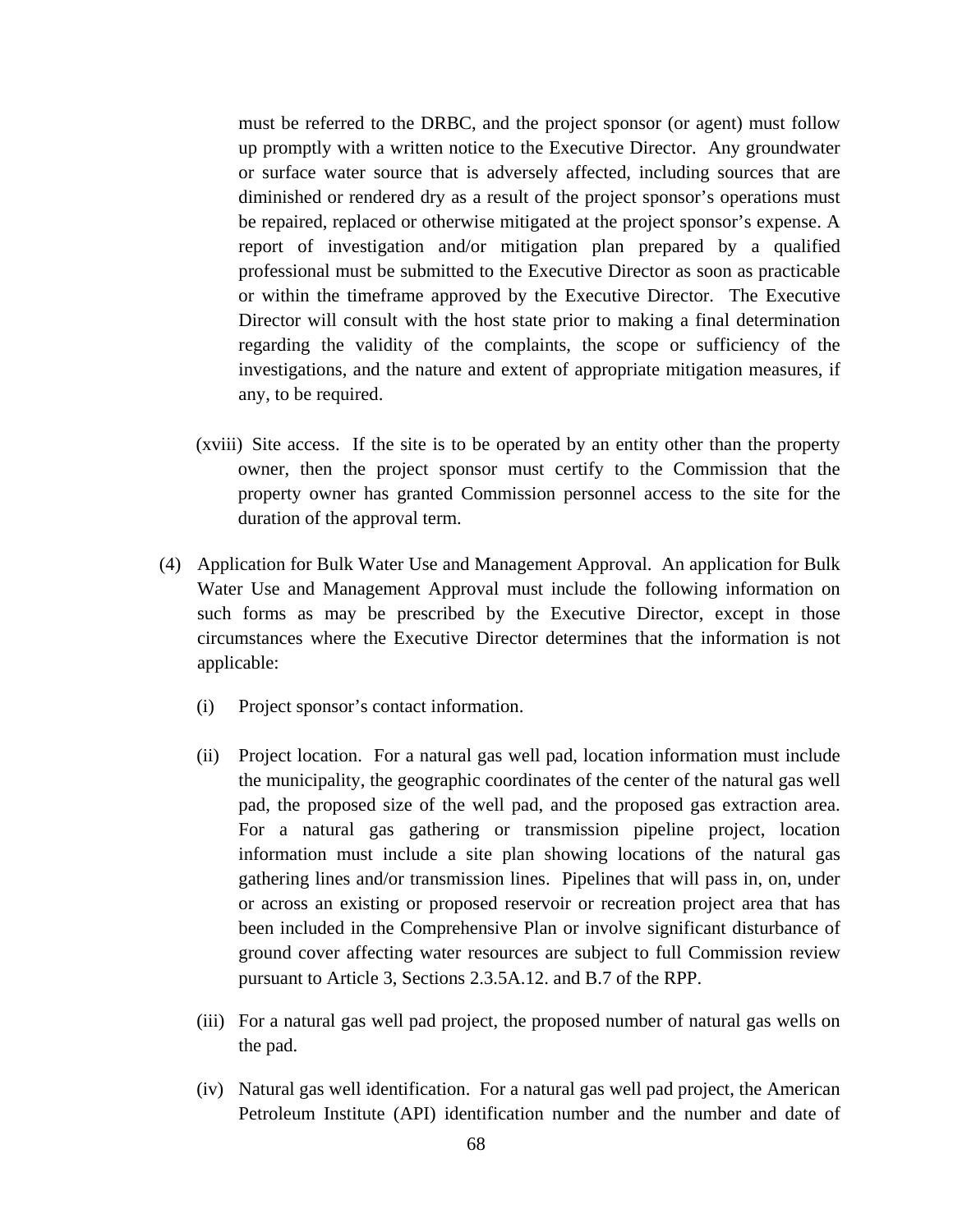state approvals issued for each natural gas well must be provided either with the application or upon receipt of the API number from the host state. If the host state approves additional wells at a well pad after the Bulk Water Use and Management Approval for the well pad has been issued, the project sponsor must notify the Commission in writing of the API identification number, state approval date and date each well is to be constructed in accordance with Section 7.4(e)(3)(vii)(B) (requiring a notice of intent to commence natural gas well construction).

- (v) Requested allocation. For natural gas well pad projects, water needs must be stated in millions of gallons per day (mgd) and for natural gas pipeline projects, water needs must be stated as the total volume of water to be used by the project during the term of the approval.
- (vi) Proposed water sources. Each water source proposed to be used at the well pad or pipeline project must be identified at a minimum by its name, Commission and state approval numbers and corresponding approval dates. The project sponsor may apply to supplement its approved sources during the term of the Bulk Water Use and Management Approval.
- (vii) Bulk water sales contracts. The application must include a copy of the bulk water sale agreement between the natural gas project sponsor and each proposed water source. For all existing, Commission-approved groundwater or surface water sources that did not seek an increase in a Commission-approved allocation to serve the sponsor's natural gas project, such agreement must include a provision to the effect that if at any time all or any portion of the supplier's allocation is needed to meet demand associated with the uses for which the docket or protected area permit was originally approved, including uses or areas identified in the "Area Served" section of the docket or protected area permit (collectively, "approved uses"), such that the docket or protected area permit holder cannot fully serve the approved uses and also meet its bulk sale target for natural gas-related uses, the quantity sold for natural gas-related uses must be reduced to the extent necessary to fully satisfy the demand associated with the approved uses.
- (viii) Non-point source pollution control plan. If the water source is located within the drainage area of a portion of the Delaware River classified by the Commission as Special Protection Waters (SPW), the applicant must demonstrate compliance with Section 3.10.3A.2.e. of the Commission's Water Quality Regulations, providing for development and implementation of a Non-Point Source Pollution Control Plan (NPSPCP). The NPSPCP must satisfy Commission and host state erosion and sedimentation control requirements at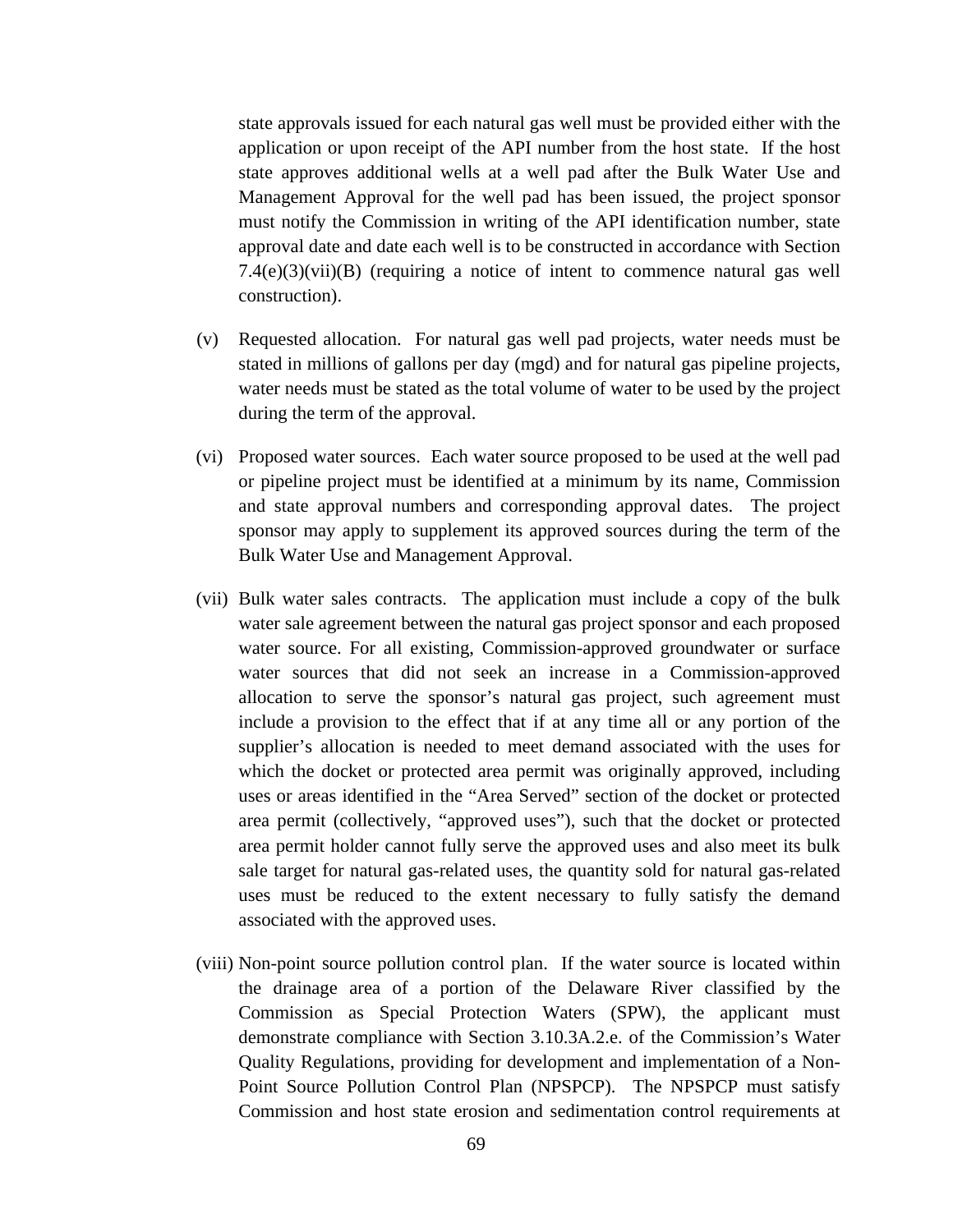the site of the withdrawal or diversion facility, including measures to control stormwater both during and after construction. The post-construction portion of the plan must describe the operating site conditions, including a pre- and postconstruction project hydrograph analysis, permanent facilities, equipment, access roads, and all stormwater control structures that may be necessary after final site restoration has been completed. No site clearing or construction work at the withdrawal site may be initiated until the NPSPCP has been approved by the Commission, or by the host state in accordance with an Administrative Agreement between the Commission and the host state. The Commission will accept erosion and sediment control plans and post-construction stormwater management plans that conform to host state antidegradation implementation requirements where established, in fulfillment of the NPSPCP requirement.

- (ix) Financial assurance. A demonstration of financial assurance consistent with the requirements of Section 7.3(j) is required.
- (x) Groundwater monitoring.
	- (A)Pre-alteration Report. Well pad project sponsors must submit to the Commission's Executive Director a pre-alteration groundwater monitoring study report (pre-alteration report) as part of the Bulk Water Use and Management Approval application.
		- (1) The pre-alteration report must include an artificial penetration survey of the proposed natural gas extraction area and an inventory and the mapped locations of groundwater wells within 2,000 ft. of the project well pad. The pre-alteration report must also include the results of groundwater sampling and laboratory analysis of a representative number of groundwater wells within 2,000 feet of the well pad. If there are no existing groundwater wells or the project sponsor is unable to gain access to any existing groundwater wells within 2,000 feet of the project well pad, the project sponsor will be required to install a monitoring well or wells within 1,000 feet of the project well pad. The pre-alteration report must also identify any of the sampled wells that the project sponsor proposes not to monitor on an annual basis. The Executive Director may approve their exclusion or require these wells to be included in the annual studies required by subparagraph (B) below.
		- (2) Sample parameters, frequency, analytical methods and required detection limits for the groundwater will be as specified by the Executive Director.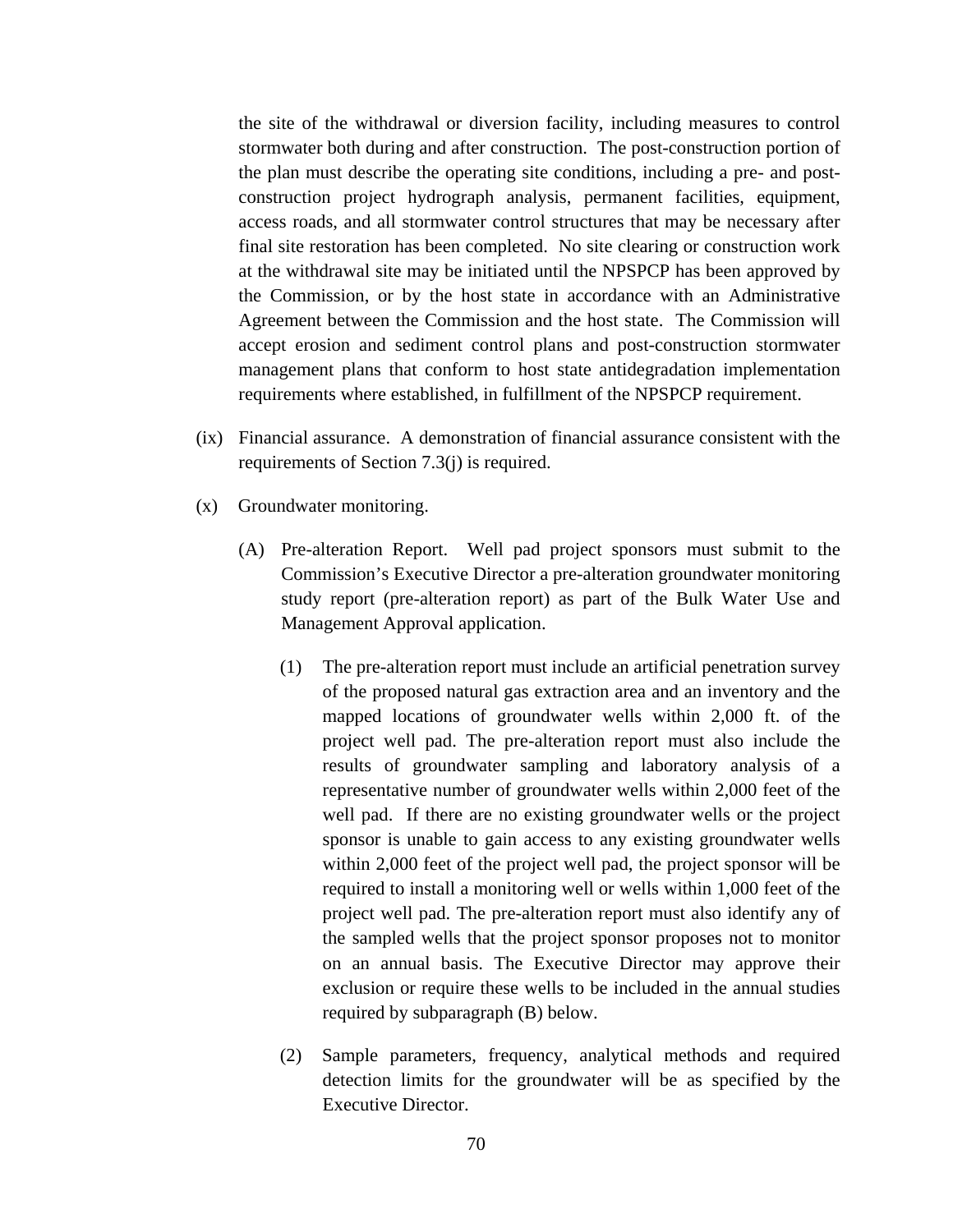- (3) All monitoring data must also be submitted to the Commission in a format as prescribed by the Executive Director. It is recommended that project sponsors discuss the scope of the pre-alteration groundwater monitoring study with Commission staff prior to implementation and prior to submittal.
- (4) All sampling must be performed by a qualified professional experienced and trained in the collection of groundwater samples. Sample analysis must be conducted by a state certified laboratory for those parameters covered by a basin state program. Project sponsors may propose an alternative analytical method to that specified by the Executive Director, but must demonstrate that the alternative method will meet the required detection limits and will provide comparable precision and accuracy.
- (5) Samples must not be filtered. If a project sponsor can demonstrate matrix interferences, filtration of metals samples may be allowed, but all pre- and post-drilling comparisons must be made on the same basis (unfiltered or filtered).
- (6) If, despite reasonable efforts of the project sponsor, owners of proposed monitoring wells do not cooperate with the proposed groundwater monitoring program, the Executive Director may approve an alternative program based on monitoring wells established to accomplish this requirement.
- (7) Additional sampling and analysis may be required by the Executive Director based on the monitoring results.
- (B) Post Construction Report. After construction of any well on a well pad, the wells included in the pre-alteration well monitoring study described above, except for those wells identified in the study as proposed for no future monitoring and not required by the Commission to be monitored, must at a minimum be monitored for the same parameters monitored in the pre-alteration monitoring study on an annual basis until all natural gas wells installed at the well pad site are plugged and sealed according to the standards of the state in which the well is located.
	- (1) The annual report(s) must be submitted to the Commission by March 1 of each calendar year and include all data collected through at least December 31 of the previous calendar year.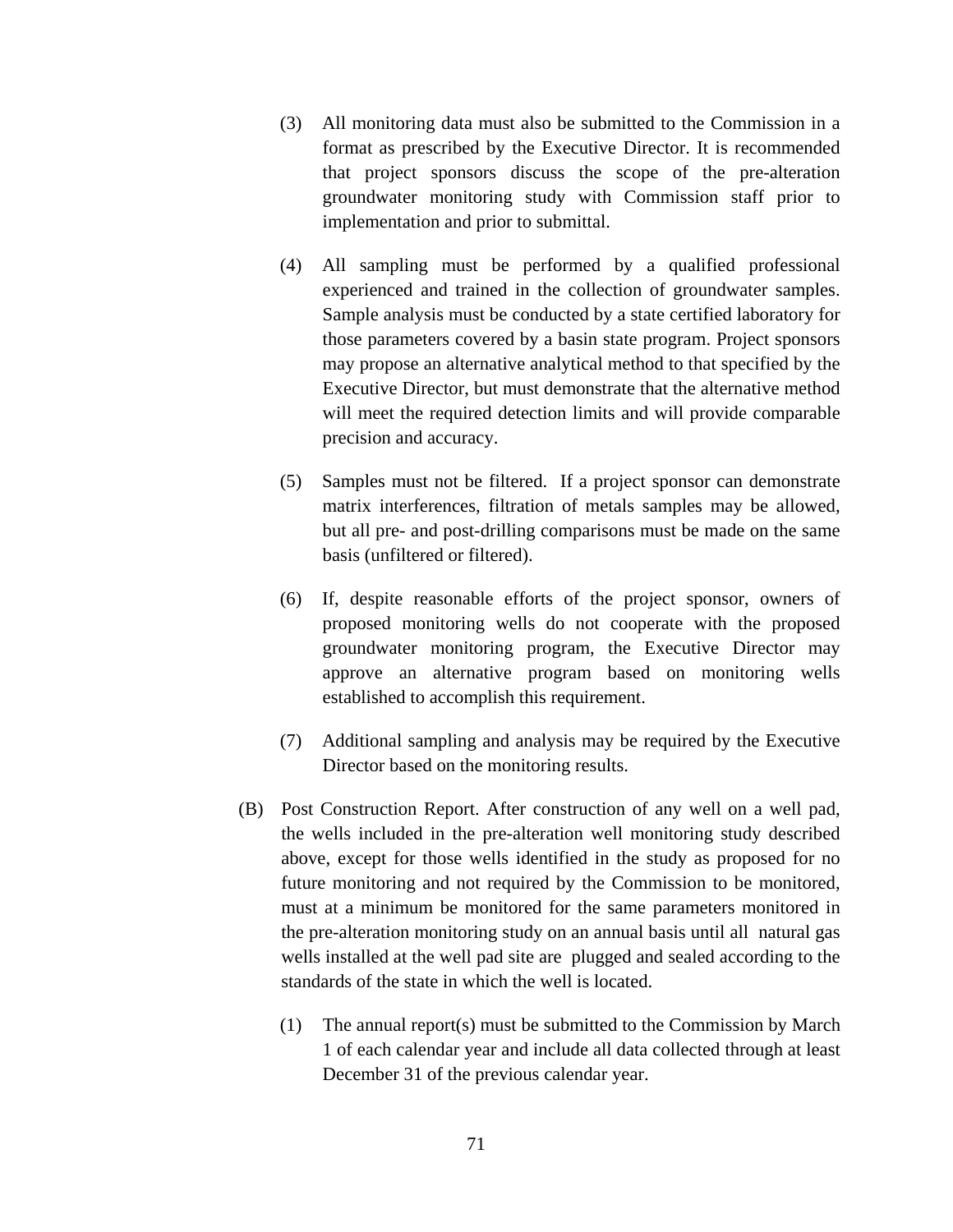- (2) All monitoring data collected through December 31 of the previous calendar year must also be submitted to the Commission in an Electronic Data Deliverable format specified by the Executive Director. A summary of the sampling results must be provided to the owner of any well sampled within thirty (30) days of the submission of the report to the Commission or, if the sampling results reveal analytes exceeding drinking water primary or secondary maximum contaminant levels, immediately after receipt of the results. A higher frequency of adjacent well monitoring and/or monitoring for an expanded list of parameters may be required by the Executive Director, based on actual or potential contamination of a particular well.
- (xi) Wastewater treatment facilities.
	- (A) Treatment and/or discharge facility information. For each facility to be used, whether located inside or outside the basin, the project sponsor must provide the facility name, a copy of the state or federal permit and if the facility is located within the basin, the Commission docket number, if appropriate.
	- (B) Contracts. Provide a copy of the contractual agreement between the project sponsor and each treatment and disposal facility to be used.
	- (C) Changes. Proposed changes to treatment and/or disposal facility information must be submitted in writing to and approved by the Executive Director. The project sponsor may not send wastewater to a treatment and/or disposal facility before the project sponsor's use of such facility has been approved by the Executive Director.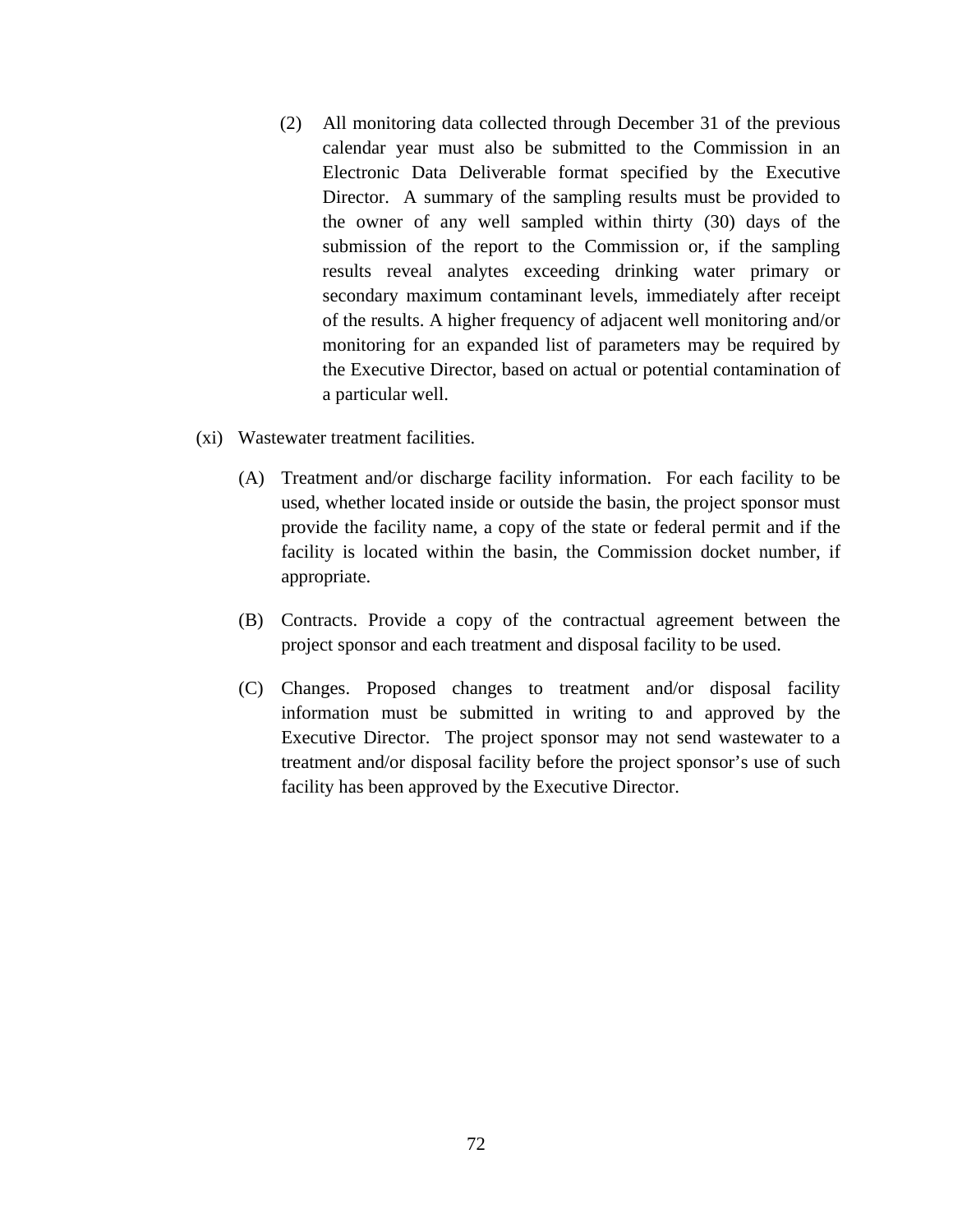# **Section 7.5 Protection of High Value Water Resource Landscapes and Special Protection Waters**

**(a) Purpose and Applicability.** Pursuant to the Determinations set forth in Section 7.3, this section establishes standards of planning and design to protect landscape features essential to maintaining existing high water quality in the non-tidal river. The section has two parts: it establishes (i) siting requirements for natural gas development projects; and (ii) requirements for the preparation of Natural Gas Development Plans (NGDPs) for large lease holdings.

## **(b) Goals and Objectives.**

- (1) Siting Requirements and Natural Gas Development Plans will:
	- (i) Ensure that the project sponsor investigates and mitigates the broad and cumulative effects that natural gas development activities may have on the landscape and water resources associated with the geographic area of each NGDP.
	- (ii) Require both (a) the analysis of potential water resource impacts and (b) measures to ensure that these impacts are avoided or minimized. In particular, these provisions will help to ensure that the adverse water resource impacts associated with incremental facility siting and multiple access corridors in leasehold-scale areas are avoided or reduced.
	- (iii) Protect the natural character of the watershed and the project area by encouraging facility siting that minimizes land disturbance, including forest clearing and fragmentation.
	- (iv) Sustain important components of the forest ecosystem for long-term forest health, which is critical to maintaining the existing water resources.
	- (v) Protect the natural hydrology of watersheds by minimizing soil compaction and installation of impervious surfaces, especially in High Value Water Resource Landscapes – areas with ecosystem characteristics directly linked to the protection of clean water.
	- (vi) Assure that Regional Resource Management Corridors are avoided to the maximum extent practicable.
- (2) The requirement for Natural Gas Development Plans is also intended to ensure that the following objectives are attained: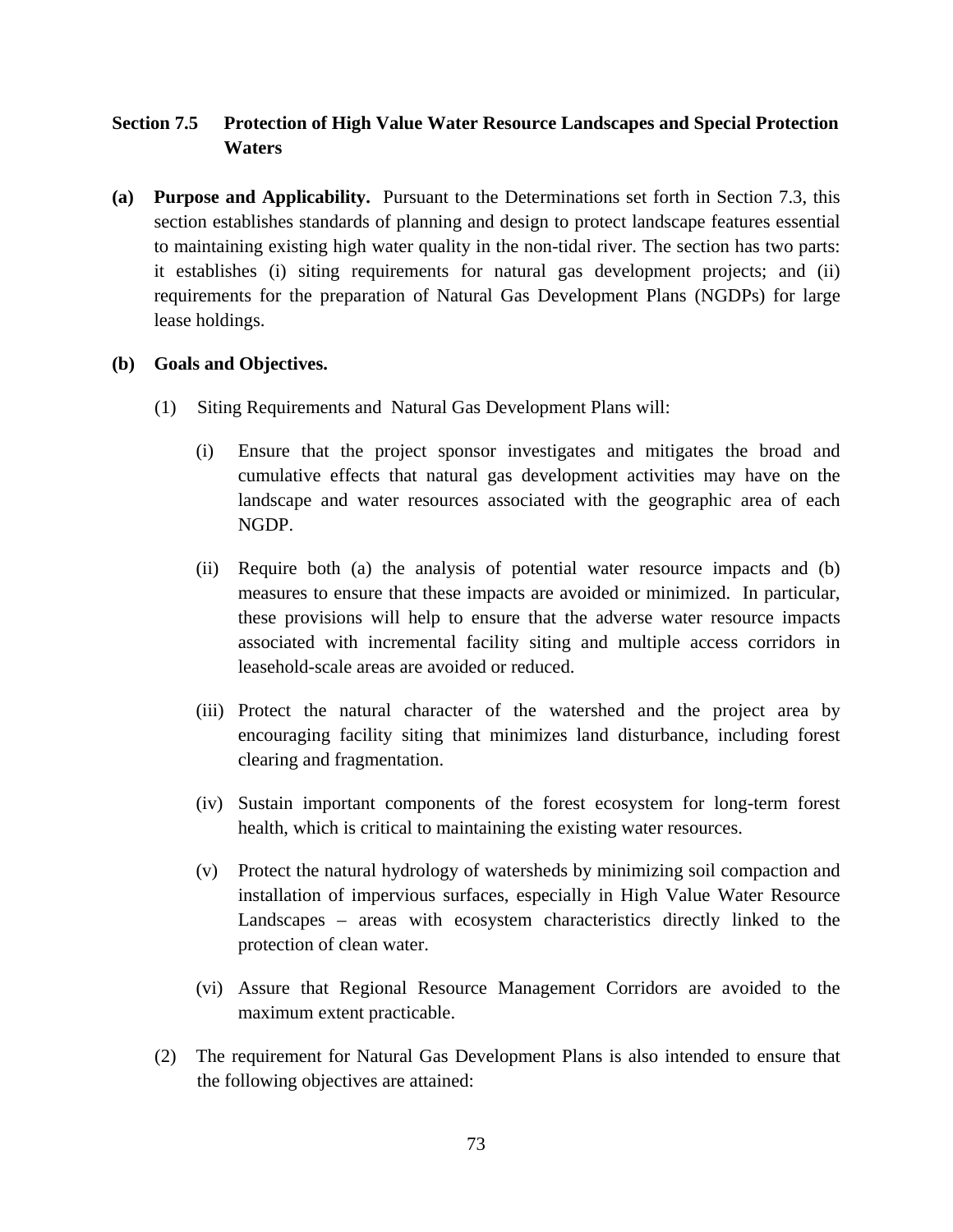- (i) No degradation of water quality in the Special Protection Waters of the Basin.
- (ii) Minimize floodplain and headwater stream encroachment.
- (iii) Minimize net loss of forest cover in headwater watersheds and floodplains and fragmentation of forest cores.

## **(c) Applicability and approvals associated with siting requirements and NGDPs.**

- (1) Siting Requirements. All well pads and associated non-linear infrastructure related to natural gas development activities constructed within the basin must adhere to the prohibition and setback requirements of Section 7.5(d) unless a variance is approved by the Executive Director or Commission in accordance with that Section. The siting requirements will be administered through two processes:
	- (i) Approval by Delegated Authority (ADA) or docket for bulk water use and management, in accordance with Sections 7.3(b)(2) and 7.4(e); and
	- (ii) Docket approval for Natural Gas Development Plans (NGDPs).
- (2) Natural Gas Development Plans (NGDPs).
	- (i) Form of approval. Commission approval of an NGDP will be in the form of a docket.
	- (ii) Applicability. As set forth in Section 7.3(b)(5), except as provided herein, any natural gas development project sponsor with natural gas leaseholds in the Delaware River Basin encompassing a total of over 3,200 acres or who intends to construct more than five natural gas well pads in the Delaware River Basin may undertake natural gas development projects within the basin only after obtaining approval in the form of a docket issued by the Commission for a Natural Gas Development Plan (NGDP) in accordance with this Section 7.5.
		- (A) Five well pad allowance. A single "project sponsor" as that term is defined in Section 7.2 of this article may develop a maximum of five natural gas well pads in the basin in the absence of a Commissionapproved NGDP, after obtaining a bulk water use and management approval for each well pad and all necessary state approvals.
			- (1) For purposes of the limitation of five natural gas well pads per project sponsor and the intention to construct more than five natural gas well pads, the term "natural gas well pad" includes any well pad constructed for the purpose of installing one or more natural gas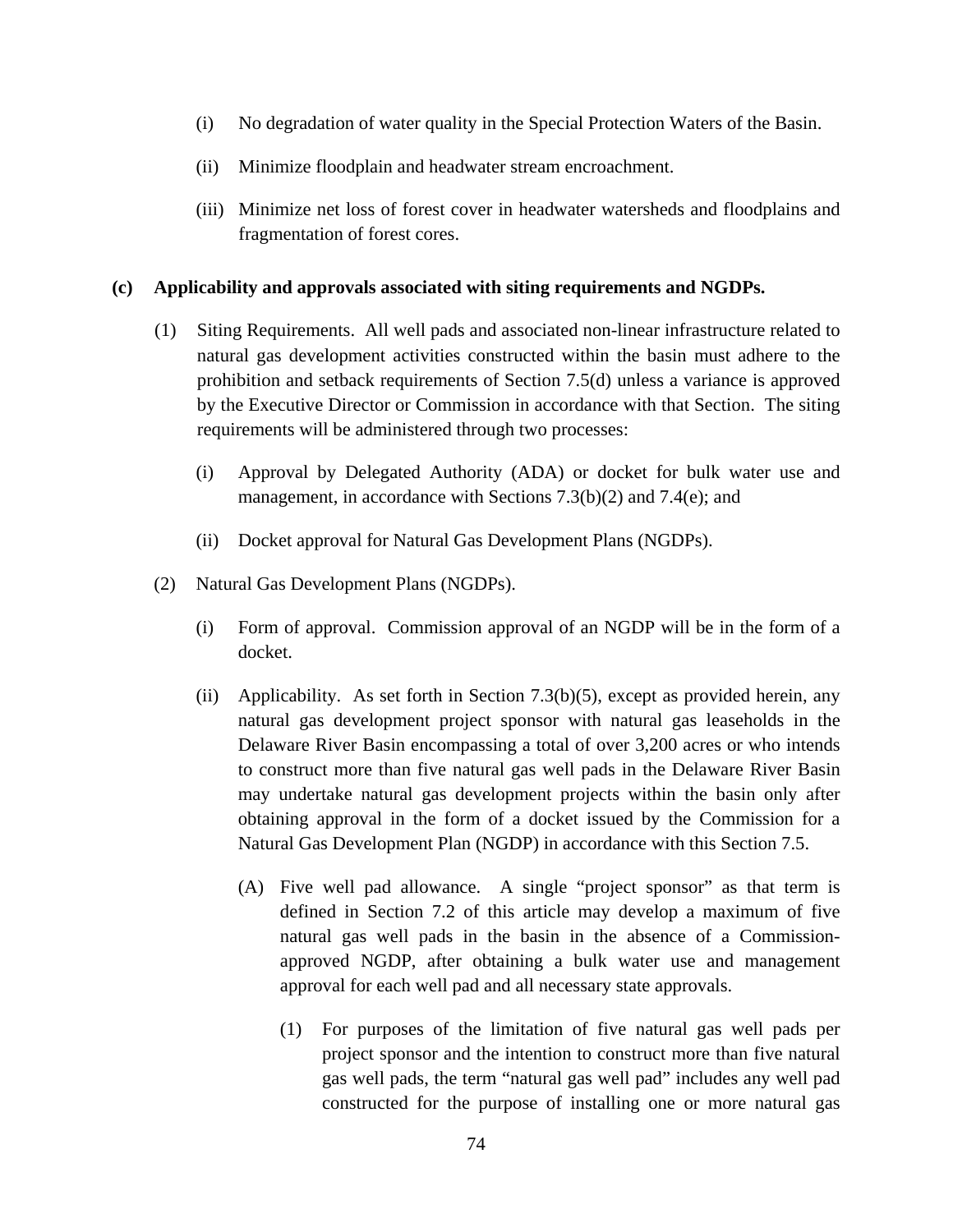wells, including any hydraulically fractured vertical or horizontal well intended for natural gas production, any exploratory or stratigraphic well whether or not it is hydraulically fractured, and any other natural gas well that is not hydraulically fractured.

- (2) An NGDP must be approved by the Commission before the project sponsor may construct a sixth natural gas well pad anywhere in the Basin.
- (3) The limit of five natural gas well pads per project sponsor prior to approval of an NGDP applies regardless of whether the project sponsor's leasehold will be divided or development of the leasehold phased in accordance with Section  $7.5(c)(2)(ii)(C)$  or (D) below.
- (B) NGDP Exemption. A project sponsor required to obtain an NGDP approval may make application to the Commission requesting an exemption from the requirement where the project sponsor certifies that individual well pad sites are geographically disparate.

 Well pads sited in leaseholds that are contiguous or located such that the produced natural gas from the well pads may be transported through a common gathering pipeline do not qualify for an exemption from the NGDP requirement. The Executive Director or Commission may deny, approve, or approve with conditions a request for exemption from the requirement to prepare a NGDP.

- (C) Division of Entire Basin Leasehold. A project sponsor may apply to the Commission for the division of its Entire Basin Leasehold into separate units where the project sponsor can demonstrate that geographic separation of the units warrants such division. The Executive Director may deny, approve, or approve with conditions the requested division of an Entire Basin Leasehold. Division of the leasehold does not relieve a project sponsor from the obligation to develop a NGDP.
- (D) Phased Development of Entire Basin Leasehold. A project sponsor may apply to the Commission for approval of phased development of its Entire Basin Leasehold where the project sponsor identifies to the Commission the geographic area reserved for future phases and certifies to the Commission that natural gas development activities will not take place within the area reserved for future phases within five years of the date of application for the initial (or current) phase. The Executive Director (may deny, approve, or approve with conditions all or part of a request for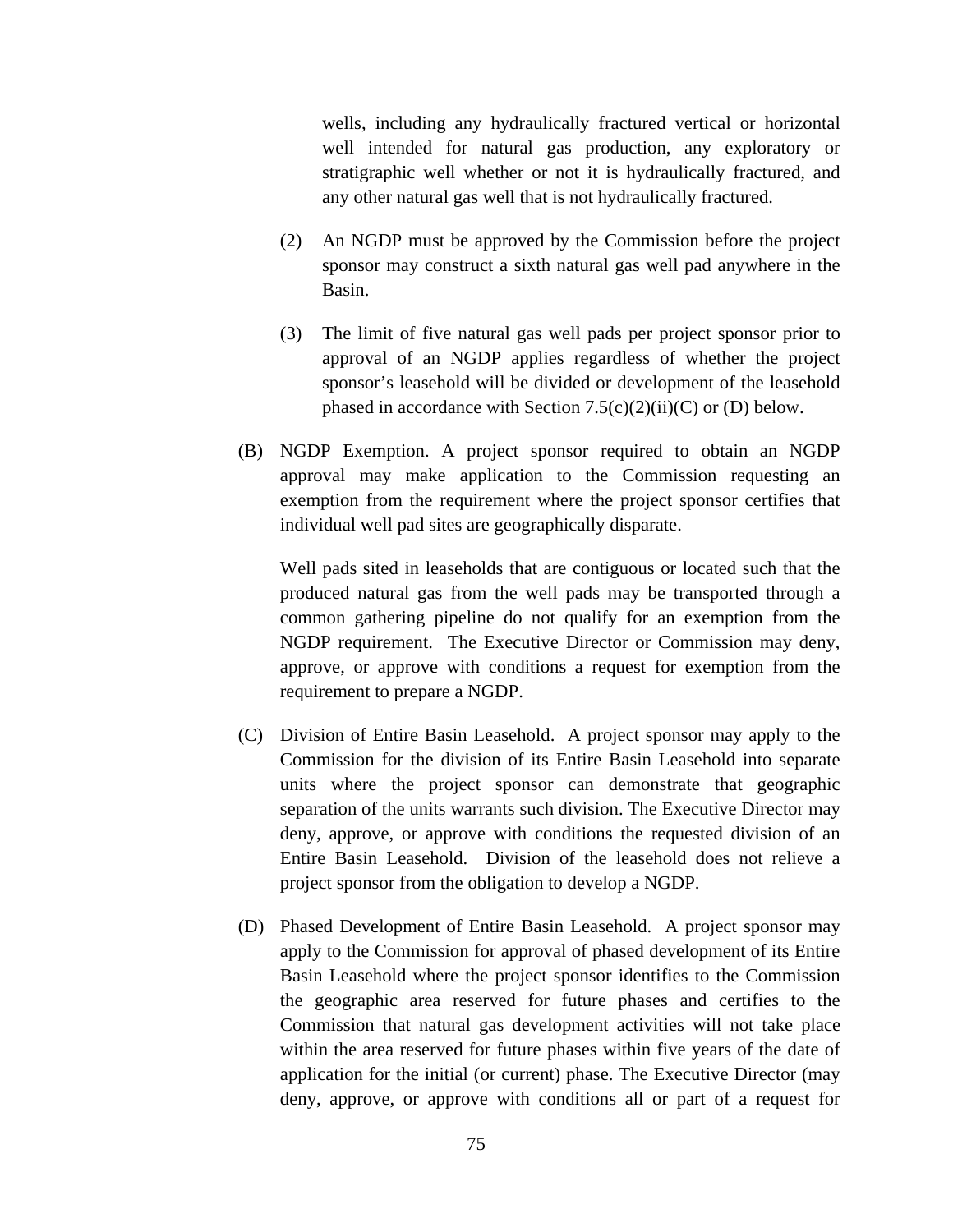phased development of an Entire Basin Leasehold. Phasing of the leasehold does not relieve a project sponsor from the obligation to develop a NGDP.

#### **(d) Siting and Setback Requirements.**

- (1) Siting Restrictions.
	- (i) Flood Hazard Area. Well pads and other non-linear infrastructure related to natural gas development activities, such as compressor stations and impoundments, may not be sited in the floodway of any waterway within the Delaware River Basin. Consistent with a variance pursuant to Section  $7.5(d)(2)(ii)$ , non-linear infrastructure may be placed in the flood fringe, and linear infrastructure may be placed in a flood hazard area. Delineation of the Flood Hazard Area, defined as the 100-year floodplain, will be in accordance with the provisions of the Commission's *Administrative Manual – Part III Basin Regulations - Flood Plain Regulations*.
	- (ii) Upper Delaware River Corridor (defined as ridge to ridge from River Mile 258.4 to RM 330.7). In accordance with the River Management Plan for the Upper Delaware Scenic and Recreational River developed pursuant to P.L. 95- 625 [("UPDE")] as "guidance for local, State and Federal governments … in the preparation of and enforcement of land and water use regulations designed to implement the legislation designating the [UPDE]" natural gas exploration and extraction activities are deemed incompatible land uses at locations in the UPDE Corridor. Accordingly, natural gas development activity is prohibited in such areas without a variance issued in accordance with Section  $7.5(d)(2)$ below. (*See* Conference of Upper Delaware Townships, in cooperation with the Commonwealth of Pennsylvania, State of New York, Delaware River Basin Commission, National Park Service and Upper Delaware Citizens Advisory Council, November 1986), pp. 114 (Preamble, Summary); 127 (definition of "Gas and Oil Fields"), and 134 ("Schedule of Compatible, Conditional, and Incompatible Land Uses" respectively).
	- (iii)Setbacks. All well pads and other non-linear infrastructure related to natural gas development activities must adhere to the more stringent of the state-imposed requirements or the following minimum setbacks; provided however, that additional setbacks or best management practices ("BMPs") may be required to protect public drinking water systems or water supply reservoirs and in watersheds of waterbodies designated by the Commission as Special Protection Waters, by the Commonwealth of Pennsylvania as "high quality waters" or "exceptional value waters", or by the State of New York for extra protection: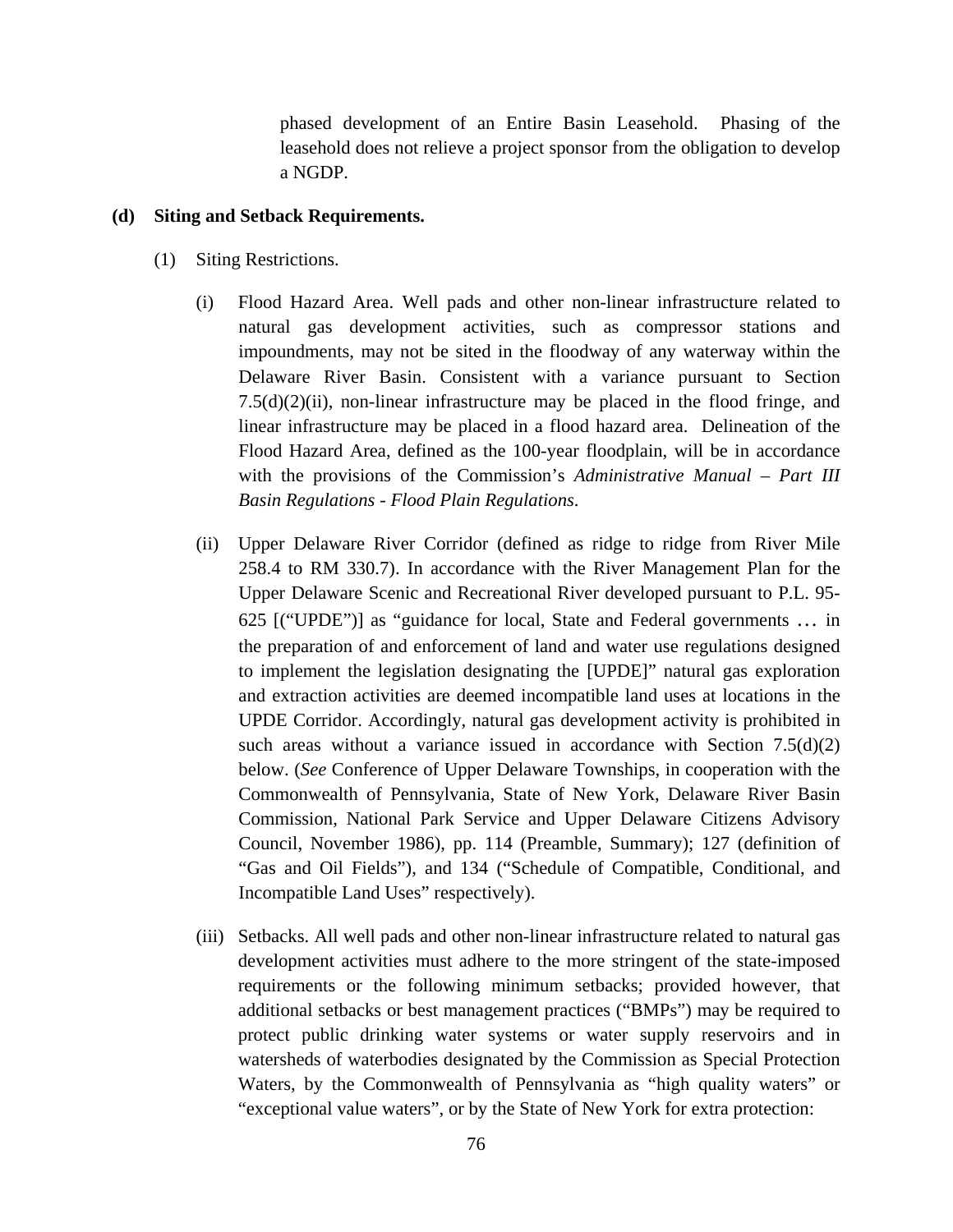- (A) Stream, waterbody or wetland the greater of 300 ft. from the wellbore or 100 ft. from the nearest disturbance.
- (B) Surface water supply intake  $-1,000$  ft. from nearest disturbance
- (C) Water supply reservoir 1,000 ft. from nearest disturbance
- (D) Public water systems 1,000 ft. from nearest disturbance
- (E) Private water supply well 500 ft. from nearest disturbance
- (iv) Steep Slope Conditions. Any disturbance associated with natural gas development infrastructure (whether linear or non-linear) on slopes greater than 15% will be subject to such additional site management requirements as the Commission deems necessary to protect water resources.
- (2)Variances from siting restrictions.
	- (i) At the request of the project sponsor, the Executive Director (when issuing a bulk water use and management approval) or Commission (when issuing a docket approval for an NGDP or other natural gas development project) may grant a variance from the requirements set forth above (although not from the state requirement if more stringent, unless the state has expressly agreed) consistent with the following:
		- (A) Non-linear infrastructure in flood hazard area. No variance may be granted from the restriction against placement of non-linear infrastructure in a floodway. A variance may be granted from the restriction against placement of non-linear infrastructure in a flood fringe, provided that no alternative means of gaining access to the natural gas exists and/or where the absence of a variance would leave the mineral estate with no economic value.
		- (B) Linear infrastructure in flood hazard area. A variance may be granted for the placement of linear infrastructure such as access roads and gathering lines in a flood hazard area if no alternative route is feasible
		- (C) Natural gas exploration and extraction activities in the Upper Delaware Scenic and Recreational River (UPDE) Corridor. A variance may be granted for natural gas exploration and extraction activities within the UPDE Corridor.
	- (ii) A variance may be granted when the project sponsor demonstrates to the satisfaction of the Executive Director or Commission, as the case may be, that: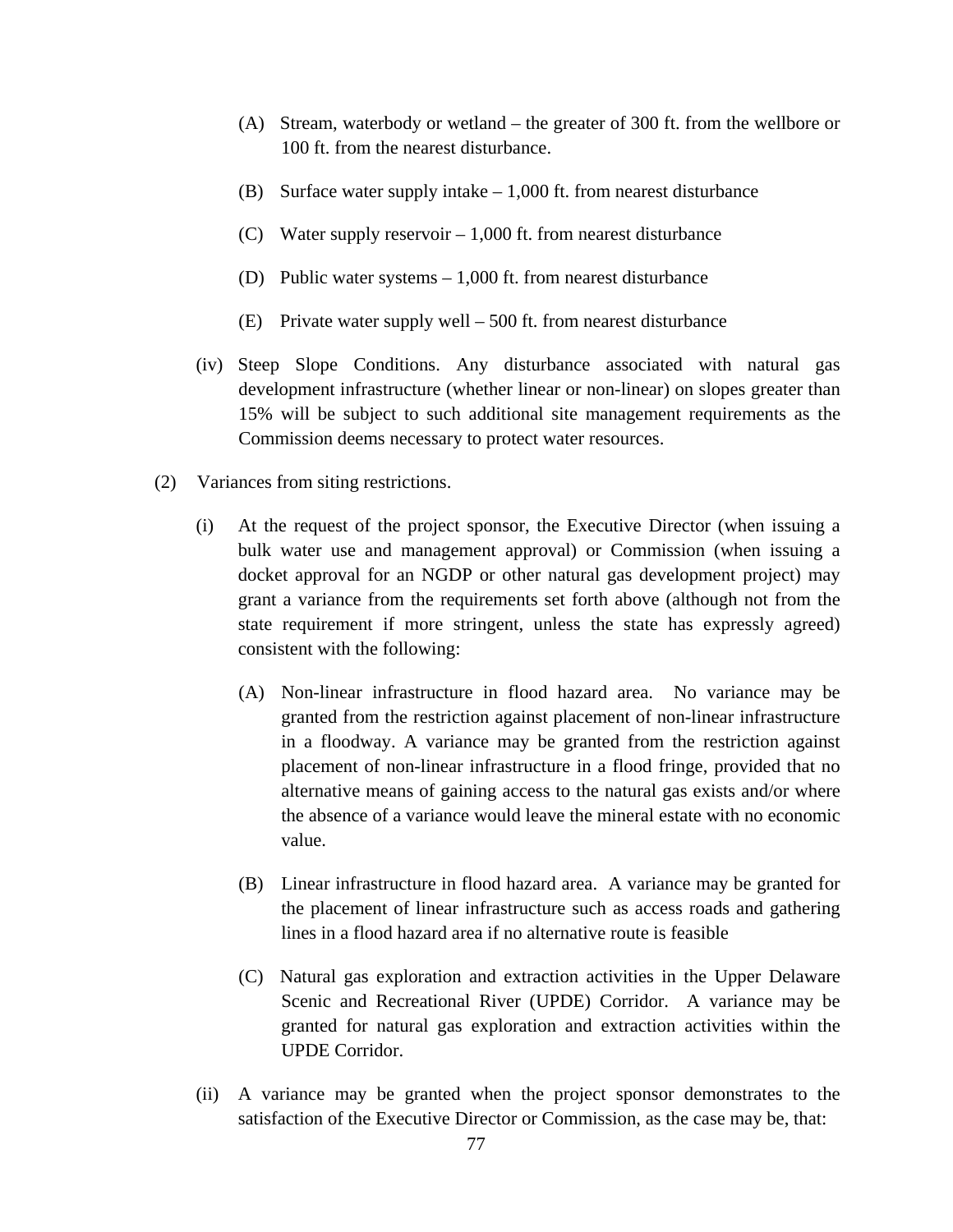- (A) application of the minimum setbacks set forth above would place an undue burden on the project sponsor for reasons related to terms of the leasehold among other factors; and
- (B) the proposed siting conditions would be equally or more protective of water resources of the basin, taking into consideration mitigation measures such as but not limited to: spill control, containment, berms, enhanced erosion and sediment controls, project timing restrictions to avoid adverse effects on threatened or endangered species, and/or vegetated buffers.

When a request for variance is made of the Executive Director, the Executive Director, after determining whether the conditions set forth above are met, may approve or deny the request or recommend that a decision be made by the Commission following a public hearing.

- (iii) A request for a variance from the siting and setback requirements of Section 7.5(d)(1) must be accompanied by evidence that the project sponsor has notified all property owners identified in sub-sections  $7.3(b)(3)(i)$  and/or (iii) above (in connection with Bulk Water Use and Management Approval and NGDP approval applications, respectively) of the request.
- (iv) The Executive Director or Commission may approve or deny a request for a variance or may approve the request subject to additional conditions to protect the water resources of the basin.

## **(e) Natural Gas Development Plans (NGDPs).**

- (1) Concept. A Natural Gas Development Plan will be based on landscape mapping of three sets of data:
	- (i) Areas prohibited from development, including flood hazard areas and constraints set by the state, local government and/or the lease agreement.
	- (ii) Areas prohibited from development absent a variance, including setbacks established by DRBC or by the state, provided, however, that variances from state setbacks must be expressly approved by the state.
	- (iii) Remaining lands available for natural gas development activities showing level of environmental sensitivity. Use of these lands is subject to an avoidance analysis, minimization of impacts through BMPs, restoration and compensation requirements determined based on the environmental sensitivity of the chosen sites.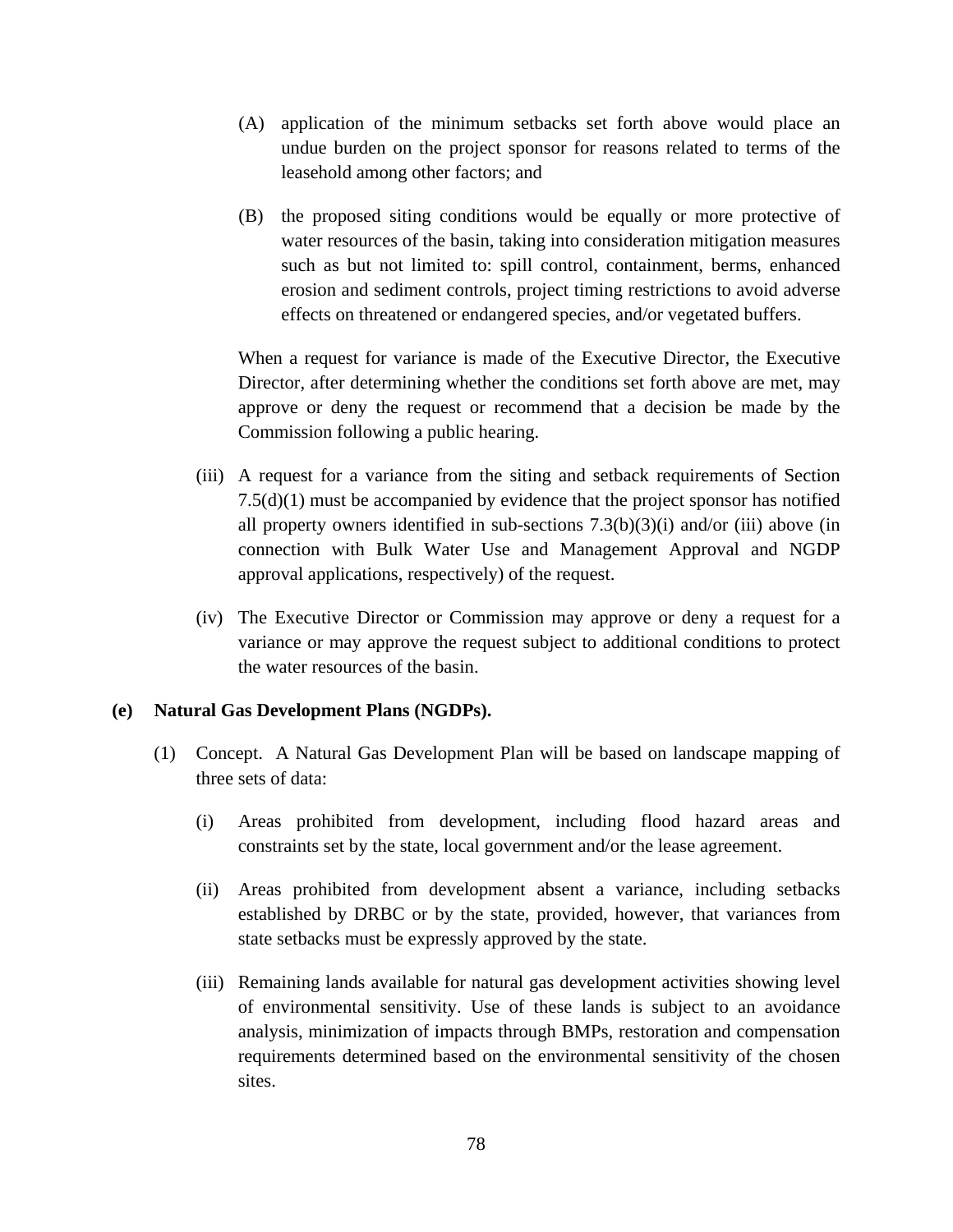- (2) Assumptions, demonstration.
	- (i) Assumptions. It is understood that the project sponsor is performing a concept plan analysis, that aspects of the lease area plan may not be finalized, and that site plans likely will change. The purpose of the NGDP is to require proactive planning and mitigation where impacts cannot be avoided.
	- (ii) Demonstration by project sponsor. A project sponsor must demonstrate that the project design will meet the goals and objectives listed in Section 7.5(b).
- (3) Application. The elements of a Natural Gas Development Plan application include the following:
	- (i) Contact. The name and contact information for an individual who will serve as the contact for information concerning the NGDP.
	- (ii) Lease area map. The project sponsor's Entire Basin Leasehold must be delineated on a map or maps, utilizing as the base map a United States Geologic Survey (USGS) 7.5-minute series topographic quadrangle (or its equivalent), provided, however, that a USGS 15-minute series topographic quadrangle may be used if the leasehold size requires it. If phased development has been approved or the project sponsor is applying for phased development approval, the map(s) must show development units within the leasehold that will be developed in five-year increments.
	- (iii) Narrative to lease area map. The lease area map must be accompanied by a narrative containing the following information:
		- (A) A summary of the total acreage leased within the basin, with a breakdown by development units.
		- (B) A summary of the number of well pads and wells anticipated to be constructed through build-out of all of the project sponsor's basin leaseholds.
		- (C) A break-down of the information provided in the preceding paragraph, by development unit, including the number of well pads expected to be initiated by year.
		- (D) Analysis of potential impact due to the siting of non-linear and linear features throughout the lease area based on the siting criteria listed in the following section.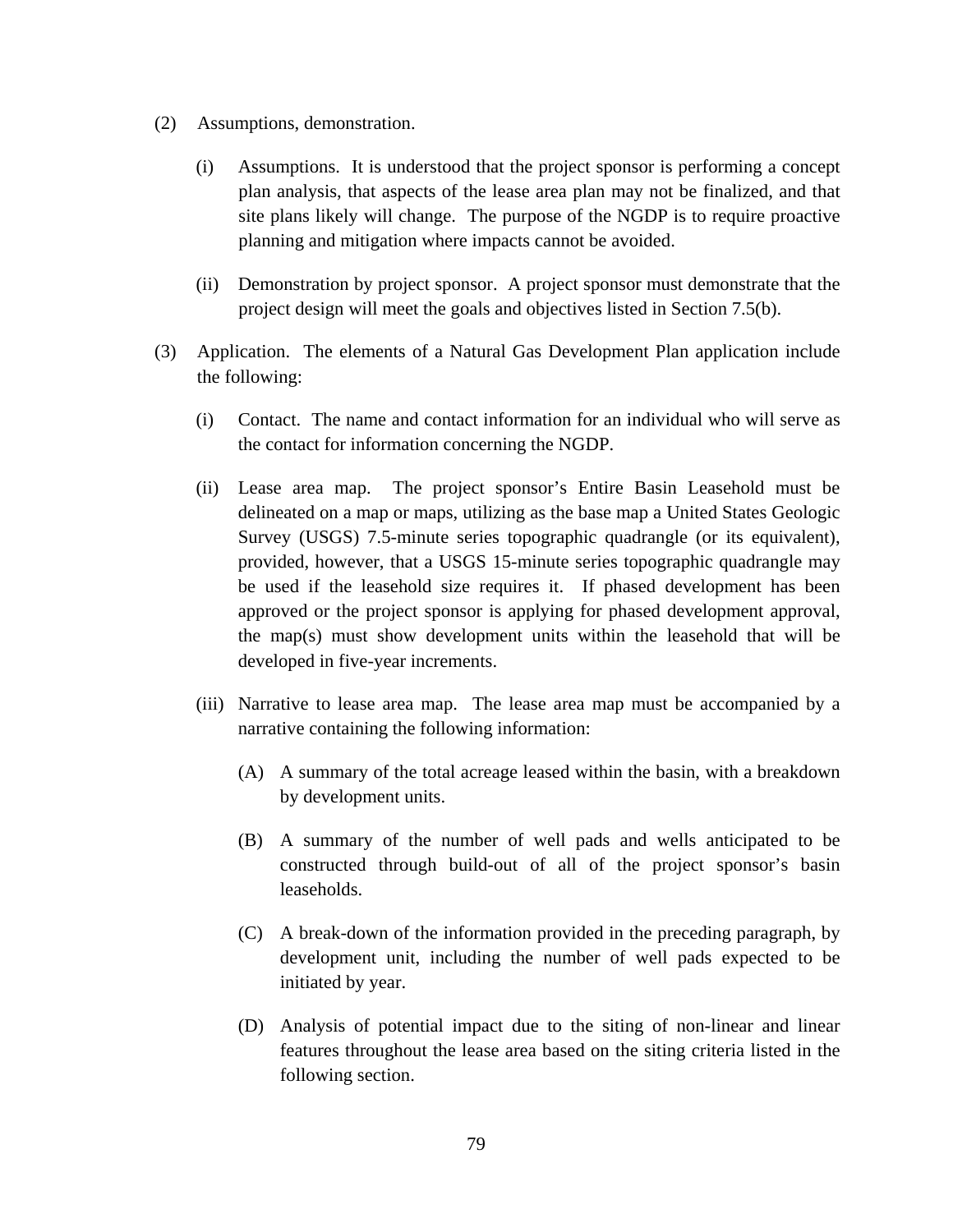- (iv) Siting analysis. A siting analysis in the form of a map (or maps) and including data layers supplied by DRBC and the applicant will be used to evaluate the potential impact of the proposed layout of natural gas extraction and distribution infrastructure. Multiple scenarios for the placement of well pads and ancillary infrastructure should be evaluated by the applicant in order to develop a plan that best reduces impacts to High Value Water Resource Landscapes (HVWRLs) and regional resource management corridors.
	- (A) Data layers to be supplied by DRBC include but are not limited to:
		- (1) Base map with roads and structures (based on state or USGS topographical map data), flood hazard areas, waterbodies, wetlands, and setbacks as defined in Section 7.5(c).
		- (2) Composite map of regional resource management corridors and areas identified by staff on a preliminary basis as HVWRLs, including, but not limited to the following:
			- Forested riparian corridors
			- Headwater watersheds
			- Wetlands and waterbodies (including classification)
			- Sensitive soils (hydric and highly erodible)
			- Core Forests
			- Steep slopes
			- Regional resource management corridors
	- (B) Layers to be supplied by the project sponsor include but are not necessarily limited to:
		- (1) Additional roads, rights of way, structures, private wells, existing natural gas collection lines and other appurtenant facilities and infrastructure not noted on the DRBC base map.
		- (2) Additional prohibited or limited-use areas in accordance with state or local government requirements or lease conditions.
		- (3) Geologic constraints (faults, abandoned wells, etc.)
		- (4) Concept Plan showing: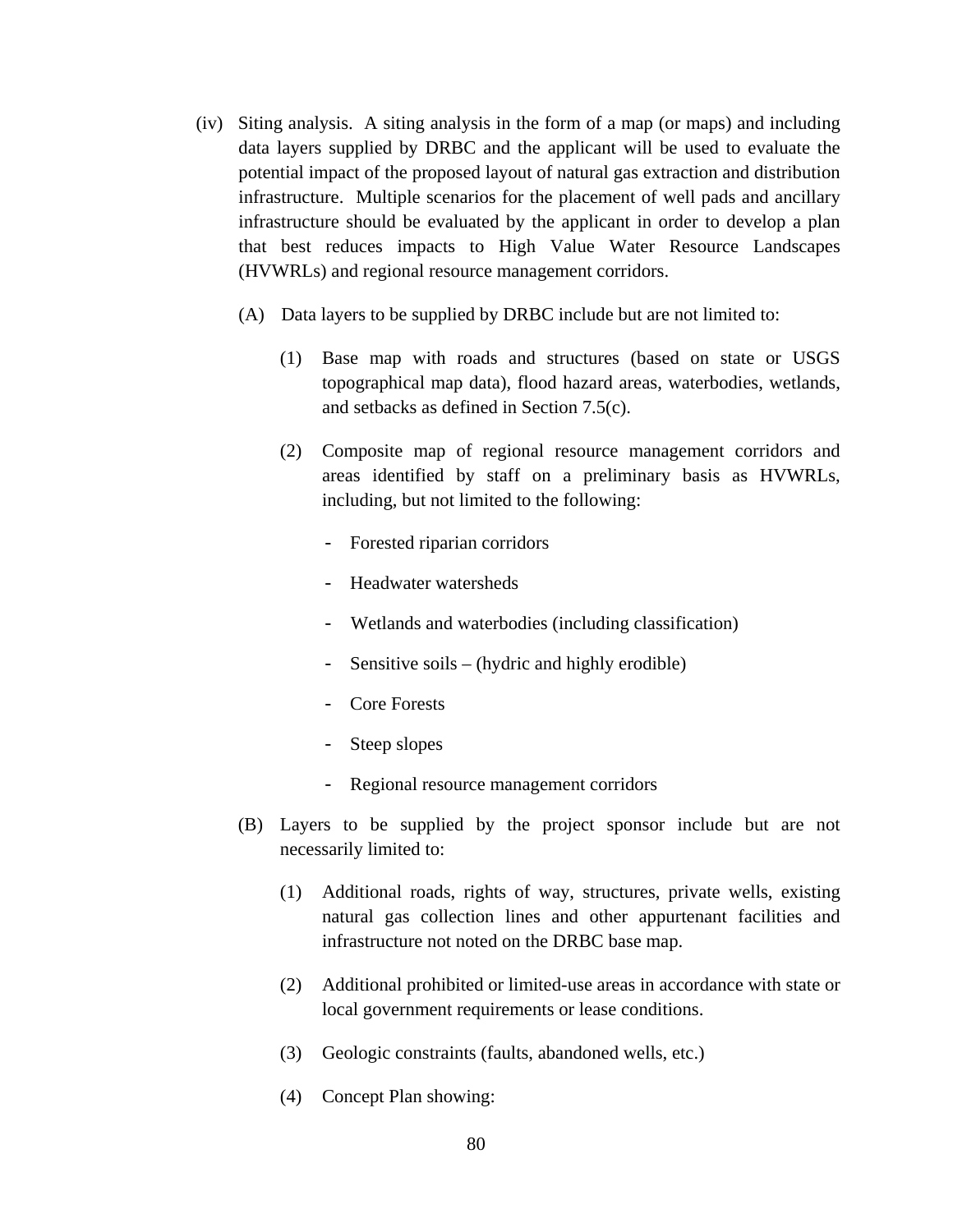- (A) proposed well pad locations and associated infrastructure
- (B) freshwater impoundments
- (C) water withdrawal locations (if in lease area)
- (D) centralized wastewater storage facilities
- (E) roads, gathering lines and rights of ways
- (F) additional waterbodies not noted on DRBC Base Map proposed to be disturbed by the above infrastructure components, identified by means of a site survey
- (v) Such additional information as the Executive Director or the Commission may require.
- (4) Mitigation requirements. To the extent possible, natural gas infrastructure is to be placed so as to avoid and minimize the disturbance of HVWRLs and regional resource management corridors. Impacts that cannot be avoided must be addressed by means of the approaches listed in sub-section  $(i)(B)$  through  $(D)$  below to recapture the ecological functions and ecosystem services provided by the landscapes before they were disturbed. These mitigation requirements are independent of and in addition to any imposed by the host state. Specific requirements will depend upon the landscape elements affected (e.g., core forest areas, steep slopes) and are to be determined by the siting analysis.
	- (i) For the purpose of this Article, mitigation approaches from most to least preferred are as follows:
		- (A) Avoid through planning and minimize through use of BMPs impacts to HVWRLs and regional resource management corridors by limiting the degree or magnitude of the action and its implementation;
		- (B) Rectify the impact by repairing, rehabilitating or restoring the impacted environment;
		- (C) Reduce or eliminate the impact over time by preservation and maintenance operations during the life of the action.
		- (D) If the impact cannot be eliminated by following steps (A)-(C) above, compensate for the impact by replacing the environment impacted by the project or by providing substitute resources or environments.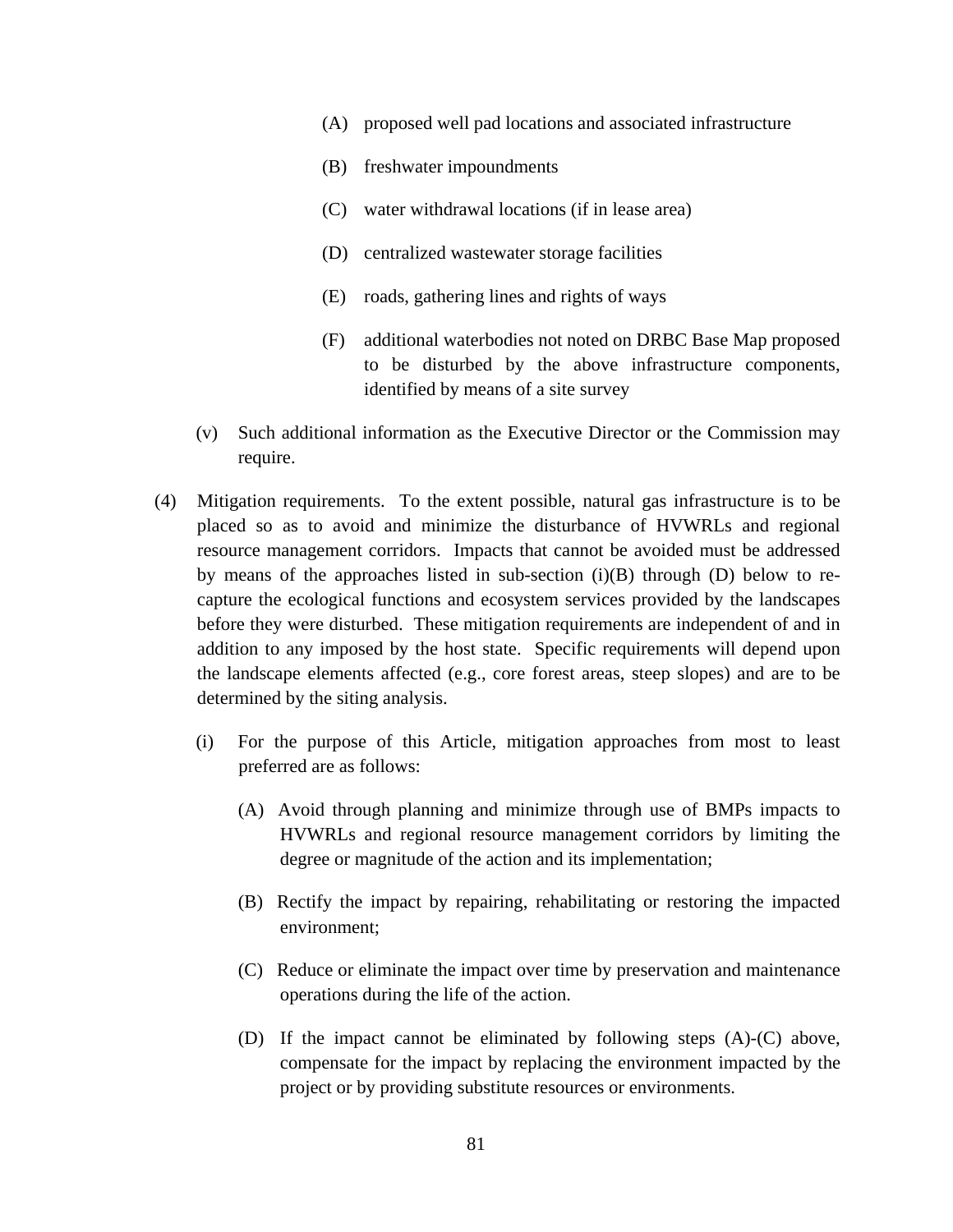- (ii) Mitigation in connection with permanent natural gas infrastructure.
	- (A) Compensation by replacement is required to offset the permanent loss of HVWRLs by re-capturing the ecological function and ecosystem services lost within the sub-watershed(s) of the leasehold as a result of the construction of permanent natural gas exploration and production infrastructure.
	- (B) Permanent infrastructure includes those structures or disturbances that are reasonably expected to remain in place beyond the term of the NGDP docket approval, or the presence of which will result in permanent impacts to HVWRLs and regional resource management corridors. The following infrastructure elements are assumed to be permanent:
		- (1) roads
		- (2) maintained rights-of-way and well plug
		- (3) compressor and processing stations
		- (4) freshwater impoundments
		- (5) water withdrawal sites and associated infrastructure
- (iii) Mitigation in connection with temporary natural gas infrastructure.
	- (A) Site repair (restoration) must be designed and implemented following temporary disturbances associated with the construction of natural gas infrastructure, to reclaim the water resource-related ecological function and ecosystem services performed by HVWRLs, including but not limited to the hydrologic transmissivity of soils and the shade, moisture retention, soil stabilization and other properties of forested vegetation that are integral to the protection of water resources.
	- (B) Temporary disturbances are those that will not last beyond the term of the docket approval or for which the footprint will be substantially reduced in size within such term. Restoration must commence within three months of the cessation of operations in the affected area of the leasehold and be completed within one year. Temporary disturbances include, but are not necessarily limited to:
		- (1) natural gas well pads
		- (2) temporary roads (i.e., roads that will be retired)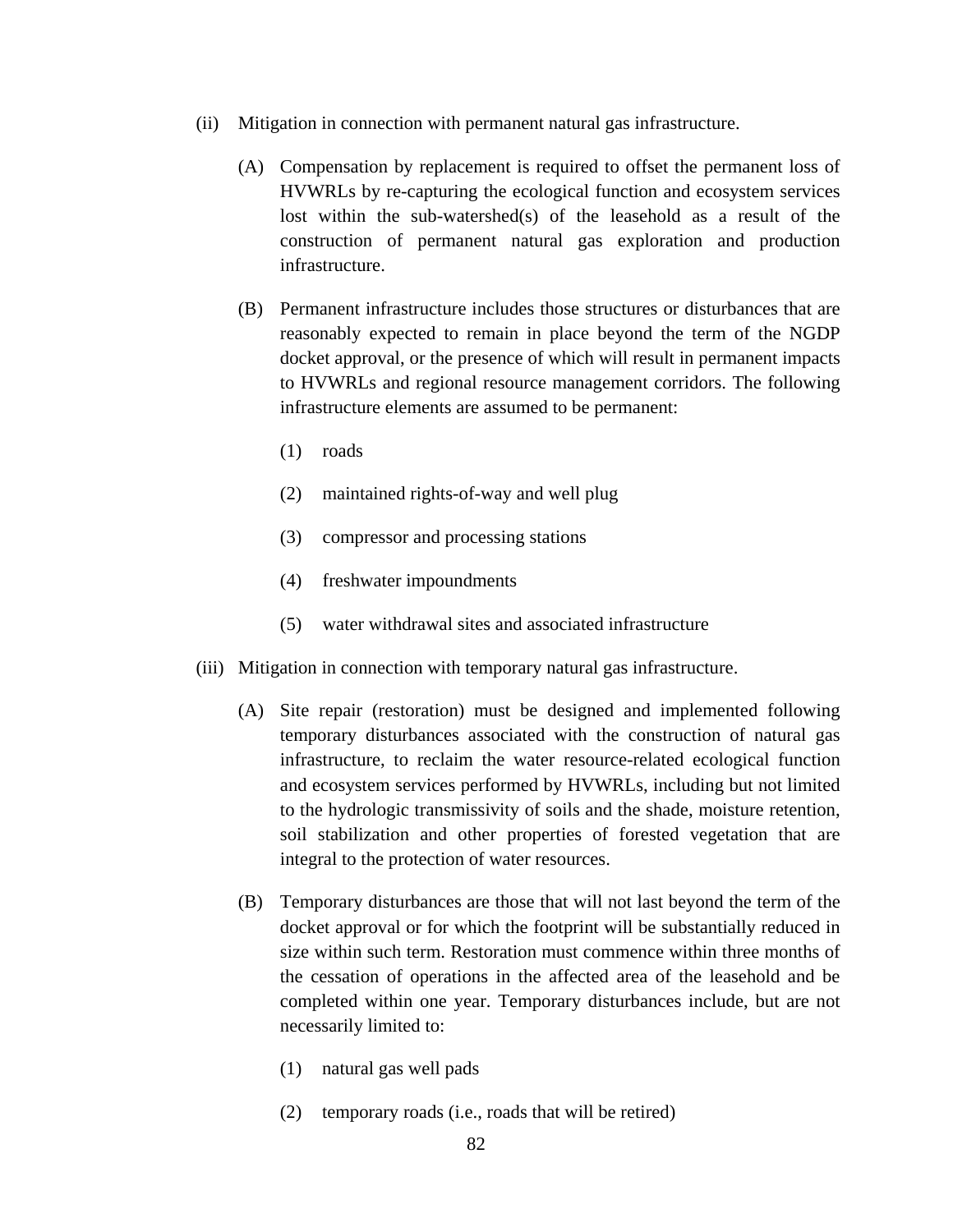- (3) flowback and production water recycling sites
- (4) staging areas
- (5) centralized waste storage facilities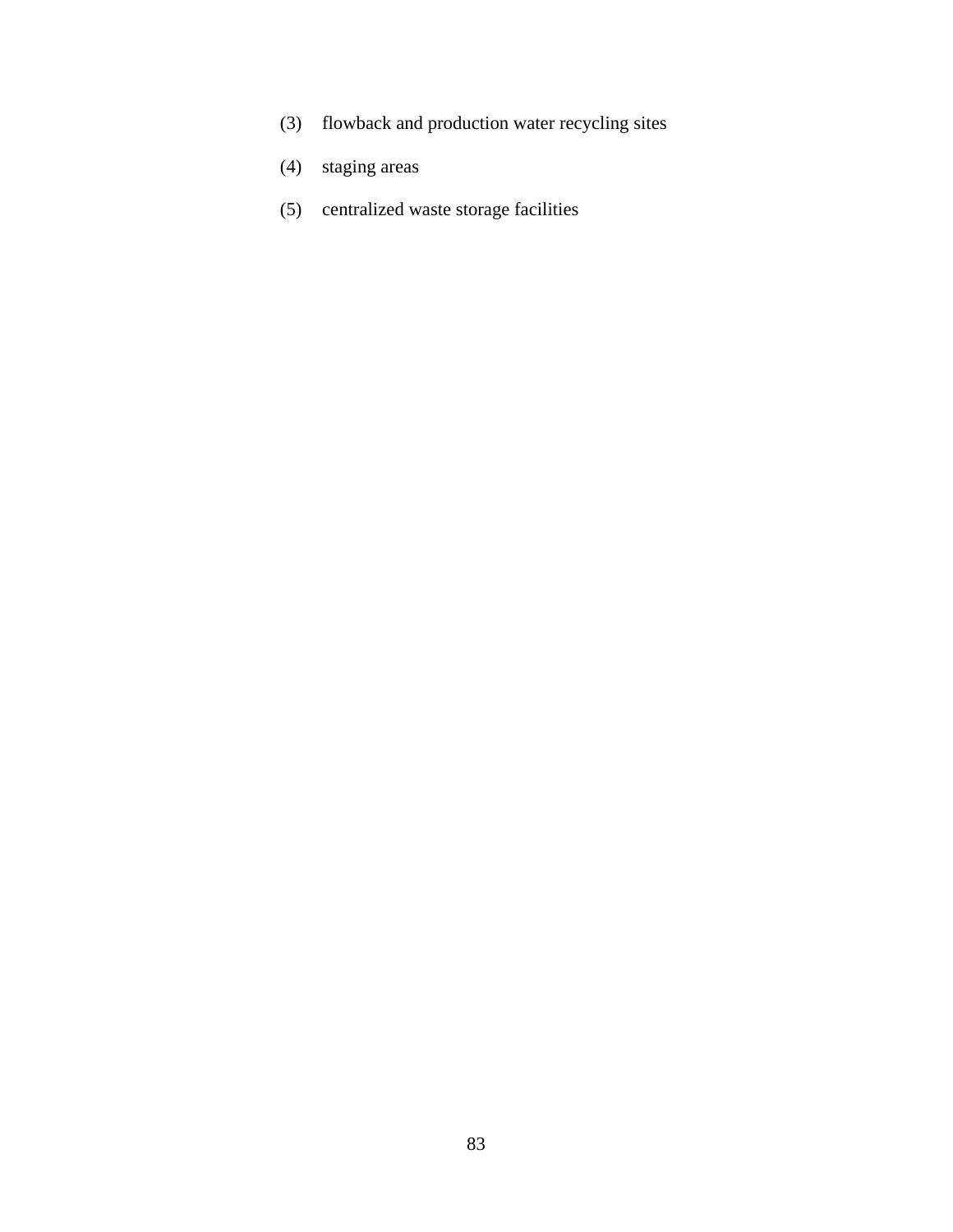## **Section 7.6 Wastewater Generated by Natural Gas Development**

- **(a) Applicability and form of approval.** Except for recovered flowback and production water reused in accordance Section 7.4(a)(5), non-domestic natural gas wastewater may not be transferred, treated or discharged at a new or existing facility located in the Delaware River Basin except in accordance with an approval in the form of a docket issued by the Commission to the owner or operator of the facility.
- **(b) Demonstrations required by treatment and/or discharge facility.** The owner or operator of a treatment and/or discharge facility within the Delaware River Basin that proposes to accept non-domestic natural gas wastewater must make the following demonstrations:
	- (1) **Treatability.** Such owner or operator must submit a treatability study prepared by a professional engineer licensed to practice in the state in which the proposed discharge is located, demonstrating that:
		- (i) the introduction of such non-domestic wastewater will not pass through or interfere with the wastewater treatment or discharge operations or waste management at the facility; and
		- (ii) the resulting combined effluent will comply with the wastewater discharge permit requirements of the state in which the wastewater treatment facility is located, as well as with all conditions of an amended Commission docket approval.
		- (iii) A treatability study prepared in fulfillment of a state and/or federal requirement may be used to satisfy this requirement if such study establishes that the proposed discharge will meet the conditions set forth in paragraphs (i) and (ii) above.
	- (2) **Special Protection Waters.** For discharges located within the drainage area of waters designated by the Commission as Special Protection Waters, demonstration that the facility and discharge are in compliance with provisions of the Commission's regulations concerning such waters.
	- (3) **Non-exceedance of primary and secondary safe drinking water regulations.**  Consistent with the intent of Section 3.10.3.B.2. of the Commission's Water Quality Regulations (WQR), owners or operators of basin discharge facilities, except for those that discharge to Zones 4, 5 and 6 of the Delaware Estuary, are required to furnish the Commission with an analysis that demonstrates their proposed discharge will not result in basin waters being rejected for public water supply. Specifically,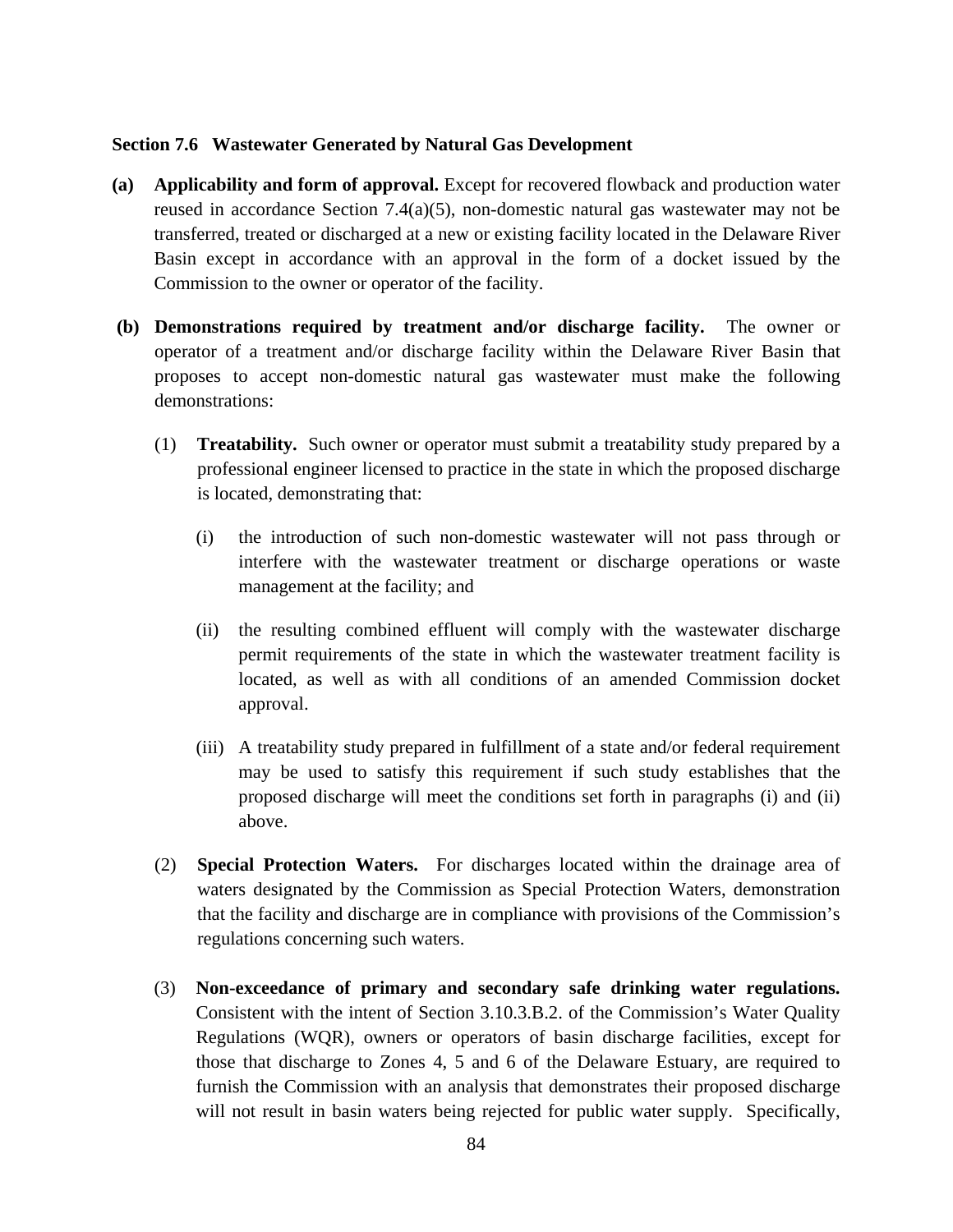such analysis must demonstrate that the resulting discharge will not contribute to or result in exceedence of the EPA's primary and secondary drinking water standards for the following parameters at a minimum: Total Dissolved Solids, Chloride, Barium, Sulfate, Iron, Nitrite-Nitrogen, Fluoride, Manganese, Zinc, Nitrate-Nitrogen, Aluminum, Copper, Lead, Cyanide-Free, Chromium, Arsenic, Thallium, Selenium, Antimony, Silver, Cadmium, Beryllium, Mercury, gross-alpha, gross beta, pH, radium-226, radium-228, and uranium. Additional parameters to be included in such analysis may be specified by the Executive Director.

- (4) **Effluent limitations and stream quality objectives for discharges to Zones 2-6.** Any such owner or operator of a facility discharging to DRBC's Water Quality Zone 2, 3, 4, 5 or 6 of the Delaware Estuary must submit an analysis demonstrating that the proposed discharge will comply with:
	- (i) the applicable basin-wide effluent limitations set forth in Sections 3.10.4 and 4.30 of the WQR;
	- (ii) the applicable basin-wide stream quality objectives set forth in Section 3.10.3.B. of the WQR; and
	- (iii) the zone-specific stream quality objectives found in Section 3.30 of the WQR, including the applicable portions of Tables 3, 4, 5, 6 and 7 of the WQR.
- (5) **Basin-wide effluent limitations and stream quality objectives.** With the exception of owners or operators of facilities discharging to DRBC water quality zones 2 through 6, such an owner or operator must submit an analysis demonstrating that the resulting discharge will be in compliance with:
	- (i) the applicable basin-wide effluent limitations set forth in Sections 3.10.4 and 4.30 of the WQR;
	- (ii) the basin-wide stream quality objectives found in Section 3.10.3.B of the WQR; and
	- (iii) the stream quality objectives for toxic substances as follows:
		- (A) The toxicity in non-tidal basin waters must not exceed 0.3 Toxic Units (acute), except in small mixing areas that may be established by the Commission near outfall structures in accordance with subsection  $7.6(b)(7)(ii)$  below.
		- (B) The toxicity in non-tidal basin waters must not exceed 1.0 Toxic Units (chronic).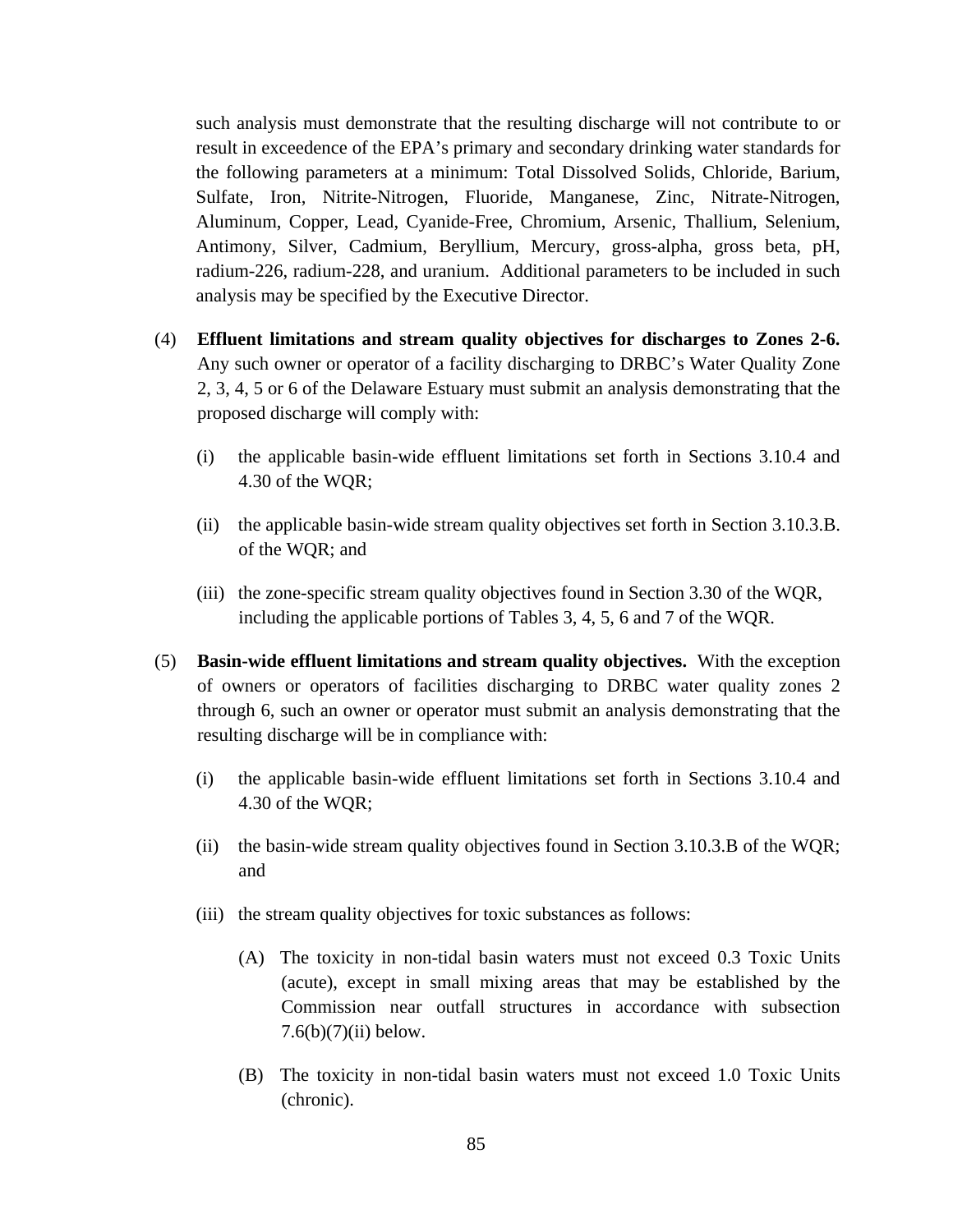- (C) For the purposes of determining compliance with the requirements of this section for acute and chronic toxicity, the duration of exposure of aquatic organisms shall be one hour for acute toxicity and four days for chronic toxicity.
- (6) **Basin-wide Total Dissolved Solids (TDS) Stream Quality Objective**. All project sponsors, are required to submit an analysis that demonstrates their proposed discharge is in compliance with the following TDS stream quality objectives:
	- (i) The concentration of TDS must not exceed 133% of background (*see* Section 3.10.3.B.1.b. of the WQR), and in no case may it exceed 500 mg/l, except for those projects that discharge to Zones 4, 5 and 6 of the Delaware Estuary (*see*  Section 3.10.3.B.2. of the WQR).
	- (ii) Background TDS must be established by using the observed concentration of TDS during low flow conditions  $(Q_{7-10})$  or, in the absence thereof, an estimate acceptable to the Commission (*see* Section 3.10.6.G. of the WQR). The Commission has established background conditions for TDS in several locations throughout the Basin. The project sponsor must confirm with Commission staff the appropriate background TDS concentration prior to submitting a project application.

## (7) **Point of Compliance and Mixing Zone**.

- (i) Unless provided otherwise, effluent limitations are to be met at the point of discharge unless a mixing zone is approved in accordance with paragraph (ii) below.
- (ii) Mixing zone. For non-tidal portions of the basin, a mixing zone must meet the following requirements:
	- (A) The dimension of the mixing area is to be limited to the more stringent of:
		- (1) A distance of 50 times the discharge length scale in any direction from the outfall structure, or
		- (2) A distance of 5 times the local water depth in any direction from the outfall structure.
	- (B) A mixing area may not be located in areas which are or could be occupied by a species absent the toxic effect of pollutants; and which have those physical, chemical and biological features which are essential to the conservation and maintenance of the Delaware River Basin population.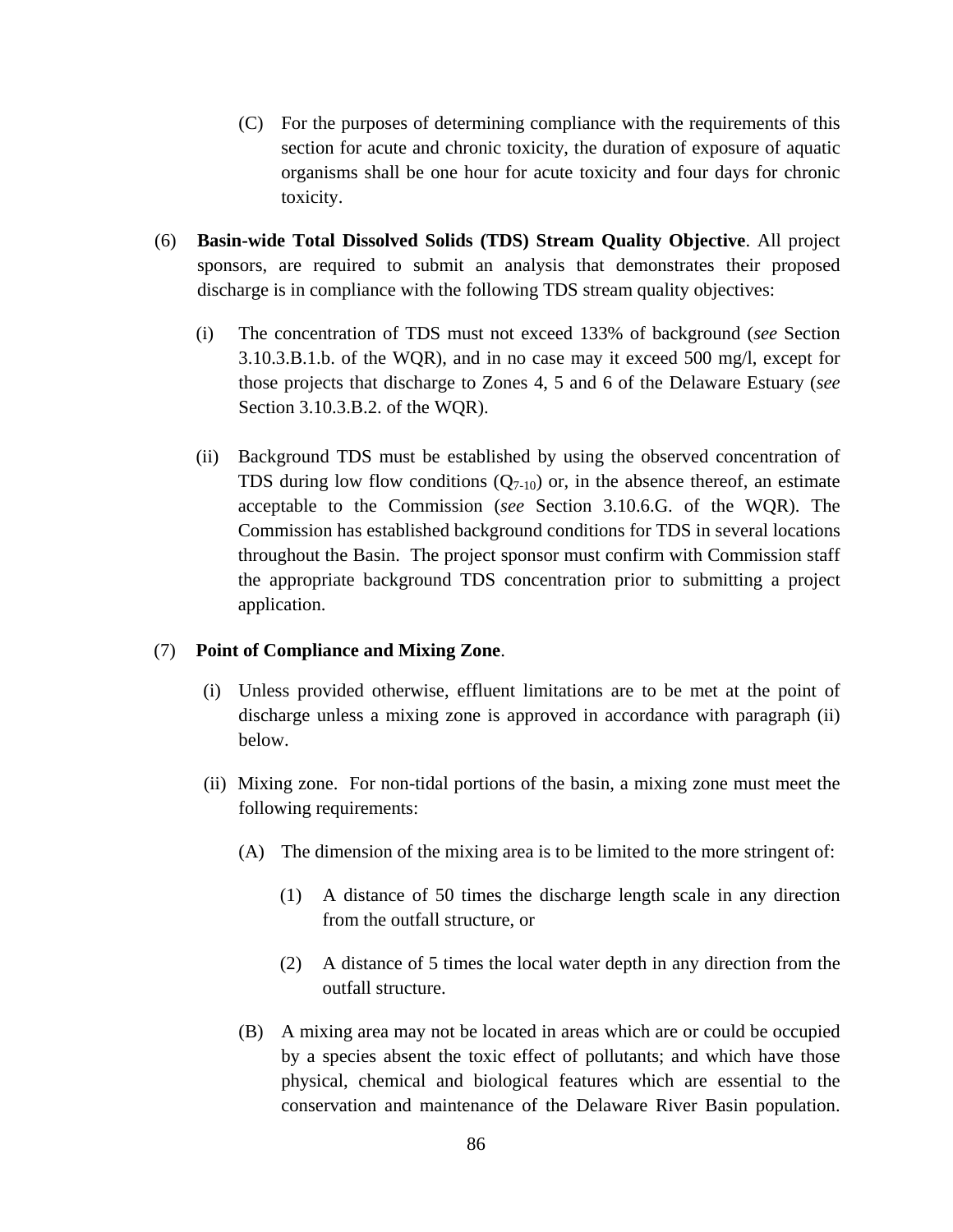The Commission will identify and determine such areas. Such determinations shall consider the spatial and temporal requirements of the species, including critical life stages. Determinations shall be governed by the Commission's Rules of Practice and Procedure relating to review, hearing, decisions and objections thereto.

- (C) Mixing areas will not be established where effluent flows over exposed benthic habitat prior to mixing with the receiving waters.
- (D) A zone of passage for free-swimming and drifting organisms equal to 50% of the surface width of the stream at the location of the discharge must be provided.
- (E) Upon the request of one or more dischargers, the Executive Director may consider requests for alternatives to the requirements of Subsections (A) through (D) above. Such requests must provide a demonstration that the alternative requested will not adversely impact free-swimming, drifting and benthic organisms, and be supported by a sound rationale and substantial scientific data and analysis. The Commission may establish alternative areas where the acute toxicity requirement of Section  $7.6(b)(5)(iii)(A)$  may be exceeded based upon the evaluation of the submitted demonstrations.
- (8) Wastewater imports for transfer, treatment and/or discharge. Basin waters have limited assimilative capacity and limited capacity to accept conservative substances without significant impacts. It is the policy of the Commission to discourage the importation of wastewater into the basin that would significantly reduce the assimilative capacity of the receiving stream on the basis that the ability of basin streams to accept wastewater discharges should be reserved for users within the basin (*see* Section 2.30.2 of the Water Code). Non-domestic natural gas wastewater may be imported into the basin only after approval by the Commission in accordance with Section 2.30 of the Water Code.
- (9) Underground Injection Control. Any entity proposing to construct and operate an Underground Injection Control (UIC) facility for the disposal of non-domestic natural gas wastewater in the basin must first obtain all necessary approvals from the host state and the U.S. EPA. U.S. EPA approval to construct and operate a UIC facility within the basin will be deemed sufficient to demonstrate that the facility is consistent with the comprehensive plan, including all applicable Commission requirements, and no separate Commission review or determination will be required.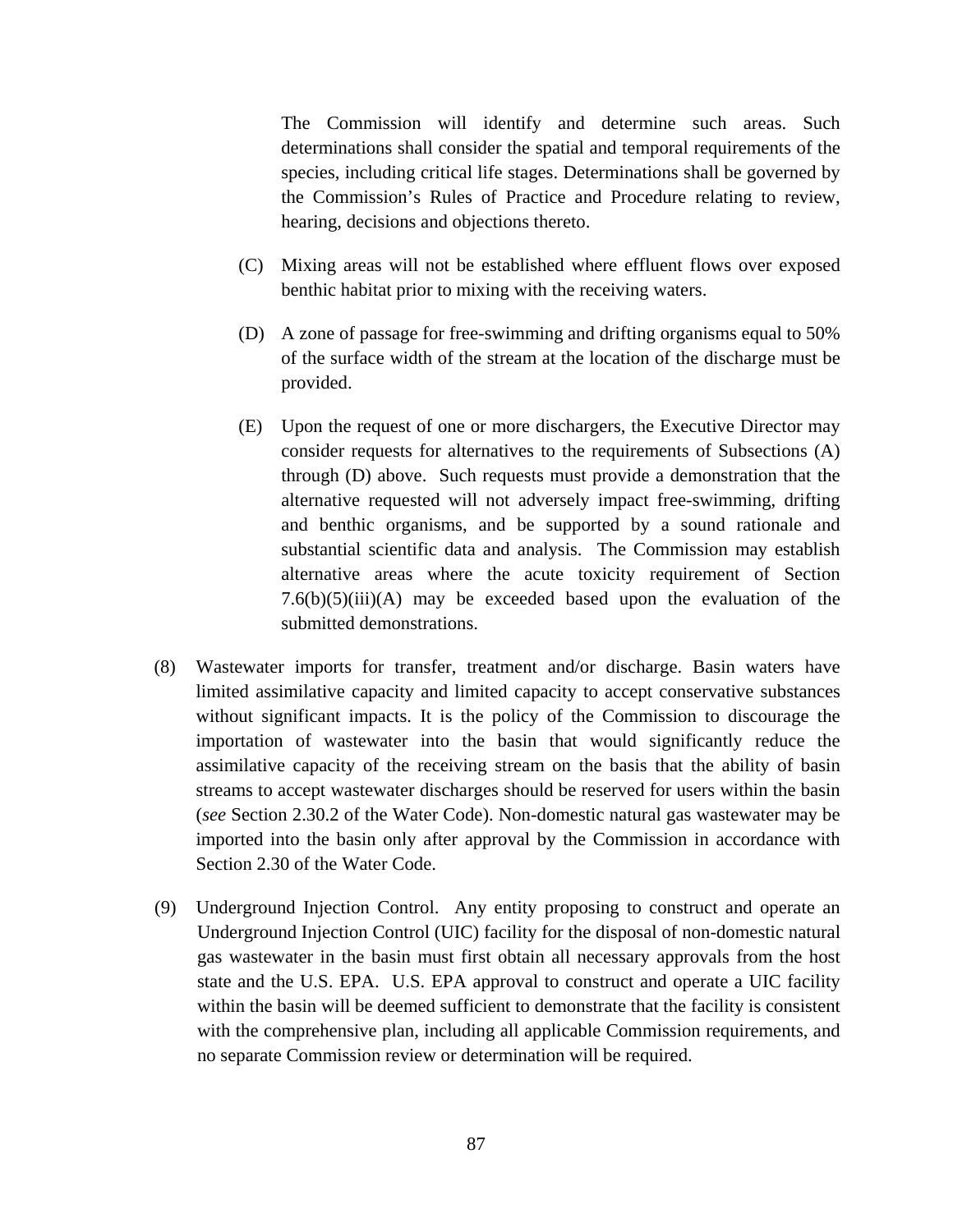#### **Appendix: Wording of Financial Assurance Instruments**

#### **(i) Surety Bond.**

1. A surety bond guaranteeing payment into a trust fund, as specified in Section  $7.3(j)(12)$ , must be worded as follows, except that instructions in brackets are to be replaced with the relevant information and the brackets deleted:

Financial Guarantee Bond

Date bond executed:

Effective date:

Principal: [legal name and business address of project sponsor]

Type of Organization: [insert "individual," "joint venture," "partnership," or "corporation"]

State of incorporation:

Surety(ies): [name(s) and business address(es)]

Facilities Covered: All Natural Gas wells pads, wells, and associated facilities located on the following leaseholds: [insert leasehold description]

Total penal sum of bond: \$

Type of activity covered as defined in  $7.3(j)(1)(i)$  and/or (ii): [Insert one or more as applicable.]

Surety's bond number:

*Know All Persons By These Presents,* that we, the Principal and Surety(ies) hereto are firmly bound to the Delaware River Basin Commission (hereinafter "DRBC or Commission"), in the above penal sum for the payment of which we bind ourselves, our heirs, executors, administrators, successors, and assigns jointly and severally; provided that, where the Surety(ies) are corporations acting as cosureties, we, the Sureties, bind ourselves in such sum "jointly and severally" only for the purpose of allowing a joint action or actions against any or all of us, and for all other purposes each Surety binds itself, jointly and severally with the Principal, for the payment of such sum only as is set forth opposite the name of such Surety, but if no limit of liability is indicated, the limit of liability must be the full amount of the penal sum.

*Whereas* said Principal is required, under the Delaware River Basin Compact and its implementing regulations, to secure DRBC approval in order to undertake a natural gas development project within the leasehold defined above; and

*Whereas* said Principal is required to provide financial assurance for [Select one or more of the following as applicable] plugging, abandonment and restoration according to host state requirements as described in Section 7.3(j)(1)(i)"; and/or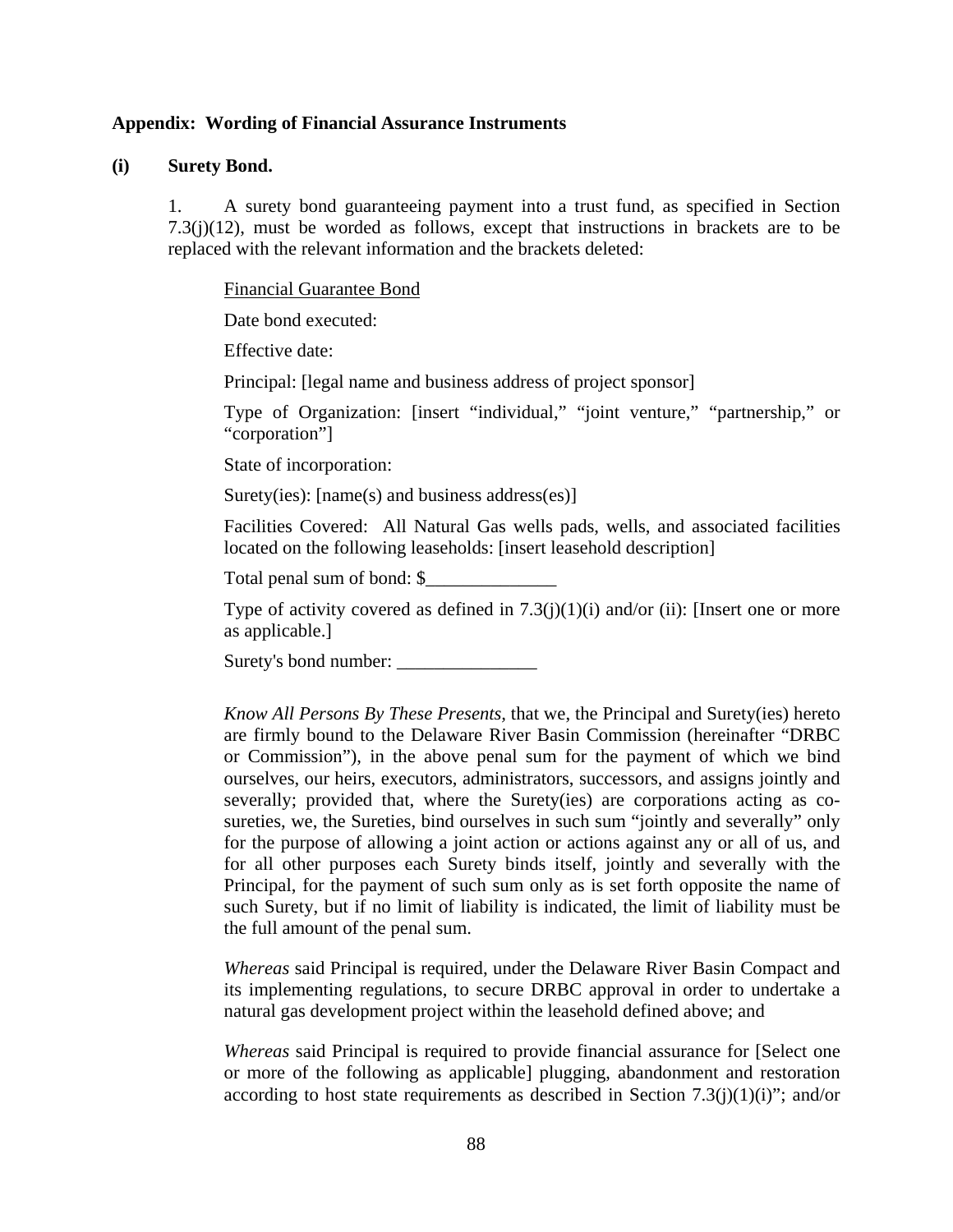"mitigation, remediation of or other response to any release or threatened release as described in Section  $7.3(j)(1)(ii)$ ;" and

*Whereas* said Principal must establish a standby trust fund as is required when a surety bond is used to provide such financial assurance;

*Now, therefore,* the conditions of the obligation are such that if the Principal must faithfully, before the beginning of final closure of each facility identified above, fund the standby trust fund in the amount(s) identified above for the facility,

Or, if the Principal must provide alternate financial assurance, as specified in Section 7.3(j), and obtain the Executive Director's written approval of such assurance, within 90 days after the date notice of cancellation is received by both the Principal and the Executive Director from the Surety(ies), then this obligation shall be null and void; otherwise it is to remain in full force and effect.

The Surety(ies) shall become liable on this bond obligation only when the Principal has failed to fulfill the conditions described above. Upon notification by the Executive Director or designee that the Principal has failed to perform as guaranteed by this bond, the Surety(ies) must place funds in the amount guaranteed for the facility(ies) into the standby trust fund as directed by the Executive Director.

The liability of the Surety(ies) must not be discharged by any payment or succession of payments hereunder, unless and until such payment or payments shall amount in the aggregate to the penal sum of the bond, but in no event shall the obligation of the Surety(ies) hereunder exceed the amount of said penal sum.

The Surety(ies) may cancel the bond by sending notice of cancellation by certified mail to the Principal and to the Executive Director, provided, however, that cancellation must not occur during the 120 days beginning on the date of receipt of the notice of cancellation by both the Principal and the Executive Director, as evidenced by the return receipts and must not be valid unless the Principal has provided alternate financial assurance as specified in Section 7.3(j) and obtained the Executive Director's written approval of such assurance.

The Principal may terminate this bond by sending written notice to the Surety(ies), provided, however, that no such notice must become effective until the Surety(ies) receive(s) written authorization for termination of the bond by the Executive Director.

[The following paragraph is an optional rider that may be included but is not required.]

Principal and Surety(ies) hereby agree to adjust the penal sum of the bond yearly so that it guarantees a [Select one or more of the following as Applicable] plugging, abandonment and restoration, and/or mitigation, remediation or response amount, provided that the penal sum does not increase by more than 20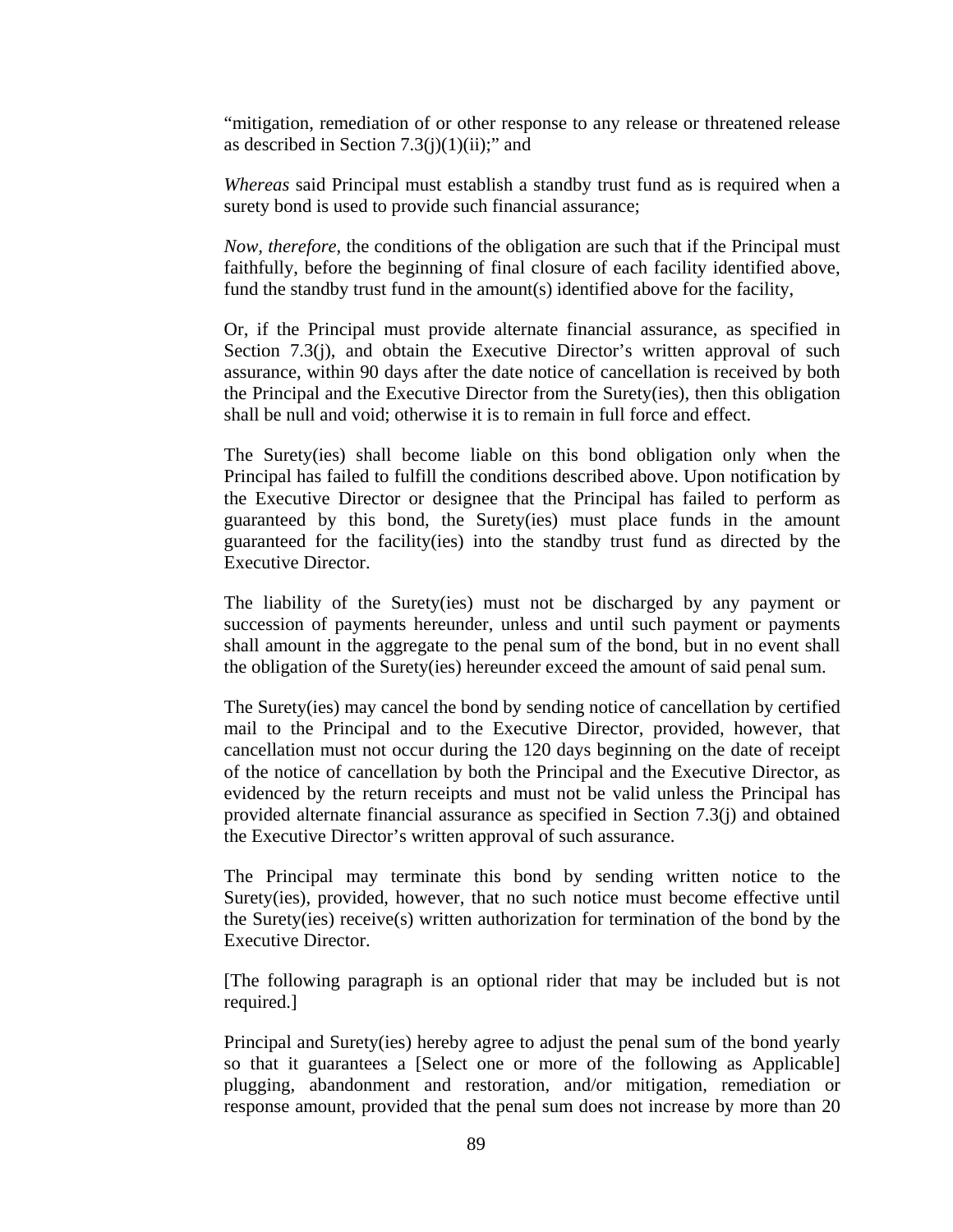percent in any one year, and no decrease in the penal sum takes place without the written permission of the Executive Director.

*In Witness Whereof,* the Principal and Surety(ies) have executed this Financial Guarantee Bond and have affixed their seals on the date set forth above.

The persons whose signatures appear below hereby certify that they are authorized to execute this surety bond on behalf of the Principal and Surety(ies) and that the wording of this surety bond is identical to the wording specified in Section 7.3(j) and Section (i) of this Appendix, as such regulations were constituted on the date this bond was executed.

Principal

 $[Signature(s)]$ 

 $[Name(s)]$ 

 $[Title(s)]$ 

[Corporate seal]\_\_\_\_\_\_\_\_\_\_\_\_\_\_\_\_\_\_

Corporate Surety(ies)

[Name and address]

State of incorporation:

Liability limit: \$

[Signature(s)]

[Name(s) and title(s)]

[Corporate seal]

[For every co-surety, provide signature(s), corporate seal, and other information in the same manner as for Surety above.]

Bond premium: \$\_\_\_\_\_\_\_\_\_\_\_\_\_\_\_\_\_

2. A surety bond guaranteeing performance of [Select one or more of the following as applicable] plugging, abandonment and restoration according to host state requirements as described in Section 7.3(j)(1)(i)"; and/or "mitigation, remediation of or other response to any release or threatened release as described in Section 7.3(j)(1)(ii)," as specified in Section 7.3(j), must be worded as follows, except that the instructions in brackets are to be replaced with the relevant information and the brackets deleted: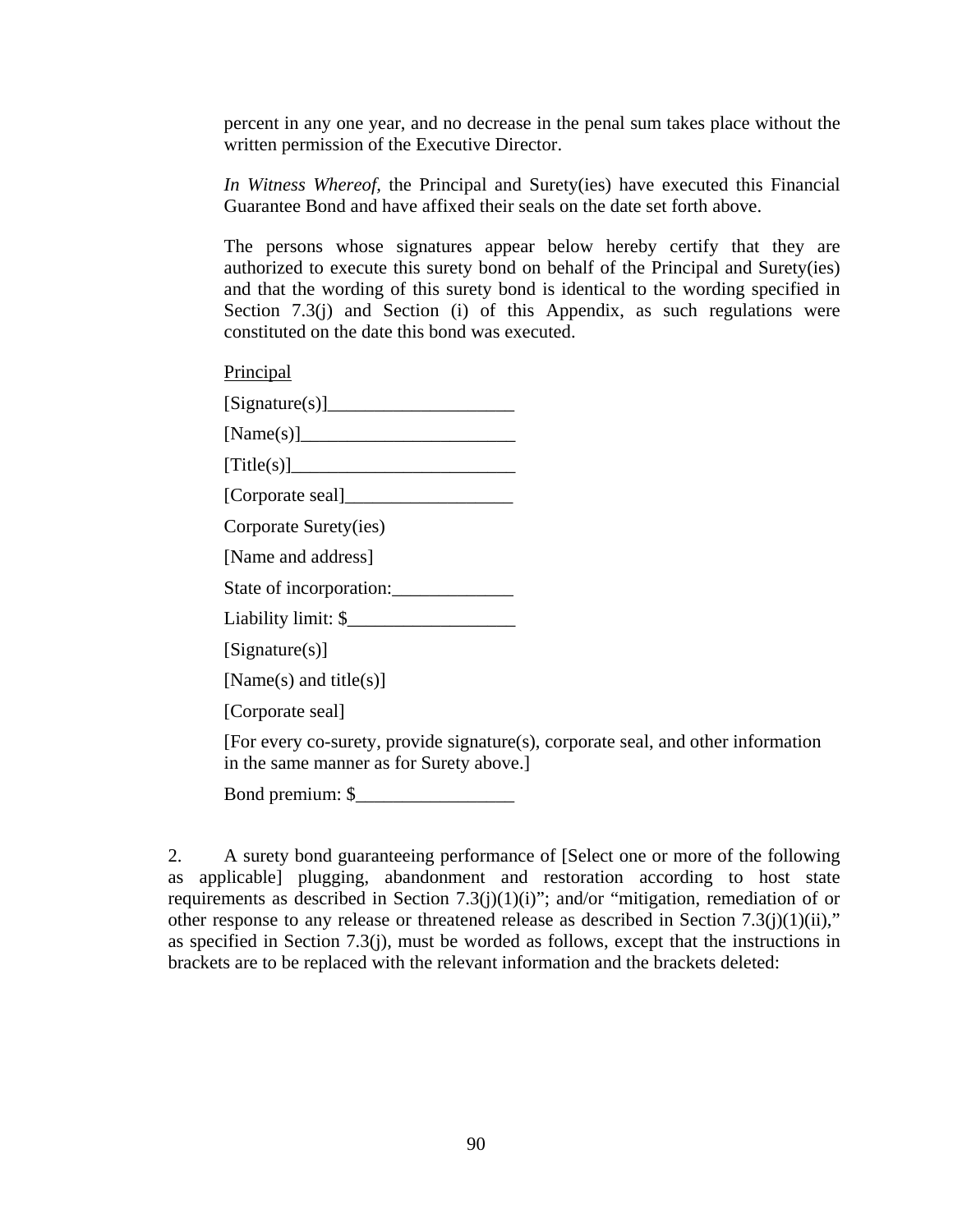Performance Bond

Date bond executed:\_\_\_\_\_\_\_\_\_\_\_\_\_\_\_\_\_\_

Effective date:

Principal: [legal name and business address of project sponsor]

Type of organization: [insert "individual," "joint venture," "partnership," or "corporation"]

State of incorporation:

Surety(ies): [name(s) and business address(es)]\_\_\_\_\_\_\_\_\_\_\_\_\_\_\_\_\_\_\_\_\_\_\_\_\_\_\_\_\_\_\_\_\_

Facilities Covered: All Natural Gas wells pads, wells, and associated facilities located on the following leaseholds: [insert leasehold description]

Type of activity covered as defined in  $7.3(j)(1)(i)$ , (ii), or (iii). [Insert one or more as applicable.

Total penal sum of bond: \$\_\_\_\_\_\_\_\_\_\_\_\_\_\_

Surety's bond number:

*Know All Persons By These Presents,* that we, the Principal and Surety(ies) hereto are firmly bound to the Delaware River Basin Commission (hereinafter "DRBC"), in the above penal sum for the payment of which we bind ourselves, our heirs, executors, administrators, successors, and assigns jointly and severally; provided that, where the Surety(ies) are corporations acting as co-sureties, we, the Sureties, bind ourselves in such sum "jointly and severally" only for the purpose of allowing a joint action or actions against any or all of us, and for all other purposes each Surety binds itself, jointly and severally with the Principal, for the payment of such sum only as is set forth opposite the name of such Surety, but if no limit of liability is indicated, the limit of liability must be the full amount of the penal sum.

*Whereas* said Principal is required under the Delaware River Basin Compact and its implementing regulations to secure DRBC approval in the form of a docket or, if available, an approval by delegated authority ("ADA") in order to undertake a project regarding each natural gas well identified above, and

*Whereas* said Principal is required to provide financial assurance for plugging and abandonment, and restoration of the natural gas well, well pad site and associated equipment and structures, as specified in Section 7.3(j) as a condition of the docket or ADA, and

*Whereas* said Principal must establish a standby trust fund as is required when a surety bond is used to provide such financial assurance;

*Now, Therefore,* the conditions of this obligation are such that if the Principal must faithfully perform [Select one or more of the following as applicable]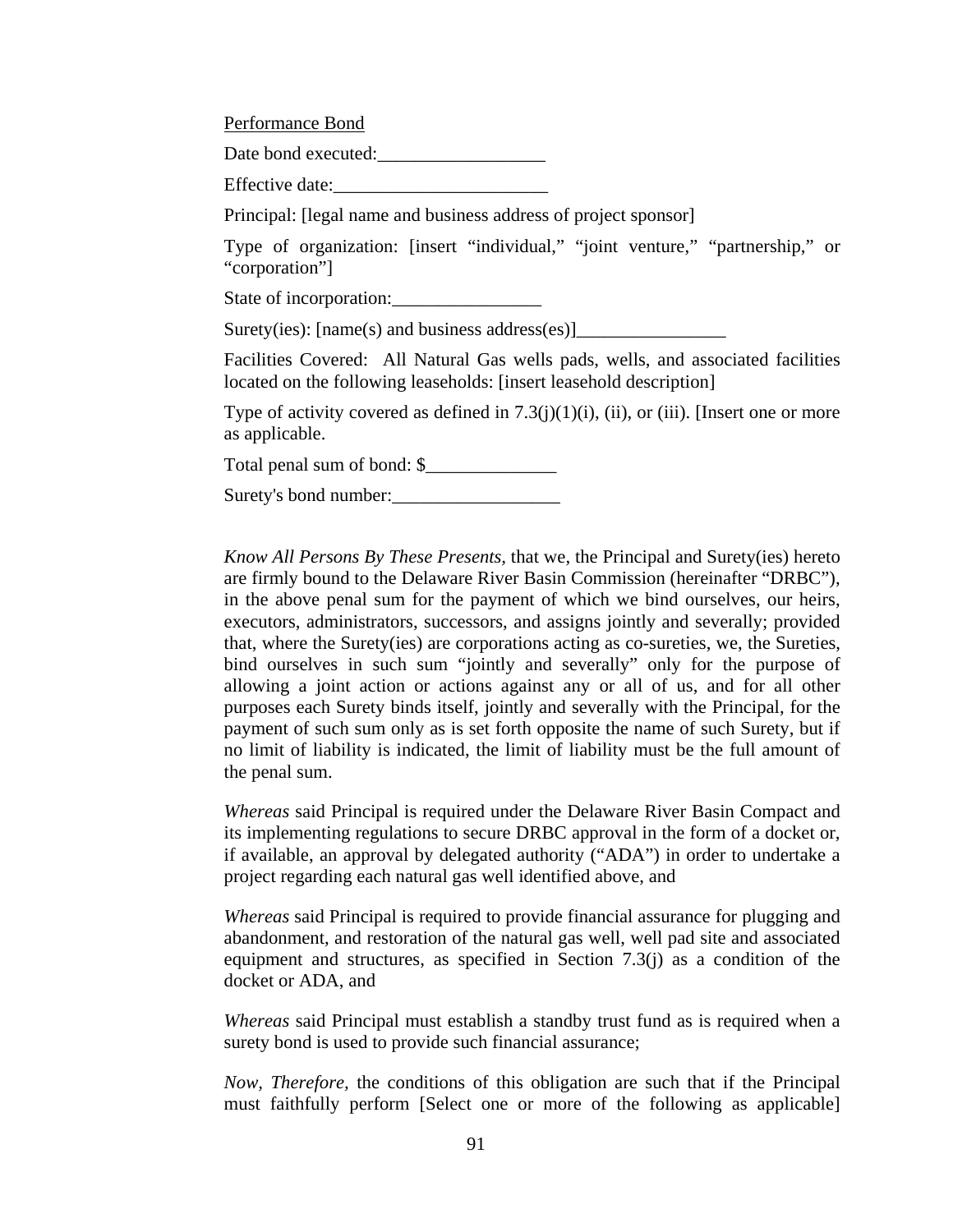plugging, abandonment and restoration according to host state requirements as described in Section  $7.3(j)(1)(i)$ "; and/or "mitigation, remediation of or other response to any release or threatened release as described in Section  $7.3(i)(1)(ii)$ " whenever required to do so, of each facility for which this bond guarantees restoration, closure or remediation, in accordance with requirements of Article 7, the Commission approval may be amended, pursuant to all applicable laws, statutes, rules, and regulations, as such laws, statutes, rules, and regulations may be amended,

Or, if the Principal must provide alternate financial assurance as specified in Section 7.3(j), and obtain the Executive Director's written approval of such assurance, within 90 days after the date notice of cancellation is received by both the Principal and the Executive Director from the Surety(ies), then this obligation shall be null and void, otherwise it is to remain in full force and effect.

The Surety(ies) shall become liable on this bond obligation only when the Principal has failed to fulfill the conditions described above.

Upon notification by the Executive Director or designee that the Principal has been found in violation of the requirements of Section 7.3(j), for a facility for which this bond guarantees performance, the Surety(ies) must either perform in accordance with the docket requirements or place the amount guaranteed for the facility into the standby trust fund as directed by the Executive Director.

Upon notification by the Executive Director that the Principal has failed to provide alternate financial assurance as specified in Section 7.3(j), and obtain written approval of such assurance from the Executive Director during the 90 days following receipt by both the Principal and the Executive Director of a notice of cancellation of the bond, the Surety(ies) must place funds in the amount guaranteed for the facility(ies) into the standby trust fund as directed by the Executive Director.

The surety(ies) hereby waive(s) notification of amendments to closure plans, permits, dockets, applicable laws, statutes, rules, and regulations and agrees that no such amendment shall in any way alleviate its (their) obligation on this bond.

The liability of the Surety(ies) must not be discharged by any payment or succession of payments hereunder, unless and until such payment or payments must amount in the aggregate to the penal sum of the bond, but in no event shall the obligation of the Surety(ies) hereunder exceed the amount of said penal sum.

The Surety(ies) may cancel the bond by sending notice of cancellation by certified mail to the owner or operator and to the Executive Director, provided, however, that cancellation must not occur during the 120 days beginning on the date of receipt of the notice of cancellation by both the Principal and the Executive Director, as evidenced by the return receipts and shall not be valid unless the Principal has provided alternate financial assurance as specified in Section 7.3(j) and obtained the Executive Director's written approval of such assurance.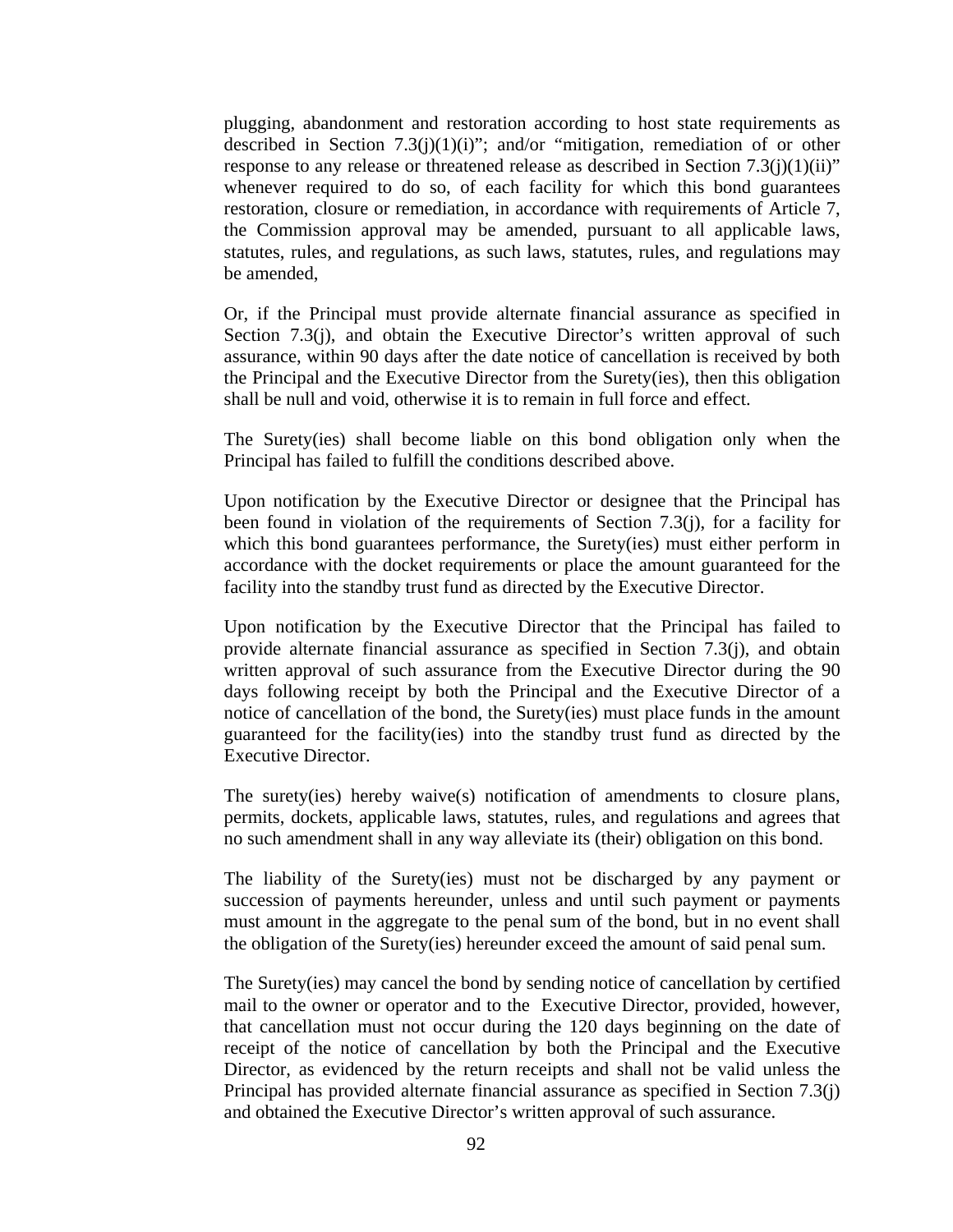The principal may terminate this bond by sending written notice to the Surety(ies), provided, however, that no such notice shall become effective until the Surety(ies) receive(s) written authorization for termination of the bond by the Executive Director.

[The following paragraph is an optional rider that may be included but is not required.]

Principal and Surety(ies) hereby agree to adjust the penal sum of the bond yearly so that it guarantees a new amount, provided that the penal sum does not increase by more than 20 percent in any one year, and no decrease in the penal sum takes place without the written permission of the Executive Director.

*In Witness Whereof,* The Principal and Surety(ies) have executed this Performance Bond and have affixed their seals on the date set forth above.

The persons whose signatures appear below hereby certify that they are authorized to execute this surety bond on behalf of the Principal and Surety(ies) and that the wording of this surety bond is identical to the wording specified in Section 7.3(j)(12) and section (i) of this Appendix as such regulation was constituted on the date this bond was executed.

**Principal** 

[Signature(s)]

[Name(s)]

[Title(s)]

[Corporate seal]

Corporate Surety(ies)

[Name and address]

State of incorporation:

Liability limit: \$\_\_\_\_\_\_\_\_\_\_\_\_\_\_\_\_\_\_\_\_\_\_

[Signature(s)]

[Name(s) and title(s)]

[Corporate seal]

[For every co-surety, provide signature(s), corporate seal, and other information in the same manner as for Surety above.]

Bond premium: \$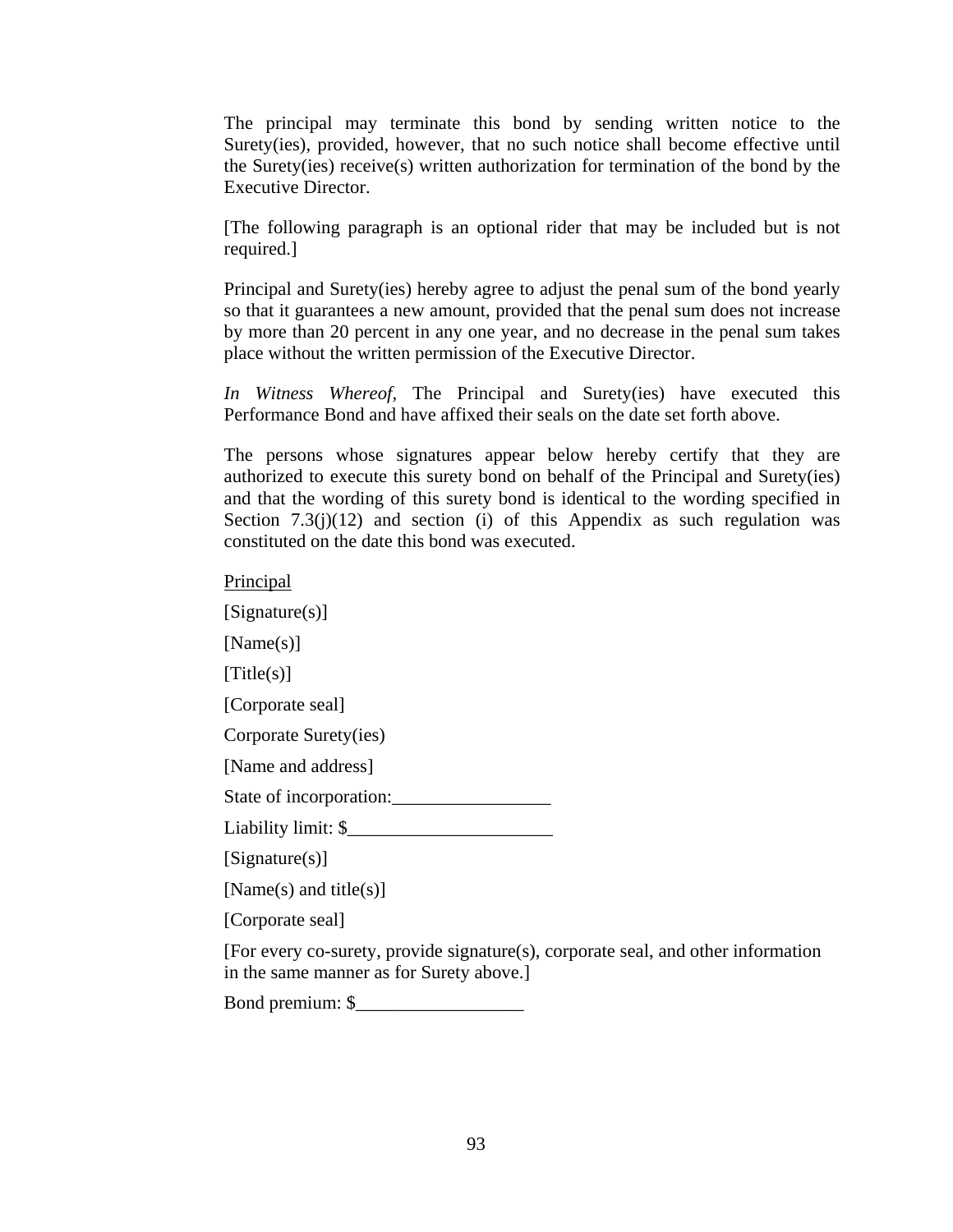## **(ii) Letter of Credit.**

A letter of credit, as specified in Section 7.3(j)(13) of this Section, must be worded as follows, except that instructions in brackets are to be replaced with the relevant information and the brackets deleted:

Irrevocable Standby Letter of Credit

Executive Director

Delaware River Basin Commission

Dear Sir or Madam:

We hereby establish our Irrevocable Standby Letter of Credit No. ------ in your favor, at the request and for the account of [sponsor's name and address] up to the aggregate amount of [in words] U.S. dollars \$------, available upon presentation of

- (1) your sight draft, bearing reference to this letter of credit no. ------, and
- (2) your signed statement reading as follows: "I certify that the amount of the draft is payable pursuant to regulations issued under authority of the Delaware River Basin Compact."

This letter of credit is effective as of [date] and shall expire on [date at least 1 year later], but such expiration date shall be automatically extended for a period of [at least 1 year] on [date] and on each successive expiration date, unless, at least 120 days before the current expiration date, we notify both you and [sponsor's name] by certified mail that we have decided not to extend this letter of credit beyond the current expiration date and the Principal has provided alternate financial assurance as specified in Section 7.3(j) and obtained the Executive Director's written approval of such assurance. In the event you are so notified, any unused portion of the credit shall be available upon presentation of your sight draft for 120 days after the date of receipt by both you and [project sponsor's name], as shown on the signed return receipts.

Whenever this letter of credit is drawn on under and in compliance with the terms of this credit, we shall duly honor such draft upon presentation to us, and we shall deposit the amount of the draft directly into the standby trust fund of [project sponsor's name] in accordance with your instructions.

We certify that the wording of this letter of credit is identical to the wording specified in Section  $7.3(i)(13)$  and section (ii) of this Appendix as such regulations were constituted on the date shown immediately below.

[Signature(s) and title(s) of official(s) of issuing institution] [Date]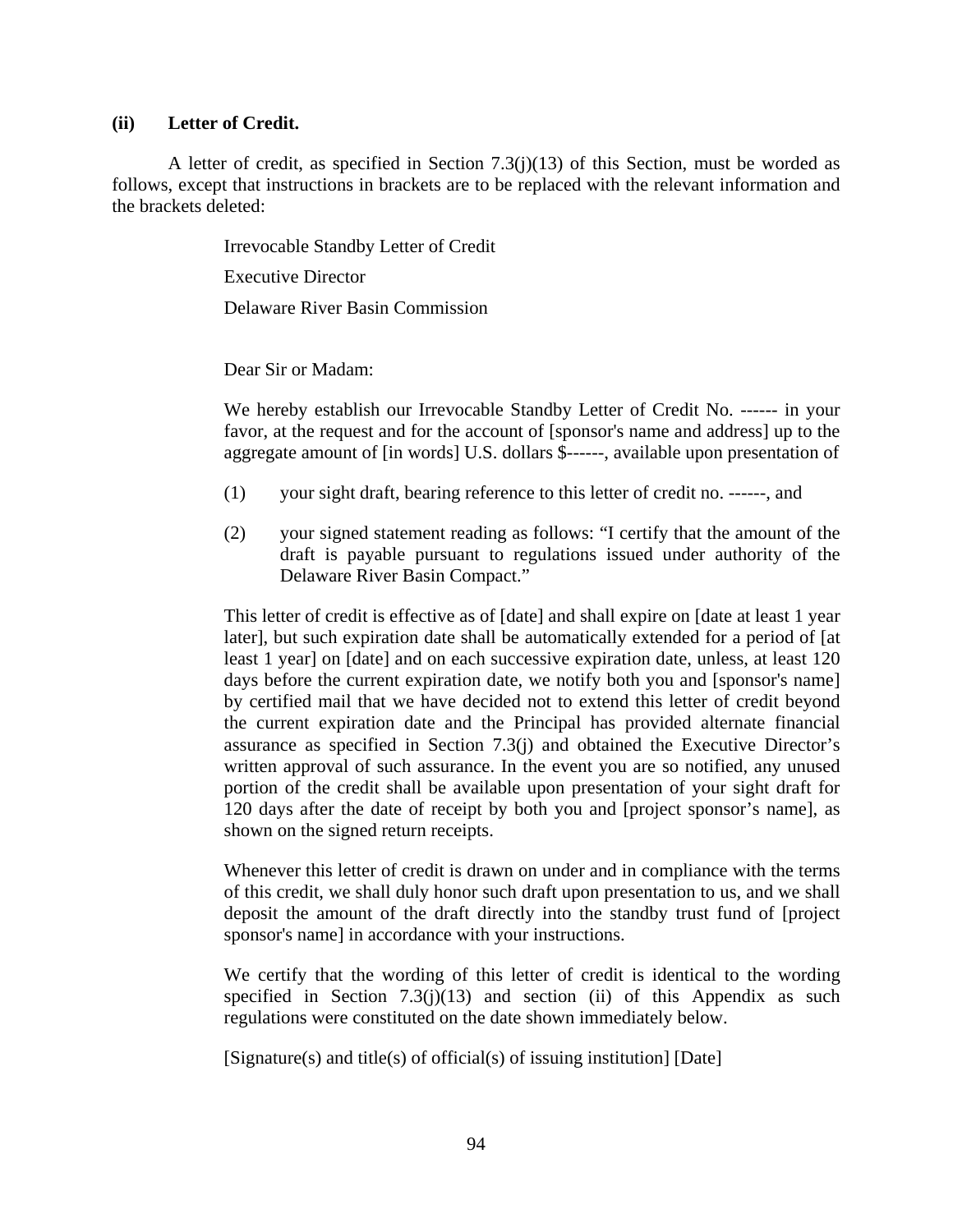This credit is subject to [insert "the most recent edition of the Uniform Customs and Practice for Documentary Credits, published and copyrighted by the International Chamber of Commerce," and "the Uniform Commercial Code"].

#### **(iii) Trust Fund.**

A trust agreement for a trust fund, as specified in Section  $7.3(j)(14)$ , must be worded as follows, except that instructions in brackets are to be replaced with the relevant information and the brackets deleted:

#### Trust Agreement

*Trust Agreement,* the "Agreement," entered into as of [date] by and between [name of the owner or operator], a [name of State] [insert "corporation," "partnership," "association," or "proprietorship"], the "Grantor," and [name of corporate trustee], [insert "incorporated in the State of ------------" or "a national bank"], the "Trustee."

*Whereas,* the Delaware River Basin Commission ("DRBC"), a federal interstate compact agency, has established certain regulations applicable to the Grantor, requiring that the sponsor of a natural gas development project must provide assurance that funds will be available when needed for [Select one or more of the following as Applicable] plugging, abandonment and restoration according to host state requirements as described in Section  $7.3(i)(1)(i)$ "; and/or "mitigation, remediation of or other response to any release or threatened release as described in Section  $7.3(i)(1)(ii)$ "

*Whereas,* the Grantor has elected to establish a trust to provide all or part of such financial assurance for the facilities identified herein,

*Whereas,* the Grantor, acting through its duly authorized officers, has selected the Trustee to be the trustee under this agreement, and the Trustee is willing to act as trustee,

*Now, Therefore,* the Grantor and the Trustee agree as follows:

Section 1. *Definitions*. As used in this Agreement:

- (i) The term "Grantor"' means the project sponsor who enters into this Agreement and any successors or assigns of the Grantor.
- (ii) The term "Trustee" means the Trustee who enters into this Agreement and any successor Trustee.

Section 2. *Identification of Facilities*. This Agreement pertains to all Natural Gas wells pads, wells, and associated facilities located on the leasehold identified on attached Schedule A. [Include a description of each leasehold in Attachment A.]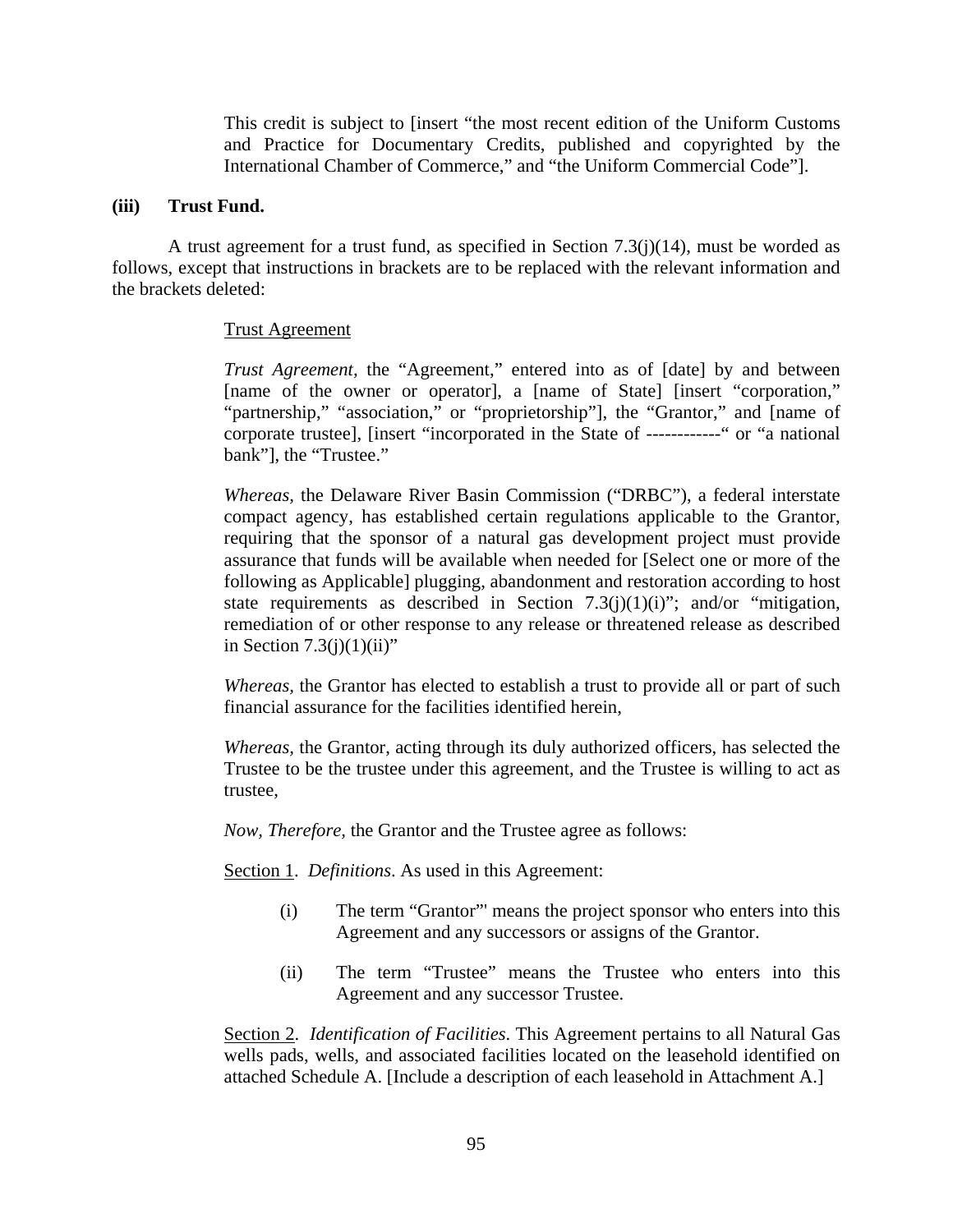Section 3. *Establishment of Fund*. The Grantor and the Trustee hereby establish a trust fund, the "Fund," for the benefit of DRBC. The Grantor and the Trustee intend that no third party have access to the Fund except as herein provided. The Fund is established initially as consisting of the property, which is acceptable to the Trustee, described in Schedule B attached hereto. Such property and any other property subsequently transferred to the Trustee is referred to as the Fund, together with all earnings and profits thereon, less any payments or distributions made by the Trustee pursuant to this Agreement. The Fund must be held by the Trustee, IN TRUST, as hereinafter provided. The Trustee shall not be responsible nor shall it undertake any responsibility for the amount or adequacy of, nor any duty to collect from the Grantor, any payments necessary to discharge any liabilities of the Grantor established by DRBC.

Section 4. *Payment for Covered Activities*. The Trustee must make payments from the Fund as the Executive Director shall direct, in writing, to provide for the payment of the costs covered by this Agreement. The Trustee must reimburse the Grantor or other persons as specified by the Executive Director from the Fund for covered expenditures in such amounts as the Executive Director shall direct in writing. In addition, the Trustee must refund to the Grantor such amounts as the Executive Director specifies in writing. Upon refund, such funds shall no longer constitute part of the Fund as defined herein.

Section 5. *Payments Comprising the Fund*. Payments made to the Trustee for the Fund must consist of cash or securities acceptable to the Trustee.

Section 6. *Trustee Management*. The Trustee must invest and reinvest the principal and income of the Fund and keep the Fund invested as a single fund, without distinction between principal and income, in accordance with general investment policies and guidelines which the Grantor may communicate in writing to the Trustee from time to time, subject, however, to the provisions of this section. In investing, reinvesting, exchanging, selling, and managing the Fund, the Trustee must discharge his duties with respect to the trust fund solely in the interest of the beneficiary and with the care, skill, prudence, and diligence under the circumstances then prevailing which persons of prudence, acting in a like capacity and familiar with such matters, would use in the conduct of an enterprise of a like character and with like aims; except that:

- (i) Securities or other obligations of the Grantor, or any other sponsor, owner or operator of the facilities, or any of their affiliates as defined in the Investment Company Act of 1940, as amended, 15 U.S.C. 80a-2.(a), must not be acquired or held, unless they are securities or other obligations of the Federal or a State government;
- (ii) The Trustee is authorized to invest the Fund in time or demand deposits of the Trustee, to the extent insured by an agency of the Federal or State government; and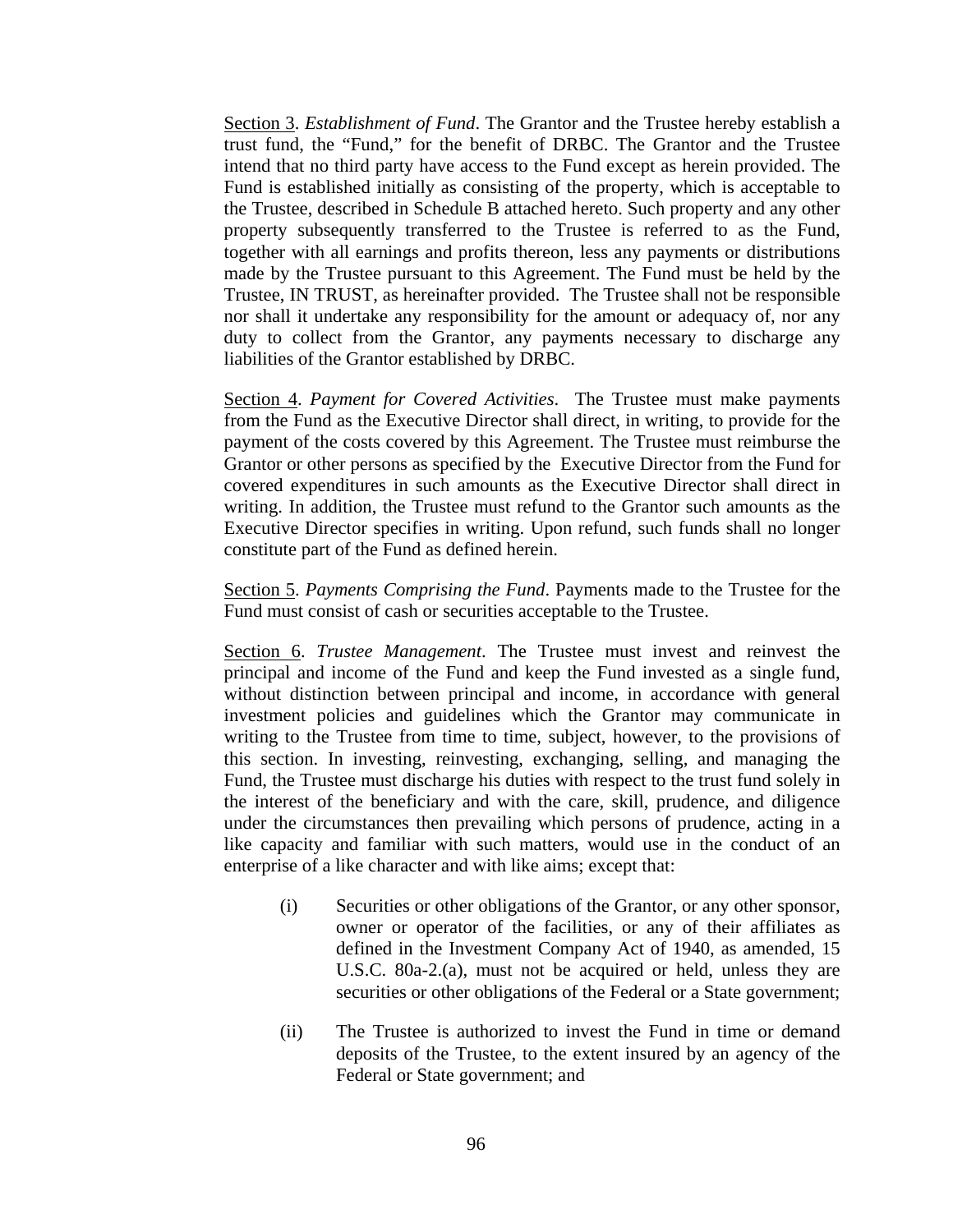(iii) The Trustee is authorized to hold cash awaiting investment or distribution uninvested for a reasonable time and without liability for the payment of interest thereon.

Section 7. *Commingling and Investment*. The Trustee is expressly authorized in its discretion:

- (i) To transfer from time to time any or all of the assets of the Fund to any common, commingled, or collective trust fund created by the Trustee in which the Fund is eligible to participate, subject to all of the provisions thereof, to be commingled with the assets of other trusts participating therein; and
- (ii) To purchase shares in any investment company registered under the Investment Company Act of 1940, 15 U.S.C. 80a-1 et seq., including one which may be created, managed, underwritten, or to which investment advice is rendered or the shares of which are sold by the Trustee. The Trustee may vote such shares in its discretion.

Section 8. *Express Powers of Trustee*. Without in any way limiting the powers and discretions conferred upon the Trustee by the other provisions of this Agreement or by law, the Trustee is expressly authorized and empowered:

- (i) To sell, exchange, convey, transfer, or otherwise dispose of any property held by it, by public or private sale. No person dealing with the Trustee shall be bound to see to the application of the purchase money or to inquire into the validity or expediency of any such sale or other disposition;
- (ii) To make, execute, acknowledge, and deliver any and all documents of transfer and conveyance and any and all other instruments that may be necessary or appropriate to carry out the powers herein granted;
- (iii) To register any securities held in the Fund in its own name or in the name of a nominee and to hold any security in bearer form or in book entry, or to combine certificates representing such securities with certificates of the same issue held by the Trustee in other fiduciary capacities, or to deposit or arrange for the deposit of such securities in a qualified central depositary even though, when so deposited, such securities may be merged and held in bulk in the name of the nominee of such depositary with other securities deposited therein by another person, or to deposit or arrange for the deposit of any securities issued by the United States Government, or any agency or instrumentality thereof, with a Federal Reserve bank, but the books and records of the Trustee must at all times show that all such securities are part of the Fund;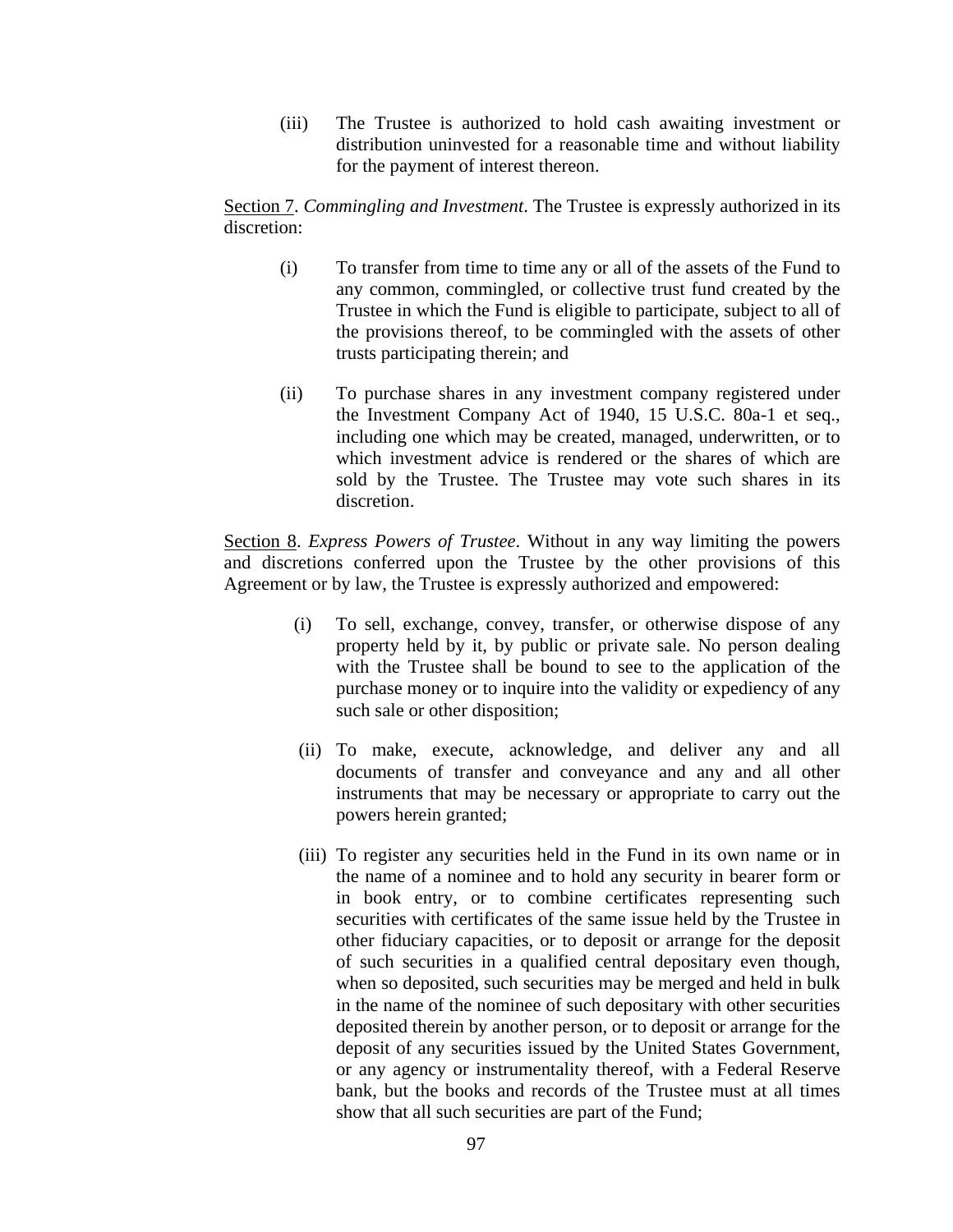- (iv) To deposit any cash in the Fund in interest-bearing accounts maintained or savings certificates issued by the Trustee, in its separate corporate capacity, or in any other banking institution affiliated with the Trustee, to the extent insured by an agency of the Federal or State government; and
- (v) To compromise or otherwise adjust all claims in favor of or against the Fund.

Section 9. *Taxes and Expenses*. All taxes of any kind that may be assessed or levied against or in respect of the Fund and all brokerage commissions incurred by the Fund must be paid from the Fund. All other expenses incurred by the Trustee in connection with the administration of this Trust, including fees for legal services rendered to the Trustee, the compensation of the Trustee to the extent not paid directly by the Grantor, and all other proper charges and disbursements of the Trustee must be paid from the Fund.

Section 10. *Annual Valuation*. The Trustee must annually, at least 30 days prior to the anniversary date of establishment of the Fund, furnish to the Grantor and to the DRBC Executive Director a statement confirming the value of the Trust. Any securities in the Fund must be valued at market value as of no more than 60 days prior to the anniversary date of establishment of the Fund. The failure of the Grantor to object in writing to the Trustee within 90 days after the statement has been furnished to the Grantor and the DRBC Executive Director shall constitute a conclusively binding assent by the Grantor, barring the Grantor from asserting any claim or liability against the Trustee with respect to matters disclosed in the statement.

Section 11. *Advice of Counsel*. The Trustee may from time to time consult with counsel, who may be counsel to the Grantor, with respect to any question arising as to the construction of this Agreement or any action to be taken hereunder. The Trustee must be fully protected, to the extent permitted by law, in acting upon the advice of counsel.

Section 12. *Trustee Compensation*. The Trustee shall be entitled to reasonable compensation for its services as agreed upon in writing from time to time with the Grantor.

Section 13. *Successor Trustee*. The Trustee may resign or the Grantor may replace the Trustee, but such resignation or replacement shall not be effective until the Grantor has appointed a successor trustee and this successor accepts the appointment. The successor trustee shall have the same powers and duties as those conferred upon the Trustee hereunder. Upon the successor trustee's acceptance of the appointment, the Trustee shall assign, transfer, and pay over to the successor trustee the funds and properties then constituting the Fund. If for any reason the Grantor cannot or does not act in the event of the resignation of the Trustee, the Trustee may apply to a court of competent jurisdiction for the appointment of a successor trustee or for instructions. The successor trustee must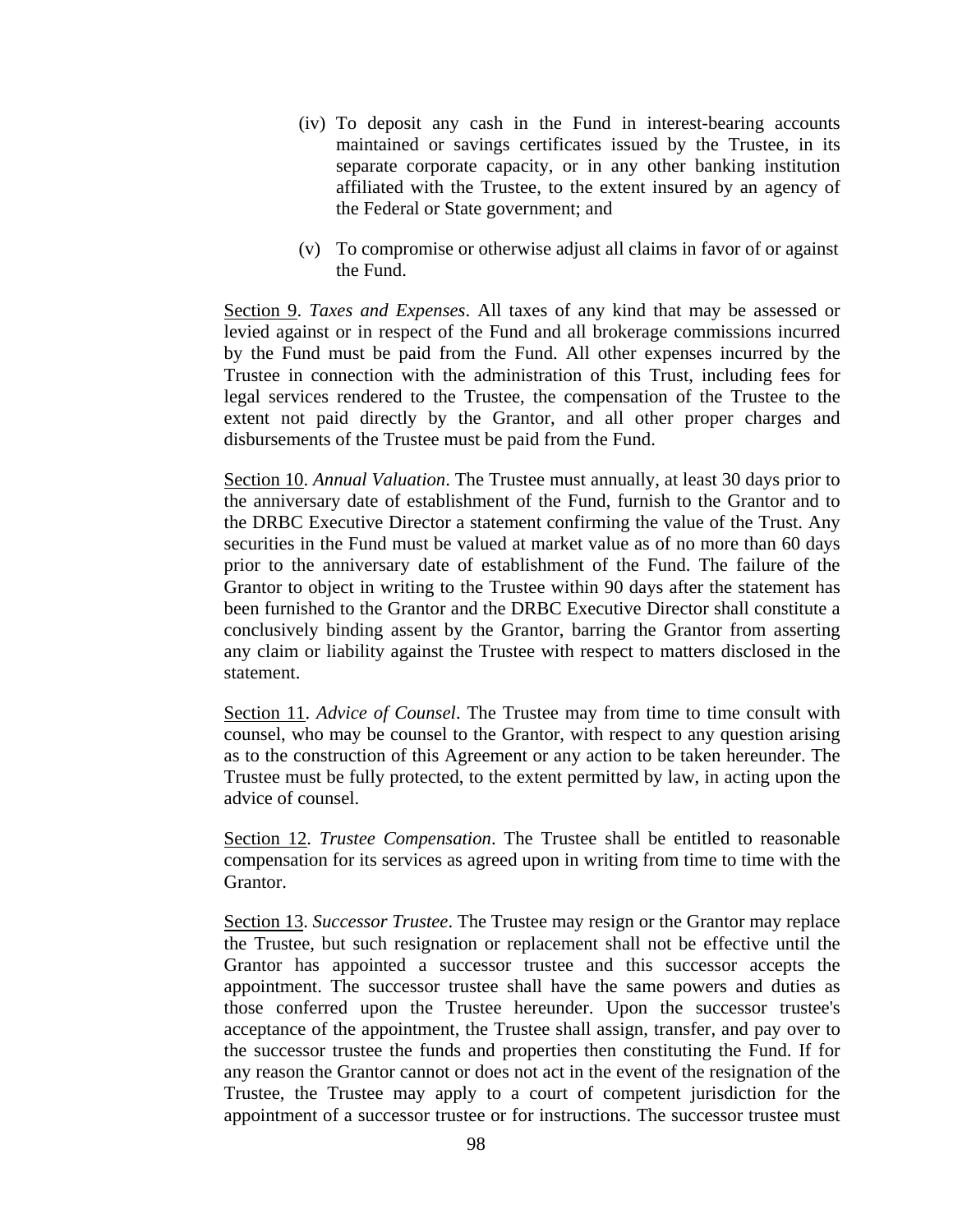specify the date on which it assumes administration of the trust in a writing sent to the Grantor, the Executive Director, and the present Trustee by certified mail 10 days before such change becomes effective. Any expenses incurred by the Trustee as a result of any of the acts contemplated by this Section must be paid as provided in Section 9.

Section 14. *Instructions to the Trustee*. All orders, requests, and instructions by the Grantor to the Trustee must be in writing, signed by such persons as are designated in the attached Exhibit A or such other designees as the Grantor may designate by amendment to Exhibit A. The Trustee must be fully protected in acting without inquiry in accordance with the Grantor's orders, requests, and instructions. All orders, requests, and instructions by the Executive Director to the Trustee shall be in writing, signed by the Executive Director or her designee(s), and the Trustee must act and must be fully protected in acting in accordance with such orders, requests, and instructions. The Trustee must have the right to assume, in the absence of written notice to the contrary, that no event constituting a change or a termination of the authority of any person to act on behalf of the Grantor or DRBC hereunder has occurred. The Trustee shall have no duty to act in the absence of such orders, requests, and instructions from the Grantor and/or DRBC, except as provided for herein.

Section 15. *Notice of Nonpayment*. The Trustee must notify the Grantor and the Executive Director, by certified mail within 10 days following the expiration of the 30-day period after the anniversary of the establishment of the Trust, if no payment is received from the Grantor during that period. After the pay-in period is completed, the Trustee shall not be required to send a notice of nonpayment.

Section 16. *Amendment of Agreement*. This Agreement may be amended by an instrument in writing executed by the Grantor, the Trustee, and the Executive Director, or by the Trustee and the Executive Director if the Grantor ceases to exist.

Section 17. *Irrevocability and Termination*. Subject to the right of the parties to amend this Agreement as provided in Section 16, this Trust shall be irrevocable and shall continue until terminated at the written agreement of the Grantor, the Trustee, and the Executive Director, or by the Trustee and the Executive Director, if the Grantor ceases to exist. Upon termination of the Trust, all remaining trust property, less final trust administration expenses, must be delivered to the Grantor.

Section 18. *Immunity and Indemnification*. The Trustee must not incur personal liability of any nature in connection with any act or omission, made in good faith, in the administration of this Trust, or in carrying out any directions by the Grantor or the Executive Director issued in accordance with this Agreement. The Trustee must be indemnified and saved harmless by the Grantor or from the Trust Fund, or both, from and against any personal liability to which the Trustee may be subjected by reason of any act or conduct in its official capacity, including all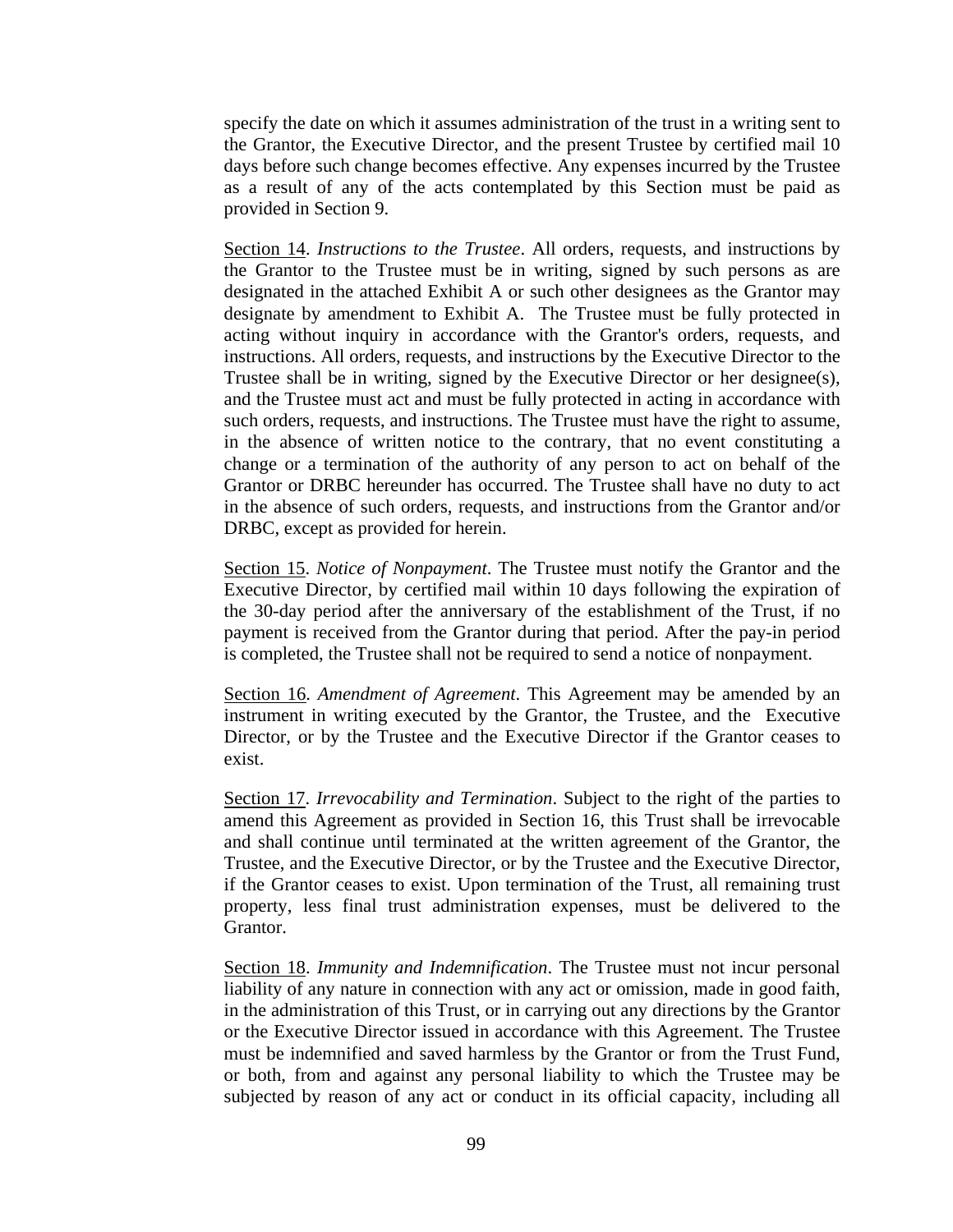expenses reasonably incurred in its defense in the event the Grantor fails to provide such defense.

Section 19. *Choice of Law*. This Agreement must be administered, construed, and enforced according to the laws of the State in which the natural gas well is located.

Section 20. *Interpretation*. As used in this Agreement, words in the singular include the plural and words in the plural include the singular. The descriptive headings for each Section of this Agreement shall not affect the interpretation or the legal efficacy of this Agreement.

*In Witness Whereof,* the parties have caused this Agreement to be executed by their respective officers duly authorized and their corporate seals to be hereunto affixed and attested as of the date first above written: The parties below certify that the wording of this Agreement is identical to the wording specified in Section  $7.3(j)(14)$  and section (iii) of this Appendix as such regulations were constituted on the date first above written.

[Signature of Grantor] [Title] Attest: [Title] [Seal] [Signature of Trustee] Attest: [Title] [Seal]

The following is an example of the certification of acknowledgment which must accompany the trust agreement for a trust fund as specified in Section 7.3(j)(14). State requirements may differ on the proper content of this acknowledgment.

> State of\_\_\_\_\_\_\_\_\_\_\_\_\_\_\_\_\_\_ County of\_\_\_\_\_\_\_\_\_\_\_\_\_\_\_\_

On this [date], before me personally came [owner or operator] to me known, who, being by me duly sworn, did depose and say that she/he resides at [address], that she/he is [title] of [corporation], the corporation described in and which executed the above instrument; that she/he knows the seal of said corporation; that the seal affixed to such instrument is such corporate seal; that it was so affixed by order of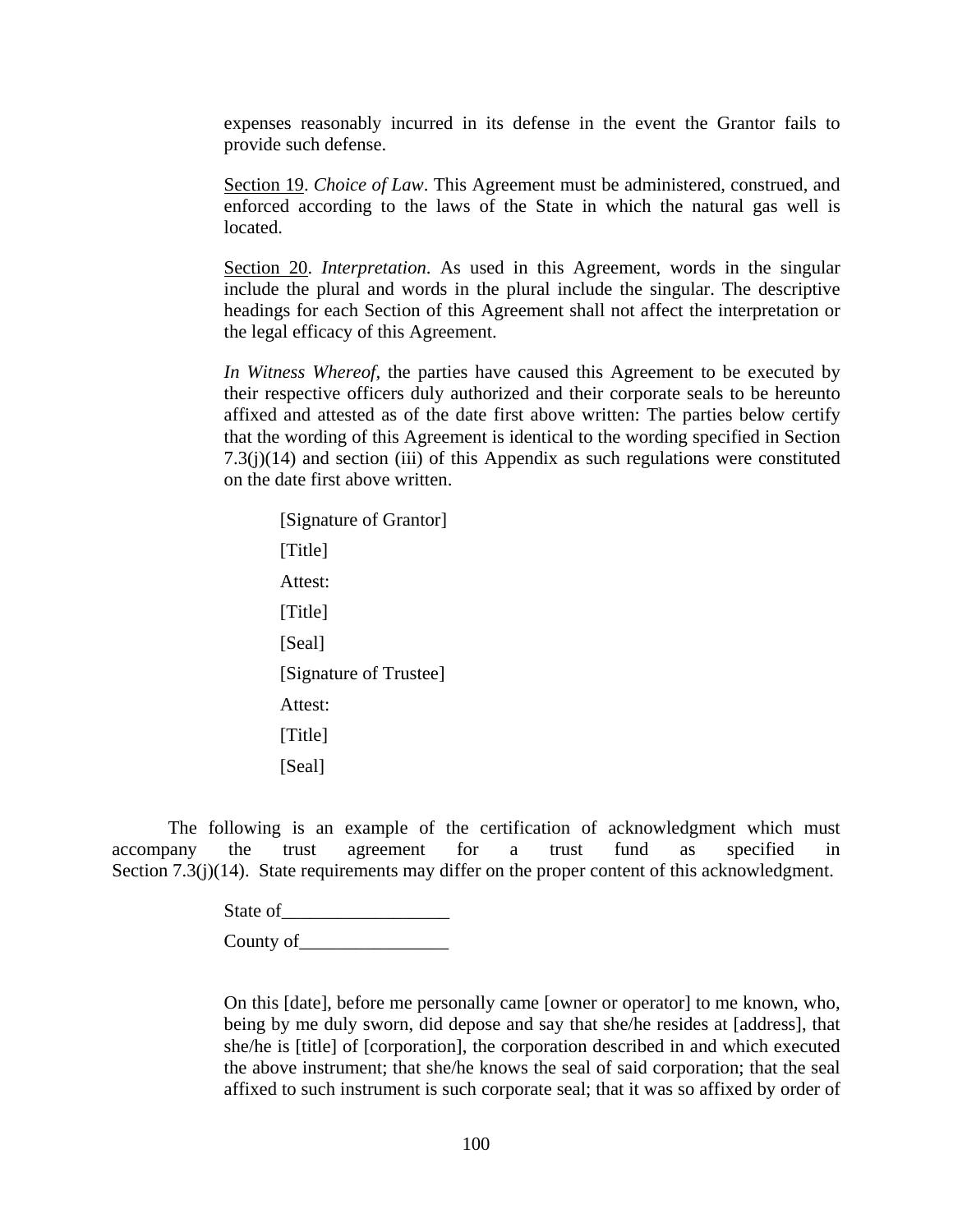the Board of Directors of said corporation, and that she/he signed her/his name thereto by like order.

[Signature of Notary Public]

## **(iv) Certificate of Insurance.**

A certificate of insurance, as specified in Section 7.3(j)(15) of this Article, must be worded as follows, except that instructions in brackets are to be replaced with the relevant information and the brackets deleted:

## Certificate of Insurance

In Fulfillment of Financial Assurance Required by Article 7: *Natural Gas Development Regulations: Delaware River Basin Commission Part III Basin Regulations ("Regulations")*

Name and Address of Insurer

(herein called the "Insurer"): \_\_\_\_\_\_\_\_\_\_\_\_\_\_\_\_\_\_\_\_

Name and Address of Insured

(herein called the "Insured"):

Facilities Covered: All Natural Gas wells pads, wells, and associated facilities located on the following leaseholds: [insert leasehold description]

Policy Number: \_\_\_\_\_\_\_\_\_\_\_\_\_\_\_\_\_\_\_\_

Policy Limits: \_\_\_\_\_\_\_\_\_\_\_\_\_\_\_\_\_\_\_\_

Effective Date:

Expiration Date:

The Insurer hereby certifies that it has issued to the Insured the policy of insurance identified above to provide financial assurance for [Insert whichever applies: "plugging, abandonment and restoration according to host state requirements as described in Section 7.3(j)(1)(i)"; and/or "mitigation, remediation of or other response to any release or threatened release as described in Section  $7.3(i)(1)(ii)$ "] for the projects identified above. The Insurer further warrants that such policy conforms in all respects with the requirements of Section 7.3(j) of the Regulations, as applicable and as such regulations were constituted on the date shown immediately below. It is agreed that any provision of the policy inconsistent with such regulations is hereby amended to eliminate such inconsistency.

The Insurer agrees to furnish to the Executive Director of the Delaware River Basin Commission a duplicate original of the policy listed above, including all endorsements thereon on request by the Executive Director.